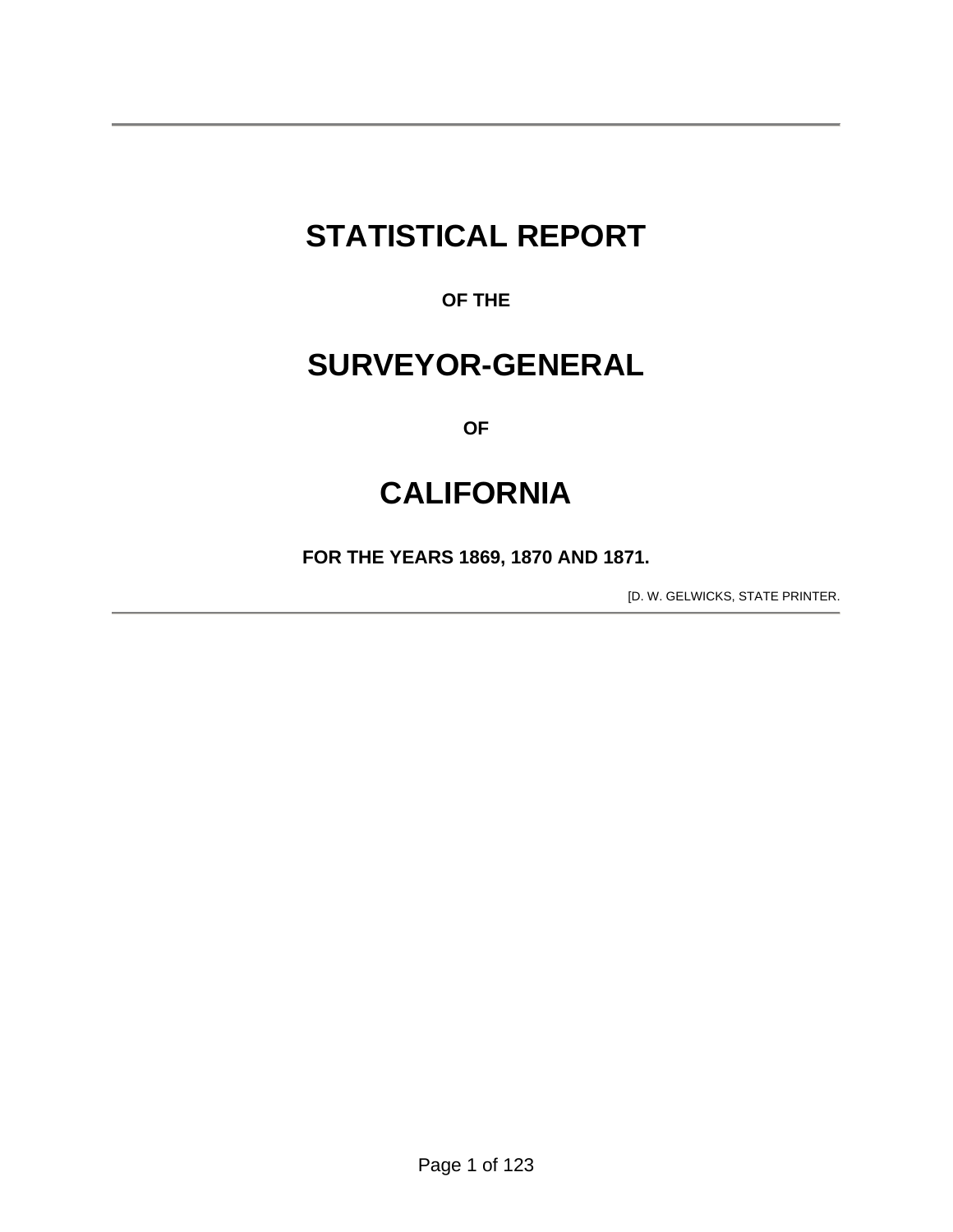To His Excellency, GOVERNOR HAIGHT:

 SIR: I have the honor to submit the following report of the transactions of this office for the years eighteen hundred and seventy and eighteen hundred and seventyone.

Your obedient servant,

 JOHN W. BOST, Surveyor-General and Register of the S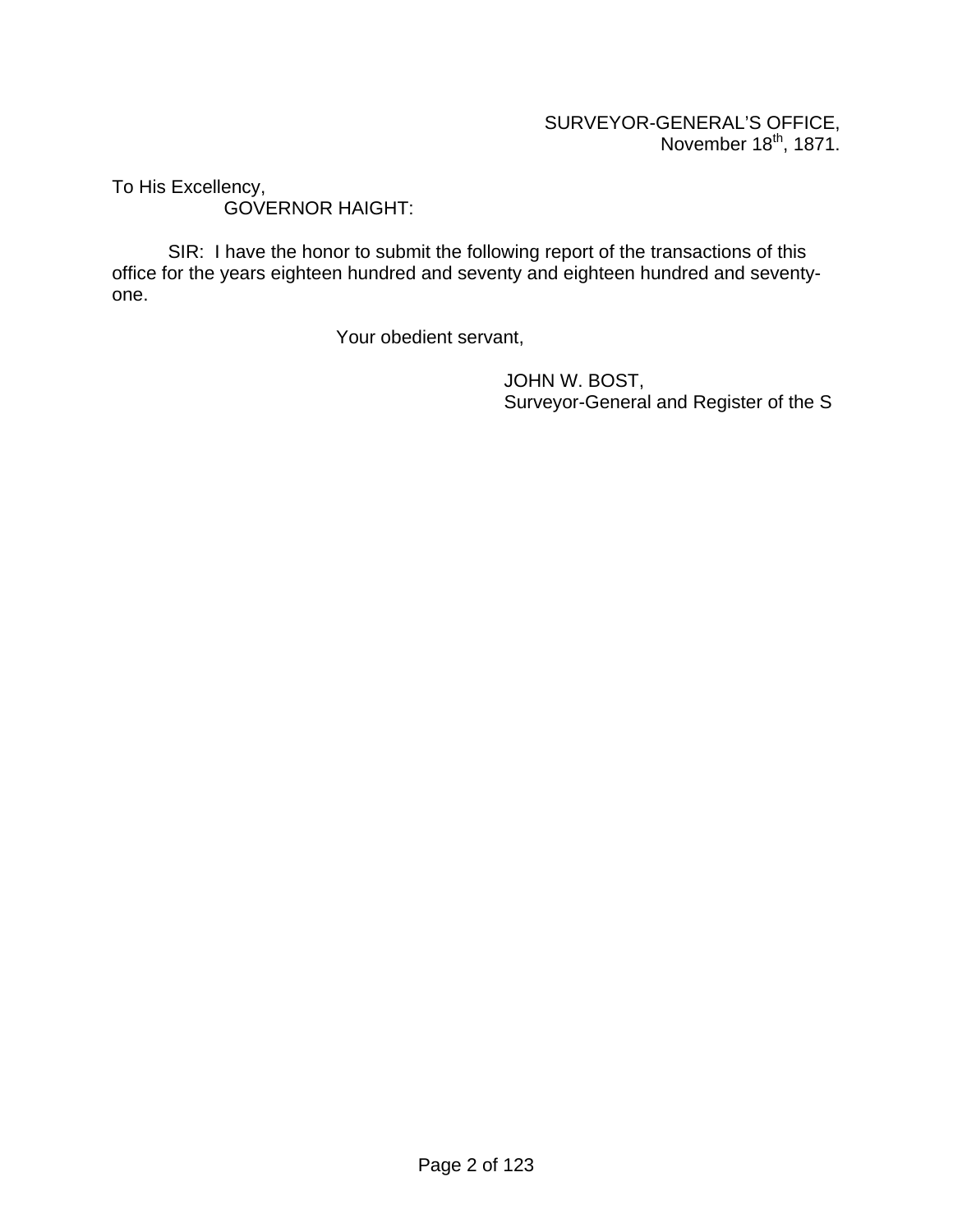# **REPORT.**

 $\overline{a}$ 

#### STATE SCHOOL LANDS.

 The sale of the sixteenth and thirty-sixth sections, and land in lieu thereof, is going steadily on. They are being disposed of about as fast as the Government surveys are extended. The sales of the years eighteen hundred and seventy and eighteen hundred and seventy-one do not amount to over half of that of the two previous years, for the reason that most of the desirable sections were located in eighteen hundred and sixty-eight and eighteen hundred and sixty-nine, and prior to that time.

 It was intended to restrict the location of these lands to three hundred and twenty acres to each person, but the law was drawn so that the restriction amounted to nothing, consequently the best of these sections were soon located after the present law took effect. The sixteenth and thirty-sixth, in our mining region, are being located wherever the surveys have been completed. I suggested in my report in eighteen hundred and sixty-nine a change in the law, so far as these mineral sections were concerned; but nothing was done in the premises, and the consequence is, many difficulties and law suits – as might have been expected – have taken place. This is partly owing to the ignorance of the law, both State and Federal, relating to these sections, and partly to the neglect of the miners, settlers and those interested or living on the sixteenth and thirty-sixth sections, to secure their titles. Many are under the impression that the sixteenth and thirty-sixth sections, which contain mineral in pay quantities, were not granted to the State; but this is a great mistake, for there was *no* reservation on account of the mineral character of the land made. Every sixteenth and thirty-sixth section in the State that the Government had any title to at the time the grant was made (March third, eighteen hundred and fifty-three) was *absolutely* granted to this State. For the benefit of those who have never read the law carefully I insert the clause of the statute bearing on this subject:

 "SEC. 6. *And be it further enacted*, That all of the public lands in the State of California, whether surveyed or unsurveyed, with the exception of sections sixteen and thirty-six, *which shall be and hereby are granted to the State for the purpose of public schools*, in each township, and with the exception of land appropriated under the authority of this Act, or reserved by competent authority, and excepting, also, the land claimed under any foreign grant or title, and the *mineral* lands, shall be subject to the pre-emption laws of the fourth of September, eighteen hundred and forty-one," etc.

 No reservation is made of the sixteenth and thirty-sixth sections in this section of the law, or any *purpose whatever*. They are not mentioned at all in the section of the Act, only to grant them to the State.

Section seven of the same Act is as follows:

 "SEC. 7. *And be it further enacted*, That where any settlement, by the erection of a dwelling-house, or the cultivation of any portion of the land, shall be made upon the sixteenth and thirty-sixth sections, *before* the same land shall be surveyed, or where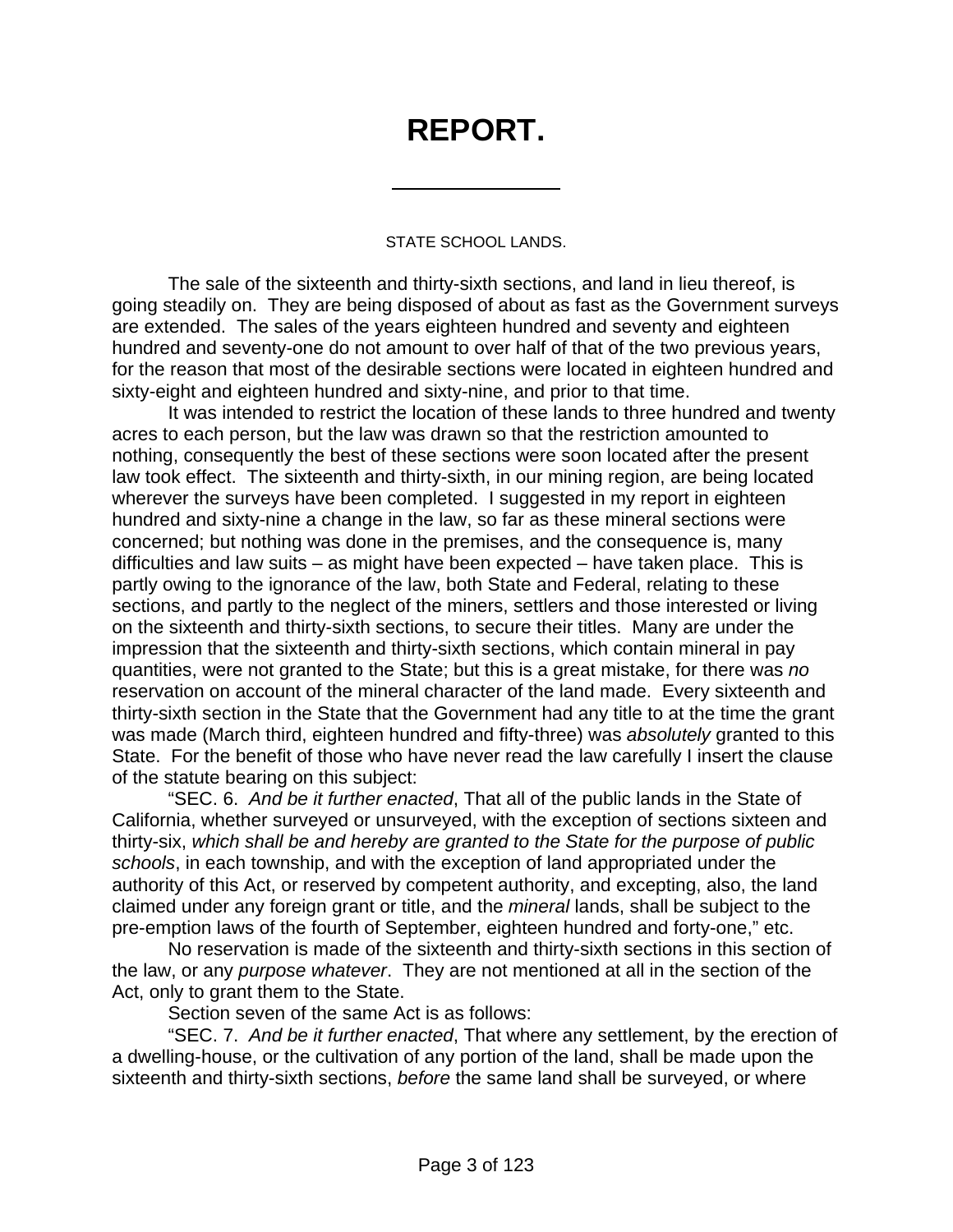such sections may be reserved for public uses or taken by private claims, other land shall be selected by the proper authorities of the State, in lieu thereof," etc., etc.

 These are the only reservations of the sixteenth and thirty-sixth sections made by the Act.

 Section twelve of the same Act grants to the State seventy-two sections for seminary purposes. Section thirteen grants the State ten sections for public purposes. In both cases the law expressly says that, "No mineral lands, or lands reserved for any public purpose whatever, or lands to which any settler may be entitled under the provisions of this Act, shall be subject to such selection." So I take it that Congress intended to grant all of the sixteenth and thirty-sixth sections not expressly reserved.

 If my conclusions are correct, and they certainly are, the law should be amended so as to give occupants preference; and purchasers should be limited to smaller quantities than three hundred and twenty acres, where rich placer mines and quartz leads are found.

 There has been listed by the United States authorities, since the beginning of my term, three hundred and twenty-seven thousand one hundred and nineteen and ninety one-hundredths acres of land, taken in lieu of the sixteenth and thirty-sixth sections, which were either pre-empted or on private (Mexican) grants.

#### OTHER GRANTS.

 The five thousand acre grant is about all sold. There remains a few thousand acres of school warrants floating around that has never been located, and I presume some of them never will turn up. Many of them have been destroyed.

 There has been listed by the Government, of this grant, since my term (December first, eighteen hundred and sixty-seven), one hundred and eighty thousand five hundred and fifty-one and nineteen one-hundredths acres. Amount listed previous to that time, two hundred and one thousand six hundred and thirty-eight and forty-two one-hundredths acres; total amount listed, there hundred and eighty-two thousand one hundred eighty-nine and sixty-one one-hundredths acres. There still remains one hundred and seventeen thousand eight hundred and ten and thirty-nine one-hundredths acres to be listed.

#### SEVENTY-TWO SECTIONS.

 Of this grant twenty-three thousand three hundred acres have been listed since December, eighteen hundred and sixty-seven. All of this grant has been disposed of, and but little remains to be listed.

The ten-section grant has all been sold.

#### SWAMP AND OVERFLOWED LANDS.

This class of State land has all been sold, excepting here and there a small tract. It has been sought after more, in the last two years, than any other land in the State. It is very unfortunate for this State that her whole territory is not of this character. If it were so, the droughts would not have their terror for our people that they have.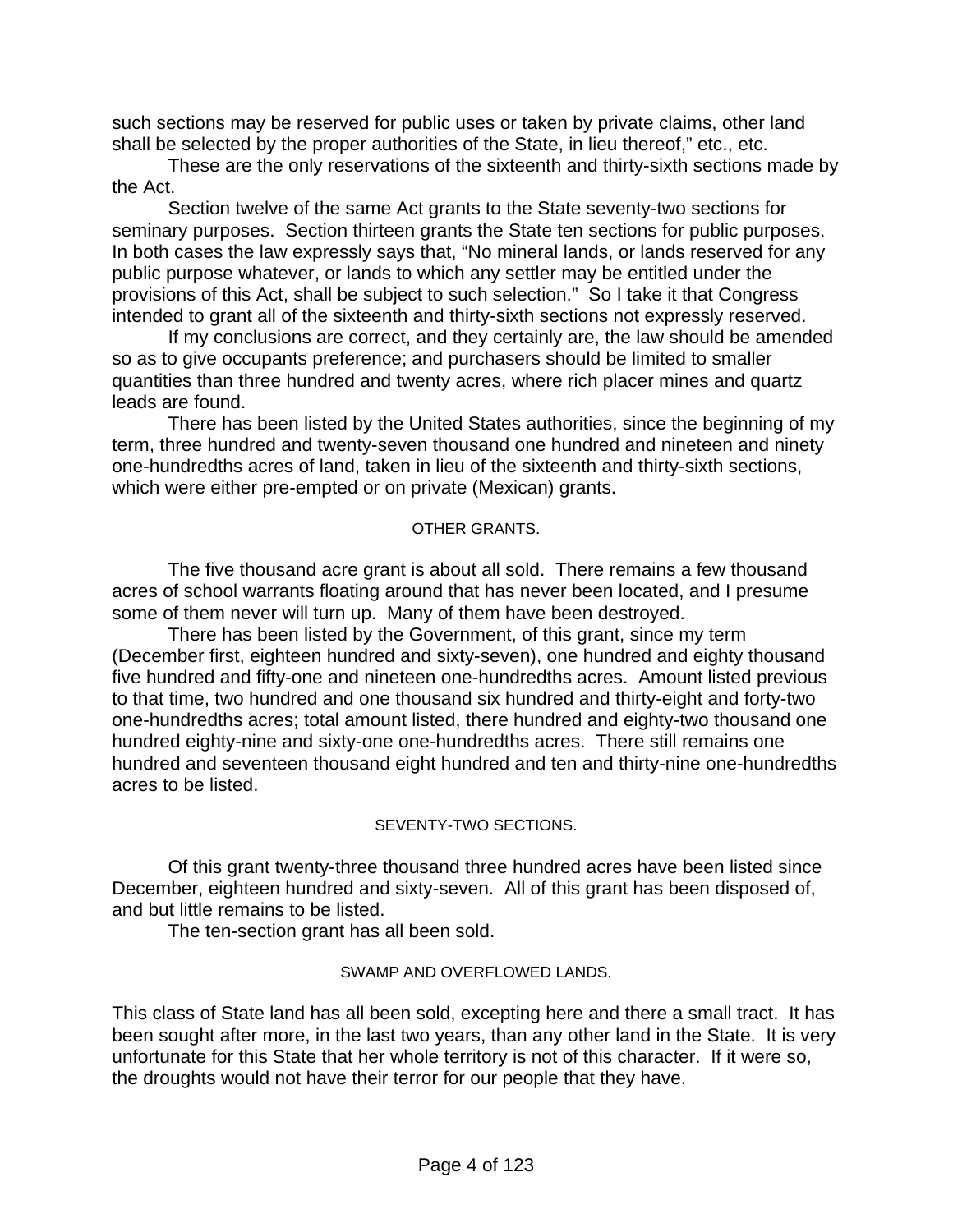There are about three million acres of swamp and overflowed land in this State. Were it all reclaimed and under cultivation it would produce more, for a given number of years (say ten), than all of the balance of the State together. The swamp lands lying between the Sacramento and San Joaquin Rivers are being reclaimed very extensively, and in a very few years will be the garden spot of the world. The great advantage these lands have over the high lands, a crop can be raised on them in either wet or dry season. Should they overflow in winter the floods subside in time to plant crops, if they levees are sufficient to keep off the June or snow rise. The droughts have no damaging effect on this class of land. Admitting that we have three million of acres – I am sure we have more – of swamp land overflowed land, if it were all under cultivation, it would produce fifty bushels of grain to the acre, which is not an extravagant estimation. The figures are perfectly astounding, but not exaggerated in the least, for to my personal knowledge eighty bushels to the acre were raised on reclaimed swamp land this year. The above figures, multiplied by one dollar and a half, would at first seem to be beyond belief; but I venture to assert that there is not an acre of swamp and overflowed land in the State of California, if properly reclaimed and cultivated, that will not raise the amount above stated.

 In view of the above facts, would it not be well for the State to give more aid and encouragement to the reclamation of this class of land? Would it not be better to spend the money in this way than to waste it dumping stones and dirt into San Francisco Bay, on the city front, which serves no other purpose but to ruin the harbor? I think so, and hence the suggestion.

 We are getting our swamp land matters adjudicated as fast as possible. Many obstacles have been thrown in the way in this State; but the authorities at Washington are disposed to do justice in the premises, and in a year or two I trust a settlement of the whole matter will be brought about. Swamp land listed since December, eighteen hundred and sixty-seven, six hundred and forty-four thousand seven hundred and fiftyseven and ninety-two one-hundredths acres. There still remains about one-half of the grant not listed or patented.

#### THE LAND LAWS.

 The land laws are not as perfect as they might be; but with a few slight alterations they can be made to work well. I would suggest some change with regard to the sale of the mineral lands belonging to the State. Also, an Act to prevent the destruction of timber on State lands, making it the duty of the officers in the different counties to protect the interests of the State.

#### STATISTICAL TABLES.

Show a falling off in most of our productions for the last two years. This, of course, is owing to the extremely dry seasons that we have experienced. The tables show the amount of grain and other productions of the soil for the years eighteen hundred and sixty-nine and eighteen hundred and seventy; but they show the number of cattle, sheep, hogs, fowls, mills, ditches, railroads, etc., for the years eighteen hundred and seventy and eighteen hundred and seventy-one, or the time the assessments were made. The Assessors complain, bitterly and justly, because they are compelled to do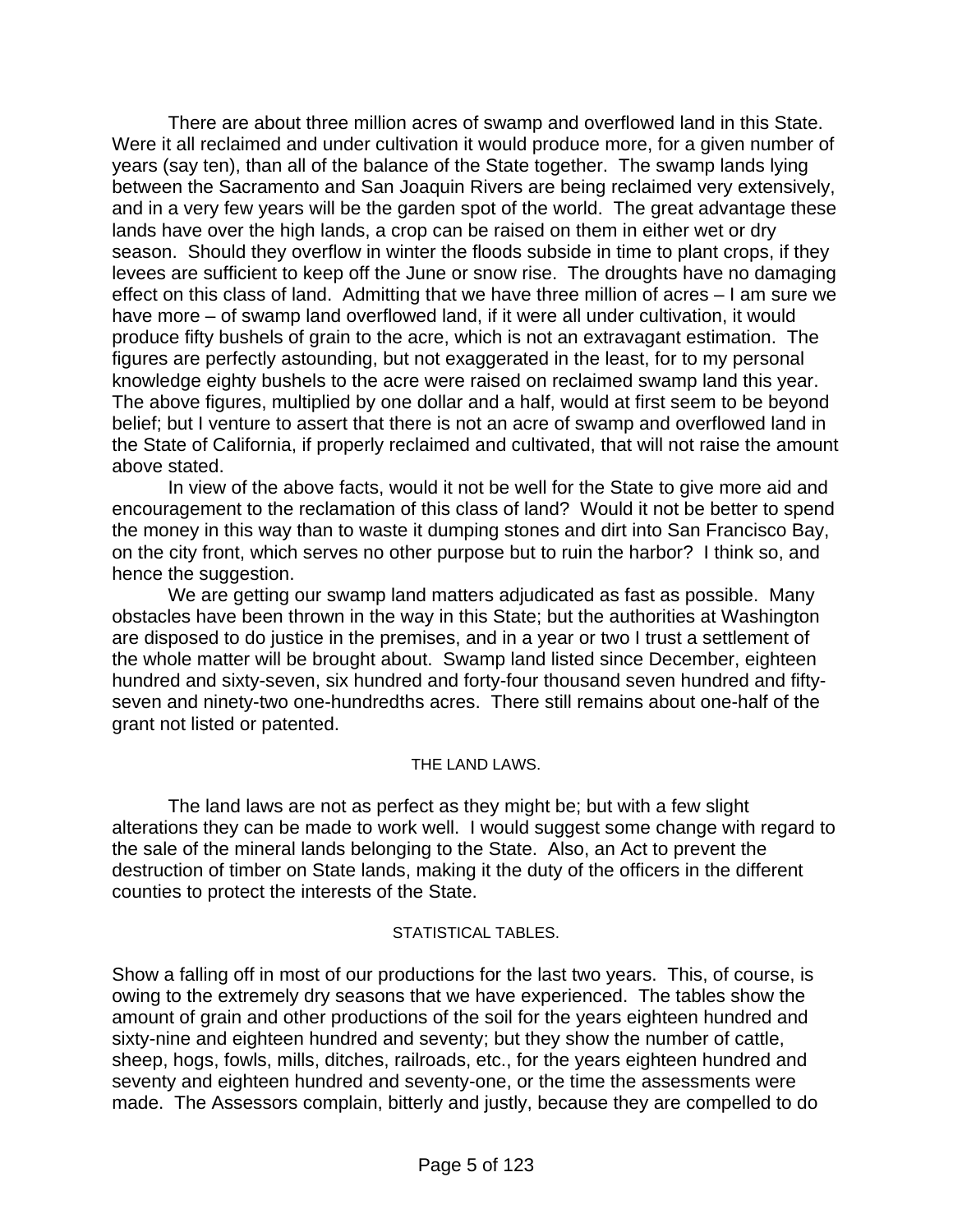this work without being paid for it. They say it is the most disagreeable portion of their work, and they say that it is a great hardship to be forced to perform this arduous duty without receiving a cent of compensation. In view of the fact that it is of so much importance to the State to have reliable and correct statistics, I recommend that some compensation be allowed the Assessors. I would also recommend that the time for assessing be changed to July and August. I am clearly of the opinion that the assessments are made two months too early. The reports of the Surveyor-General are sought after more than any other reports issued from the State Department. I had over seven thousand copies of my report for the years eighteen hundred and sixty-eight and eighteen hundred and sixty-nine published, very nearly all of which were called for. I also published last year the tables for the years eighteen hundred and sixty-nine and eighteen hundred and seventy, and all of them have been sent out. Hundreds of copies have gone to the Eastern States and Europe. This being the case, great care should be exercised in collecting the statistics, and they should be collected and published every year. Under the law at present the Surveyor-General is only required to publish them every two years.

#### COUNTY BOUNDARIES.

 Since my last report I have been called upon to establish the boundary line between San Francisco and Alameda; also, between Lake and Yolo Counties. In establishing the line between San Francisco and Alameda Counties I found many difficulties to overcome, owing to the uncertain meaning of the law. Our laws defining the county boundaries of this State are so full of inconsistencies and absurdities that it is enough to produce insanity for one to undertake to trace them out. Should you attempt to get information in regard to old land marks, or other objects mentioned in the laws, it is an utter impossibility to get a witness who is not in some way interested, and their testimony leads to confusion rather than to a settlement of the boundary. I am sure there will, or ought to be, wisdom enough in the Legislature soon to convene to have this matter of county boundaries put in better shape than it now is. It is growing from bad to worse every day. The boundaries should be made to run, wherever possible, on section and township lines; then it would be an easy matter for any ordinary surveyor to trace them out.

 I will insert in this my report of the survey of the San Francisco boundary, and I trust that the suggestions therein will be acted upon:

> SURVEYOR-GENERAL'S OFFICE, Sacramento, February 18<sup>th</sup>, 1871.

#### *To the Honorable Board of Supervisors of the City and County of San Francisco:*

 GENTLEMEN: I have the honor to submit the following report of the survey of the eastern boundary of the County of San Francisco, made in accordance with resolution No. -----, passed by your honorable body , January -----, eighteen hundred and seventy-one.

 The last law passed defining this boundary was passed in eighteen hundred and fifty-seven, and reads as follows: "Beginning in the Pacific Ocean, three miles from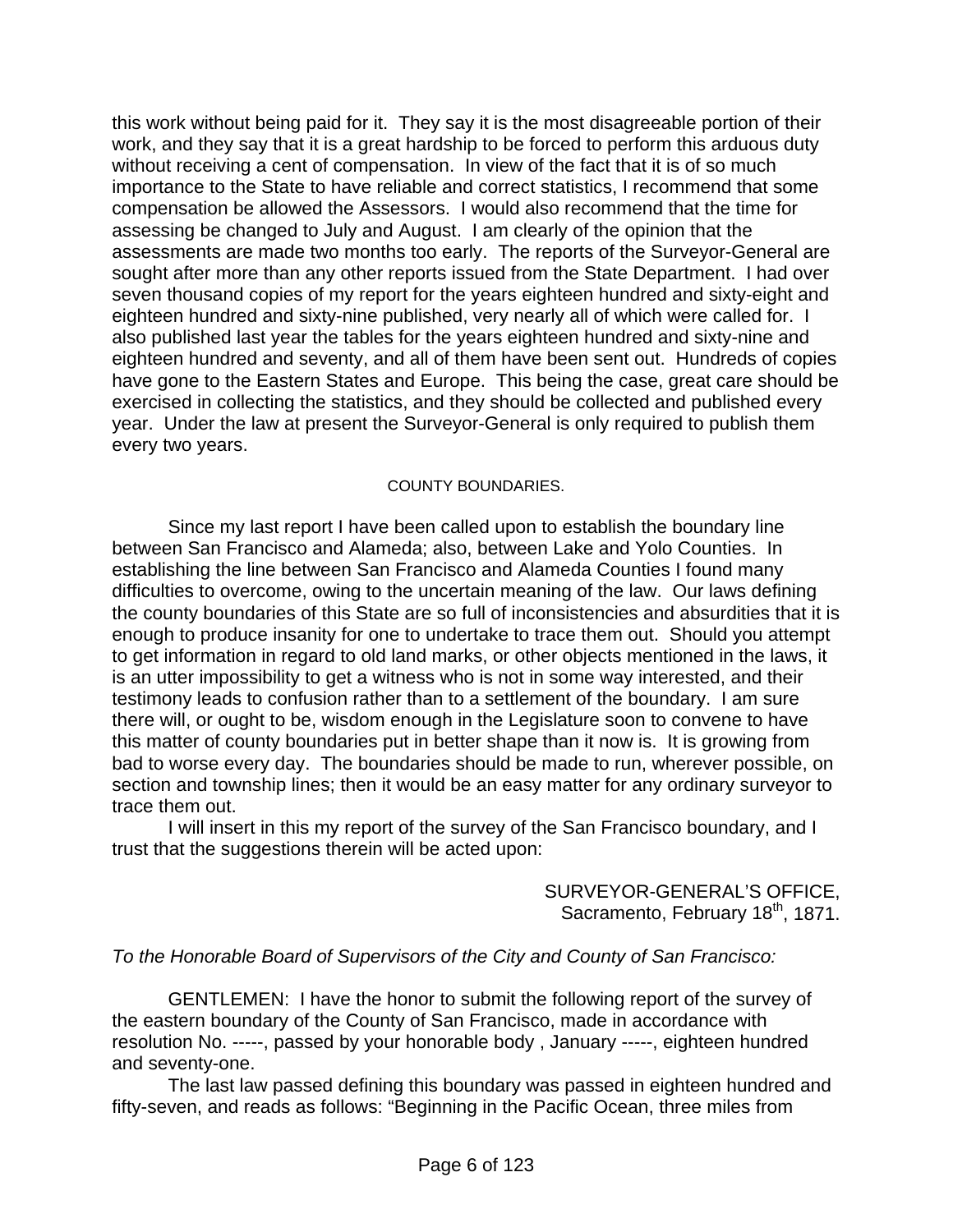shore, and on the line (extended) of the United States survey, separating Townships Two and Three south (Mount Diablo meridian), and thence running northerly and parallel with the shore, so as to be three miles therefrom, to a point opposite Seal Rock; thence in the same general direction to a point three miles from shore, and on the northerly side of the entrance to the Bay of San Francisco; thence to low water mark on the northerly side of said entrance, at a point opposite Fort Point; thence, following low water mark, to a point due northwest of Golden Rock; thence due southeast to a point within three miles of the natural high water mark on the eastern shore of the Bay of San Francisco; thence in a southerly direction to a point three miles from said eastern shore, and on the line first named (considered as extending across the bay); and thence along said first named line to the place of beginning."

 Having first satisfied myself, by reliable testimony and surrounding circumstances, that "Red Rock," near the entrance of San Pablo Bay, was the rock meant as being "Golden Rock," mentioned in the statute, I adopted that point as the place of beginning the survey of the eastern boundary. From this place I run due southeast four and seventy-three one-hundredths miles, to a point where the line is three miles from the eastern shore; thence southerly thirteen and forty-nine onehundredths miles, to a point on the southern boundary of the county three miles west of said eastern shore. This line crosses Oakland Wharf seven thousand six hundred and thirty-eight feet east of the end, or present ferry landing, and three thousand four hundred feet west of the eastern shore of the bay.

 There are so many inconsistencies in the law establishing the boundaries of this county, that I found great difficulty in reconciling them; for instance, the statute says, from a point due northwest of Golden Rock, run due southeast to a point within three miles of the natural high water mark on the eastern shore of the bay. Now, this line is nowhere three miles from the eastern shore. There is a point, and one only, where, if a line, drawn at right angles to the southeast line, to the eastern shore, such line would be three miles long. But there are many points on the eastern shore within a mile and a half of the point mentioned. I am of the opinion that the framer of the bill intended to approach the Contra Costa shore with the southeast line, to a point within three miles of the land; thence southerly, *keeping three miles* from the shore, to the southern boundary. He may have intended to run a magnetic, instead of a true, line. This would place the line almost exactly where it should be, and there would be no inconsistency in the law; but I am advised by the Attorney-General that I cannot adopt a magnetic course, and I find he is sustained by the decisions of our Supreme Court.

 I procured the affidavit of the late Hon. Selim E. Woodworth as to *the rock intended* in the law as "Golden Rock." Mr. Woodworth was in the Legislature when the law was passed, and his testimony is entitled to great weight and consideration. I am thoroughly convinced as to this important point.

 Our law-makers were very careless in describing the boundaries of the counties at that time. I here give sections eight and ten of the *first* Act ever passed on this subject, which shows that little attention was paid to the matter:

 "SEC. 8. Beginning at a point in Santa Cruz Mountains, at the source of San Francisquito Creek, and running thence due west to the Pacific Ocean, and three English miles therein; thence following a line of the coast, in a northerly direction, to a point at low water on the north side of the entrance of the Bay of San Francisco; thence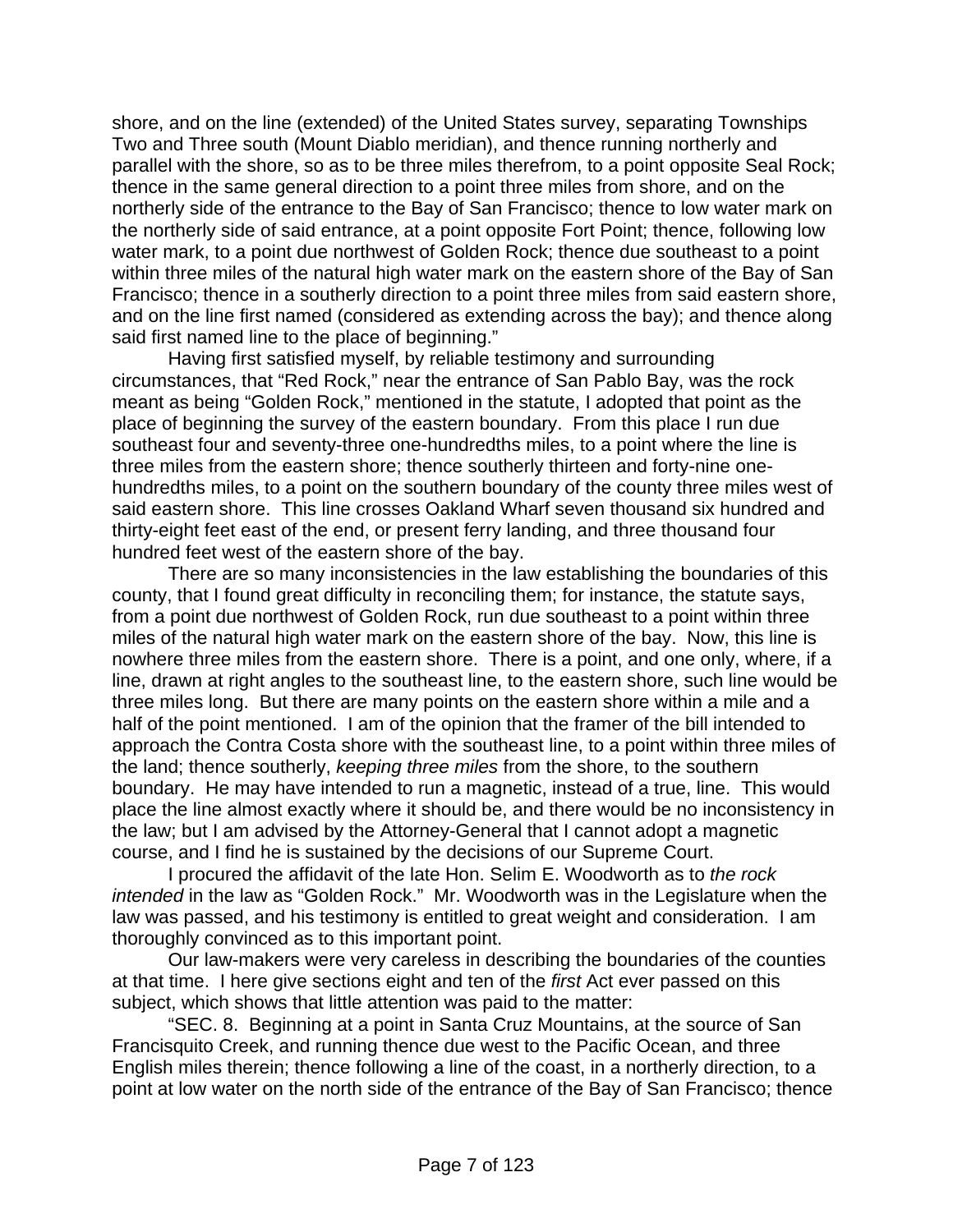along said low water mark, following the western shore, to a point opposite Golden Rock; thence due east to low water of Contra Costa County; thence along low water mark to a point opposite the mouth of San Francisquito Creek; thence up the middle of said creek, to its source to the point of beginning, including Alcatraces, Yerba Buena, and the rock islands of the harbor, known as the 'Farallones.'"

 Here, the line runs from a point opposite Golden Rock, on the western shore of the bay, to low water mark on the eastern, or Contra Costa side; thence following low water mark to a point opposite San Francisquito Creek, taking in the whole of the bay; and then go on to say that the Islands of Yerba Buena and Alcatraces *shall be included* in said boundaries. But now read section ten of the very same Act:

 "SEC. 10. Contra Costa County: Beginning at the mouth of Alameda Creek, and running thence in a southerly direction to the middle of the Bay of San Francisco; thence in a northerly or northwesterly direction, following, as near as may be, the middle of the Bay of San Francisco, to the Straits of San Pablo," etc., etc.

 It will be seen that the Counties of Contra Costa and San Francisco lapped over each other more than three miles, for their whole length. Such inaccuracies got into the law passed in eighteen hundred and fifty-one. In giving the boundaries of Contra Costa, among other things, they say: "From the mouth of Alameda Creek to the *southeast*  corner of San Francisco County, *to Golden Rock."* Now, Golden Rock, *if it is anywhere*, is at the northeast corner of San Francisco County. In this instance there is certainly an omission. I examined the enrolled bill and found the printed copy correct. In performing the very disagreeable duty of establishing the boundary, I have endeavored to follow, as near as possible, the requirements of the statute, and I am of the opinion that the line I have adopted is the nearest approach to a compliance with the law that can be run.

 At the time the law was passed, it was reasonable to suppose that the Legislature intended to include within the boundaries of the county all the navigable waters of the bay. This being the only shipping point at that time on the bay then, there was no wharf or any other interest at stake on the eastern shore. All of the wharves, railroads, and buildings have been put there since the boundaries were established.

 I would earnestly recommend that a change of the boundary be made as soon as the Legislature assembles. The line should be changed so as to run about midway between the end of the wharf and Goat Island. The expenses of the survey amount to a trifle over the amount appropriated, but as I was limited, I send in a bill for five hundred dollars.

I also return herewith the map and field notes of the survey.

 The above is the report that I made to the Board of Supervisors of San Francisco County.

 In running the boundary between Lake and Yolo I experienced the same difficulties, and the same difficulties would arise in almost every county in the State.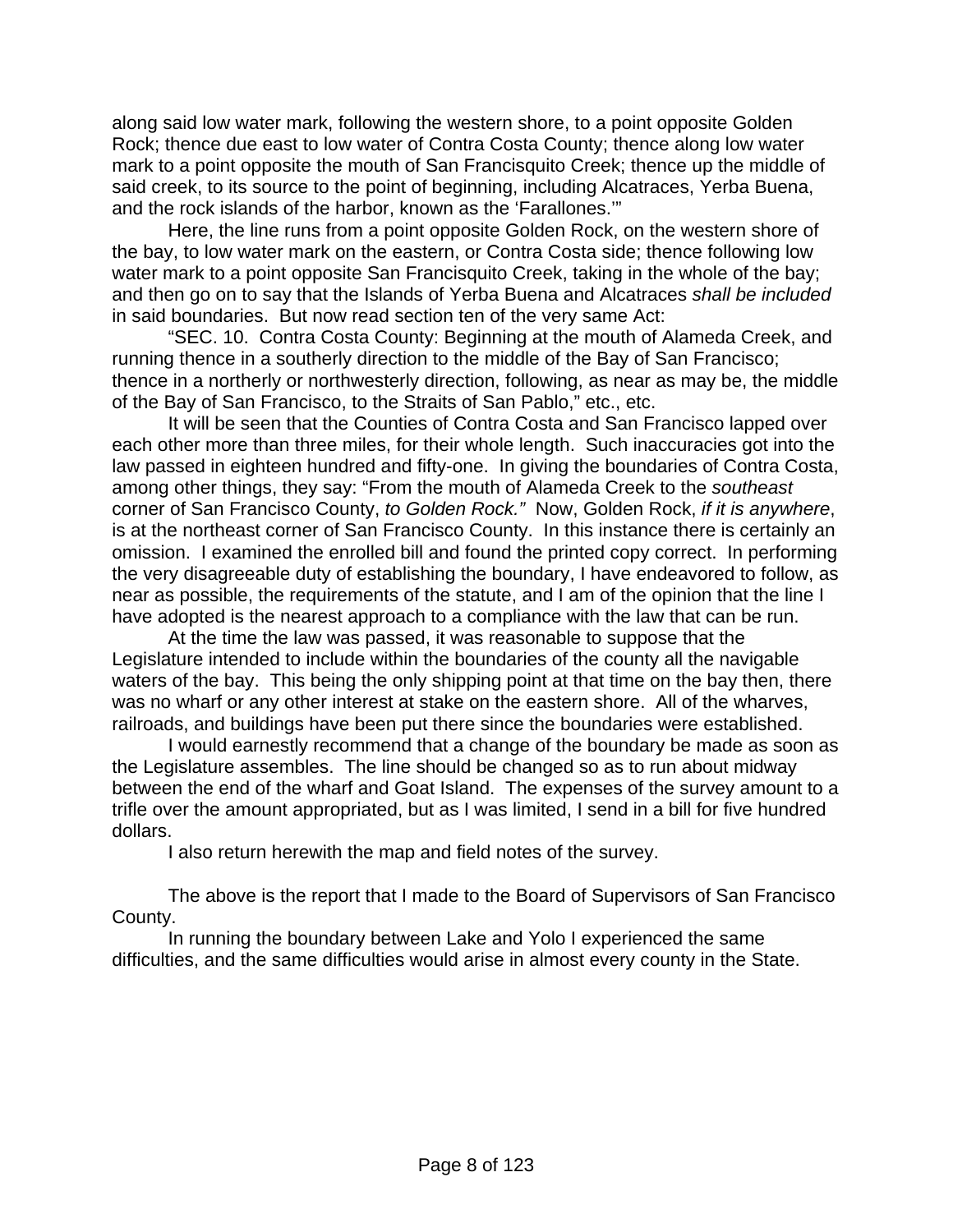# **STATISTICAL TABLES FOR 1869-70.**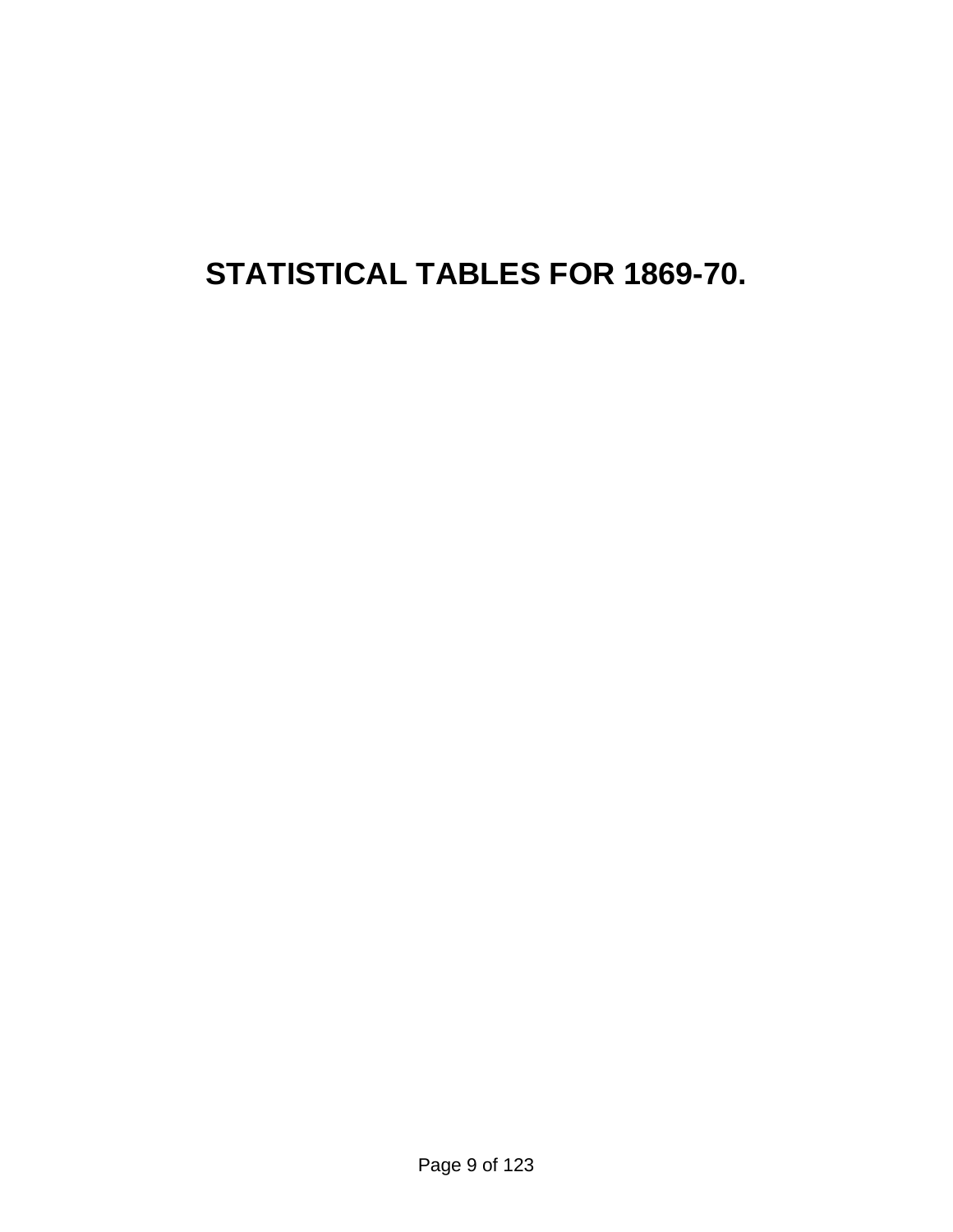## TABLE OF STATISTICS FOR 1869-70.

#### *Industrial and other statistical information for the years* 1869-70, *as reported to the Surveyor-General by the several County Assessors, embracing the entire State.*

| COUNTIES.          | Acres<br>inclosed.<br>of land | Acres of land<br>cultivated | WHEAT.        |                  | BARLEY.         |                   | Acres<br>cultivated in 1870<br>of land | Acres<br>3<br>1870.<br>of wheat sown | Acres<br>E.<br>$\overline{\phantom{0}}$<br>0/8<br>of barley sown |
|--------------------|-------------------------------|-----------------------------|---------------|------------------|-----------------|-------------------|----------------------------------------|--------------------------------------|------------------------------------------------------------------|
|                    |                               |                             |               |                  |                 |                   |                                        |                                      |                                                                  |
|                    |                               |                             | Acres         |                  | Acres           |                   |                                        |                                      |                                                                  |
|                    |                               |                             |               | <b>Bushels</b>   |                 | <b>Bushels</b>    |                                        |                                      |                                                                  |
|                    |                               |                             |               |                  |                 |                   |                                        |                                      |                                                                  |
| Alameda            | 91,328                        | 117,763                     | 65,991        | 1,017,031        | 36,030<br>300   | 525,670           | 117,763                                | 65,990                               | 36,630                                                           |
| Alpine             | 7,000<br>57,274               | 650                         | 150           | 3,000<br>20,000  |                 | 6,000             | 650                                    | 150                                  | 300                                                              |
| Amador             |                               | 18,250                      | 1,450         |                  | 2,000           | 35,225            | 18,140                                 | 2,240                                | 2,440                                                            |
| Butte<br>Calaveras | 300,830                       | 55,000                      | 41,000<br>775 | 600,000          | 12,500          | 275,000           | 56,000                                 | 44,000<br>270                        | 13,750<br>1,305                                                  |
| Colusa             | 46,009<br>175,000             | 12,003<br>200,000           | 30,000        | 6,015<br>500,000 | 1,000<br>16,870 | 16,900<br>330,000 | 13,000<br>150,000                      | 25,000                               | 10,000                                                           |
| Contra Costa       | 124,559                       | 69,739                      | 51,041        | 778,619          | 15,172          | 354,460           | 96,348                                 | 69,000                               | 13,107                                                           |
| Del Norte          | 9,086                         | 2,311                       | 630           | 7,102            | 97              | 2,310             | 1,804                                  | 343                                  | 80                                                               |
| El Dorado          | 88,311                        | 15,225                      | 904           | 10,674           | 257             | 2,670             | 15,225                                 | 904                                  | 267                                                              |
| Fresno             | 16,375                        | 19,280                      | 3,650         | 52,370           | 7,340           | 136,800           | 19,865                                 | 4,768                                | 6,473                                                            |
| Humboldt           | 35,241                        | 13,576                      | 1,127         | 33,940           | 562             | 28,371            | 13,800                                 | 1,250                                | 745                                                              |
| Inyo               | 2,000                         | 1,500                       | 280           | 2,000            | 300             | 2,500             | 1,000                                  | 250                                  | 300                                                              |
| Kern               | 4,835                         | 3,200                       | 687           | 20,610           | 1,251           | 37,530            | 2,700                                  | 500                                  | 300                                                              |
| Klamath            | 4,890                         | 1,935                       | 180           | 4,700            | 70              | 900               | 2,100                                  | 200                                  | 100                                                              |
| Lake               | 59,596                        | 10,739                      | 4,704         | 334,049          | 47,030          | 152,438           | 12,000                                 | 5,000                                | 4,900                                                            |
| Lassen             | 21,473                        | 6,440                       | 678           | 10,107           | 3,240           | 78,245            | 6,850                                  | 780                                  | 3,420                                                            |
| Los Angeles        | 25,400                        | 35,600                      | 2,600         | 60,400           | 11,000          | 330,000           | 47,000                                 | 300                                  | 16,000                                                           |
| Marin              |                               |                             |               |                  |                 |                   |                                        |                                      |                                                                  |
| Mariposa           | 24,325                        | 5,500                       | 935           | 4,000            | 1,900           | 4,950             | 5,600                                  | 960                                  | 2,000                                                            |
| Mendocino          | 190,000                       | 80,000                      | 25,000        | 300,000          | 15,600          | 200,000           | 84,000                                 | 26,000                               | 16,000                                                           |
| $Merced$           | 145,000                       | 90,000                      | 60,000        | 450,000          | 18,000          | 216,000           | 98,000                                 | 62,000                               | 19,000                                                           |
| Mono               | 4,525                         | 1,200                       | 299           | 3,881            | 601             | 13,209            | 1,300                                  | 310                                  | 620                                                              |
| Monterey           | 138,863                       | 97,874                      | 65,215        | 456,890          | 24,860          | 968,800           | 109,354                                | 68,327                               | 34,412                                                           |
| Napa               | 104,000                       | 40,795                      | 34,675        | 450,775          | 3,280           | 72,160            | 42,000                                 | 34,075                               | 3,130                                                            |
| Nevada             | 12,643                        | 6,120                       |               |                  |                 |                   | 6,112                                  |                                      |                                                                  |
| Placer             | 78,175                        | 29,635                      | 10,000        | 130,000          | 2,200           | 33,000            | 26,000                                 | 9,000                                | 2,000                                                            |
| Plumas             |                               |                             |               |                  |                 |                   |                                        |                                      |                                                                  |
| Sacramento         | 276,485                       | 73,957                      | 8,980         | 128,315          | 30,044          | 600,156           | 69,700                                 | 9,805                                | 36,178                                                           |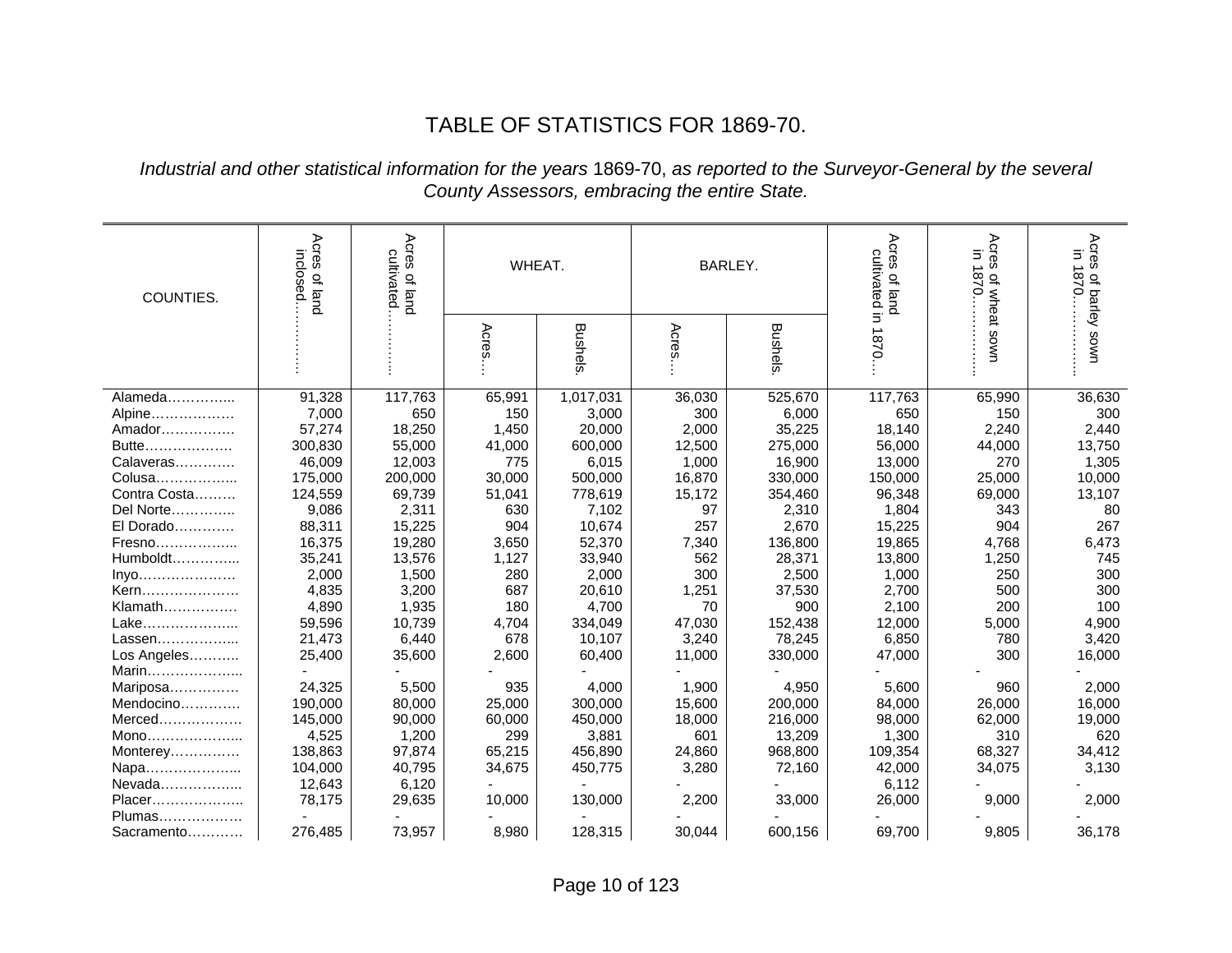| San Bernardino  | 20,000    | 16,500    | 3,000     | 25,000     | 6,500   | 75,000    | 19,500    | 2,400     | 12,500  |
|-----------------|-----------|-----------|-----------|------------|---------|-----------|-----------|-----------|---------|
| San Diego       | 8,700     | 17,000    | 2,000     | 3,800      | 3,200   | 7,000     | 16,000    | 2,100     | 3,300   |
| San Francisco   | 13,420    | 2,000     |           | 1,000      | 103     | 2,550     | 3,282     | 8         | 90      |
| San Joaquin     | 275,000   | 200,000   | 117,000   | 1,521,000  | 29,640  | 622,482   | 235,000   | 150,000   | 40,000  |
| San Luis Obispo | 98,710    | 17,682    | 7,013     | 153,270    | 1,255   | 51,168    | 18,000    | 7,100     | 1,300   |
| San Mateo       | 150,000   | 85,000    | 15,000    | 450,000    | 15,000  | 500,000   | 85,000    | 15,000    | 15,000  |
| Santa Barbara   | 45,002    | 42,006    | 5,988     | 8,786      | 10,546  | 210,920   | 44,000    | 5,900     | 11,000  |
| Santa Clara     | 489,000   | 149,000   | 95,000    | 1,950,670  | 12,500  | 260,175   | 151,620   | 97,000    | 11,300  |
| Santa Cruz      | 52,195    | 16,994    | 7,647     | 107,439    | 2,804   | 89,140    | 17,500    | 8,000     | 4,000   |
| Shasta          |           |           |           |            |         |           |           |           |         |
| Sierra          | 17,810    | 2,018     | 492       | 9,474      | 790     | 19,154    | 2,020     | 495       | 795     |
| Siskiyou        | 65.840    | 24,680    | 7,210     | 134,890    | 1,972   | 51,442    | 26,000    | 8,000     | 2,000   |
| Solano          | 276,429   | 245,684   | 125,310   | 1,827,642  | 12,560  | 376,800   | 250,000   | 128,000   | 13,500  |
| Sonoma          | 450,679   | 247,520   | 124,275   | 1,864,125  | 16,200  | 324,160   | 248,520   | 125,000   | 16,500  |
| Stanislaus      | 62,000    | 250,000   | 195,000   | 3,060,000  | 50,000  | 990,000   | 300,000   | 250,000   | 50,000  |
| Sutter          | 150,100   | 74,943    | 49,300    | 788,869    | 18,525  | 461,125   | 83,627    | 54,086    | 20,221  |
| Tehama          | 91,210    | 30,709    | 17,606    | 400,000    | 9,100   | 19,000    | 35,000    | 21,000    | 10,000  |
| Trinity         | 15,273    | 4,284     | 1,287     | 11,576     | 150     | 2,995     | 5,633     | 2,200     | 200     |
| Tulare          | 30,000    | 20,000    | 2,500     | 62,500     | 2,000   | 51,200    | 25,000    | 3,500     | 2,500   |
| Tuolumne        |           |           |           |            |         |           |           |           |         |
| Yolo            | 123,773   | 95,000    | 68,226    | 1,159,821  | 13,916  | 278,320   | 100,000   | 70,500    | 15,500  |
| Yuba            | 85,700    | 47,300    | 8,200     | 116,850    | 13,520  | 229,300   | 52,800    | 8,755     | 14,800  |
|                 |           |           |           |            |         |           |           |           |         |
| Totals          | 4,564,064 | 2,596,612 | 1,263,010 | 19,041,190 | 471,785 | 9,045,225 | 2,634,813 | 1,390,466 | 466,963 |
|                 |           |           |           |            |         |           |           |           |         |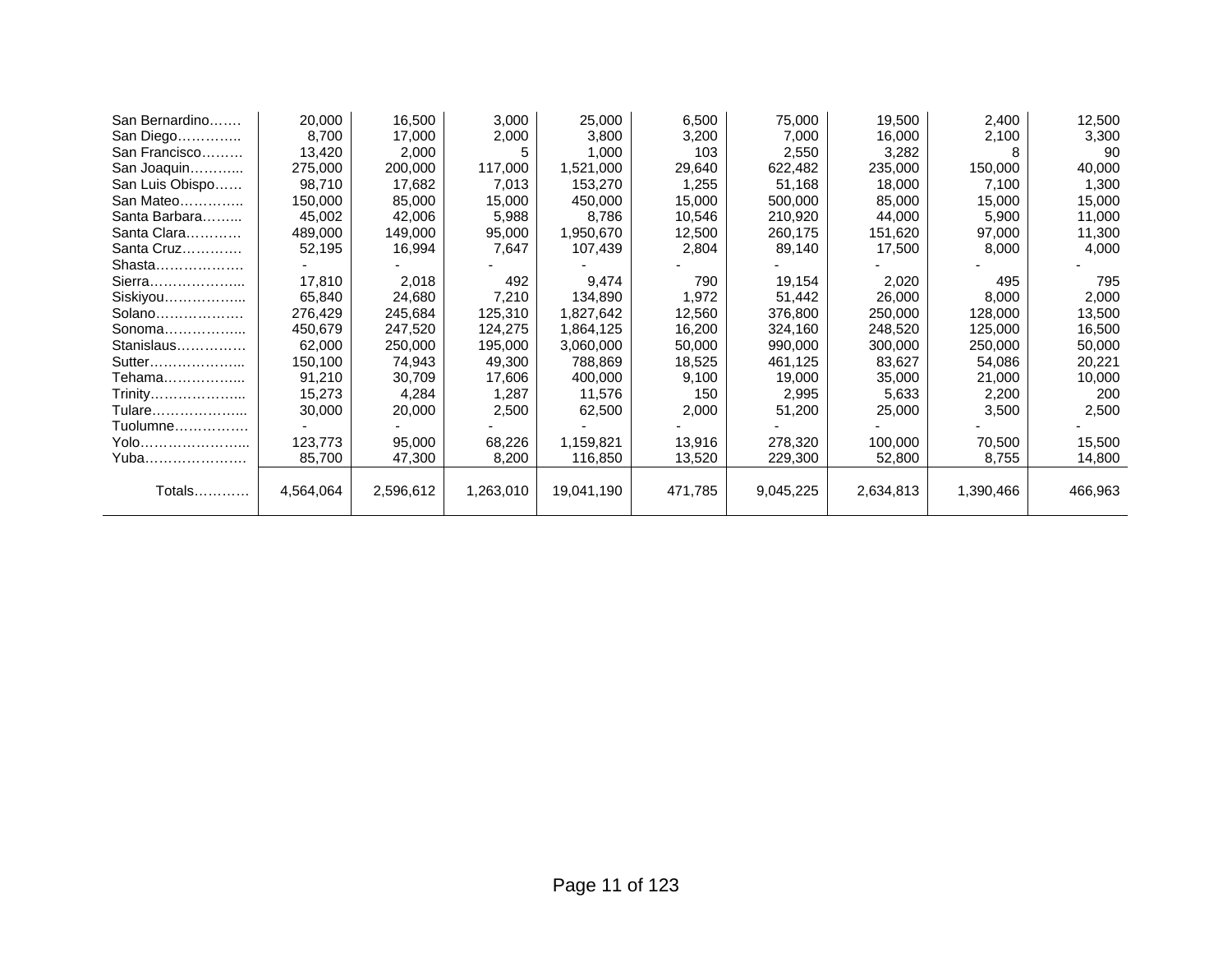|                 | OATS.        |               |                    | RYE.           |          | CORN.          | <b>BUCKWHEAT.</b> |         | PEAS.                |                |
|-----------------|--------------|---------------|--------------------|----------------|----------|----------------|-------------------|---------|----------------------|----------------|
| COUNTIES.       | Acres        | Bushels       | Acres              | <b>Bushels</b> | Acres    | <b>Bushels</b> | Acres             | Bushels | Acres                | <b>Bushels</b> |
| Alameda         | 3,240        | 98,460        | 137                | 2,510          | 562      | 13,180         | 17                | 204     | 166                  | 4,038          |
| Alpine          | 200          | 5,000         | 10                 | 200            | 35       | 1,500          | 10                | 200     | 20                   | 400            |
| Amador          | 10           | 250           |                    |                | 1,050    | 20,240         | 4                 | 80      | 15                   | 340            |
| Butte           | 700          | 10,000        | 700                | 14,700         | 300      | 11,000         |                   |         | 70                   | 1,400          |
| Calaveras       | 19           | 72            |                    | Very little    | 250      | 6,780          |                   |         | A little for private |                |
|                 | 24           | 480           |                    |                |          |                |                   |         | use                  |                |
| Colusa          |              | 48,805        | 60                 | 1,700          | 80<br>74 | 2,330<br>960   |                   |         | 88<br>20             | 3<br>340       |
| Contra Costa    | 1,803        |               |                    |                |          |                |                   |         |                      |                |
| Del Norte       | 624<br>97    | 15,800<br>332 | $\mathbf{1}$<br>50 | 15<br>409      | 8<br>10  | 160<br>320     |                   |         | 140                  | 2,651          |
| El Dorado       |              |               | 22                 |                |          |                |                   |         |                      |                |
| Fresno          | 12           | 485           |                    | 500            | 476      | 12,340         | 6                 | 150     | 3                    | 85             |
| Humboldt        | 3,793        | 183,420       |                    |                | 258      | 7,860          | 5                 | 100     | 1,058                | 63,830         |
| Inyo            | 25           | 300           | 10                 | 50             | 325      | 3,000          | 3                 | 15      | 1                    | 10             |
| Kern            |              |               |                    |                | 406      | 14,221         |                   |         |                      |                |
| Klamath         | 100          | 1,700         |                    |                | 50       | 700            |                   |         | 30                   | 870            |
| Lake            | 224          | 5,305         | 5                  | 129            | 745      | 10,702         |                   |         | $\frac{1}{2}$        | 25             |
| Lassen          | 1,246        | 35,138        | 48                 | 882            | 18       | 619            |                   |         |                      |                |
| Los Angeles     | 200          | 2,000         | 70                 | 2,100          | 9,900    | 425,700        | 70                | 2,100   | 60                   | 1,500          |
| Marin           |              |               |                    |                |          |                |                   |         |                      |                |
| Mariposa        | 190          | 350           | 125                | 215            | 28       | 360            |                   |         | 3                    | 90             |
| Mendocino       |              | Cut for hay.  |                    |                | 1,000    | 20,000         |                   |         | 500                  | 15,000         |
| Merced          |              |               |                    |                | 1,500    | 65,000         |                   |         |                      |                |
| Mono            | 136          | 3,937         | 4                  | 48             | 12       | 165            | 4                 | 72      |                      |                |
| Monterey        | 839          | 33,500        | 20                 | 750            | 319      | 8,200          | 20                | 510     | 244                  | 7,180          |
| Napa            | 1,000        | 32,000        | 20                 | 320            | 1,425    | 45,600         |                   |         | 4                    | 55             |
| Nevada          |              |               |                    |                | 100      | 1,200          |                   |         |                      |                |
| Placer          | Cut for hay. |               | 50                 | 500            |          |                |                   |         |                      |                |
| Plumas          |              |               |                    |                |          |                |                   |         |                      |                |
| Sacramento      | 1,126        | 18,046        | 22                 | 256            | 2,241    | 67,682         | 12                | 250     | 18                   | 705            |
| San Bernardino  |              |               |                    |                | 2,500    | 60,500         |                   |         |                      |                |
| San Diego       | 30           | 765           |                    |                | 500      | 10000          |                   |         | 20                   | 875            |
| San Francisco   | 138          | 4,190         |                    |                |          |                |                   |         | 7                    | 105            |
| San Joaquin     |              |               | 125                | 1,200          | 1,000    | 28,500         |                   |         | 7                    | 392            |
| San Luis Obispo | 485          | 17,646        | 25                 | 529            | 3,940    | 166,760        | 26                | 546     | 42                   | 816            |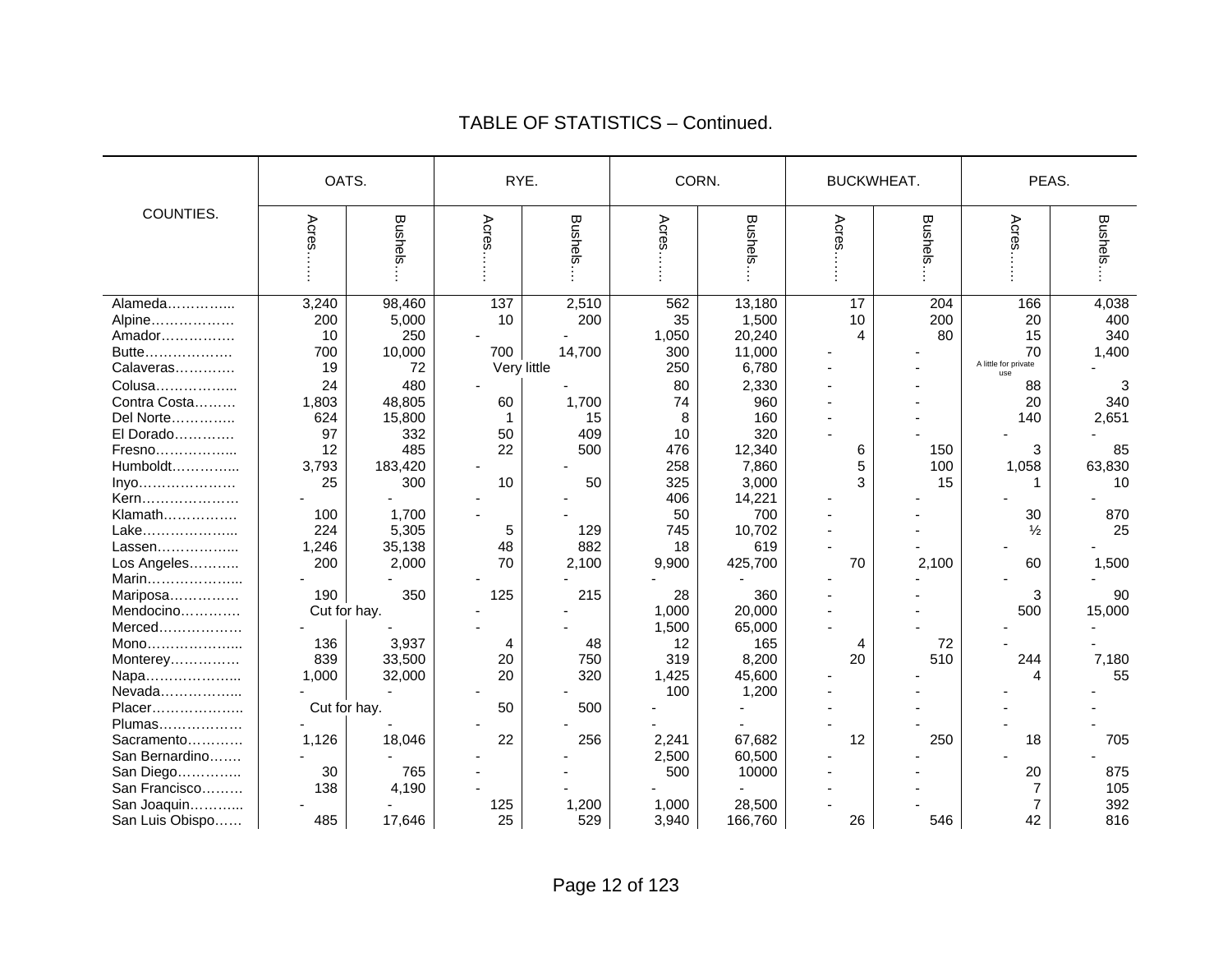| San Mateo     | 10,000 | 300,000   | 40    | 800    | 50     | 1,400     |                          |       | 200       | 4,000   |
|---------------|--------|-----------|-------|--------|--------|-----------|--------------------------|-------|-----------|---------|
| Santa Barbara | 800    | 5,039     |       |        | 10,289 | 262,225   |                          |       | 50        | 350     |
| Santa Clara   | 5,000  | 140,150   | 470   | 10,205 | 1,000  | 30,000    | 25                       | 600   | 325       | 14,250  |
| Santa Cruz    | 1,141  | 43,165    | 12    | 160    | 617    | 18,106    | 146                      | 1,854 |           |         |
| Shasta        |        |           |       |        |        |           |                          |       |           |         |
| Sierra        | 220    | 11,245    |       |        |        |           |                          |       |           |         |
| Siskiyou      | 3,514  | 94,980    | 28    | 984    | 110    | 3,012     | 8                        | 122   | 8         | 140     |
| Solano        | 1,050  | 21,000    |       |        | 826    | 8,260     |                          |       |           |         |
| Sonoma        | 11,200 | 280,620   | 195   | 3,256  | 3,860  | 100,360   | 6                        | 108   | 30        | 1,516   |
| Stanislaus    |        |           |       |        | 250    | 8,310     | $\overline{\phantom{a}}$ |       |           |         |
| Sutter        | 375    | 11,900    |       |        | 500    | 15,000    |                          |       |           |         |
| Tehama        | 125    | 2,400     |       |        | 150    | 2,800     |                          |       |           |         |
| Trinity       | 110    | 2,172     |       |        | 70     | 860       |                          |       |           |         |
| Tulare        | 20     | 600       | 25    | 750    | 357    | 6,000     |                          |       |           | 16      |
| Tuolumne      |        |           |       |        |        |           |                          |       |           |         |
| Yolo          | 98     | 800       | 62    | 930    | 320    | 2,880     |                          | 130   | 60        | 175     |
| Yuba          | 895    | 26,550    | 4     | 200    | 810    | 32,800    |                          |       | 10        | 220     |
|               |        |           |       |        |        |           |                          |       |           |         |
| Totals        | 50,809 | 1,458,602 | 2,340 | 44,298 | 48,321 | 1,497,592 | 367                      | 7,041 | 3,200 1/2 | 121,377 |
|               |        |           |       |        |        |           |                          |       |           |         |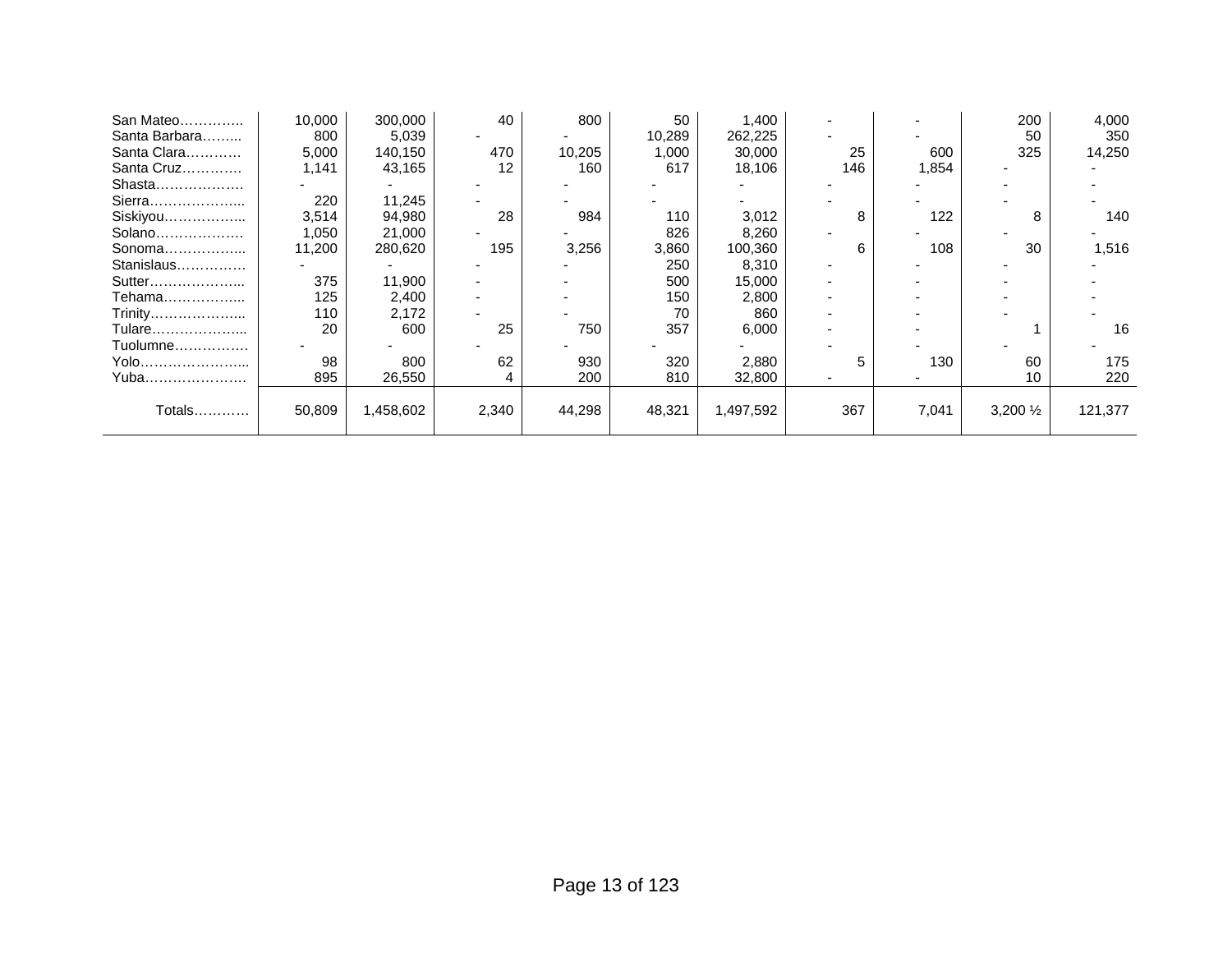|                                                                                | PEANUTS.                      |               | <b>BEANS.</b>                    |                                          | CASTOR BEANS.  |                | POTATOES.                              |                                                       | SWEET POTATOES.           |                                         |
|--------------------------------------------------------------------------------|-------------------------------|---------------|----------------------------------|------------------------------------------|----------------|----------------|----------------------------------------|-------------------------------------------------------|---------------------------|-----------------------------------------|
| COUNTIES.                                                                      | Acre                          | Pounds.       | Acres.                           | <b>Bushels</b>                           | Acres          | <b>Bushels</b> | Acres                                  | <b>Bushels</b>                                        | <b>Acres</b>              | <b>Bushels</b>                          |
| Alameda<br>Alpine<br>Amador<br>Butte<br>Calaveras<br>Colusa                    | $\overline{\mathbf{c}}$<br>20 | 480<br>42,000 | 599<br>10<br>30<br>50<br>10      | 5,975<br>200<br>340<br>1,400<br>300      | $\overline{a}$ | $\overline{a}$ | 1,013<br>150<br>140<br>150<br>70<br>30 | 72,640<br>12,000<br>9,540<br>21,300<br>6,200<br>1,523 | 8<br>40<br>3<br>6         | 1,450<br>4,000<br>150<br>300            |
| Contra Costa<br>Del Norte<br>El Dorado<br>Fresno                               | 1                             | 1,200         | 160<br>5<br>18<br>$\overline{7}$ | 3,000<br>140<br>410<br>130               |                |                | 88<br>138<br>20<br>40                  | 8,350<br>20,865<br>2,190<br>7,460                     | 6                         | 940                                     |
| Humboldt<br>Inyo<br>Kern<br>Klamath                                            | $\overline{c}$                | 3,000         | $\overline{c}$<br>6<br>25<br>20  | 65<br>60<br>750<br>600                   |                |                | 2,347<br>10<br>30<br>60                | 635,385<br>20<br>4,200<br>2,000                       | 5                         | 500                                     |
| Lake<br>Lassen<br>Los Angeles<br>Marin<br>Mariposa                             | 75                            | 68,500        | 4<br>2<br>1,500<br>4             | 117<br>42<br>29,800<br>140               | 60             |                | 31<br>31<br>1,300<br>54                | 3,044<br>6,480<br>111,800<br>2,400                    | 120<br>5                  | 9,000<br>100                            |
| Mendocino<br>Merced<br>$Mono$<br>Monterey                                      |                               |               | 65<br>4<br>976                   | 2,080<br>70<br>47,300                    |                |                | 3,500<br>60<br>60<br>2,254             | 450,000<br>8,250<br>3,920<br>224,700                  | 40                        | 2,800                                   |
| Napa<br>Nevada<br>Placer<br>Plumas<br>Sacramento                               | 11                            | 8,260         | 6<br>568                         | 190<br>18,546                            |                |                | 25<br>100<br>180<br>452                | 3,250<br>600<br>15,212<br>50,113                      | 528                       | 74,082                                  |
| San Bernardino<br>San Diego<br>San Francisco<br>San Joaquin<br>San Luis Obispo | 5                             | 2,500         | 50<br>75<br>26<br>25<br>1,200    | 1,300<br>1,000<br>520<br>1,312<br>50,400 | $\overline{c}$ | 180            | 40<br>80<br>1,620<br>250<br>1,169      | 4,500<br>5,780<br>178,200<br>23,150<br>98,730         | 14<br>25<br>44<br>6<br>24 | 1,700<br>1,400<br>3,080<br>992<br>1,920 |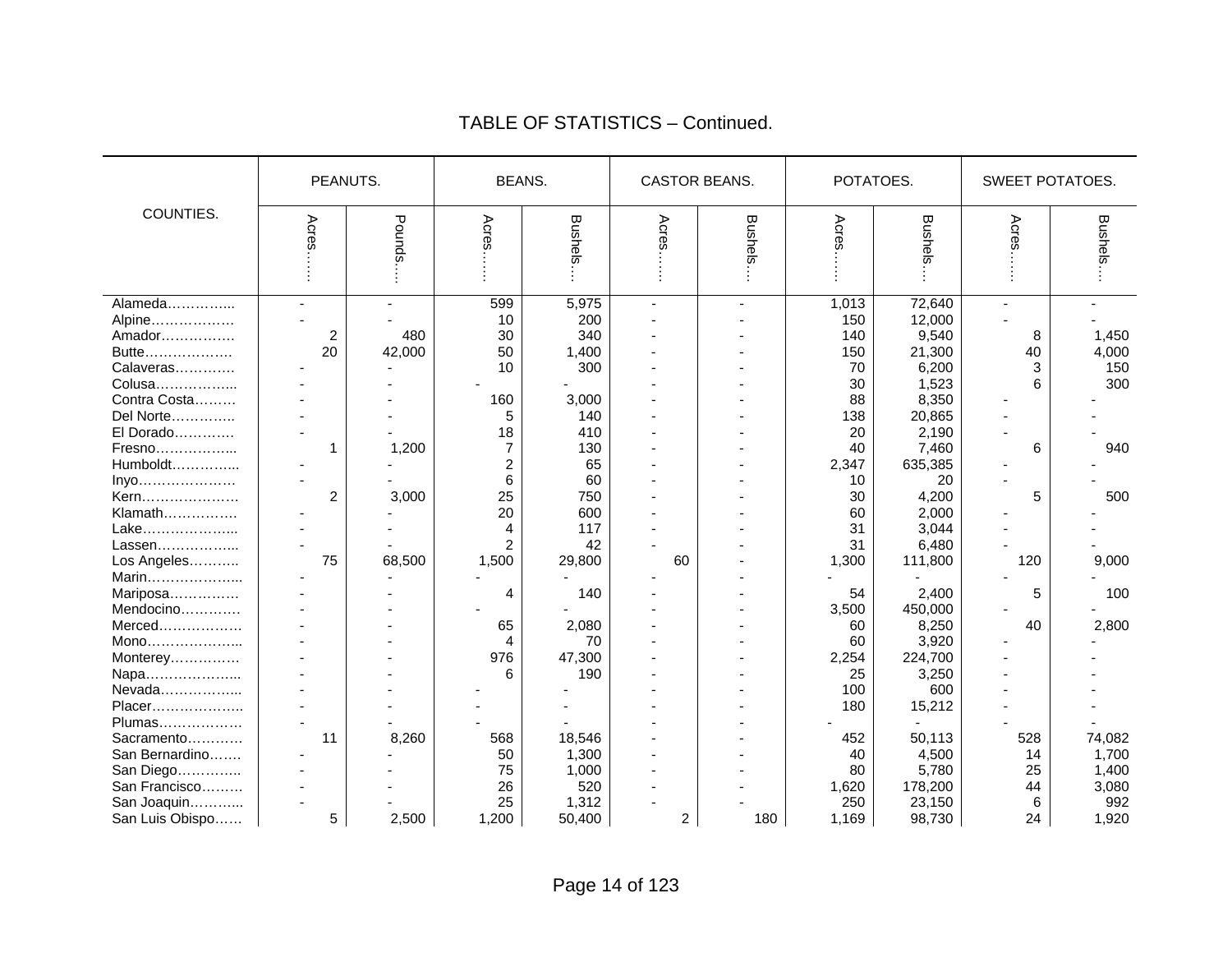| San Mateo     |     |              | 500    | 21,120  |     |         | 6,000  | 600,000   |               |         |
|---------------|-----|--------------|--------|---------|-----|---------|--------|-----------|---------------|---------|
| Santa Barbara |     |              | 7,092  | 143,840 |     |         | 900    | 18,000    |               |         |
| Santa Clara   |     |              | 729    | 15,950  |     |         | ,250   | 105,400   |               |         |
| Santa Cruz    |     |              | 384    | 5,544   |     |         | 230    | 41,300    | $\frac{1}{4}$ | 5,000   |
| Shasta        |     |              |        |         |     |         |        |           |               |         |
| Sierra        |     |              |        |         |     |         | 74     | 7,110     |               |         |
| Siskiyou      |     |              | 22     | 500     |     |         | 310    | 41,674    |               |         |
| Solano        |     | 1,500        | 16     | 320     |     |         | 250    | 12,000    | 23            | 690     |
| Sonoma        |     | 3,000        | 30     | 540     |     |         | 5,600  | 260,300   |               | 260     |
| Stanislaus    |     |              | 10     | 600     |     |         |        |           |               |         |
| Sutter        |     | not weighed. | 70     |         | 75  |         | 38     | 3,000     | 61            | 4,800   |
| Tehama        | 50  | 12,000       | 20     | 550     |     |         | 65     | 10,140    | 20            | 4,000   |
| Trinity       |     |              | 12     | 195     |     |         | 180    | 14,965    |               |         |
| Tulare        |     | 320          | 8      | 100     |     |         | 53     | 5,000     | 27            | 1,375   |
| Tuolumne      |     |              |        |         |     |         |        |           |               |         |
| Yolo          | 45  | 67,000       | 400    | 16,000  |     |         | 325    | 32,065    | 140           | 13,860  |
| Yuba          | 6   | 9,000        | 130    | 3,100   | 100 | 150,000 | 140    | 14,500    | 22            | 2,300   |
|               |     |              |        |         |     |         |        |           |               |         |
| Totals        | 228 | 218,760      | 14,870 | 374,546 | 237 | 150,180 | 30,407 | 3,161,356 | 1,172         | 134,699 |
|               |     |              |        |         |     |         |        |           |               |         |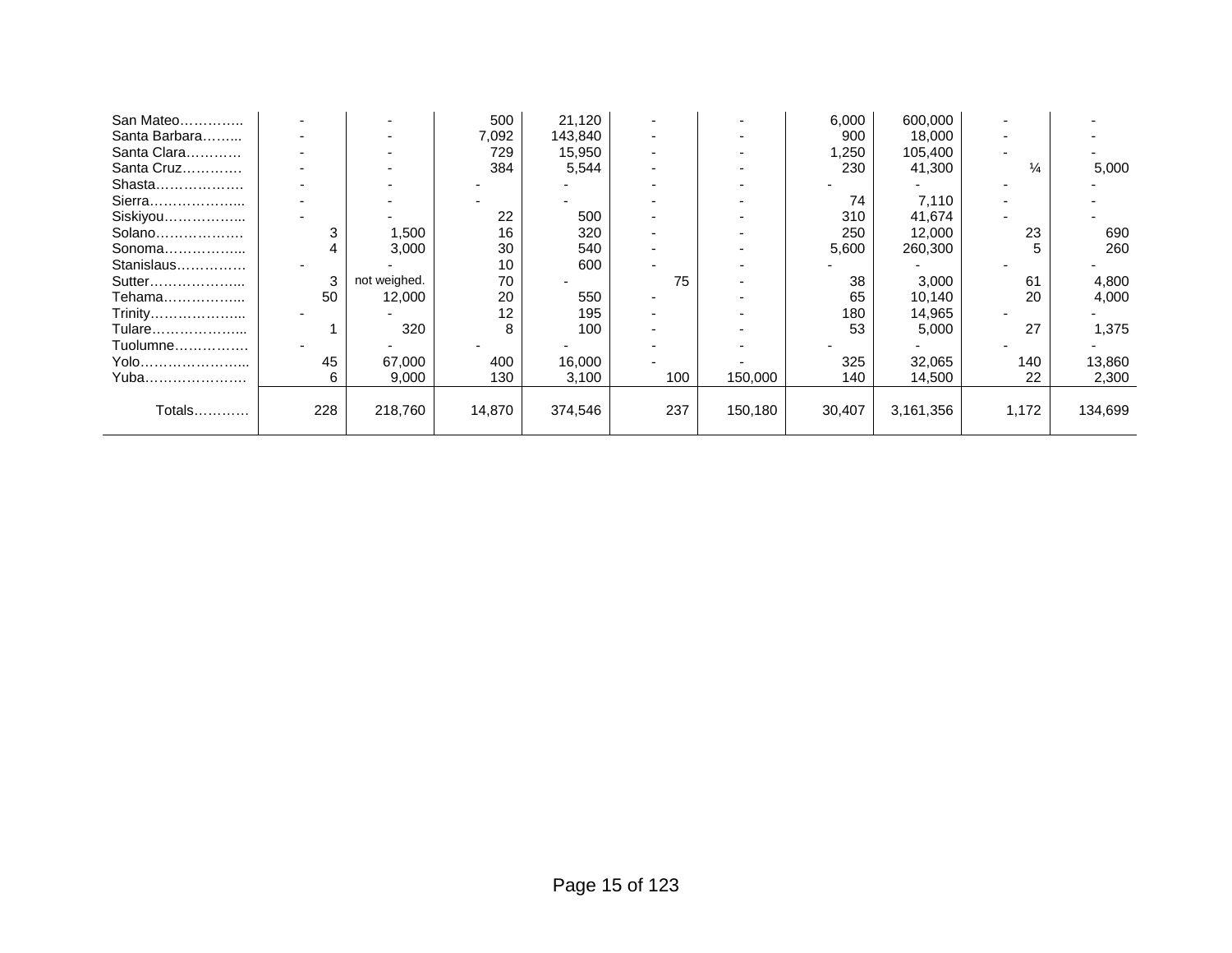|                 | ONIONS.        |                | HAY.   |        | FLAX. |        | HOPS.               |         | TOBACCO.       |        | BEETS.         |
|-----------------|----------------|----------------|--------|--------|-------|--------|---------------------|---------|----------------|--------|----------------|
| COUNTIES.       | Acres          | <b>Bushels</b> | Acres  | Tons   | Acres | Pounds | Acres               | Pounds. | Acres          | Pounds | Tons           |
| Alameda         | 293            | 25,108         | 7,465  | 12,474 | 375   | 68,600 | $\overline{5}$      | 1,870   |                | ÷,     | 1,295          |
| Alpine          | $\overline{4}$ | 200            | 500    | 600    |       |        |                     |         |                |        | 20             |
| Amador          | 20             | 1,470          | 7,420  | 7,150  |       |        | 16                  | 8,210   |                |        | 24             |
| Butte           | 150            | 6,900          | 8,000  | 6,408  |       |        | 5                   | 15,000  | 5              | 3,000  | 300            |
| Calaveras       | 5              | 160            | 5,300  | 5,180  |       |        | See written report. |         |                |        | $\overline{c}$ |
| Colusa          |                |                | 3,000  | 10,300 |       |        |                     |         | $\overline{c}$ | 1,000  |                |
| Contra Costa    | 26             | 3,220          | 13,881 | 18,612 | 2     | 2,000  |                     |         |                |        | 1,198          |
| Del Norte       |                |                | 524    | 706    |       |        |                     |         |                |        | 13             |
| El Dorado       |                |                | 5,479  | 4,199  |       |        |                     |         |                |        |                |
| Fresno          | $\overline{c}$ | 275            | 1,200  | 1,670  |       |        |                     |         |                |        | 15             |
| Humboldt        | 3              | 285            | 2,780  | 5,635  |       |        |                     |         |                |        | 140            |
| Inyo            | 5              | 250            | 200    | 250    |       |        |                     |         |                |        | $\overline{2}$ |
| Kern            | 3              | 700            | 1,200  | 1,200  |       |        |                     | 5       |                |        | 24             |
| Klamath         | 3              | 70             | 1,420  | 4,875  |       |        |                     |         |                |        |                |
| Lake            | $\frac{1}{8}$  | 40             | 3,565  | 5,781  |       |        |                     |         |                |        | 56             |
| Lassen          | 3              | 324            | 3,183  | 5,114  |       |        |                     |         |                |        | 18             |
| Los Angeles     | 65             | 8,100          | 1,600  | 4,700  | 1     |        | 34                  | 19,000  | 30             | 22,500 | 90             |
| Marin           |                |                |        |        |       |        |                     |         |                |        |                |
| Mariposa        | 3              | 270            | 7,000  | 9,220  |       |        |                     |         | 1              | 110    | $\overline{7}$ |
| Mendocino       |                |                | 30,000 | 30,000 |       |        | 200                 | 200,000 |                |        |                |
| Merced          | 20             | 2,200          | 10,315 | 10,315 |       |        |                     |         |                |        |                |
| Mono            | 3              | 128            | 1,423  | 1,737  |       |        |                     |         |                |        | 11             |
| Monterey        | 600            | 3,500          | 2,150  | 4,400  | 60    | 18,000 | 72                  | 1,550   | 40             | 31,400 | 35             |
| Napa            | 4              | 600            | 8,720  | 11,300 |       |        | 15                  | 16,000  |                |        | 85             |
| Nevada          | 20             | 100            | 2,612  | 2,790  |       |        | 10                  | 10,000  |                |        | 30             |
| Placer          |                |                | 8,470  | 8,500  |       |        |                     |         |                |        |                |
| Plumas          |                |                |        |        |       |        |                     |         |                |        |                |
| Sacramento      | 470            | 42,915         | 20,731 | 16,001 | 12    | 7,200  | 253                 | 271,934 |                |        | 265            |
| San Bernardino  | 20             | 1,500          | 1,150  | 2,000  |       |        |                     |         |                |        | 25             |
| San Diego       | 10             | 325            | 1,600  | 3,000  |       |        |                     |         |                |        | 17             |
| San Francisco   | 47             | 1,410          | 1,300  | 1,950  |       |        |                     |         |                |        | 3,500          |
| San Joaquin     | 24             | 5,136          | 32,850 | 24,675 |       |        | 17                  | 14,500  |                |        | 20             |
| San Luis Obispo | 26             | 2,912          | 3,761  | 7,316  | 37    | 12,318 | $\overline{c}$      | 1,000   | 3              | 895    | 46             |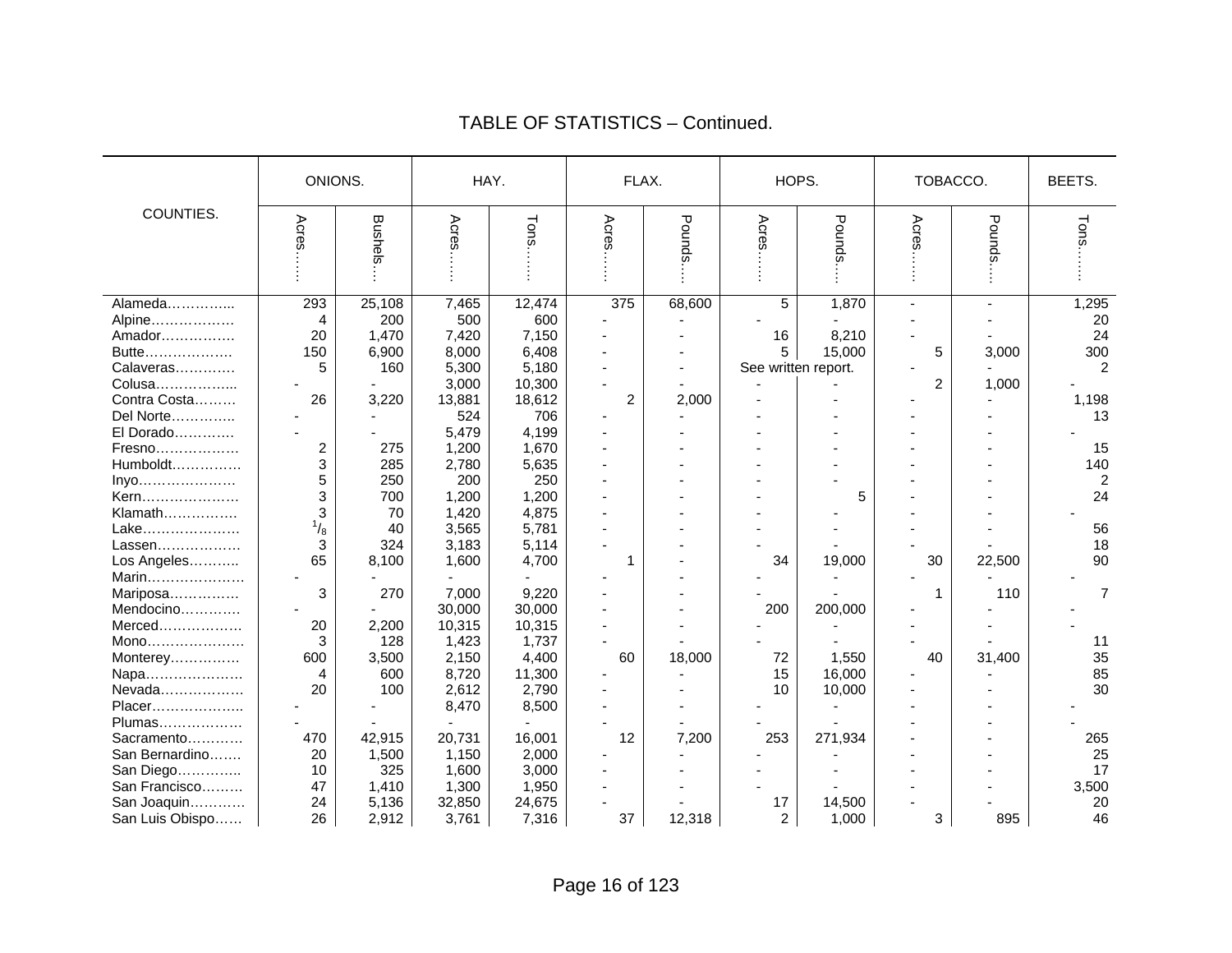| San Mateo     | 125                 | 12,500  | 15,000  | 24,000  | 300   |         | 25  | 12,525  |     |        | 2,000  |
|---------------|---------------------|---------|---------|---------|-------|---------|-----|---------|-----|--------|--------|
| Santa Barbara |                     |         | 6,091   | 18,273  | 250   | 13,350  |     |         |     |        | 80     |
| Santa Clara   | 965                 | 86,350  | 13,750  | 27,500  |       |         | 67  | 14,475  | 40  | 35,000 | 950    |
| Santa Cruz    |                     |         | 3,430   | 7,124   | 120   | 11,751  | 20  | 2,000   |     |        |        |
| Shasta        |                     |         |         |         |       |         |     |         |     |        |        |
| Sierra        |                     |         | 5,805   | 5,519   |       |         |     |         |     |        | 13     |
| Siskiyou      | 14                  | 3,482   | 5,212   | 10,111  |       |         |     |         |     |        | 10     |
| Solano        | 5                   | 150     | 18,649  | 21,384  | 455   | 318,500 |     |         |     |        | 35     |
| Sonoma        | 10                  | 1,000   | 28,680  | 43,020  |       |         | 26  | 10,200  |     |        | 500    |
| Stanislaus    |                     |         | 9,400   | 7,536   |       |         |     |         |     |        |        |
| Sutter        |                     |         | 10,000  | 15,000  |       |         |     |         |     |        |        |
| Tehama        | 10                  | 3,050   | 5,500   | 6,700   |       |         |     |         |     |        |        |
| Trinity       | 9                   | 450     | 2,467   | 3,424   |       |         |     |         |     |        | 36     |
| Tulare        | 2                   | 150     | 2,000   | 3,000   |       |         |     |         |     | 325    | 10     |
| Tuolumne      |                     |         |         |         |       |         |     |         |     |        |        |
| Yolo          | 132                 | 19,806  | 8,694   | 13,046  |       |         | 40  | 44,000  |     |        | 55     |
| Yuba          | 30                  | 5,460   | 13,065  | 9,357   |       |         | 34  | 30,060  |     |        | 28     |
|               |                     |         |         |         |       |         |     |         |     |        |        |
| Totals        | 3,131 $\frac{1}{8}$ | 240,496 | 346,362 | 443,052 | 1,612 | 451,719 | 841 | 672,329 | 123 | 94,230 | 10,969 |
|               |                     |         |         |         |       |         |     |         |     |        |        |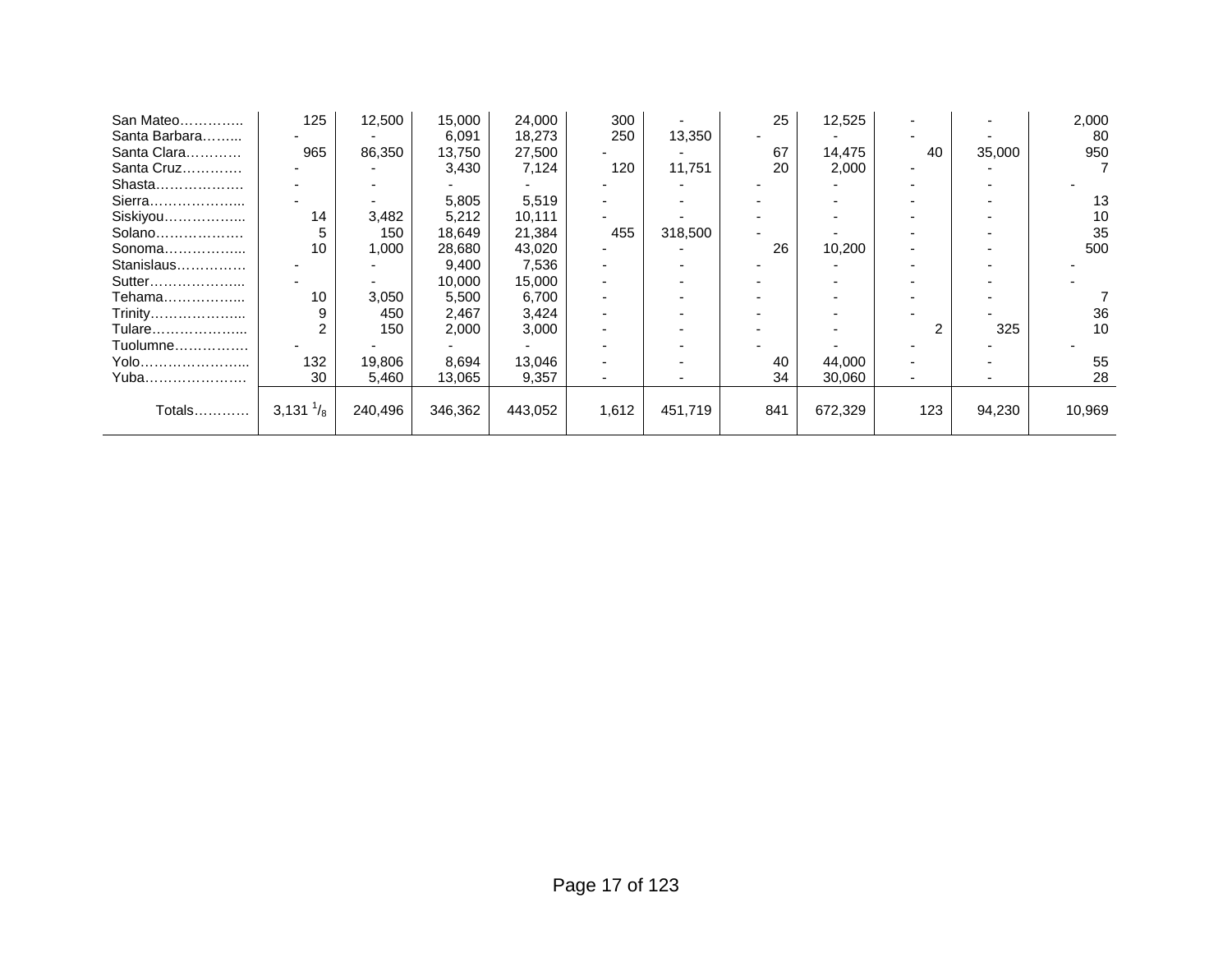|                | Tons           | Total of pumpkins<br>sausahes | COTTON. |        | Pounds of silk<br>cocoons | Acres     | Pounds   | Pounds    | Pounds of wool | Pounds of honey |
|----------------|----------------|-------------------------------|---------|--------|---------------------------|-----------|----------|-----------|----------------|-----------------|
|                | $\vec{\sigma}$ |                               |         |        |                           | <u>이</u>  |          |           |                |                 |
| COUNTIES.      |                |                               | Acres   |        |                           |           |          |           |                |                 |
|                | turnips        |                               |         | Pounds |                           | broomcorn | of butte | of cheese |                |                 |
|                |                |                               |         |        |                           |           |          |           |                |                 |
|                |                |                               |         |        |                           |           |          |           |                |                 |
|                |                | and                           |         |        |                           |           |          |           |                |                 |
|                |                |                               |         |        |                           |           |          |           |                |                 |
| Alameda        | 32             | 1,280                         | $\sim$  |        |                           |           | 75,355   | 4,218     | 215,775        | 3,320           |
| Alpine         | 35             | 25                            |         |        |                           |           | 50,000   | 2,500     | 250,000        | 500             |
| Amador         | 4              | 38                            |         |        | 20                        | 45        | 21,240   | 1,090     | 41,258         | 6,240           |
| Butte          | 110            | 200                           |         |        |                           | 90        | 150,000  | 9,000     | 360,000        | 20,000          |
| Calaveras      | $\overline{2}$ | 18                            |         |        |                           | 20        | 18,700   | 1,000     | 472,319        | 14,200          |
| Colusa         |                | 2                             |         |        |                           | 10        | 32,117   | 500       | 900,000        | 2,640           |
| Contra Costa   | 820            | 1,570                         |         |        |                           |           | 229,805  | 36,960    | 121,465        | 15,400          |
| Del Norte      | 45             | 3                             |         |        |                           |           | 37,620   |           | 3,100          | 2,675           |
| El Dorado      |                |                               |         |        |                           |           | 135,262  | 16,290    | 14,500         | 3,840           |
| Fresno         | 6              | 335                           |         |        |                           |           | 15,650   | 2,000     | 436,700        | 14,375          |
| $Humboldt$     | 21             |                               |         |        |                           |           | 72,340   | 1,875     | 26,000         | 3,650           |
| Inyo           | $\overline{c}$ | 20                            |         |        |                           |           | 2,000    |           |                | 150             |
| Kern           | 12             | 300                           |         |        |                           | 1         | 6,000    |           | 416,000        | 6,000           |
| Klamath        |                |                               |         |        |                           |           | 3,000    |           |                | 460             |
| Lake           | 4              | 2,021                         |         |        |                           |           | 29,728   | 53,381    | 48,856         | 3,550           |
| Lassen         | 8              | 57                            |         |        |                           |           | 37,350   | 3,600     | 965            | 10              |
| Los Angeles    | 16             | 2,200                         |         |        | 1,000                     | 70        | 30,500   | 11,000    | 1,202,300      | 118,800         |
| Marin          |                |                               |         |        |                           |           |          |           |                |                 |
| Mariposa       | 17             | 16                            |         |        |                           |           | 10,000   | 380       | 27,273         | 110             |
| Mendocino      |                |                               |         |        |                           |           | 150,000  | 8,000     | 300,000        | 10,000          |
| Merced         |                | 200                           |         |        |                           |           | 11,500   | 1,800     | 631,713        | 20,300          |
| Mono           | 9              | 12                            |         |        |                           |           | 28,050   | 3,750     | 5,100          | 50              |
| Monterey       | 45             | 550                           |         |        |                           | 12        | 111,400  | 1,613,000 | 536,290        | 53,000          |
| Napa           | 34             | 240                           |         |        |                           | 3         | 200,000  | 2,250     | 22,550         | 6,000           |
| Nevada         | 40             | 35                            |         |        | 600                       | 20        | 10,300   | 1,000     |                | 2,700           |
| Placer         |                | 20                            |         |        |                           |           | 9,350    | 2,500     | 7,600          | 10,000          |
| Plumas         |                |                               |         |        |                           |           |          |           |                |                 |
| Sacramento     | 79             | 2,624                         |         |        | 1,500                     | 178       | 254,200  | 23,060    | 295,565        | 24,073          |
| San Bernardino |                | 750                           |         |        |                           | 25        | 24,500   | 2,950     | 76,500         | 38,650          |
| San Diego      | 25             | 750                           |         |        | 40                        | 3         | 6,450    | 4,500     | 75,000         | 1,500           |
| San Francisco  | 2,300          | 75                            |         |        |                           |           | 11,500   | 16,000    |                | 200             |
| San Joaquin    | 25             | 40                            |         |        |                           |           | 240,000  | 20,000    | 157,860        | 2,500           |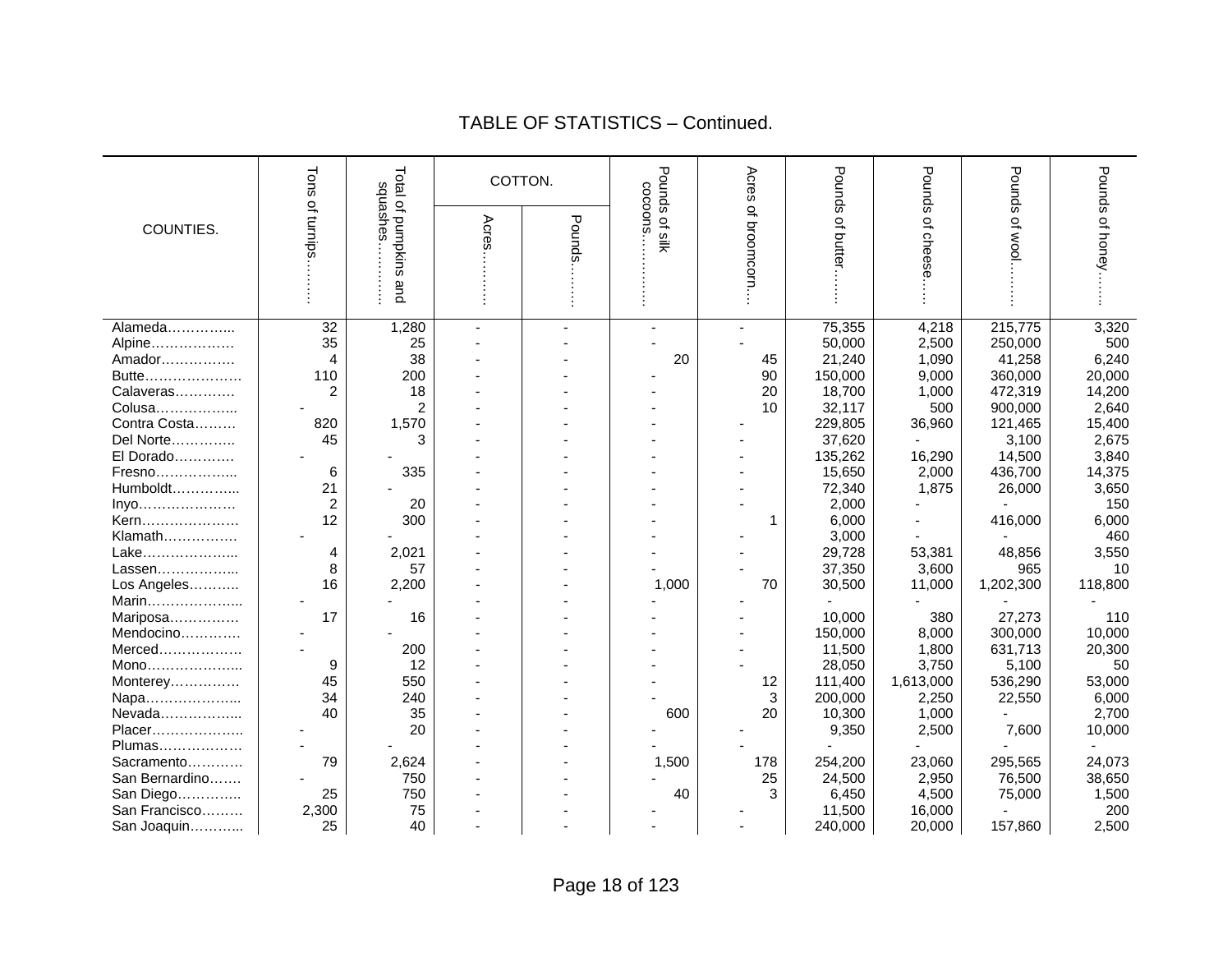| San Luis Obispo | 467   | 172    |  |       | $\frac{1}{2}$     | 296,400   | 327,425   | 498,760    | 22,160  |
|-----------------|-------|--------|--|-------|-------------------|-----------|-----------|------------|---------|
| San Mateo       |       | 10     |  |       |                   | 225,000   | 250,000   |            | 1,500   |
| Santa Barbara   | 47    | 395    |  | 450   |                   | 10,034    | 30,990    | 743,528    | 6,420   |
| Santa Clara     | 93    | 2,175  |  | 375   | ۰.                | 375,450   | 1,675,000 | 47,310     | 6,120   |
| Santa Cruz      | 2     | 1.150  |  |       |                   | 81,300    | 4,000     |            | 1,260   |
| Shasta          |       |        |  |       |                   |           |           |            |         |
| Sierra          | 39    | 8      |  |       |                   | 65,200    | 12,500    |            | 2,820   |
| Siskiyou        | 22    | 64     |  |       | 3                 | 76,482    | 14,982    | 35,300     | 3,486   |
| Solano          | 16    | 15     |  |       |                   | 19,705    | 20,681    | 218,770    | 4,000   |
| Sonoma          | 25    | 1,580  |  |       |                   | 640,740   | 240,820   | 150,870    | 2,325   |
| Stanislaus      |       |        |  |       |                   | 6,650     | 1,800     | 1,146,000  | 150,000 |
| Sutter          |       |        |  | 50    |                   | 70,000    | 5,800     | 117,792    |         |
| Tehama          | 5     | 12     |  |       | 87                | 25,400    | 2,400     | 510,500    | 2,000   |
| Trinity         | 126   | 87     |  |       |                   | 19,500    | 600       | 9,000      | 800     |
| Tulare          |       | 78     |  |       |                   | 8,150     | 2,000     | 872,670    | 1,100   |
| Tuolumne        |       |        |  |       |                   |           |           |            |         |
| Yolo            | 50    | 675    |  |       |                   | 170,000   | 1,200     | 205,940    | 9,500   |
| Yuba            | 52    | 340    |  |       | 10                | 63,000    | 4,400     | 67,000     | 4,270   |
|                 |       |        |  |       |                   |           |           |            |         |
| Totals          | 4,643 | 20,142 |  | 4,035 | 580 $\frac{1}{2}$ | 4,166,928 | 4,537,202 | 11,268,123 | 602,654 |
|                 |       |        |  |       |                   |           |           |            |         |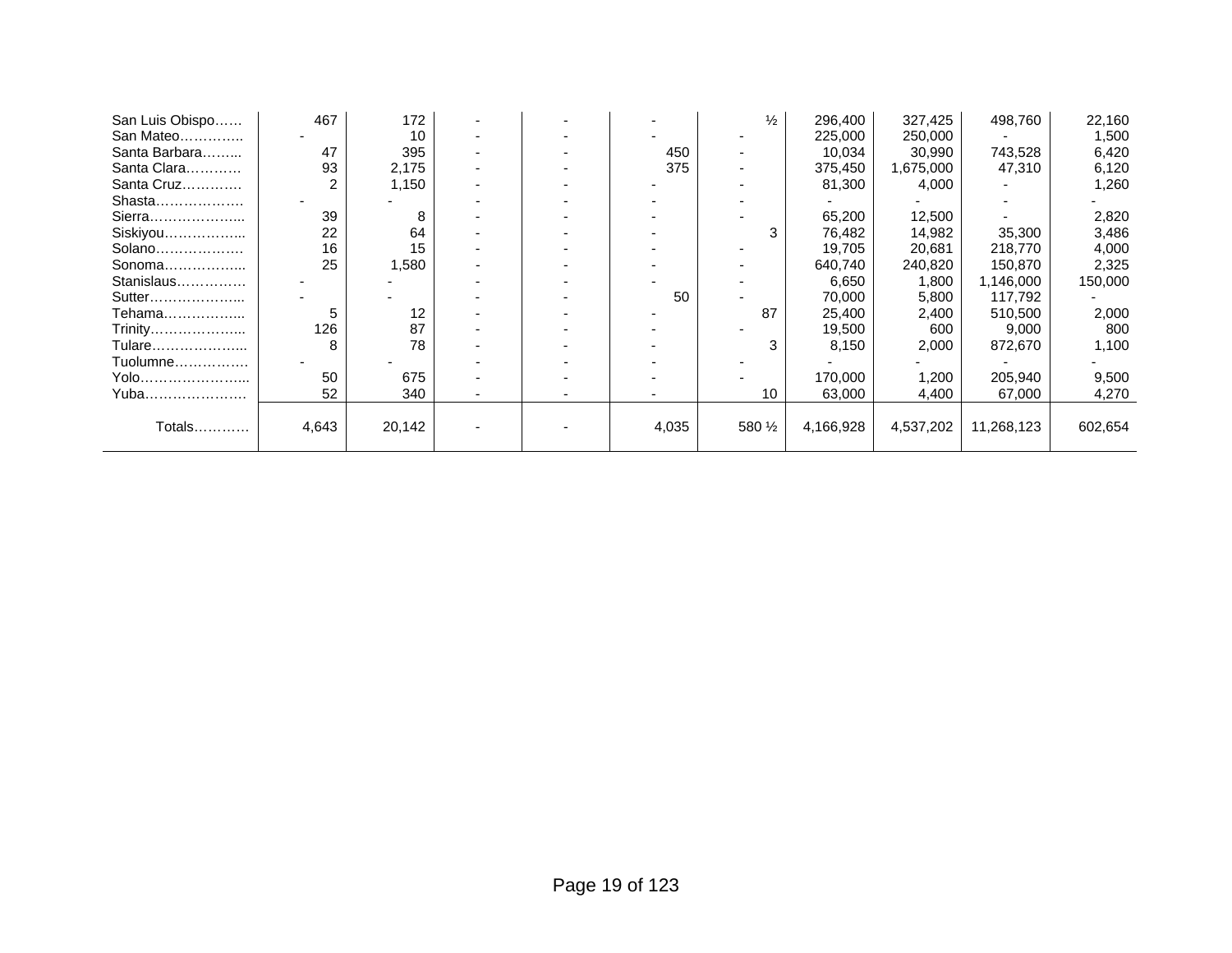| COUNTIES.       | Number<br>apple<br>trees<br>$\Omega$ | Number of<br>peach<br>trees | Number of<br>pear trees | Number of<br>plum tress | Number of<br>cherry trees | nectarine trees<br>Number of | Number of<br>duince<br>trees | Number of<br>apricot trees | Number<br>trees<br>of fig | Number of<br>lemon trees |
|-----------------|--------------------------------------|-----------------------------|-------------------------|-------------------------|---------------------------|------------------------------|------------------------------|----------------------------|---------------------------|--------------------------|
| Alameda         | 86,615                               | 13,595                      | 35,568                  | 21,264                  | 28,780                    | 962                          | 1,992                        | 3,566                      | 1,015                     | 38                       |
| Alpine          | 500                                  | 200                         | 50                      | 25                      | 25                        | 10                           | 20                           | 25                         |                           |                          |
| Amador          | 34,850                               | 20,200                      | 12,460                  | 3,150                   | 1,820                     | 860                          | 1,250                        | 730                        | 1,050                     | 40                       |
| Butte           | 30,000                               | 30,200                      | 5,080                   | 3,000                   | 1,010                     | 890                          | 320                          | 732                        | 580                       |                          |
| Calaveras       | 21,900                               | 16,400                      | 5,360                   | 3,100                   | 1,166                     | 728                          | 52                           |                            | 400                       | 10                       |
| Colusa          | 500                                  | 500                         | 300                     | 100                     | 100                       | 50                           | 50                           | 100                        | 200                       |                          |
| Contra Costa    | 34,842                               | 18,845                      | 8,696                   | 3,481                   | 3,025                     | 284                          | 1,584                        | 732                        | 686                       | 35                       |
| Del Norte       | 9,218                                | 206                         | 504                     | 527                     | 347                       | 15                           | 20                           | 5                          | 6                         | $\sqrt{2}$               |
| El Dorado       | 87,864                               | 41,611                      | 10,636                  | 5,719                   | 2,511                     | 753                          | 982                          | 596                        | 839                       | $\overline{c}$           |
| Fresno          | 1,845                                | 3,172                       | 434                     | 78                      | 75                        | 43                           | 57                           | 152                        | 203                       |                          |
| Humboldt        | 49,150                               | 520                         | 971                     | 2,185                   | 1,275                     | 10                           | 95                           | 20                         | 5                         | 3                        |
| Inyo            | 300                                  | 500                         | 20                      | 20                      | 15                        | 25                           |                              | 25                         | 10                        |                          |
| Kern            | 135                                  | 500                         | 50                      | 75                      | 50                        | 70                           | 10                           | 100                        | 100                       | 6                        |
| Klamath         | 3,200                                | 1,600                       | 200                     | 400                     | 105                       | 61                           | 43                           | 37                         |                           |                          |
| Lake            | 10,365                               | 5,023                       | 965                     | 884                     | 424                       | 110                          | 121                          | 95                         | 86                        |                          |
| Lassen          | 4,232                                | 2,395                       | 332                     | 434                     | 59                        | 27                           | 71                           | 163                        |                           |                          |
| Los Angeles     | 7,100                                | 11,500                      | 5,200                   | 200                     | 150                       | 300                          | 1,100                        | 1,850                      | 2,000                     | 3,700                    |
| Marin           |                                      |                             |                         |                         |                           |                              |                              |                            |                           |                          |
| Mariposa        | 6,000                                | 6,890                       | 870                     | 400                     | 220                       | 75                           | 125                          | 350                        | 275                       |                          |
| Mendocino       | 5,000                                | 20,000                      | 2,000                   | 1,800                   | 1,200                     | 100                          | 100                          | 100                        |                           |                          |
| $Merced$        | 20,000                               | 16,000                      | 3,200                   | 1,400                   | 375                       | 160                          | 85                           | 480                        | 640                       | 75                       |
| Mono            | 500                                  | 126                         | 4                       | 90                      |                           |                              |                              |                            |                           |                          |
| Monterey        | 28,735                               | 13,412                      | 19,930                  | 2,418                   | 1,003                     | 513                          | 91                           | 1,120                      | 168                       | 42                       |
| Napa            | 58,000                               | 25,000                      | 17,350                  | 5,400                   | 7,840                     | 830                          | 1,320                        | 1,835                      | 780                       | 25                       |
| Nevada          | 21,370                               | 10,865                      | 3,500                   | 2,460                   | 1,456                     | 660                          | 465                          | 1,008                      | 341                       |                          |
| Placer          | 31,000                               | 18,000                      | 11,000                  | 25,000                  | 1,200                     | 900                          | 2,000                        | 400                        | 2,100                     | 40                       |
| Plumas          |                                      |                             |                         |                         |                           |                              |                              |                            |                           |                          |
| Sacramento      | 89,298                               | 88,927                      | 25,842                  | 14,053                  | 3,960                     | 3,565                        | 3,791                        | 12,054                     | 4,781                     | 127                      |
| San Bernardino  | 7,450                                | 13,500                      | 750                     | 1,320                   | 80                        | 350                          | 250                          | 720                        | 525                       | 320                      |
| San Diego       | 3,500                                | 1,355                       | 780                     | 230                     | 247                       | 95                           | 130                          | 950                        | 575                       | 1,280                    |
| San Francisco   | 3,600                                | 150                         | 800                     | 34                      | 26                        | 370                          | 280                          | 984                        | 43                        |                          |
| San Joaquin     | 47,000                               | 35,000                      | 9,000                   | 6,000                   | 1,250                     | 1,000                        | 1,000                        | 2,750                      | 3,500                     | 12                       |
| San Luis Obispo | 4,750                                | 1,630                       | 1,200                   | 620                     | 250                       | 125                          | 340                          | 225                        | 175                       | 65                       |
| San Mateo       | 15,000                               | 1,500                       | 1,500                   | 1,000                   | 1,000                     | 1,000                        | 500                          | 1,000                      | 50                        | 20                       |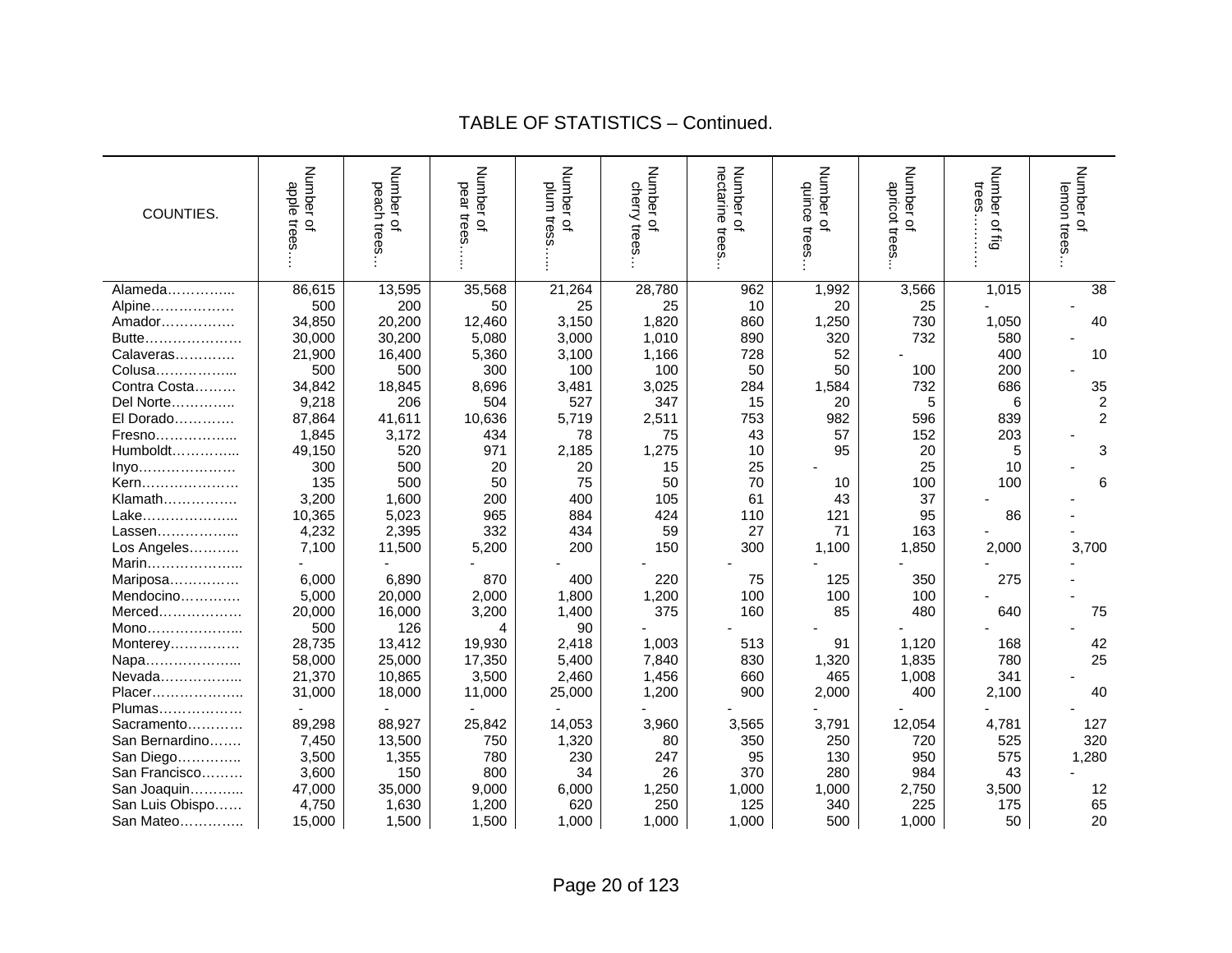| Santa Barbara | 24.789    | 13,113  | 8,420   | 1,224   | 2,835   | 1,028  | 3,500  | 4,915  | 8,002  | 1,320 |
|---------------|-----------|---------|---------|---------|---------|--------|--------|--------|--------|-------|
| Santa Clara   | 890,200   | 75,300  | 69,290  | 23,270  | 16,950  | 1,225  | 7,897  | 8,120  | 1,670  | 25    |
| Santa Cruz    | 37,293    | 3,814   | 4,169   | 3,115   | 1,666   | 65     | 320    | 649    | 142    | 5     |
| Shasta        |           |         |         |         |         |        |        |        |        |       |
| Sierra        | 7,628     | 4,950   | 972     | 380     | 372     | 49     | 98     | 38     | 11     |       |
| Siskiyou      | 35,482    | 15,675  | 2,004   | 1,572   | 1,216   | 486    | 506    | 487    | 47     |       |
| Solano        | 25,150    | 20,392  | 10,684  | 5,687   | 3,795   | 298    | 387    | 9,863  | 4,286  | 25    |
| Sonoma        | 257,650   | 50,900  | 12,460  | 35,900  | 6,850   | 850    | 3,300  | ,509   | 1,300  |       |
| Stanislaus    | 3,011     | 6,375   | 727     | 543     | 180     | 109    | 36     | 553    | 364    |       |
| Sutter        | 20,000    | 21,125  | 4,055   | 2,391   | 588     | 1,028  | 839    | ,977   | 1,662  | 22    |
| Tehama        | 9,000     | 30,000  | 2,500   | 1,800   | 300     | 900    | 200    | .400   | 500    |       |
| Trinity       | 6,080     | 4,260   | 2,348   | 1,367   | 583     | 301    | 176    | 295    | 12     |       |
| Tulare        | 15,000    | 23,500  | 6,515   | 3,115   | 504     | 852    | 3,415  | 6,938  | 1,415  | 539   |
| Tuolumne      |           |         |         |         |         |        |        |        |        |       |
| Yolo          | 42.971    | 52,440  | 17.484  | 5,758   | 2,800   | 1,976  | 1.178  | 1,938  | 2.767  |       |
| Yuba          | 37,200    | 26,500  | 8,500   | 5,750   | 1,890   | 2,220  | 2,800  | 4,530  | 2,344  | 54    |
|               |           |         |         |         |         |        |        |        |        |       |
| Totals        | 2,180,273 | 767,666 | 334,680 | 199,043 | 101,574 | 26,328 | 42,896 | 76,116 | 45,655 | 7,851 |
|               |           |         |         |         |         |        |        |        |        |       |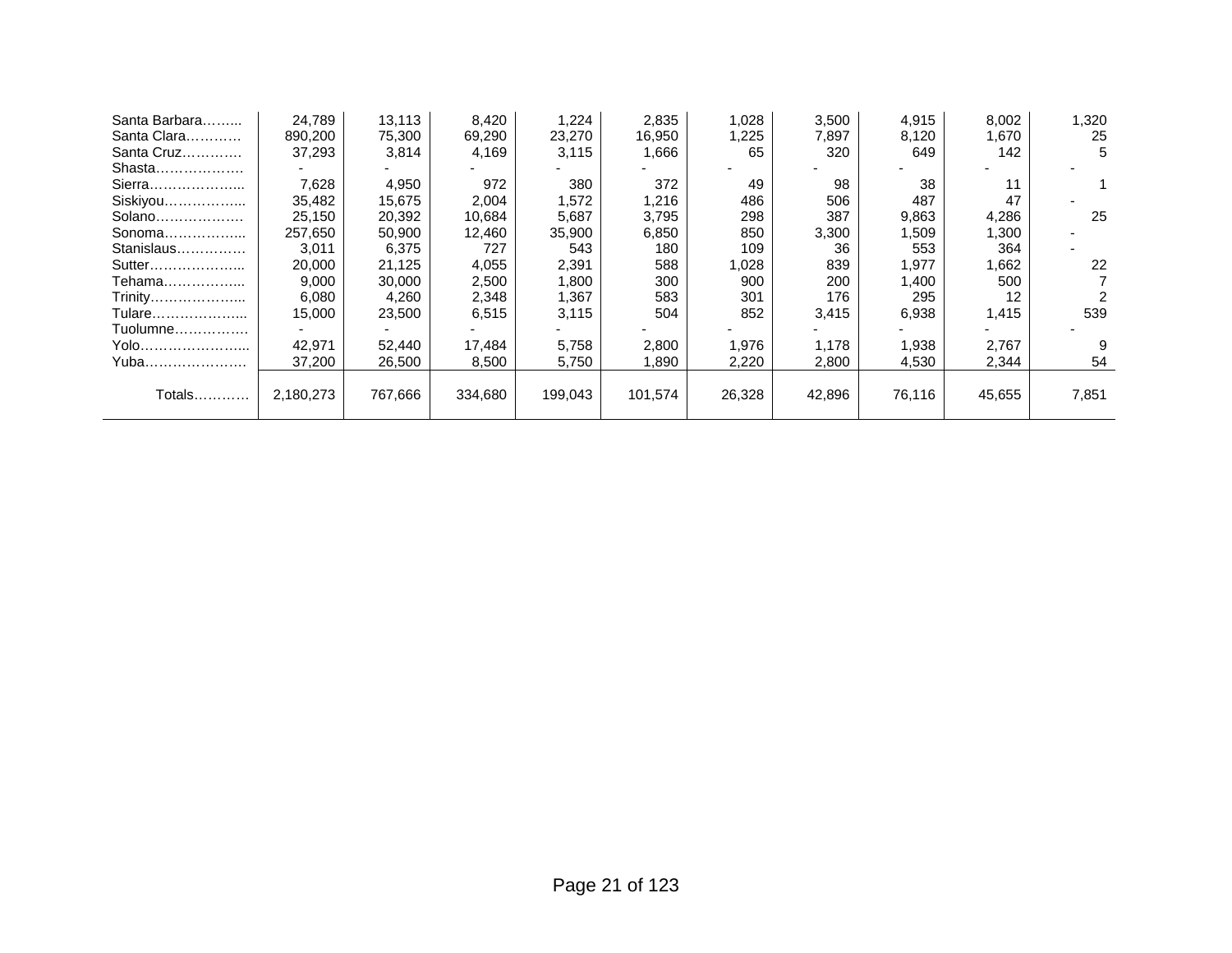| COUNTIES.      | Number of<br>orange<br>trees | Number of<br>olive<br>trees | Number of<br>prune<br>trees | Number of mulberry<br>tress | Number of almond<br>trees | Number of walnut<br>trees | Number of<br>gooseberry trees | Number<br>trees<br>of raspberry | Number of strawberry<br>vines | Number of grape<br>vines |
|----------------|------------------------------|-----------------------------|-----------------------------|-----------------------------|---------------------------|---------------------------|-------------------------------|---------------------------------|-------------------------------|--------------------------|
|                |                              |                             |                             |                             |                           |                           |                               |                                 |                               |                          |
| Alameda        | 23                           | 251                         | 4,120                       | 120                         | 9,249                     | 1,662                     | 43,739                        | 725,882                         | 5,758,860                     | 136,148                  |
| Alpine         |                              |                             |                             |                             |                           |                           | 500                           | 300                             | 500                           | 300                      |
| Amador         | 160                          | 16                          | 180                         | 5,000                       | 1,075                     | 475                       | 12,940                        | 16,220                          | 70,940                        | 1,683,000                |
| Butte          | 230                          | 240                         | 11                          | 402                         | 900                       | 40                        | 7,000                         | 2,000                           | 1,500,000                     | 807,000                  |
| Calaveras      | 28                           | $\overline{c}$              | 45                          | 700                         | 100                       | 903                       | 3,300                         | 25,000                          | 700,017                       | 107,063                  |
| Colusa         |                              |                             |                             |                             | 100                       |                           |                               |                                 |                               | 5,000                    |
| Contra Costa   | 82                           | 100                         | 108                         | 6,059                       | 324                       | 2,403                     | 4,805                         | 5,100                           | 520                           | 362,680                  |
| Del Norte      | 1                            |                             |                             | 12                          |                           | 19                        | 886                           | 25,530                          | 9,400                         | 10                       |
| El Dorado      | 14                           | 3                           | 252                         | 63,400                      | 385                       | 377                       | 7,104                         | 16,206                          | 150,834                       | 1,357,895                |
| Fresno         | 35                           |                             | 26                          |                             | 12                        | 94                        |                               |                                 | 6,320                         | 14,680                   |
| Humboldt       |                              |                             |                             |                             | 20                        | 60                        | 3,317                         | 41,690                          | 55,740                        | 345                      |
| Inyo           |                              |                             |                             | 10                          |                           | 10                        | 50                            | 100                             | 200                           | 1,000                    |
| Kern           | 18                           | 5                           | 3                           | 20                          | 2                         | 20                        | 1,000                         | 500                             | 33,000                        | 3,000                    |
| Klamath        |                              |                             |                             |                             | 5                         |                           | 800                           | 7,000                           | 12,000                        | 980                      |
| Lake           | 6                            |                             | 17                          | 23                          | 136                       | 106                       | 370                           | 478                             | 5,202                         | 11,814                   |
| Lassen         |                              |                             |                             |                             |                           | 64                        | 372                           | 4,417                           | 28,938                        | 2,158                    |
| Los Angeles    | 34,000                       | 2,000                       | 75                          | 250,000                     | 550                       | 5,100                     | 1,000                         | 6,000                           | 144,000                       | 3,925,000                |
| Marin          |                              |                             |                             |                             |                           |                           |                               |                                 |                               |                          |
| Mariposa       | 1                            |                             |                             | 89                          | 35                        |                           | 570                           | 1,780                           | 2,123,000                     | 120,000                  |
| Mendocino      |                              |                             |                             |                             |                           |                           | 1,000                         | 1,500                           | 12,000                        | 25,000                   |
| $Merced$       |                              |                             |                             | 6,014                       | 43                        | 30                        | 65                            | 25                              | 38,000                        | 492,140                  |
| Mono           |                              |                             |                             |                             |                           |                           | 130                           | 241                             | 2,614                         |                          |
| Monterey       |                              | 38                          | 203                         | 261                         | 337                       | 128                       | 2,000                         | 2,500                           | 250,000                       | 180,500                  |
| Napa           | 25                           |                             | 145                         | 52,015                      | 380                       | 800                       | 8,100                         | 520                             | 4,550                         | 1,700,500                |
| Nevada         | 20                           |                             |                             | 69,000                      | 361                       | 78                        | 1,900                         | 7,800                           | 31,500                        | 80,750                   |
| Placer         | 29                           |                             | 250                         | 2,700                       | 600                       | 225                       | 1,200                         | 40,000                          | 133,420                       | 617,618                  |
| Plumas         |                              |                             |                             |                             |                           |                           |                               |                                 |                               |                          |
| Sacramento     | 174                          | 162                         | 478                         | 375,101                     | 2,293                     | 7,548                     | 5,420                         | 16,417                          | 346,981                       | 1,718,914                |
| San Bernardino | 720                          | 80                          | 350                         | 1,000                       | 650                       | 820                       | 500                           | 7,000                           | 10,500                        | 481,450                  |
| San Diego      | 2,835                        | 750                         |                             | 2,480                       | 149                       | 380                       | 289                           | 500                             | 1,300                         | 85,000                   |
| San Francisco  |                              |                             |                             |                             |                           |                           | 18,000                        | 600                             | 22,000                        | 15,000                   |
| San Joaquin    | 30                           | 6                           | 300                         | 250                         | 500                       | 475                       | 3,250                         | 2,000                           | 30,000                        | 675,000                  |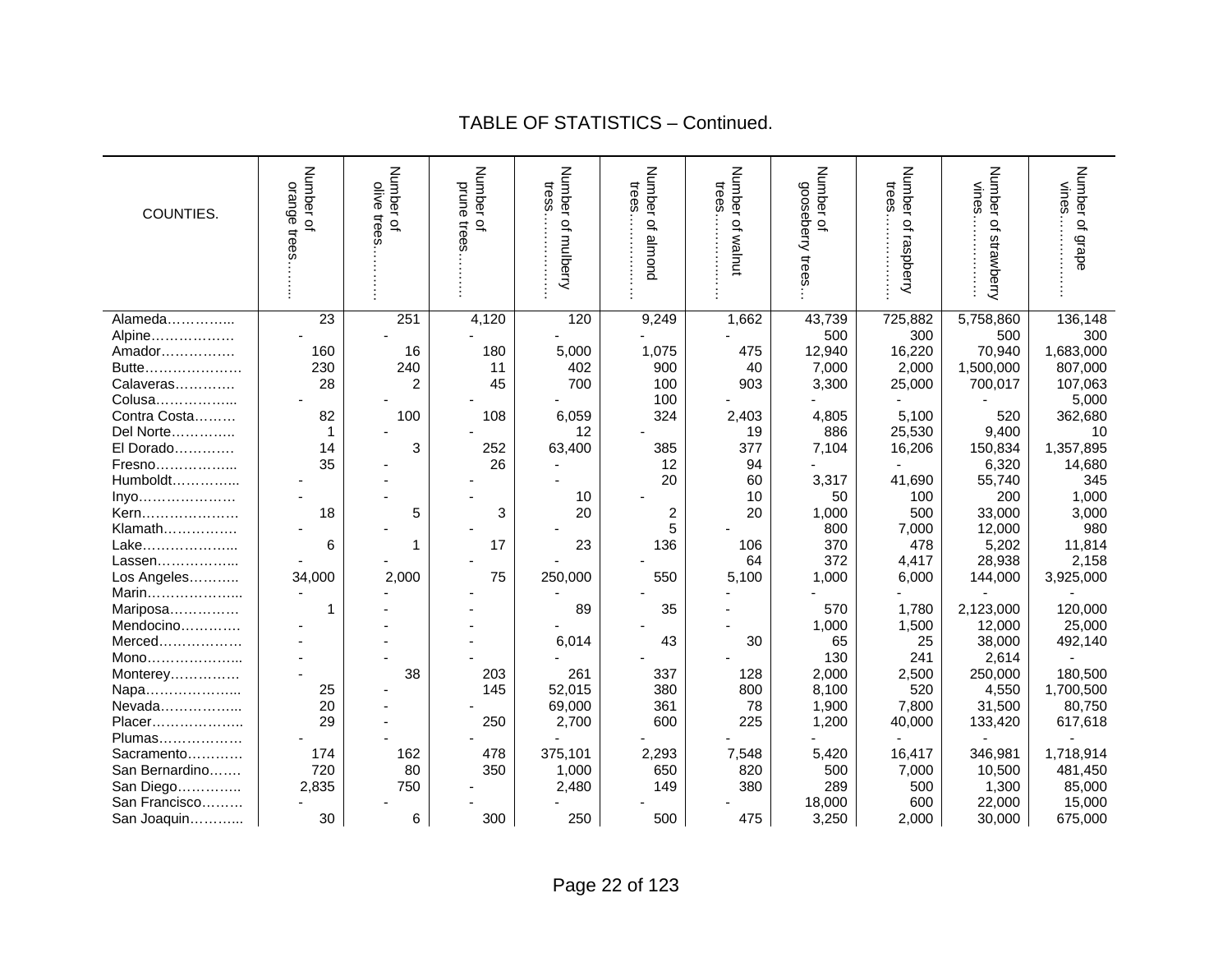| San Luis Obispo | 20     | 315    | 20     | 175       | 25     | 215    | 700     | 600       | 37,000     | 53,700     |
|-----------------|--------|--------|--------|-----------|--------|--------|---------|-----------|------------|------------|
| San Mateo       | 10     | 20     | 100    | 25,000    | 500    | 500    | 1,000   | 1,000     | 200,000    | 15,000     |
| Santa Barbara   | 1,521  | 25,004 | 2,212  | 15,431    | 14,565 | 6,470  | 5,750   | 940       | 35,750     | 396,518    |
| Santa Clara     | 167    | 155    | 2,375  | 12,500    | 525    | 1,870  | 20,150  | 2,750     | 2,775,000  | ,000,000   |
| Santa Cruz      | 30     | 28     | 235    | 3,025     | 32     | 560    | 2,149   | 12,200    | 1,000,000  | 264,000    |
| Shasta          |        |        |        |           |        |        |         |           |            |            |
| Sierra          |        |        | 16     | 20        | 10     | 19     | 1,964   | 8,400     | 4,760      | 9,600      |
| Siskiyou        |        |        | 41     | 9,415     | 46     | 137    | 10,740  | 7,944     | 50,807     | 47,900     |
| Solano          | 75     | 15     | 175    | 19,764    | 2,561  | 3,769  | 10,469  | 646       | 1,960      | 1,128,000  |
| Sonoma          | 10     |        | 275    | 500       | 2,620  | 420    | 12,900  | 3,020     | 127,120    | 3,240,520  |
| Stanislaus      | 10     |        |        |           | 25     |        |         | 2,500     | 25,000     | 150,000    |
| Sutter          | 3      |        | 48     | 32,429    | 290    | 452    | 393     | 279       | 2,475      | 273,102    |
| Tehama          | 10     | 5      | 20     | 17        | 79     | 23     | 600     | 100       | 400,000    | 210,560    |
| Trinity         |        |        |        |           | 22     | 15     | 3,465   | 18,789    | 109,345    | 40,870     |
| Tulare          | 108    | 55     | 41     | 1,890     | 481    | 1,775  | 397     | 1,290     | 41,700     | 256,200    |
| Tuolumne        |        |        |        |           |        |        |         |           |            |            |
| Yolo……………………    | 8      | 14     | 309    | 650,000   | 1,136  | 750    | 560     | 101       | 11.075     | 377,400    |
| Yuba            | 130    | 38     | 44     | 5,000     | 690    | 646    | 7,000   | 12,400    | 127,000    | 475,000    |
|                 |        |        |        |           |        |        |         |           |            |            |
| Totals…………      | 40,534 | 29,303 | 12,474 | 1,609,822 | 41,815 | 39,438 | 207,844 | 1,030,265 | 16,431,328 | 22,548,315 |
|                 |        |        |        |           |        |        |         |           |            |            |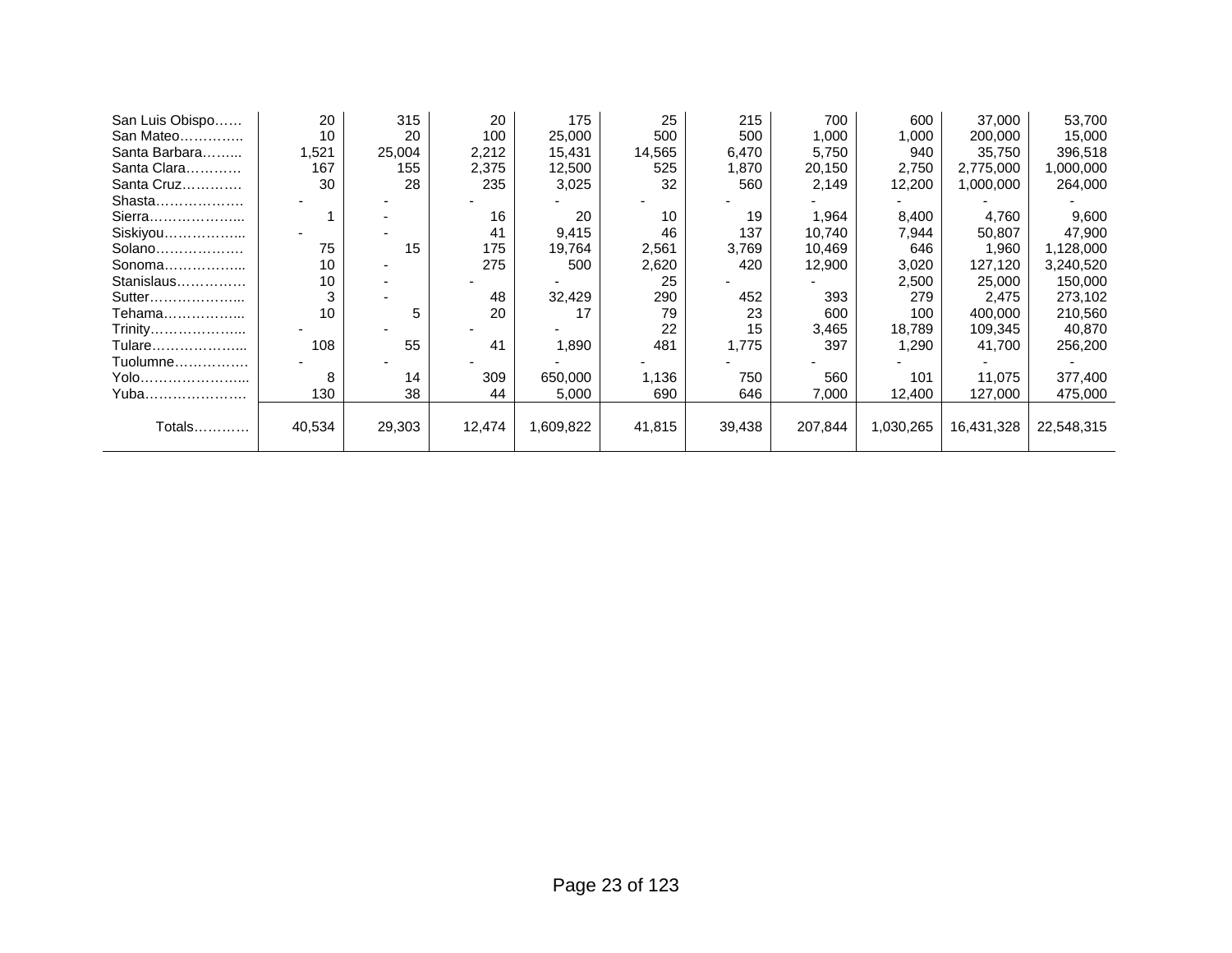| COUNTIES.       | Gallons of wine | Gallons<br>brandy.<br>$\Omega$ | Number of<br>horses | Number<br>mules<br>$\Omega$ | Number of<br>asses | Number of cows | Number of<br>calve          | <b>Number</b><br>cattle<br>$\Omega$<br>beet | Number of oxen | Total number<br>neat cattle<br>$\overline{a}$ |
|-----------------|-----------------|--------------------------------|---------------------|-----------------------------|--------------------|----------------|-----------------------------|---------------------------------------------|----------------|-----------------------------------------------|
| Alameda         | 3,080           | 500                            | 6,525               | 733                         | 11                 | 4,063          | 2,462                       | 1,881                                       | 327            | 16,002                                        |
| Alpine          |                 |                                | 400                 | 25                          | 2                  | 1,000          | 800                         | 400                                         | 200            | 2,400                                         |
| Amador          | 97,240          | 1,450                          | 2,240               | 230                         | 36                 | 2,190          | 1,640                       | 2,090                                       | 340            | 6,260                                         |
| Butte           | 8,000           | 500                            | 7,000               | 900                         | 150                | 2,985          | 3,800                       | 3,200                                       | 200            | 10,185                                        |
| Calaveras       | 10,000          | 37,500                         | 2,500               | 210                         | 39                 | 2,001          | 1,513                       | 2,370                                       | 272            | 6,155                                         |
| Colusa          |                 |                                | 6,402               | 610                         | 38                 | 2,429          | 2,000                       | 6,000                                       | 10             | 17,489                                        |
| Contra Costa    | 66,470          |                                | 6,751               | 541                         | 40                 | 8,677          | 6,356                       | 2,922                                       | 62             | 24,033                                        |
| Del Norte       |                 |                                | 693                 | 69                          | 3                  | 811            | 601                         | 1,172                                       | 158            | 2,742                                         |
| El Dorado       | 133,985         | 6.400                          | 2,315               | 160                         | 41                 | 3,260          | 2,660                       | 3,884                                       | 255            | 10,059                                        |
| Fresno          |                 |                                | 5,327               | 460                         | 72                 | 53,304         | 14,256                      | 9,650                                       | 460            | 77,670                                        |
| Humboldt        |                 |                                | 5,857               | 650                         | 16                 | 9,218          | 6,825                       | 3,189                                       | 560            | 25,912                                        |
| Inyo            |                 |                                | 798                 | 134                         | 53                 | 203            | 30                          | 798                                         | 52             | 1,083                                         |
| Kern            |                 |                                | 4,051               | 260                         | 212                | 20,042         | 20,042                      | 2,951                                       | 254            | 63,231                                        |
| Klamath         |                 |                                | 450                 | 100                         | 14                 | 700            | 500                         | 1,500                                       | 90             | 2,290                                         |
| Lake            |                 |                                | 4,331               | 124                         | 11                 | 1,444          | 1,363                       | 718                                         | 24             | 3,549                                         |
| Lassen          |                 |                                | 1,984               | 201                         | 4                  | 2,647          | 2,357                       | 7,180                                       | 77             | 12,261                                        |
| Los Angeles     | 1,132,300       | 26,000                         | 13,200              | 2,700                       | 270                | 3,500          | 3,300                       | 17,100                                      | 500            | 24,400                                        |
| Marin           |                 |                                |                     |                             |                    |                |                             |                                             |                |                                               |
| Mariposa        | 10,000          | 1,000                          | 1,510               | 224                         | 76                 | 1,400          | 1,400                       | 5,000                                       | 300            | 8,100                                         |
| Mendocino       |                 |                                | 10,000              | 3,500                       | 40                 | 15,000         | 10,000                      | 3,000                                       | 800            | 28,800                                        |
| Merced          | 35,000          | 2,000                          | 3,513               | 289                         | 11                 | 602            | 13,794                      | 28,860                                      | 35             | 43,290                                        |
| Mono            |                 |                                | 815                 | 87                          | 25                 | 834            | 643                         | 3,203                                       | 173            | 4,853                                         |
| Monterey        | 5,200           | 700                            | 7,409               | 376                         | 15                 | 7,716          | 4,068                       | 17,774                                      | 61             | 29,610                                        |
| Napa            | 94,320          | 30,420                         | 5,420               | 510                         | 50                 | 3,370          | 2,520                       | 3,875                                       | 116            | 9,881                                         |
| Nevada          | 20,250          | 1,000                          | 2,257               | 153                         | 4                  | 2,650          | 1,618                       | 500                                         | 668            | 4,936                                         |
| Placer          | 125,000         | 5,000                          | 1,832               | 181                         | 15                 | 876            | 850                         | 1,100                                       | 510            | 3,236                                         |
| Plumas          |                 |                                |                     |                             |                    |                |                             |                                             |                |                                               |
| Sacramento      | 87,536          | 6,197                          | 7,711               | 470                         | 113                | 7,430          | 5,805                       | 4,599                                       | 215            | 18,059                                        |
| San Bernardino  | 76,400          | 12,316                         | 6,500               | 550                         | 50                 | 2,875          | 2,530                       | 10,850                                      | 240            | 16,495                                        |
| San Diego       | 3,000           |                                | 9,730               | 831                         | 78                 | 3,050          | 2,986                       | 22,527                                      | 546            | 29,109                                        |
| San Francisco   |                 |                                | 9,000               | 180                         | 5                  | 3,150          | 120                         | 130                                         | 40             | 3,440                                         |
| San Joaquin     | 35,250          | 2,684                          | 13,475              | 1,000                       | 10                 | 4,250          | 4,500                       | 7,250                                       | 300            | 16,300                                        |
| San Luis Obispo |                 |                                | 8,618               | 296                         | 43                 | 4,730          | Included in beef<br>cattle. | 19,635                                      | 145            | 24,510                                        |
| San Mateo       |                 |                                | 3,117               | 247                         | 22                 | 6,218          | 1,560                       | 1,090                                       | 183            | 12,440                                        |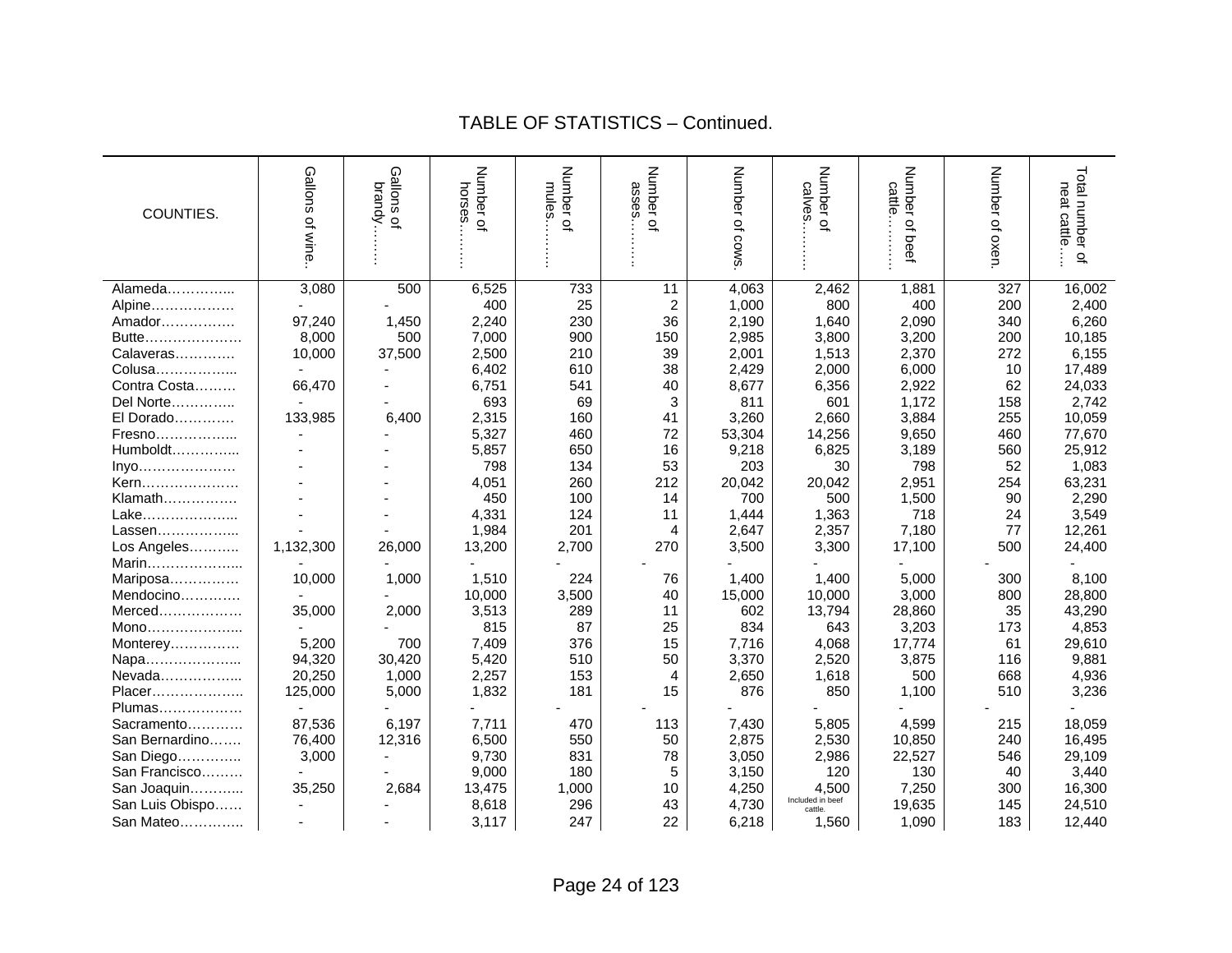| Santa Barbara | 25,000    | 590     | 3,593   | 425    | 35    | 2,299   | 1,564   | 4,274   | 95     | 8,232   |
|---------------|-----------|---------|---------|--------|-------|---------|---------|---------|--------|---------|
| Santa Clara   | 45,000    | 500     | 9,265   | 997    | 5     | 5,767   | 3,215   | 1,800   | 612    | 21,661  |
| Santa Cruz    | 5,000     |         | 1,820   | 120    | 12    | 1,720   | 1,500   | 2,119   | 430    | 5,769   |
| Shasta        |           |         |         |        |       |         |         |         |        |         |
| Sierra        | 950       |         | 846     | 180    | 30    | 1,635   | 1,398   | 535     | 239    | 3,807   |
| Siskiyou      | 4,400     |         | 6,914   | 1,284  | 38    | 4,860   | 3,400   | 22,426  | 400    | 31,086  |
| Solano        | 76,829    | 3,125   | 6,856   | 1,125  |       | 3,941   | 3,150   | 5,285   | 75     | 12,451  |
| Sonoma        | 350,280   | 7,987   | 11,662  | 1,036  | 27    | 10,786  | 7,650   | 19,104  | 410    | 37,940  |
| Stanislaus    | 9,150     | 900     | 5,344   | 1,013  | 40    | 1,780   | 1,650   | 1,686   | 20     | 5,136   |
| Sutter        | 40.072    | 4,106   | 5,476   | 505    | 12    | 3,395   | 1,428   | 4,114   | 102    | 9,839   |
| Tehama        | 22,000    | 400     | 7,100   | 410    |       | 5,600   | 2,800   | 1,200   | 96     | 9,696   |
| Trinity       | 506       | 340     | 613     | 195    | 2     | 1,200   | 1,008   | 2,700   | 204    | 5,212   |
| Tulare        | 20,560    | 5,000   | 9,647   | 516    | 58    | 15,640  | 12,432  | 33,013  | 370    | 61,455  |
| Tuolumne      |           |         |         |        |       |         |         |         |        |         |
| Yolo          | 28,980    | 500     | 6,669   | 1,125  | 14    | 2,975   | 2,200   | 2,700   | 25     | 7,900   |
| Yuba          | 64.800    | 3,900   | 3,590   | 352    | 10    | 3,380   | 2,320   | 3,013   | 94     | 8,807   |
|               |           |         |         |        |       |         |         |         |        |         |
| Totals        | 3,636,558 | 161,015 | 241,146 | 26,284 | 1,866 | 247,603 | 168,614 | 300,367 | 11,345 | 787,771 |
|               |           |         |         |        |       |         |         |         |        |         |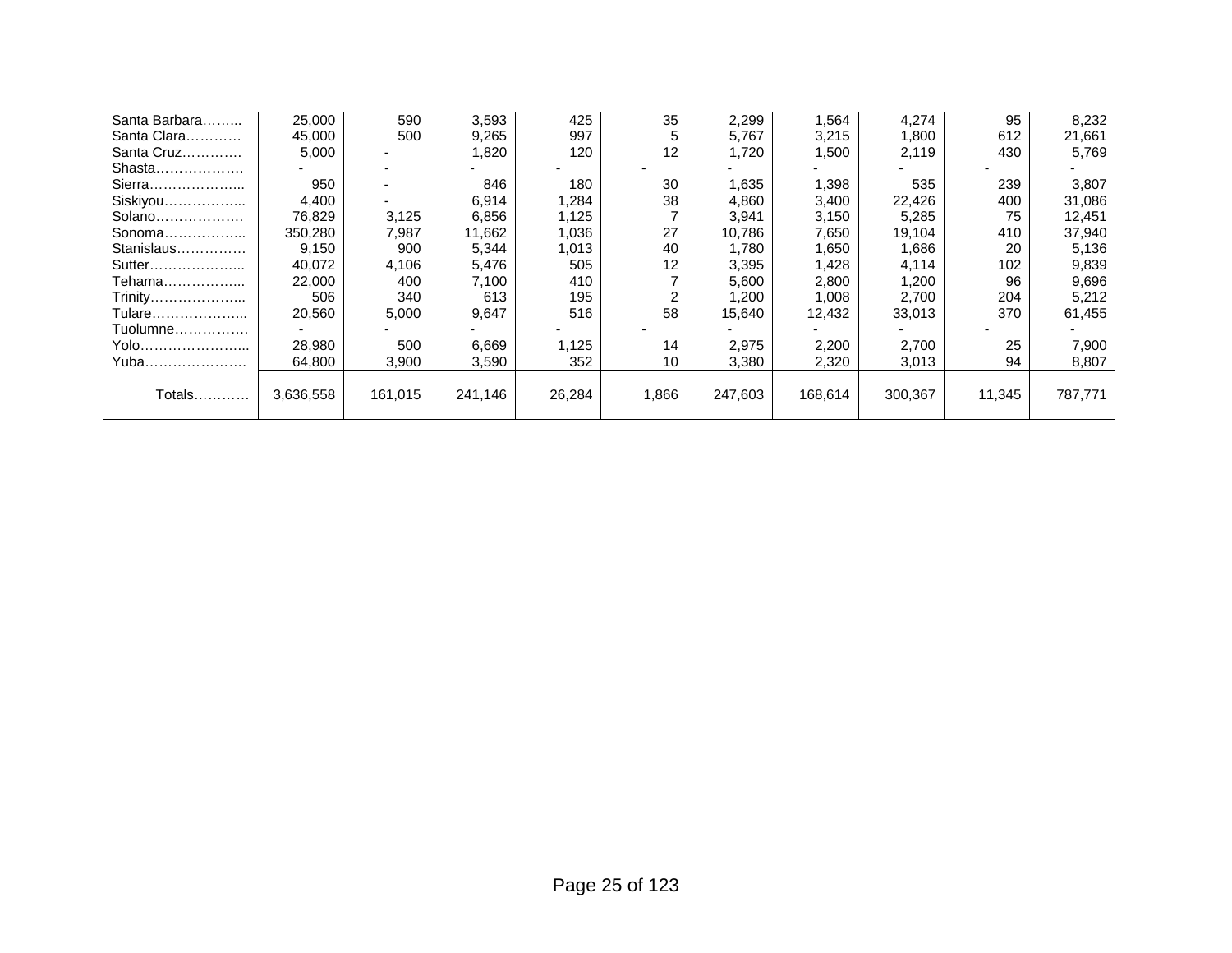#### Number of sheep Number of sheep…….. and Angora goats…. Number of Cashmere Number of Cashmere Number of hogs. Number of hogs……… Number of chickens Number of chickens…. Number of turkeys Number of turkeys…… Number of geese.. Number of geese…….. Number of ducks.. Number of ducks…….. bees………………… Number of hives of Number of hives of and Angora bees. COUNTIES. **goats**  $\ddot{\phantom{a}}$ Alameda……………... | 45.276 | - | 34.772 | 51.051 | 3.791 | 971 | 7.642 | 318 Alpine……………… | 75,000 | 500 | 500 | 1,000 | 300 | 25 | 150 | 50<br>Amador……………… | 13,440 | 440 | 5.680 | 13,675 | 1.860 | 1.050 | 740 | 937 Amador……………. Butte………………… 75,000 100 17,000 350,000 6,000 2,100 1,300 1,062 Calaveras………… | 27,900 | 2,097 | 6,800 | 14,700 | 1,400 | 480 | 1,019 | 387 Colusa……………... 176,321 50 30,000 20,000 10,000 500 600 500 Contra Costa……… 28,844 | 30 | 14,386 | 20,678 | 1,436 | 887 | 1,030 | 689 | <br>Del Norte…………… 700 | - 1,020 | 3,264 | 48 | 172 | 138 | 158 Del Norte………….. 700 - 1,020 3,264 48 172 138 158 El Dorado…………. 9,158 572 4,540 10,579 736 394 422 694 Fresno……………… | 104,850 | 900 | 22,480 | 8,575 | 1,150 | 60 | 1,300 | 650 Humboldt……………. 8,718 | 30 | 8,720 | 18,127 | 920 | 212 | 235 | 367 Inyo………………… 450 - 327 3,000 300 - 50 20 Kern……………… 144,809 | 60 | 3,031 | 10,000 | 150 | 40 | 300 | 150 Klamath……………… | 25 | - 850 | 2.470 | 9 | 20 | 15 | 40 Lake………………… 11,885 | 8,927 | 18,402 | 3,891 | 410 | 353 | 360 Lassen……………… 2,610 | 855 | 6,139 | 185 | 4 | 156 | 1 Los Angeles……….. | 437,200 | 4 | 5,000 | 36,500 | 1,700 | 600 | 2,200 | 1,980 Marin..................... Mariposa…………… | 21,800 | 1,200 | 9,600 | 13,500 | 1,173 | 200 | 1,200 | 4 Mendocino…………. | 200,000 | - 25,000 | 13,000 | 1,250 | 200 | 1,000 | 1,000 Merced……………… | 122,083 | - 11,296 | 26,008 | 2,495 | 626 | 2,180 | 1,142 Mono………………… | 3,586 | - 203 | 2,210 | 37 | 20 | 197 | 4 Monterey…………… | 177,390 | 1,300 | 7,189 | 43,800 | 630 | 850 | 1,200 | 2,512 Napa………………... 8,200 - 11,000 19,370 5,750 420 2,200 400 Nevada……………... 2,270 - 2,540 5,700 2,500 300 269 269 Placer……………….. | 27,000 | 18 | 9,080 | 15,640 | 21,000 | 300 | 700 | 1,000 Plumas.................. Sacramento………… | 102,698 | 634 | 9,488 | 34,488 | 8,972 | 1,572 | 1,805 | 2,350 San Bernardino……. 50,840 44 2,055 10,850 520 354 1,845 1,020 San Diego…………... | 39,372 | 604 | 1,761 | 14,800 | 300 | 140 | 200 | 375 San Francisco……… | 250 | 300 | 3,000 | 2,760 | 1,040 | 725 | 442 | 29 San Joaquin…………. | 36,543 | 1,205 | 17,500 | 80,000 | 10,000 | 2,000 | 2,500 | 1,600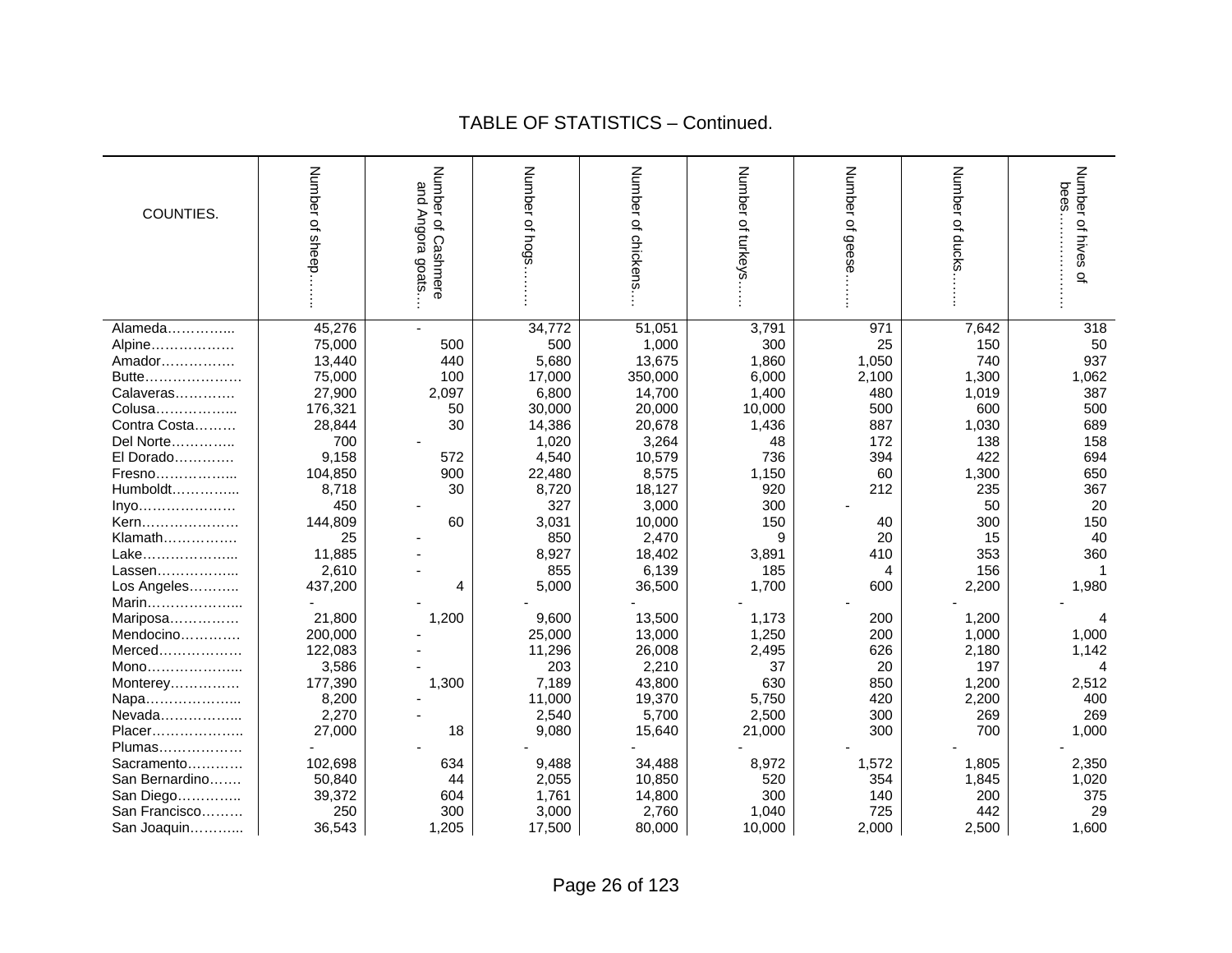| San Luis Obispo | 137,690   | 772    | 2,368   | 87,600    | ,250    | 212    | 425    | 935    |
|-----------------|-----------|--------|---------|-----------|---------|--------|--------|--------|
| San Mateo       | 891       | 17     | 2,136   | 9,000     | 400     | 200    | 900    | 300    |
| Santa Barbara   | 163,382   | 290    | 470     | 30,622    | 537     | 125    | 825    | 650    |
| Santa Clara     | 32,370    | 1,650  | 2,900   | 95,975    | ,350    | 7,000  | 3,520  | 1,625  |
| Santa Cruz      | 335       | 250    | 1,560   | 6,850     | 290     | 260    | 400    | 288    |
| Shasta          |           |        |         |           |         |        |        |        |
| Sierra          | 636       |        | 845     | 7,872     | 178     | 81     | 304    | 113    |
| Siskiyou        | 15,640    |        | 6,910   | 20,120    | 710     | 392    | 628    | 784    |
| Solano          | 43,764    | 30     | 11,413  | 75,670    | 12,846  | 1,575  | 3,286  | 450    |
| Sonoma          | 50,300    | 125    | 20,900  | 49,275    | 2,430   | 5,250  | 4,880  | 395    |
| Stanislaus      | 191,000   |        | 12,712  | 47,000    | 7,477   | 1,384  | 2,500  | 500    |
| Sutter          | 29,448    |        | 9,603   |           |         |        |        |        |
| Tehama          | 135,000   | 97     | 14,000  | 20,000    | 2,000   | 400    | 300    | 200    |
| Trinity         | 2,002     |        | 501     | 1,465     | 518     | 105    | 95     | 402    |
| Tulare          | 158,631   | 4      | 18,153  | 630       | 160     | 62     | 91     | 560    |
| Tuolumne        |           |        |         |           |         |        |        |        |
| Yolo            | 41,188    |        | 14,379  | 48,790    | 7,600   | 670    | 382    | 856    |
| Yuba            | 19,298    | 265    | 7,380   | 23,820    | 12,634  | 580    | 2,330  | 733    |
|                 |           |        |         |           |         |        |        |        |
| Totals…………      | 2,975,753 | 13,589 | 400,830 | 1,394,975 | 139,923 | 33,928 | 54,254 | 28,854 |
|                 |           |        |         |           |         |        |        |        |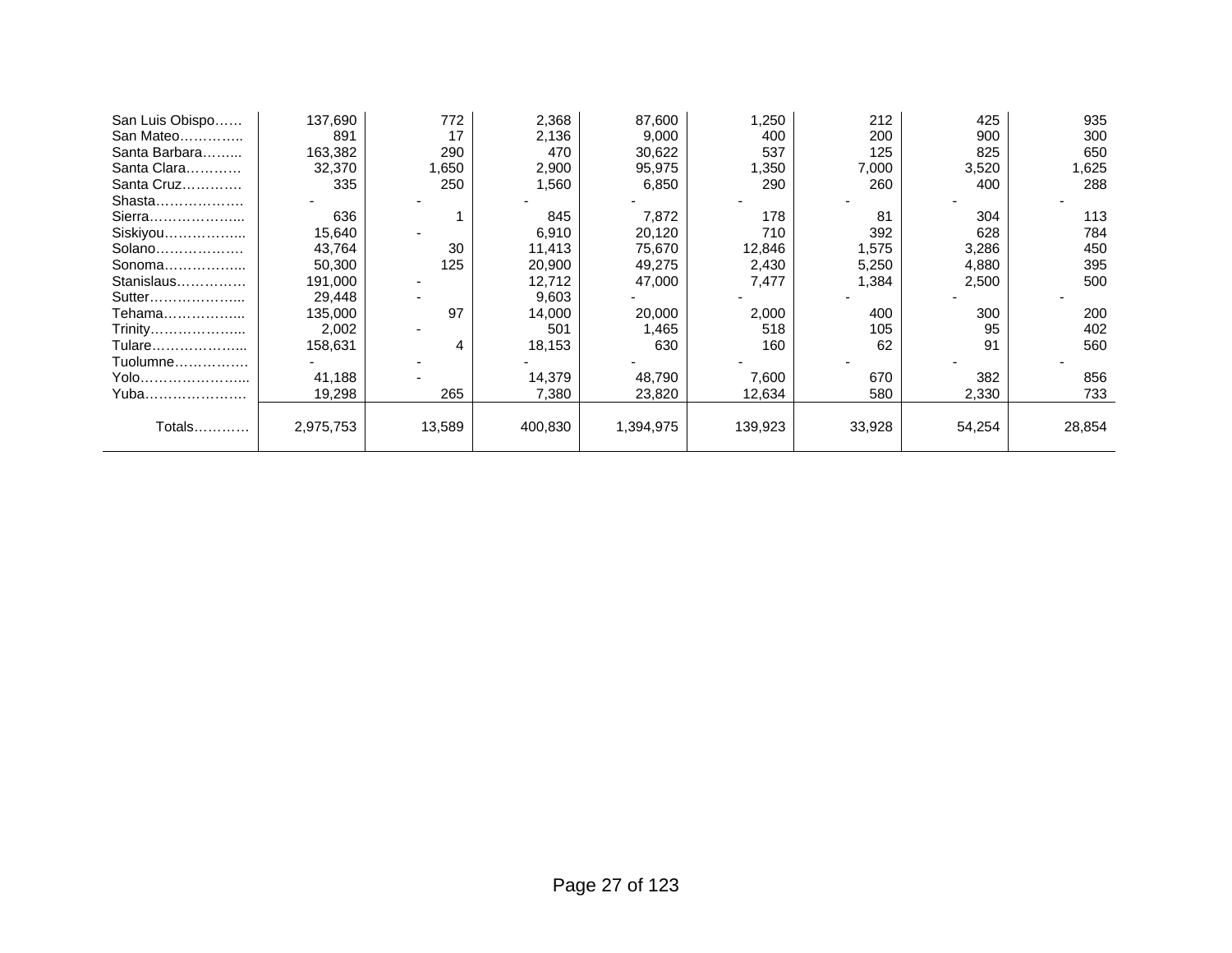|                |                | <b>GRIST MILLS.</b> |                |                         | Barrels          | <b>Qround</b>   |                | SAW MILLS.     | sawed.        | λó.              |
|----------------|----------------|---------------------|----------------|-------------------------|------------------|-----------------|----------------|----------------|---------------|------------------|
| COUNTIES.      | Steam power    | Run of stone        | Water power    | Run of stone            | of flour<br>made | Bushels of corn | Steam power    | Water power.   | Feet of lumbe | of shingles made |
| Alameda        | 5              | $\overline{24}$     | $\overline{c}$ | 3                       | 36,472           | 21,496          |                |                |               |                  |
| Alpine         |                |                     |                |                         |                  |                 | 3              | 4              | 2,000,000     | 400,000          |
| Amador         |                | 3                   | 1              | $\overline{c}$          | 5,600            | 6,460           | $\overline{7}$ |                | 5,630,000     | 175,000          |
| Butte          |                | 3                   | 3              | $\overline{7}$          | 125,000          | 50,000          | 12             |                | 4,500,000     | 600,000          |
| Calaveras      |                |                     |                |                         |                  |                 | 4              | 6              | 1,900,000     | 7,000            |
| Colusa         | 3              | 6                   |                |                         |                  |                 | 2              |                |               |                  |
| Contra Costa   | 4              | 11                  |                |                         | 35,000           | 4,500           |                |                |               |                  |
| Del Norte      |                | 1                   |                | $\overline{\mathbf{c}}$ | 440              | 60              | 3              | $\overline{c}$ | 1,204,000     | 50,000           |
| El Dorado      |                | $\overline{c}$      |                |                         | 30,000           |                 | 15             | 10             | 8,940,000     | 224,000          |
| Fresno         |                |                     |                | 2                       | 300              | 275             | 3              |                | 2,400,000     |                  |
| Humboldt       |                | 1                   | 2              | 2                       | 2,850            | 480             |                | 2              | 40,000,000    | 16,000,000       |
| Inyo           |                |                     | $\overline{2}$ | 2                       | 800              | 250             |                | 1              | 500,000       | 200,000          |
| Kern           |                |                     | $\overline{2}$ | $\overline{c}$          | 1,200            | 300             | 4              |                | 700,000       | 60,000           |
| Klamath        |                |                     | $\overline{2}$ | $\overline{c}$          | 1,170            | 280             | $\overline{2}$ | 5              | 2,500,000     | 40,000           |
| Lake           |                | $\overline{c}$      |                | $\overline{2}$          | 15,000           | 2,500           |                | $\overline{2}$ | 1,350,000     | 600,000          |
| Lassen         |                |                     | $\overline{c}$ | 3                       | 3,600            | 500             |                | 3              | 425,000       | 45,000           |
| Los Angeles    |                |                     | 5              | 10                      | 6,000            | 32,000          |                |                | 10,000        |                  |
| Marin          |                |                     |                |                         |                  |                 |                |                |               |                  |
| Mariposa       |                |                     |                |                         |                  |                 | 6              |                | 2,200,000     | 300,000          |
| Mendocino      | $\overline{2}$ | $\overline{2}$      | 3              | 4                       | 25,000           | 500             | 15             | 5              | 45,000,000    | 10,000,000       |
| Merced         |                |                     | 3              | 9                       | 14,046           | 7,000           |                |                |               |                  |
| Mono           |                |                     |                | 2                       | 800              | 150             |                | 2              | 495,000       |                  |
| Monterey       | $\overline{c}$ | $\overline{c}$      |                |                         | 2,750            |                 |                |                |               |                  |
| Napa           | $\overline{2}$ | 5                   | $\overline{c}$ | 3                       | 21,000           | 18,400          | 3              |                | 280,000       | 18,500           |
| Nevada         |                | 4                   |                |                         | 18,000           | 4,000           | 27             | 6              | 35,000,000    | 30,000,000       |
| Placer         |                |                     |                |                         |                  |                 | 12             | 3              | 17,000,000    | 2,000,000        |
| Plumas         |                |                     |                |                         |                  |                 |                |                |               |                  |
| Sacramento     | 4              | 18                  |                | 1                       | 195,500          | 15,000          | 2              |                | Resawing.     |                  |
| San Bernardino |                |                     | 2              | 3                       | 9,200            | 4,120           | $\overline{4}$ |                | 3,000,000     | 900,500          |
| San Diego      |                | 3                   |                |                         | 3,500            | 450             | 2              |                | 913,000       |                  |
| San Francisco  | 12             | 53                  |                |                         | 469,925          | 3,570           | 8              |                | 24,200,000    |                  |
| San Joaquin    | 4              | 14                  |                |                         | 87,120           | 5,250           |                |                |               |                  |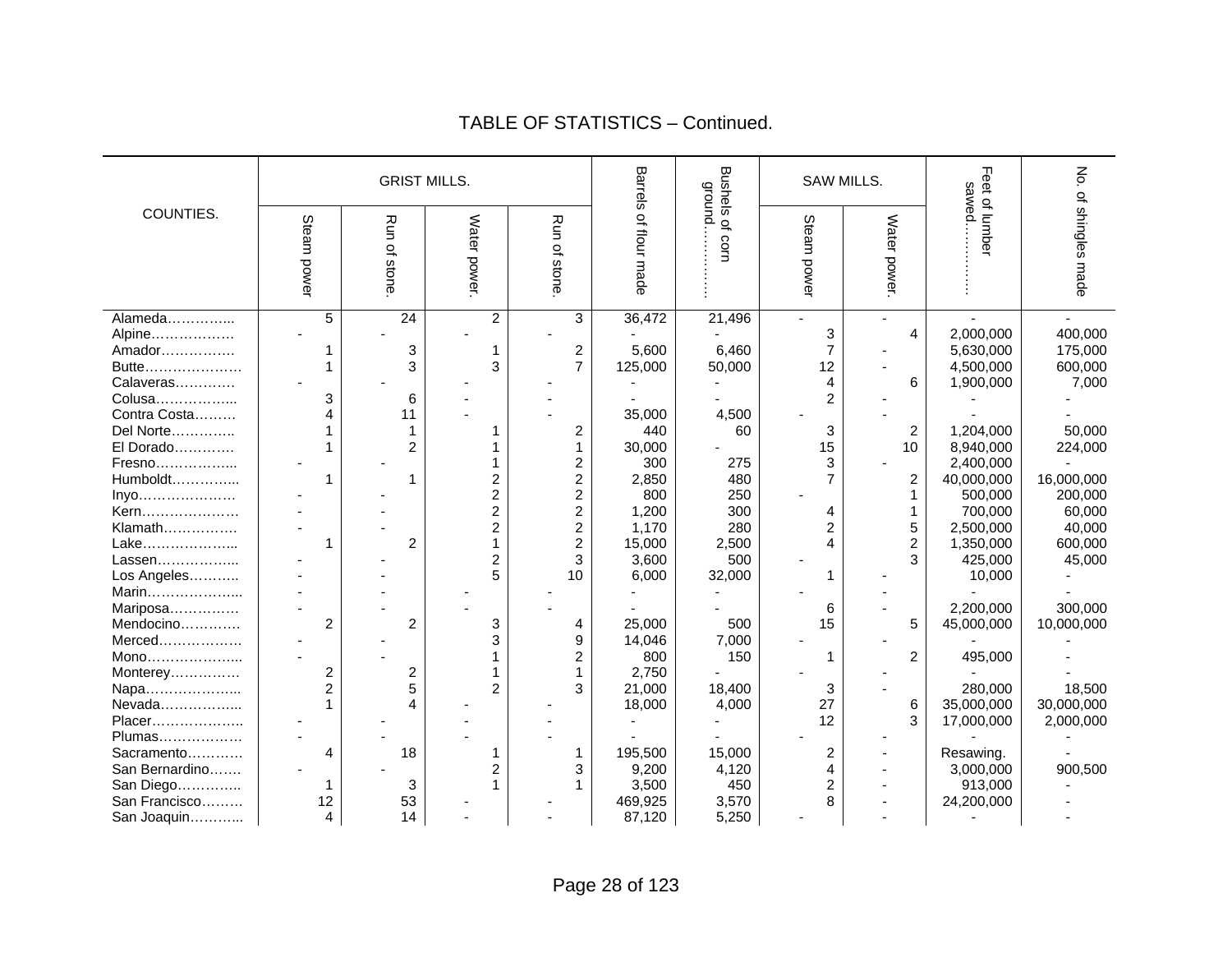| San Luis Obispo |    |     |    |     | 3,260     | 19,260  |     |                | 1,468,900   | 100         |
|-----------------|----|-----|----|-----|-----------|---------|-----|----------------|-------------|-------------|
| San Mateo       |    | 2   |    |     | 3,000     | 50      | 14  | 3              | 6,000,000   | 150,000,000 |
| Santa Barbara   |    |     |    |     |           |         |     |                |             |             |
| Santa Clara     | 8  | 24  |    | 8   | 323,000   | 2,760   |     | 4              | 9,000,000   | 850,000     |
| Santa Cruz      |    | 5   |    |     | 15,500    | 2,760   | 17  | 9              | 24,050,000  | 20,600,000  |
| Shasta          |    |     |    |     |           |         |     |                |             |             |
| Sierra          |    |     |    |     | 62        |         |     | 12             | 5,140,000   | 190,000     |
| Siskiyou        |    | 3   |    | 10  | 26,200    | 1,980   |     | 10             | 4,600,000   | 1,120,000   |
| Solano          |    | 13  |    |     | 9,764     | 1,000   |     |                | Resawing.   |             |
| Sonoma          |    | 6   |    |     | 50,500    | 4,720   | 15  |                | 7,650,000   | 4,200,000   |
| Stanislaus      |    |     |    |     | 19,000    | 6,000   |     |                |             |             |
| Sutter          |    |     |    |     |           |         |     |                |             |             |
| Tehama          |    |     |    | 12  | 35,000    | 1,500   |     | 3              | 3,000,000   | 200,000     |
| Trinity         |    |     |    |     | 1,210     | 50      |     | 15             | 1,690,452   | 45,000      |
| Tulare          |    |     |    |     | 7,798     | 5,300   |     | $\overline{2}$ | 3,500,000   | 1,000,000   |
| Tuolumne        |    |     |    |     |           |         |     |                |             |             |
| Yolo            |    |     |    |     | 350,000   | 360     |     |                | 600,000     |             |
| Yuba            |    | 12  |    |     | 54,000    | 16,000  |     |                | 4,600,000   | 1,000,000   |
|                 |    |     |    |     |           |         |     |                |             |             |
| Totals…………      | 73 | 229 | 70 | 127 | 2,009,577 | 239,181 | 226 | 117            | 271,446,352 | 240,825,100 |
|                 |    |     |    |     |           |         |     |                |             |             |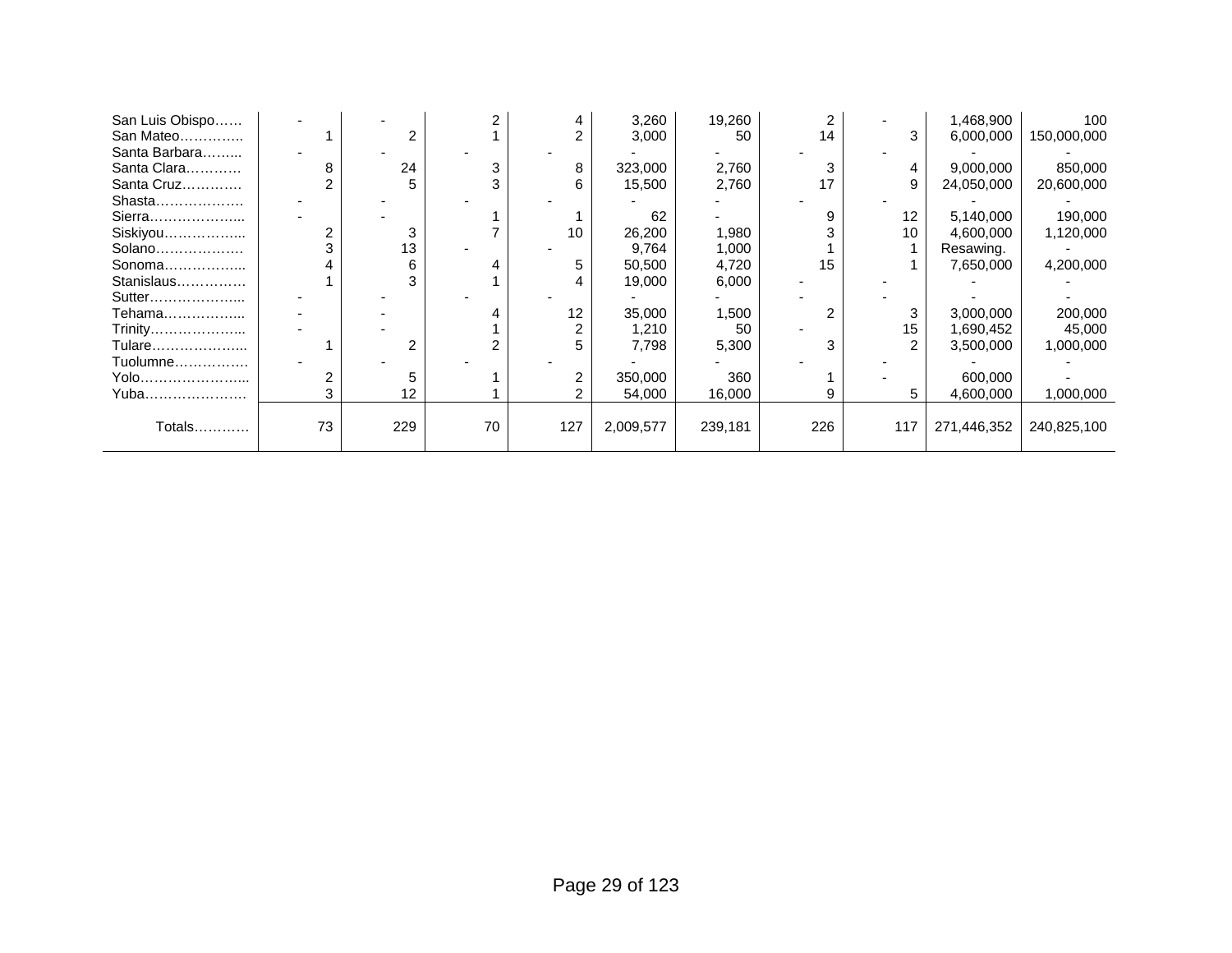|                                                            |                                                                      | <b>QUARTZ</b><br>MILLS.           |                                                                | MINING DITCHES.       |                                          |                                                                 | <b>IRRIGATING</b><br>DITCHES.  |                                                                                        | <b>WOOLLEN</b><br>MILLS.  | MILLS.         | <b>COTTON</b>               | COAL.         |                                  | <b>RAILROADS</b>                      |
|------------------------------------------------------------|----------------------------------------------------------------------|-----------------------------------|----------------------------------------------------------------|-----------------------|------------------------------------------|-----------------------------------------------------------------|--------------------------------|----------------------------------------------------------------------------------------|---------------------------|----------------|-----------------------------|---------------|----------------------------------|---------------------------------------|
| COUNTIES.                                                  | Numbe                                                                | Tons<br>crushed                   | Number.                                                        | Miles in length       | Amount of wate<br>used per day<br>inches | Number.                                                         | Acres irrigated                | Number.                                                                                | Pounds<br>used<br>Of WOOl | Number.        | Pounds<br>nsed<br>of cotton | Tons<br>mined | Number                           | Miles in length                       |
| Alameda<br>Alpine<br>Amador<br>Butte<br>Calaveras          | $\sim$<br>$\overline{\mathbf{4}}$<br>27<br>18<br>28                  | 100<br>70,360<br>8,000<br>130,060 | $\blacksquare$<br>$\sim$<br>32<br>32<br>19                     | 405<br>190<br>515     | 5,450<br>41,000<br>5,800                 | $\sim$<br>$\mathbf 1$<br>20<br>42<br>27                         | 500<br>640<br>2,200<br>315     | $\blacksquare$<br>$\overline{a}$<br>$\blacksquare$<br>$\blacksquare$<br>$\blacksquare$ |                           | $\blacksquare$ |                             | 3,000         | 4<br>1<br>$\overline{c}$         | 90 1/4<br>$\frac{1}{2}$<br>52         |
| Colusa<br>Contra Costa<br>Del Norte<br>El Dorado<br>Fresno | $\sim$<br>$\blacksquare$<br>$\blacksquare$<br>44<br>$\boldsymbol{2}$ | 21,645                            | $\blacksquare$<br>$\blacksquare$<br>30<br>58<br>$\blacksquare$ | 112<br>966            | 8,912<br>9,450                           | $\sim$<br>$\blacksquare$<br>4<br>58<br>$\mathbf{1}$             | 35<br>1,966<br>500             | $\blacksquare$<br>٠<br>$\overline{\phantom{a}}$<br>$\blacksquare$<br>$\blacksquare$    |                           |                |                             | 124,000       | $\boldsymbol{2}$<br>$\mathbf{1}$ | 13<br>$\mathbf{1}$<br>$12\frac{3}{4}$ |
| Humboldt<br>Inyo<br>Kern<br>Klamath<br>Lake                | $\overline{4}$<br>11<br>$\overline{4}$<br>$\mathbf{r}$               | 600<br>500<br>6,000               | $\mathbf{1}$<br>$\boldsymbol{2}$<br>80<br>$\overline{a}$       | 3<br>5<br>90          | 40<br>1,728<br>16,000                    | 10<br>3<br>10<br>$\mathbf{1}$                                   | 1,000<br>1,200<br>800<br>1,000 | $\blacksquare$<br>$\blacksquare$<br>$\overline{a}$<br>$\overline{\phantom{a}}$         |                           |                |                             |               | $\overline{c}$                   | $\overline{c}$<br>$\overline{c}$      |
| Lassen<br>Los Angeles<br>Marin<br>Mariposa                 | $\overline{c}$<br>$\sim$<br>34                                       | 5,500<br>24,000                   | 3<br>10                                                        | 25<br>66              | 800<br>Unknown.                          | 50<br>$\sim$<br>60                                              | 17,000<br>210                  | $\overline{\phantom{a}}$<br>۰<br>$\overline{a}$                                        |                           |                |                             |               |                                  | 20 $\frac{1}{2}$                      |
| Mendocino<br>Merced<br>Mono<br>Monterey<br>Napa            | $\mathbf{r}$<br>$\sim$<br>5<br>$\mathbf{r}$<br>$\blacksquare$        | 330                               | $\blacksquare$<br>$\sim$<br>$\overline{c}$<br>÷,               | 13                    | 720                                      | $\overline{\phantom{a}}$<br>4<br>14<br>$\sim$<br>$\blacksquare$ | 2,300<br>3,000                 | 1<br>٠<br>$\overline{\phantom{a}}$<br>$\blacksquare$                                   |                           |                |                             |               | $\overline{c}$                   | 46                                    |
| Nevada<br>Placer<br>Plumas<br>Sacramento<br>San Bernardino | 60<br>14<br>$\sim$<br>$\blacksquare$<br>$\mathbf{1}$                 | 190,000<br>5,000                  | 70<br>10<br>÷.<br>2<br>$\overline{2}$                          | 946<br>302<br>45<br>5 | 42,400<br>14,000<br>4,000<br>500         | 6<br>$\overline{\phantom{0}}$<br>$\blacksquare$<br>40           | 900<br>9,200                   | ٠<br>$\blacksquare$<br>1<br>$\overline{\phantom{a}}$                                   |                           |                |                             |               | 1<br>$\overline{a}$<br>3         | $13\frac{1}{4}$<br>112<br>62 1/2      |
| San Diego<br>San Francisco                                 | 2                                                                    | 900                               |                                                                |                       |                                          |                                                                 |                                | $\blacksquare$<br>3                                                                    | 1,300,000                 |                |                             |               | 8                                | 40                                    |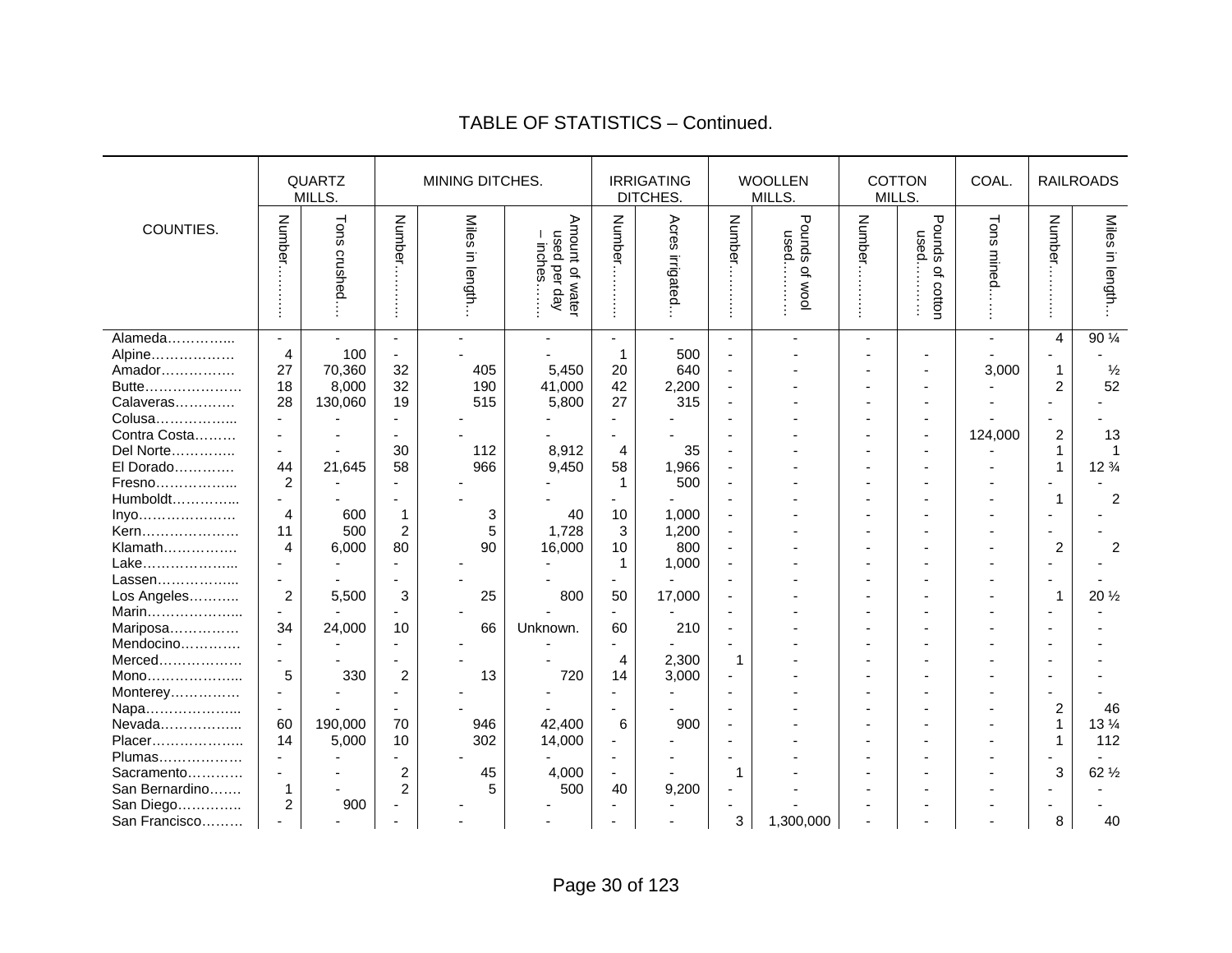| San Joaquin     |                |         |                          |       |         | 2                        | 4,000  |                          | Incomplete |    |                          |         | 3              | $61\frac{3}{4}$   |
|-----------------|----------------|---------|--------------------------|-------|---------|--------------------------|--------|--------------------------|------------|----|--------------------------|---------|----------------|-------------------|
| San Luis Obispo |                |         |                          |       |         |                          |        |                          |            |    |                          |         |                |                   |
| San Mateo       |                |         | $\overline{\phantom{0}}$ |       |         | $\overline{\phantom{0}}$ |        | $\overline{\phantom{0}}$ |            |    | $\overline{\phantom{0}}$ |         |                | 25                |
| Santa Barbara   |                |         |                          |       |         |                          |        |                          |            |    |                          |         |                |                   |
| Santa Clara     |                |         |                          |       |         | 43                       | 765    | 2                        | 425,000    |    | $\overline{\phantom{0}}$ |         | 4              | 60 %              |
| Santa Cruz      |                |         | $\overline{\phantom{0}}$ |       |         |                          |        | $\overline{\phantom{0}}$ |            |    | $\overline{\phantom{0}}$ |         |                |                   |
| Shasta          |                |         |                          |       |         |                          |        |                          |            |    |                          |         |                |                   |
| Sierra          | 21             | 31,000  | 49                       | 208   | 21,000  | 19                       | 320    |                          |            |    | $\overline{\phantom{0}}$ |         |                |                   |
| Siskiyou        | 3              | 270     | 24                       | 290   | 5,010   | 170                      | 6,080  | $\overline{\phantom{0}}$ |            | ۰. | $\overline{\phantom{0}}$ |         |                |                   |
| Solano          |                |         |                          |       |         |                          |        |                          |            |    |                          |         | $\overline{2}$ | 43 $\frac{5}{6}$  |
| Sonoma          |                |         |                          |       |         |                          |        |                          |            |    | $\overline{\phantom{0}}$ |         |                | $3\frac{1}{2}$    |
| Stanislaus      |                |         | 3                        | 12    | 1,000   | 10                       | 200    |                          |            |    |                          |         |                |                   |
| Sutter          |                |         |                          |       |         |                          |        |                          |            |    |                          |         | 2              | 34                |
| Tehama          |                |         |                          |       | 160     | 41                       | 700    |                          |            |    |                          |         |                |                   |
| Trinity         |                |         | 116                      | 340   | 45,773  | 76                       | 857    |                          |            |    |                          |         |                |                   |
| Tulare          | $\mathfrak{p}$ |         |                          |       |         | 20                       | 2,000  |                          |            |    |                          |         |                |                   |
| Tuolumne        |                |         |                          |       |         |                          |        |                          |            |    |                          |         |                |                   |
| Yolo            |                |         |                          |       |         | 2                        | 10     |                          |            |    |                          |         |                | 32                |
| Yuba            | 4              | 2,000   | 18                       | 69    | 4,500   | 22                       | 575    |                          | 350,000    |    |                          |         | 3              | 28 $\frac{1}{4}$  |
|                 |                |         |                          |       |         |                          |        |                          |            |    |                          |         |                |                   |
| Totals          | 290            | 496,265 | 564                      | 4,614 | 228,243 | 751                      | 58,273 | 9                        | 2,075,000  |    | $\overline{\phantom{0}}$ | 127,000 | 47             | 756 $\frac{5}{6}$ |
|                 |                |         |                          |       |         |                          |        |                          |            |    |                          |         |                |                   |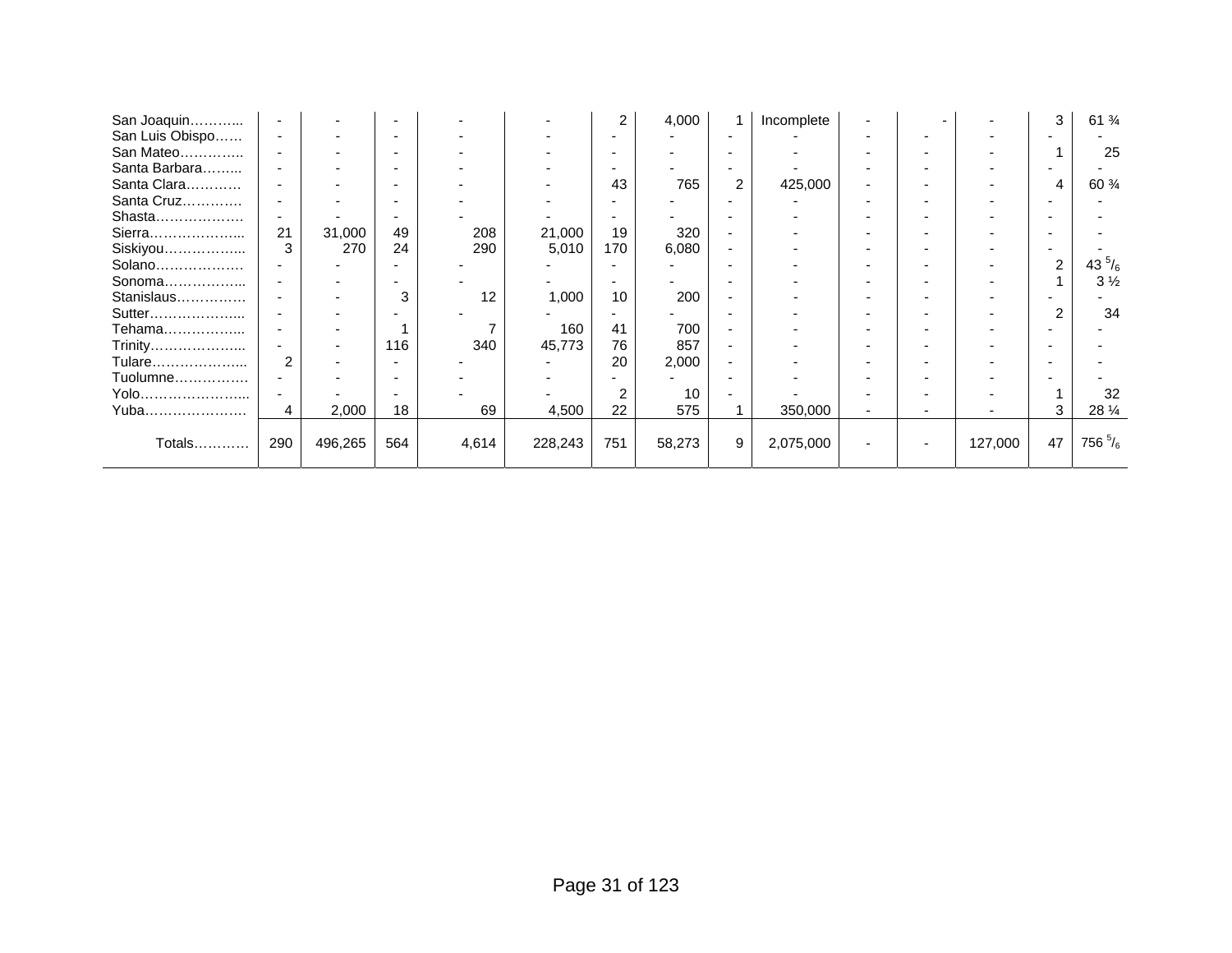|                |             | ASSESSED VALUE OF PROPERTY. |                      |                     |                               |                   |                     |
|----------------|-------------|-----------------------------|----------------------|---------------------|-------------------------------|-------------------|---------------------|
| COUNTIES.      | Real estate | Improvements                | Persona<br>property. | Total<br>valuation. | Estimated total<br>population | Registered voters | Poll tax collected  |
| Alameda        | \$8,089,150 | \$1,532,560                 | \$2,164,671          | \$11,786,381        | 24,000                        | 4,200             | $\overline{$7,402}$ |
| Alpine         | 220,860     | With real estate.           | 130,869              | 351,729             | 686                           | 279               | 250                 |
| Amador         | 1,562,284   | 280,560                     | 528,420              | 2,371,264           | 11,340                        | 3,640             | 2,340               |
| Butte          | 654,513     | 301.841                     | 1,658,035            | 2,641,389           | 14,609                        | 2,943             | 5,236               |
| Calaveras      | 558,741     | With real estate.           | 527,106              | 1,085,847           | 8,845                         | 1,929             | 2,810               |
| Colusa         | 1,897,556   | With real estate.           | 2,014,934            | 3,912,490           | 6,000                         | 2,003             | 1,000               |
| Contra Costa   | 1,817,621   | 589,493                     | 1,118,964            | 3,526,078           | 10,000                        | 2,398             | 2,240               |
| Del Norte      | 119,902     | 82,924                      | 283,763              | 486,599             | 1,500                         | 436               | 1,063               |
| El Dorado      | 276,190     | 807,647                     | 1,183,837            | 2,267,674           | 10,500                        | 2,985             | 5,152               |
| Fresno         | 1,619,596   | 86,715                      | 1,307,297            | 3,013,608           | 3,200                         | 758               | 552                 |
| $Humboldt$     | 594,415     | 430,645                     | 1,090,170            | 2,115,230           | 8,000                         | 1,749             | 2,307               |
| Inyo           | 69,436      | 95,510                      | 185,746              | 350,692             | 1,200                         | 300               | 446                 |
| Kern           | 653,190     | 104,251                     | 1,249,005            | 2,006,446           | 2,000                         | 849               | 526                 |
| Klamath        | 155,637     | With real estate.           | 244,187              | 399,824             | 3,000                         | 407               | 1,168               |
| Lake           | 277,947     | 246,649                     | 372,491              | 897,087             | 3,100                         | 900               | 438                 |
| Lassen         | 185,915     | With real estate.           | 385,441              | 571,356             | 1,300                         | 330               | 285                 |
| Los Angeles    | 3,711,055   | With real estate.           | 2,086,116            | 5,797,171           | 16,000                        | 3,820             | 2,980               |
| Marin          | 1,797,193   | With real estate.           | 920,410              | 2,717,603           | 6,900                         | 1,335             | 2,546               |
| Mariposa       | 194,870     | 437,480                     | 525,563              | 1,157,913           | 6,000                         | 2,100             | 1,963               |
| Mendocino      | 497,287     | 176,587                     | 1,562,890            | 2,236,764           | 10,000                        | 1,800             | 2,100               |
| $Merced$       | 1,032,818   | With real estate.           | 163,988              | 1,106,806           | 2,820                         | 817               | 558                 |
| Mono           | 39,410      | 65,450                      | 211,636              | 316,496             | 500                           | 225               | 206                 |
| Monterey       | 2,138,346   | 282,970                     | 1,253,134            | 3,674,450           | 9,840                         | 2,649             | 2,493               |
| Napa           | 2,849,175   | With real estate.           | 1,178,449            | 4,027,624           | 10,000                        | 2,077             | 2,370               |
| Nevada         | 3,451,913   | With real estate.           | 2,409,152            | 5,861,065           | 20,000                        | 6,952             | 4,050               |
| Placer         | 1,834,748   | With real estate.           | 1,645,460            | 3,480,208           | 11,500                        | 6,028             | 6,968               |
| Plumas         | 612,138     | With real estate.           | 589,692              | 1,201,830           | 5,000                         | 1,175             |                     |
| Sacramento     | 5,718,275   | 603,590                     | 4,851,839            | 11,173,704          | 32,000                        | 6,000             | 10,500              |
| San Bernardino | 703,301     | 19,332                      | 474,637              | 1,197,270           | 6,800                         | 1,381             | 518                 |
| San Diego      | 1,271,937   | With real estate.           | 971,818              | 2,243,755           | 5,000                         | 875               | 60                  |

\* Taken from last year's report; no report received this year.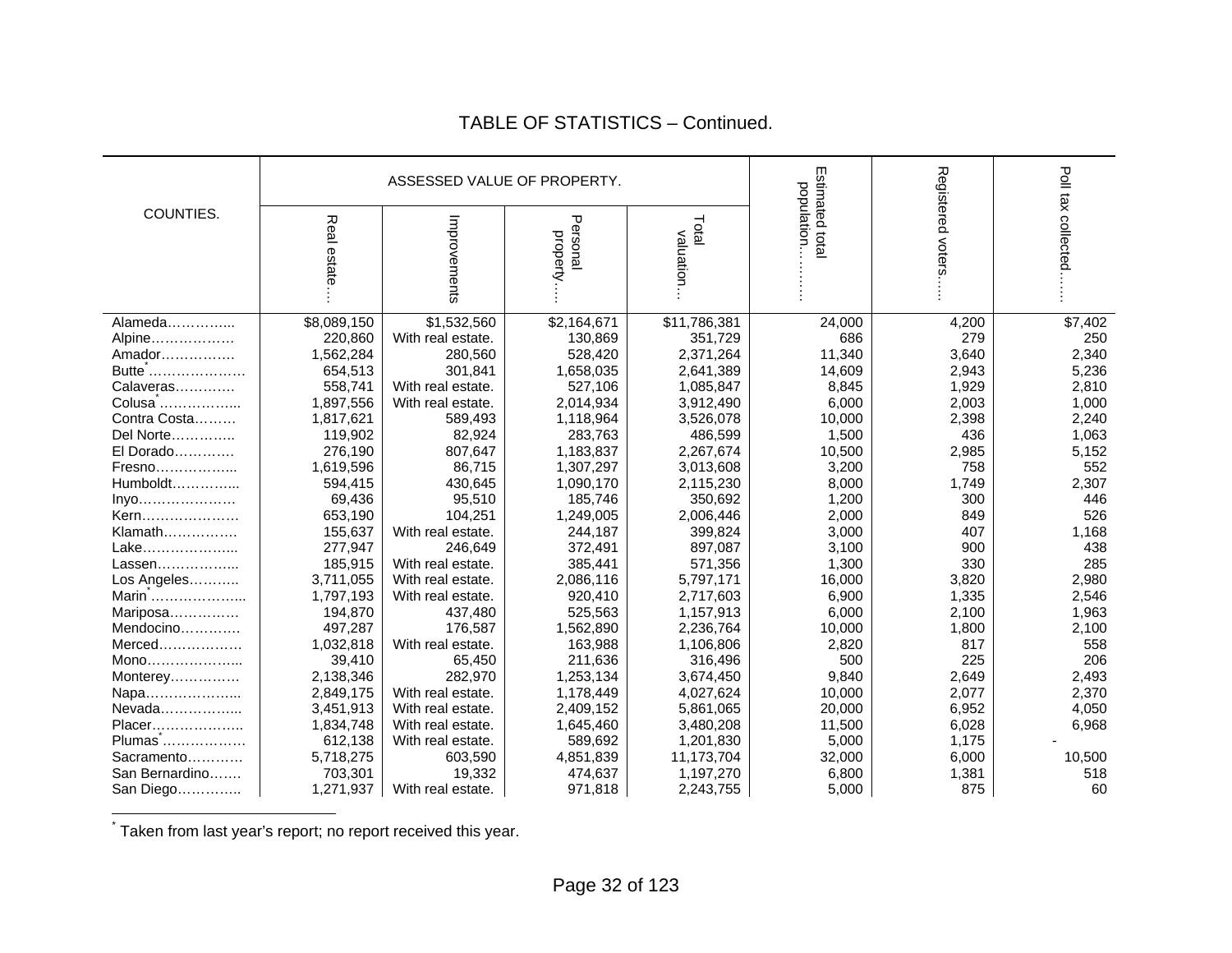| San Francisco   | 72,500,000    | With real estate. | 29,587,989   | 102,087,989   | 150,000 | 37,037  |           |
|-----------------|---------------|-------------------|--------------|---------------|---------|---------|-----------|
| San Joaquin     | 3,465,280     | 1,900,780         | 2,476,710    | 7,842,770     | 25,000  | 5,013   | 3,484     |
| San Luis Obispo | 1,249,865     | 208,510           | 897,230      | 2,355,605     | 5,600   | 1,352   | 365       |
| San Mateo       | 1,579,941     | 19,040            | 343,050      | 1,942,031     | 6,000   | 1,446   | 801       |
| Santa Barbara   | 841,868       | With real estate. | 626,267      | 1,468,135     | 6,000   | 1,347   | 660       |
| Santa Clara     | 5,874,450     | 2,926,700         | 3,039,138    | 11,840,288    | 25,000  | 6,374   | 9,000     |
| Santa Cruz      | 1,284,850     | 791,205           | 809,370      | 2,885,425     | 8,780   | 2,361   | 2,884     |
| $ShastaT$       |               |                   |              |               |         |         |           |
| Sierra          | 762,395       | 290,185           | 647,492      | 2,000,072     | 5,800   | 2,280   | 3,680     |
| Siskiyou        | 385,223       | With real estate. | 1,365,095    | 1,750,318     | 6,842   | 2,480   |           |
| Solano          | 2,986,482     | 1,324,327         | 1,803,813    | 6,114,622     | 21,000  | 4,087   | 4,529     |
| Sonoma          | 4,112,208     | 164,100           | 2,268,757    | 6,545,067     | 22,000  | 5,350   | 6,828     |
| Stanislaus      | 1,619,000     | 404,000           | 1,181,761    | 3,204,761     | 6,500   | 1,600   | 2,246     |
| Sutter          | 1,112,434     | 358,913           | 834,948      | 2,406,295     | 5,300   | 1,525   | 1,494     |
| Tehama………………    | 559,057       | With per. prop'y. | 1,499,380    | 2,058,437     |         | 900     | 3,000     |
| Trinity         | 60,795        | 187,210           | 340,000      | 585,005       | 3,250   | 860     | 1,000     |
| Tulare          | 1,545,418     | With real estate. | 1,908,209    | 3,453,627     | 10,000  | 1,780   | 780       |
| Tuolumne        | 625,079       | With real estate. | 522,170      | 1,177,249     | 8,500   | 2,117   | 1,958     |
| Yolo            | 1,946,434     | 590,470           | 2,041,241    | 4,578,145     | 15,360  | 3,841   | 4,200     |
| Yuba            | 860,645       | 1,353,470         | 1,852,040    | 4,066,155     | 10,831  | 3,313   | 4,429     |
|                 |               |                   |              |               |         |         |           |
| Totals…………      | \$147,976,843 | \$16,660,114      | \$87,764,380 | \$252,401,337 | 594,003 | 147,443 | \$121,864 |
|                 |               |                   |              |               |         |         |           |

<sup>&</sup>lt;sup>†</sup> No report last year; no report this year. This county should elect better Assessors. <br><sup>\*</sup> Taken from last year's report; no report received this year.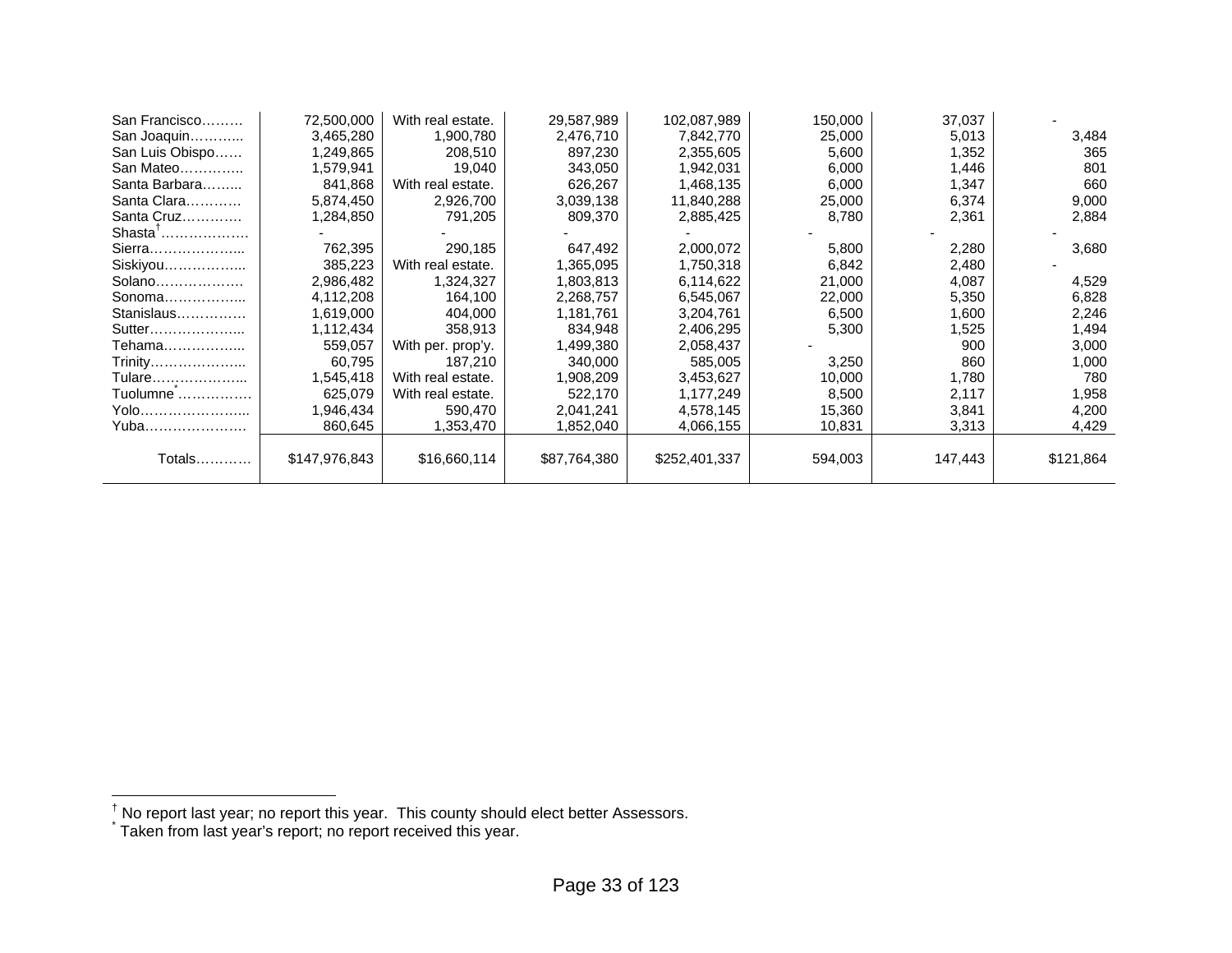# **APPENDIX.**

**1869-70.**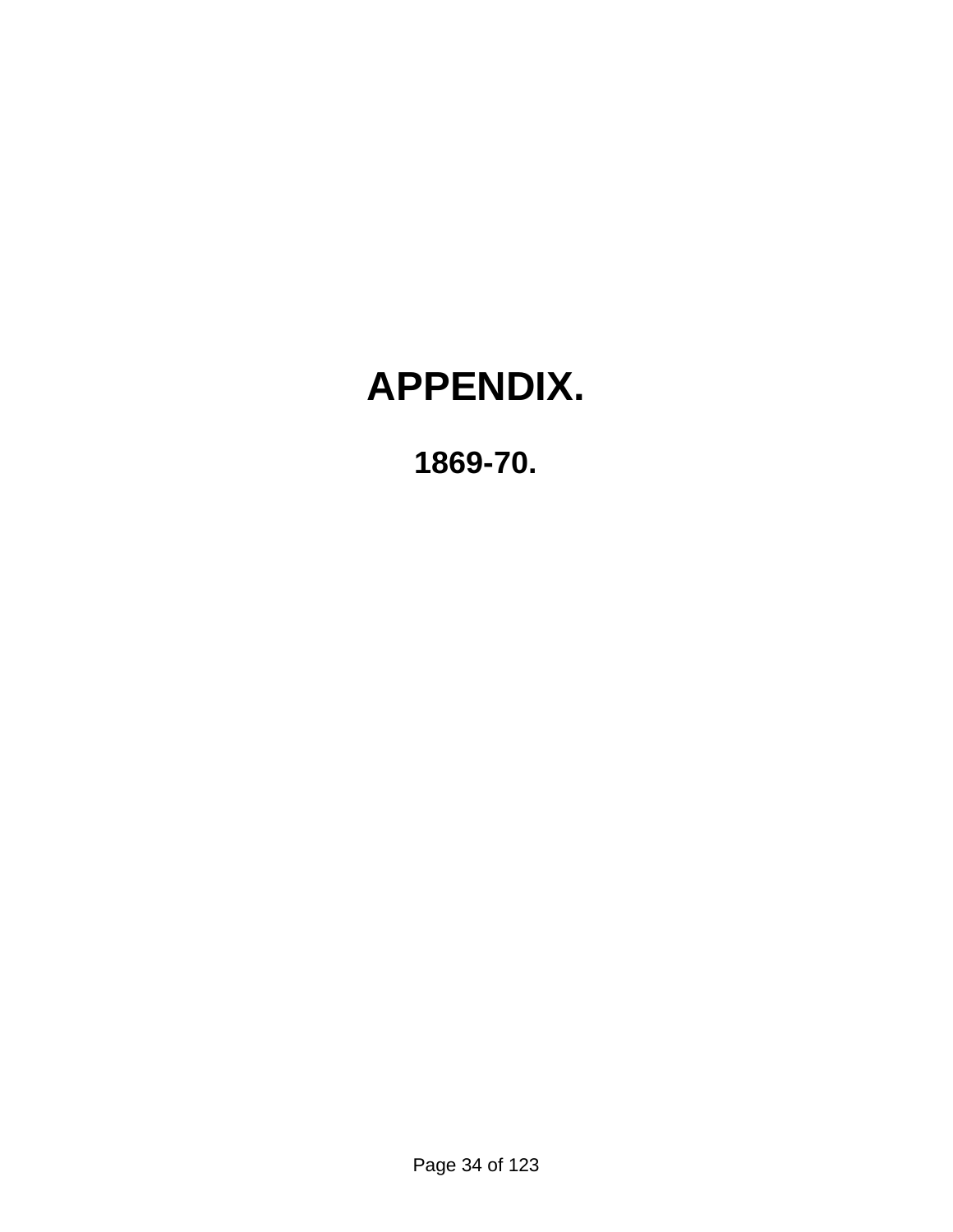# **REPORTS OF COUNTY ASSESSORS.**

 $\overline{a}$ 

### ALPINE COUNTY.

H. J. WARD………………………………………County Assessor.

MARKLEEVILLE, October 5<sup>th</sup>, 1870.

Hon. JOHN W. BOST, Surveyor-General:

 SIR: In compliance with the duties of my office, I herewith transmit to you my annual report of the statistics of Alpine County. I have endeavored to be as correct as possible. You will see in my report that I have put down ninety-five thousand head of sheep; there are that many kept in this county during the summer months and sheared here in the fall, but they are all assessed before they leave the valley counties. The same may be said for a great deal of other kinds of stock. Large herds of cows are kept here during the summer, and large quantities of butter made; still, this county derives little or no benefit from it. This I consider very unjust, as the most of the land in the county is valuable only for grazing purposes. The quartz mines in this county have, as yet, been but very little developed, but some of them are being energetically worked, with promising results. The lumber and cord wood interest is quite an item in our county; there are large quantities of wood and timber cut and floated down the Carson River for the Nevada market.

 As the Supervisors do not meet until November, it is impossible for me to obtain their approval of my report.

Very respectfully, your obedient servant,

 H. J. WARD, Assessor, Alpine County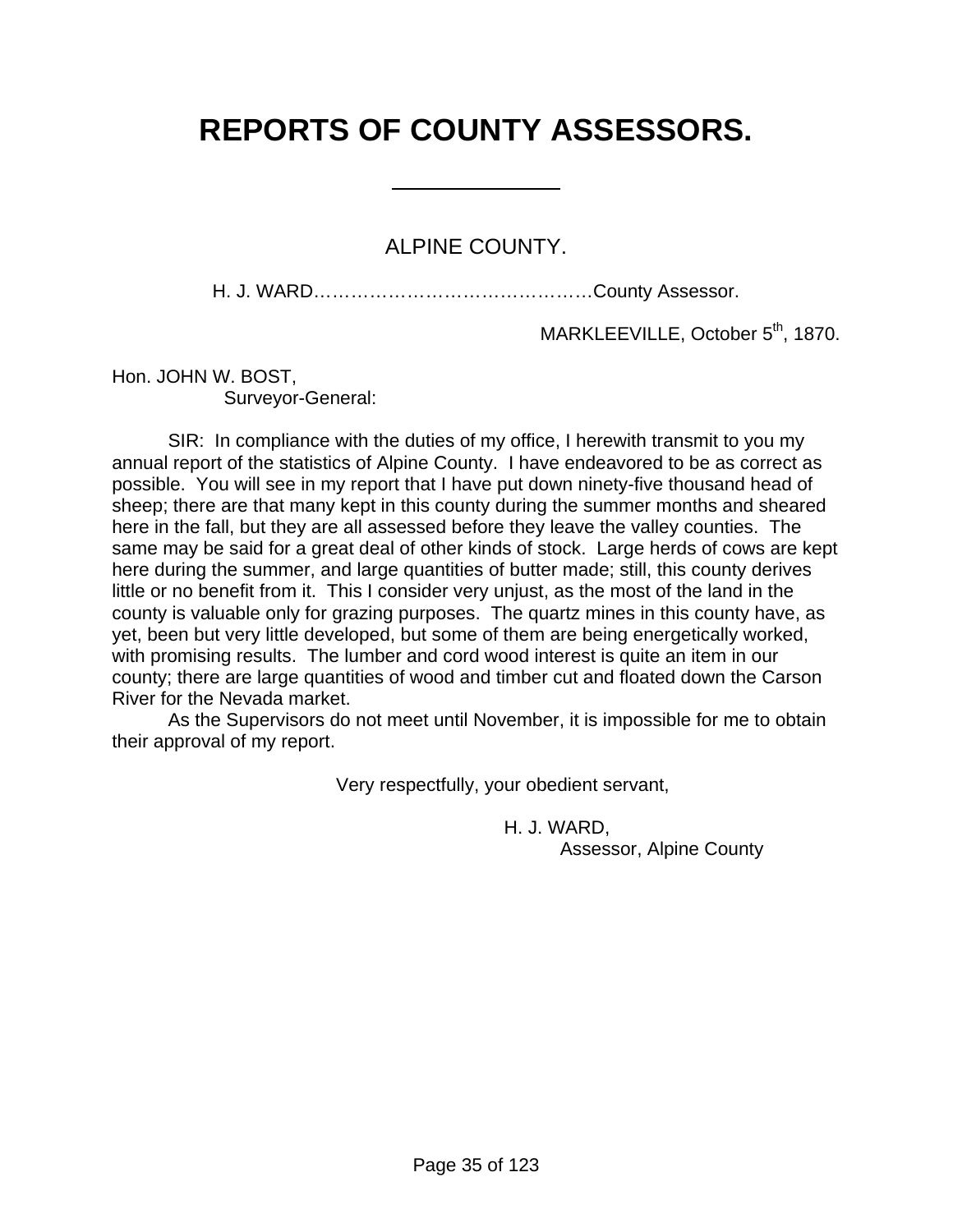## AMADOR COUNTY.

J. W. SURFACE………………………………………County Assessor.

ASSESSOR'S OFFICE, Jackson, August 5<sup>th</sup>, 1870.

Hon. JOHN W. BOST, Surveyor-General:

 SIR: In conformity to the law, and in compliance with your circular, I herewith submit my annual and statistical report for the year eighteen hundred and seventy.

 The assessed value of the taxable property is much larger than that of last year, arising principally from the fact of the assessment of the quartz mines in our county. The agricultural portion of the county is increasing in value; the only obstacle now in the way of our farming interests is that of the Arroyo Seco grant, which is located in the western and best farming portion of our county.

 The quartz mining interest is in a very prosperous condition. There are several mines, viz: the Oneida, Keystone, Amador, Potosi, Zeile and Kennedy Quartz Mining Companies, all at work, with fair remuneration.

 Considerable interest is manifested on the part of our citizens in the matter of pre-emption. The survey having been made, and our land being in market, the necessary steps are being taken by the settlers to pre-empt their land, with a view to making, in most instances, for themselves a permanent home.

 The vinicultural interest is arresting the attention of our citizens, and we already have some very valuable and extensive vineyards, which yield handsomely.

 One of the leading interests in the stock raising business is that of sheep, the annual "clip" amounting to about fifty thousand pounds of wool.

All of which is respectfully submitted,

 J. W. SURFACE, County Assessor, Amador County.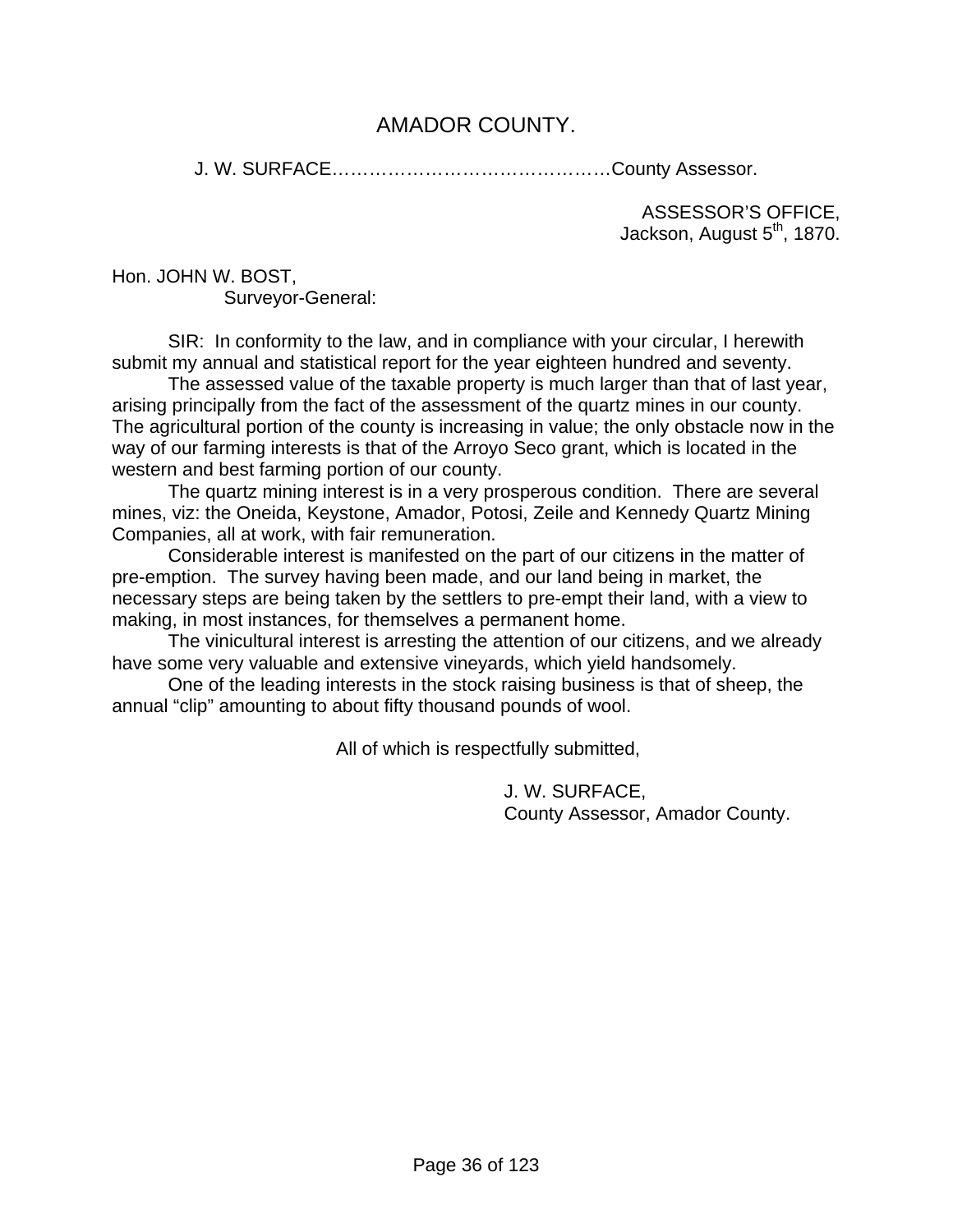# CALAVERAS COUNTY.

JOHN L. GIBSON………………………………………County Assessor.

ASSESSOR'S OFFICE, November 1<sup>st</sup>, 1870.

Hon. JOHN W. BOST, Surveyor-General:

 SIR: In compliance with the law, and my duty as Assessor, I transmit, inclosed to you, my annual report and statistics of this county for the year eighteen hundred and seventy. This being my first year in office, I trust you will excuse me for not having my report in sooner.

 A large part, I may say four-fifths, of my report is correct; but there are many instances in which they are only approximately so. This is caused by the great reticence of the persons assessed, who, in many instances, refused to give any information whatever; alleging, as an excuse, that the "census taker" had been around, and in others, that they were taxed on enough already.

 No one in the county has made a specialty of hops, though the soil and climate are well adapted for raising them. This is proven from the fact, that in many parts of the county the citizens raise enough for their own use, and nothing is more common than to see our valley and mountain cottages shaded by the hop vine.

 The number of sheep in my report will appear large; they were put down, because they were in the county while I was assessing, but their owners do not all pay taxes in Calaveras County. It has been the custom of sheep owners to keep their sheep in other counties until about the first of April, especially San Joaquin and Stanislaus, get their sheep assessed, and, immediately after, they may be seen foraging upon tax-ridden Calaveras, commencing in the Salt Spring Valley, and gradually eating their way through the full length of the county, halting between the Big Trees and the line of Alpine County.

 Our public lands are being surveyed at this date, and the corps of surveyors are now on Bear Mountain. The lands will be entered immediately, by good, honest, hard working and bona fide settlers.

 Several companies have also had their quartz claims surveyed, to the end of obtaining a fee simple.

 Our telegraph lines consist of wires from Mokelumne River to Mokelumne Hill, three miles; thence to San Andreas, nine miles; thence to Copperopolis, sixteen miles; thence to Stanislaus River, six miles; also from Murphy's to Stanislaus River, seven miles.

 We have four breweries, but I could not obtain correct information of the number of gallons of beer; they had kept no account, and only brewed for the neighborhood, except Mokelumne Hill Brewery, which is doing a large business.

 There are many hundred gallons of vinegar made in the county. I was told, while assessing, that vinegar would become an article of export.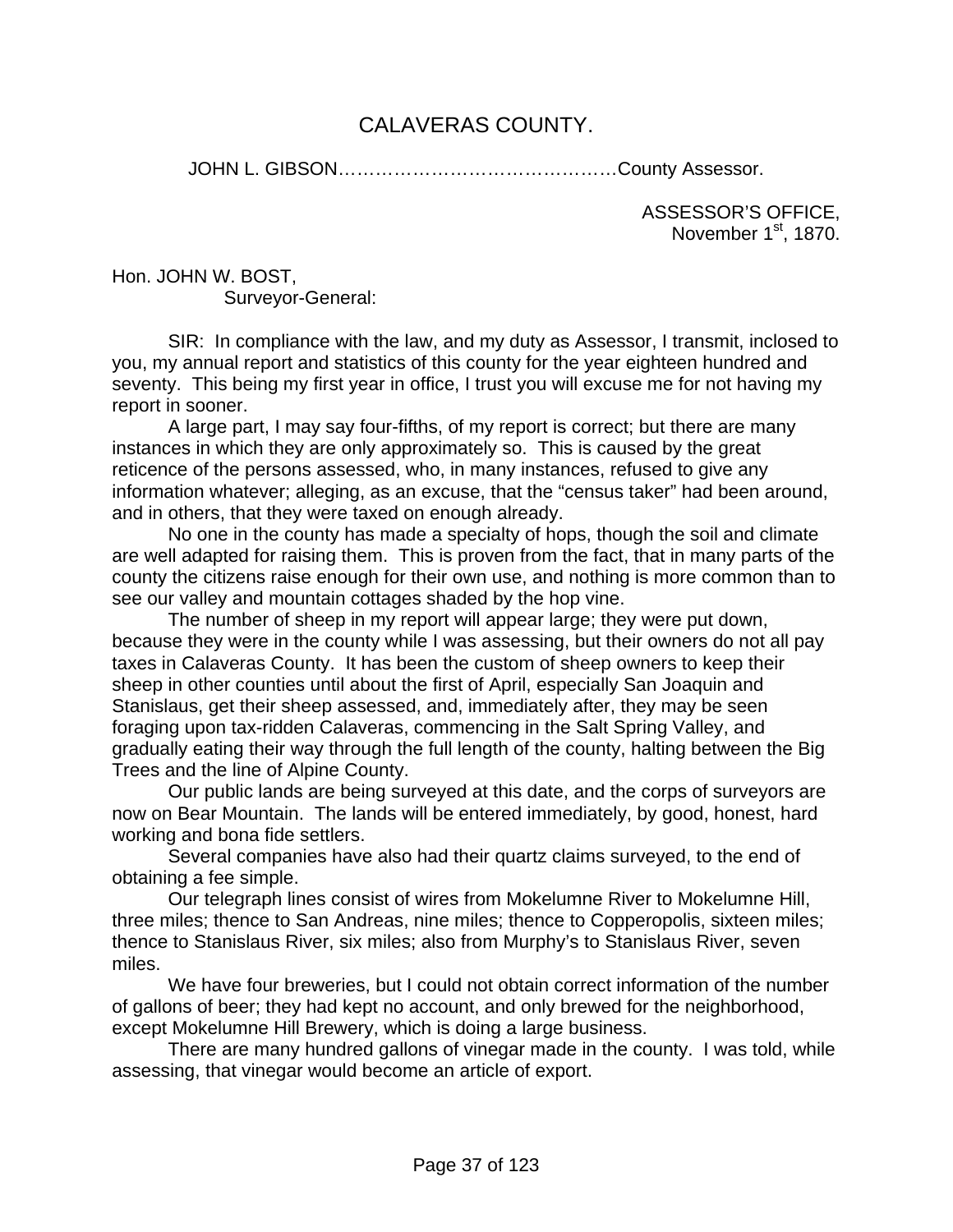Many persons are beginning to plant vineyards, for it has become a demonstrated fact, that the soil and climate of this county, from the western boundary, over the valleys, up the hill sides, and as far into the Sierras as Murphy's, San Andreas and Mokelumne Hill, produce the best of grapes, which make the best of wine and brandy.

 The placer mines of this county are "things of the past." True, now and then, in one's journeyings, you will startle some old "forty-niner," in his secluded ravine, with pick, pan and shovel, mayhap a rocker; now and then, a squad of Celestials working, for the twentieth time, old tailings. But if the bright yield of placer mines has paled, we are content with the more resplendent glories of cement and quartz; of the first, we are but in our infancy. About ten months ago, Eaves, Carin, Driscol & Company commenced prospecting in the burnt district of San Andreas. At the depth of forty-five feet they were rewarded by a lead of cemented gravel, thirty-five feet in width, and from five to eight fee in depth; where it begins or ends, none can tell. Finding the cement to pay with an arastra, they put up a wheel and crushing mill of five stamps. It is now a success, paying twenty-two hundred dollars per run of two weeks. Three other companies have struck the extension.

 We have now good prospects in quartz, from James Tulloch's claim, near Copperopolis, in Salt Spring Valley. It may seem invidious to particularize, so I will only mention those which have been so far prospected as to prove themselves paying claims: Around Railroad Flat and Independence good quartz abounds; at the first place, the Petticoat claim is well prospected, and pays rich; at the latter, the claim of Lewis Brothers is immensely prolific, and warranting the owners in placing good works thereon. Lower Rich Gulch boasts of two good claims, the Palomo and Alexander mines, which are exceedingly well managed, and pay. In the Village of Angels are two mines, and about sixteen arastas; the arastas run by water power, and pay from three dollars to ten dollars per day, clear. The Stickler mine, on the main lode, is a good and paying claim; but the owners, not satisfied with doing well, persist in sinking. The Angels Quartz Mining Company, under the management of H. B. Potter, is being successfully worked.

 There are many other claims contiguous and surrounding, which prospect well, but are lying idle for want of capital to prosecute the work of development. Men possessing the means seem loath to loan money on mines; instead, they invest in lands, which they keep lying idle, until the necessity compels the borrower to pay exorbitant rates of interest; they seem more ready to loan money in any other pursuit than the development of the quartz interest, which is the only thing that will ever save the mining counties; the only thing that will give employment to men and increase the wealth of said counties, lower taxes, and give a healthy impetus to trade.

This is a voluminous subject, but I fear my report is too long already.

Yours, with respect,

 JOHN L. GIBSON, Assessor of Calaveras County.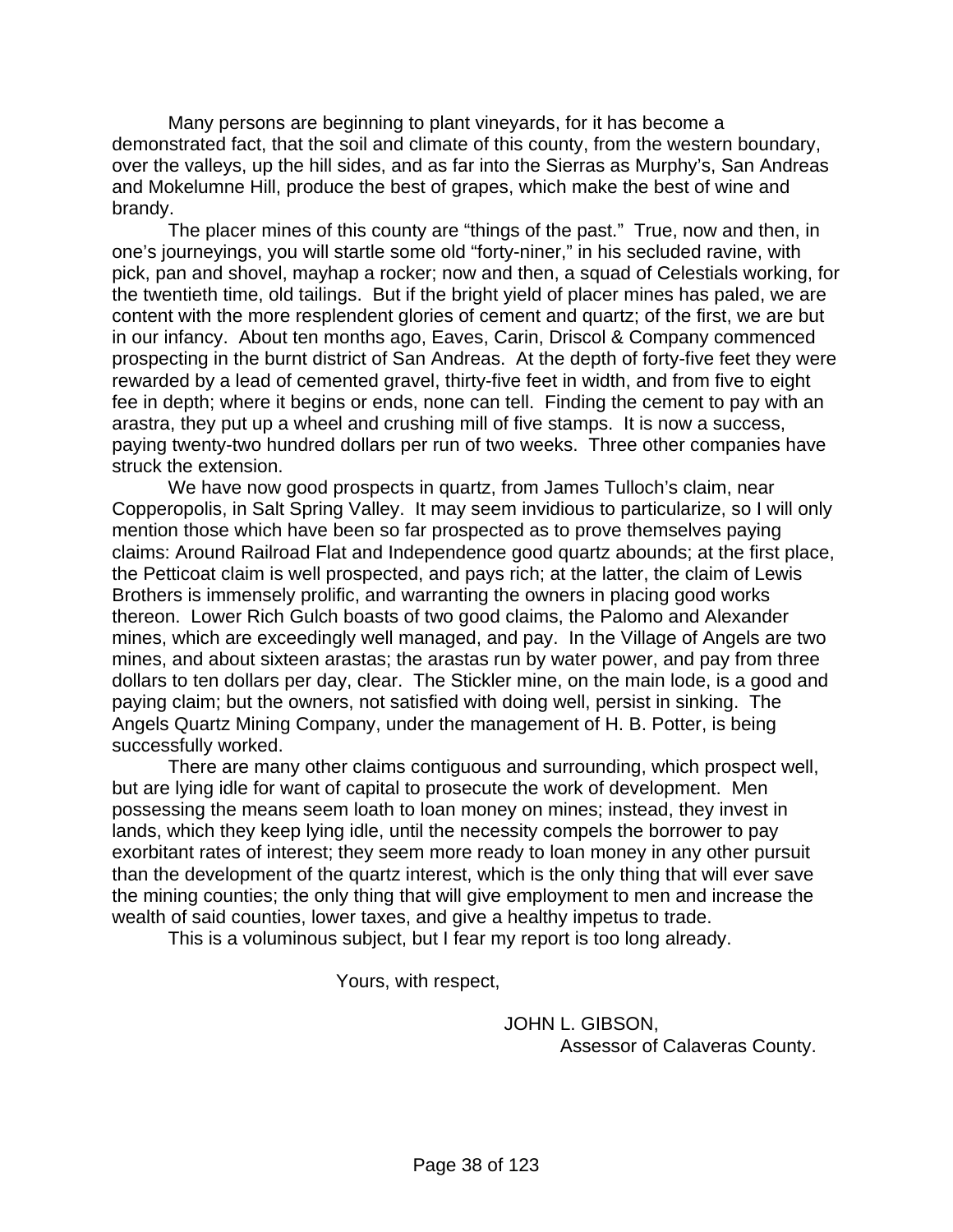# CONTRA COSTA COUNTY.

JAMES FOSTER………………………………………County Assessor.

ASSESSOR'S OFFICE, Martinez, October 31<sup>st</sup>, 1870.

Hon. JOHN W. BOST, Surveyor-General:

 SIR: Herewith find statistical report for this county. Owing to a large "subsequent assessment," I regret that I was unable to forward a reliable report at an earlier date, but I hope it may meet with your approval all the same. As the Board of Supervisors do not meet for another week, I forego their approval, lest the report should be too late for you. I have endeavored to make the statistics accurate, and believe them reliable. Trusting that they may be as satisfactory to you as they are gratifying to me,

I am yours, respectfully,

 $\overline{a}$ 

 JAMES FOSTER, County Assessor.

Per Deputy, A. P. NEEDLES.

# DEL NORTE COUNTY.

JACOB MARHOFFER ………………………………………County Assessor.

CRESCENT CITY, August 10<sup>th</sup>, 1870.

Hon. JOHN W. BOST, Surveyor-General:

Sir: In compliance with the law, I herewith send you statistical report of the agricultural products of Del Norte County, for the year eighteen hundred and sixty-nine. It is as complete a report as could possibly be made, as I have been as zealous in collecting information for it as I was in assessing the property of the county.

 You will notice that there is an increase in some branches of industry. The lumbering business is attracting attention in this county, and the production of lumber for eighteen hundred and seventy will be quite an increase on eighteen hundred and sixtynine.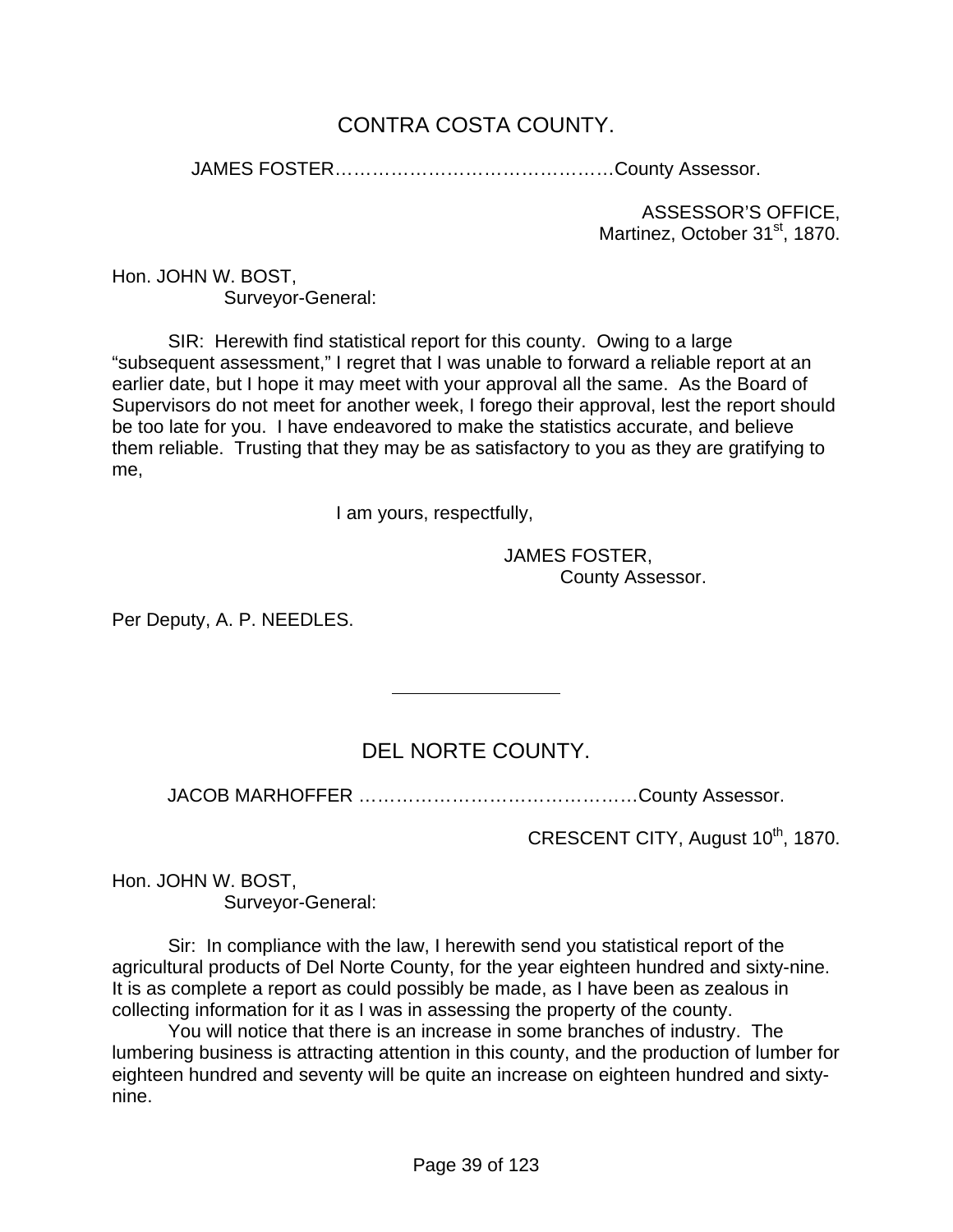The crops of eighteen hundred and sixty-nine were quite fair, but a heavy rain, of three days' duration, when the grain was harvested and scattered over the fields, completely destroyed the greater portion, which caused us to depend on San Francisco for grain and flour this summer.

 The grain land of the county has been in constant use, raising the same crop every year, for the last fifteen years, which has run out a good deal. The farmers, therefore, are mostly leaving their lands lying idle this year, so that there is less than usual cultivated in eighteen hundred and seventy.

Hoping that my report will prove satisfactory,

l

I am, respectfully, your obedient servant,

 JACOB MARHOFFER, County Assessor, Del Norte County.

# FRESNO COUNTY.

T. W. SIMPSON………………………………………County Assessor.

MILLERTON, October 19<sup>th</sup>, 1870.

Hon. JOHN W. BOST, Surveyor-General:

 SIR: Herewith please find my statistical report for Fresno County. Owing to the vast area of our county, and to the fact that I am allowed only one deputy, whose time is constantly employed in the office here in Millerton, I found it impossible to complete said report before this date. Being unavoidably already behind schedule time, and our Board of Supervisors not being in session at this moment (they will meet on the first Monday in November next), I am compelled to submit my report without the approval of the Board, but take the liberty to state that the same is in all respects true and correct.

Very respectfully, your obedient servant,

 T. W. SIMPSON, Assessor Fresno County.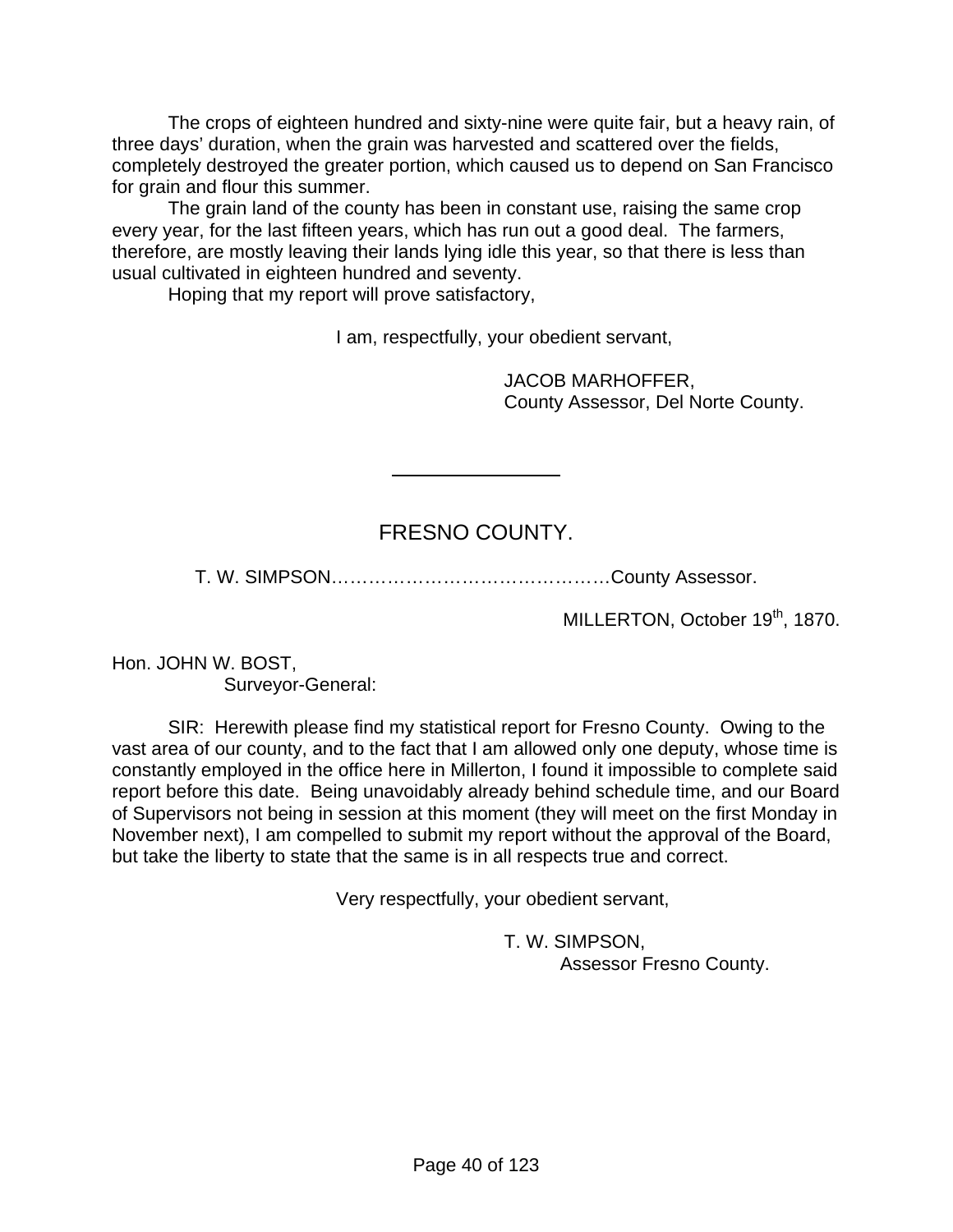# INYO COUNTY.

G. W. BRADY………………………………………County Assessor.

COUNTY ASSESSOR'S OFFICE, August  $6<sup>th</sup>$ , 1870.

Hon. JOHN W. BOST, Surveyor-General:

Sir: I herewith send annual report of the statistics of Inyo County. I have not been able to make a strictly accurate statement, but have approximated as closely as possible. This county has increased very rapidly in wealth and population since the assessment for eighteen hundred and sixty-nine was made. The assessment roll of this year shows about double the value of assessable property that there was last year. The county is in a prosperous condition generally. The report I send you is as accurate as can be made by a person who was not Assessor last year, and I hope will meet your approval.

Your obedient servant,

 $\overline{a}$ 

 G. W. BRADY, Assessor of Inyo County.

# LAKE COUNTY.

H. H. NUNNALLY………………………………………County Assessor.

LAKEPORT, August 22<sup>nd</sup>, 1870.

Hon. JOHN W. BOST, Surveyor-General:

 SIR: In compliance with the duties of my office, I herewith transmit to you my annual report of the statistics of Lake County. I have endeavored to be as correct as possible. The inclosed sheet will show the various products of the county. You will see that this county is increasing in wealth, although we have been at law with the Bensley Water Company, and have spent much time and money. This county would be much benefited if we could reclaim our swamp and overflowed land. The Redington Quicksilver Company has been improving largely this year; the yield of metal has not been so large as last year. The Manhattan Quicksilver Company has not fairly got under way yet; they are experimenting with new machinery and condenser. I will give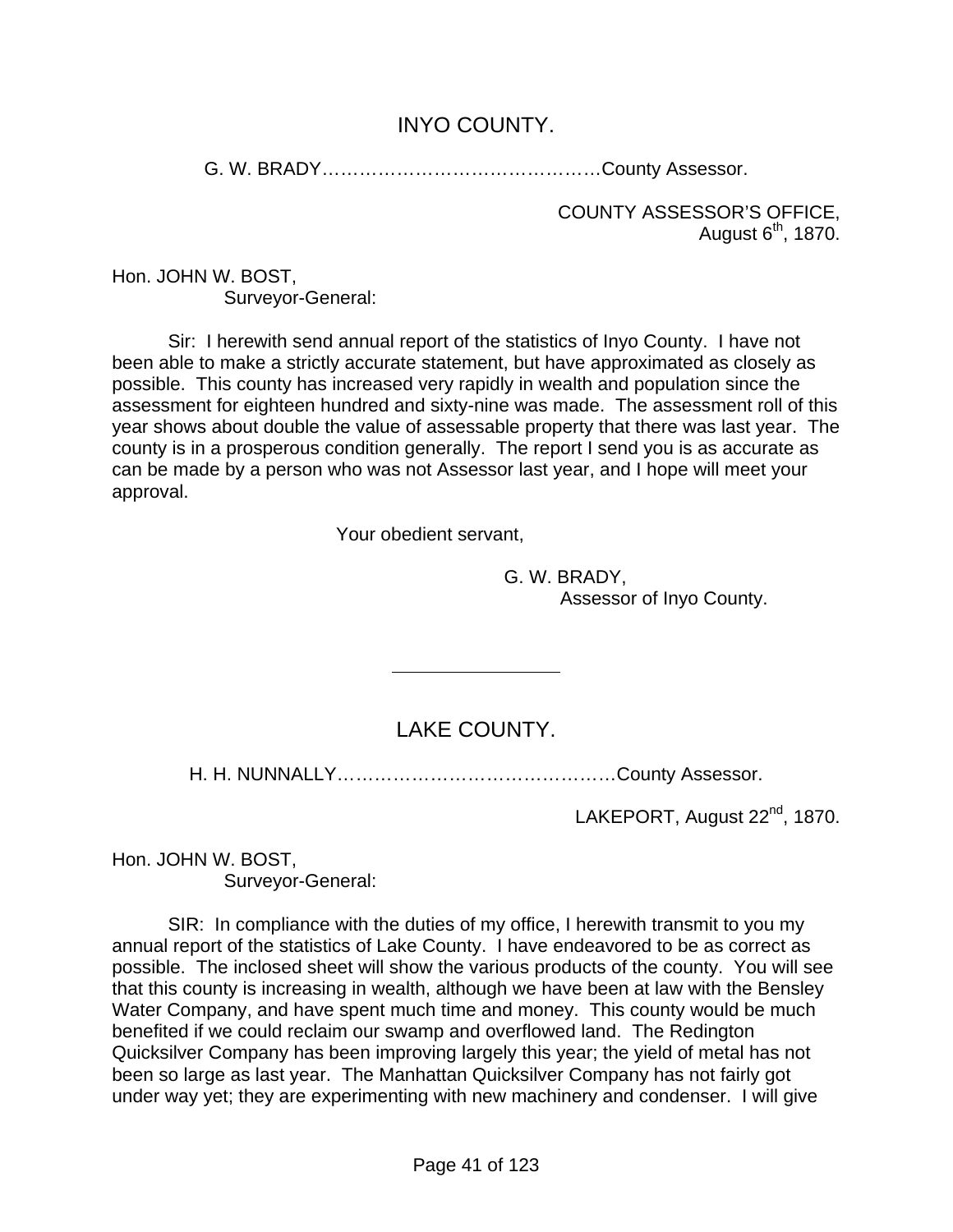you a full report of the result next year. I think those two mines are a source of great wealth to the owners. Their assessed value, with stock and improvements, amount to over eighty thousand dollars this year. There are indications in many places of cinnabar and copper ore in this county. Little Borax Lake is making some borax now; the old Borax Lake is doing nothing at present. There are several mineral springs here of great virtue. The springs have been examined by scientific men and pronounced very good. They cure the scab on sheep in a very short time, and are death on rheumatism and several other complaints.

Very respectfully yours, etc.,

l

 H. H. NUNNALLY, Assessor of Lake County.

## MENDOCINO COUNTY.

JAMES A. JAMISON………………………………………County Assessor.

UKIAH, July 20<sup>th</sup>, 1870.

Hon. JOHN W. BOST, Surveyor-General:

 SIR: According to law, I herewith forward my statistical report for Mendocino County. I have endeavored to make my report correct in every particular, as near as possible.

 You will see by my report, that the amount of land inclosed and in condition is much more than in any former year; this is chiefly owing to the large addition made to the population of the county during the last two years. The agricultural interests of this portion of California are now receiving the attention they so richly merit, and the crop of the present season is fully up to the average of those of former years.

 Horticulture is now receiving much attention, and the larger fruits succeed remarkably well; the grape does not succeed well here, and but few vineyards are to be found in the county.

 Mendocino County is remarkable for the extent and richness of her grazing land, and many cattle and sheep have been driven here from other portions of the State to pasture, which fact accounts for the large increase of live stock, particularly sheep.

 The lumber business here has not been so prosperous during the past year as it has been heretofore, and many of the larger mills have been idle, awaiting a rise in the price of lumber. Railroad ties are made here, and exported in large quantities, many of them being shipped direct to foreign ports.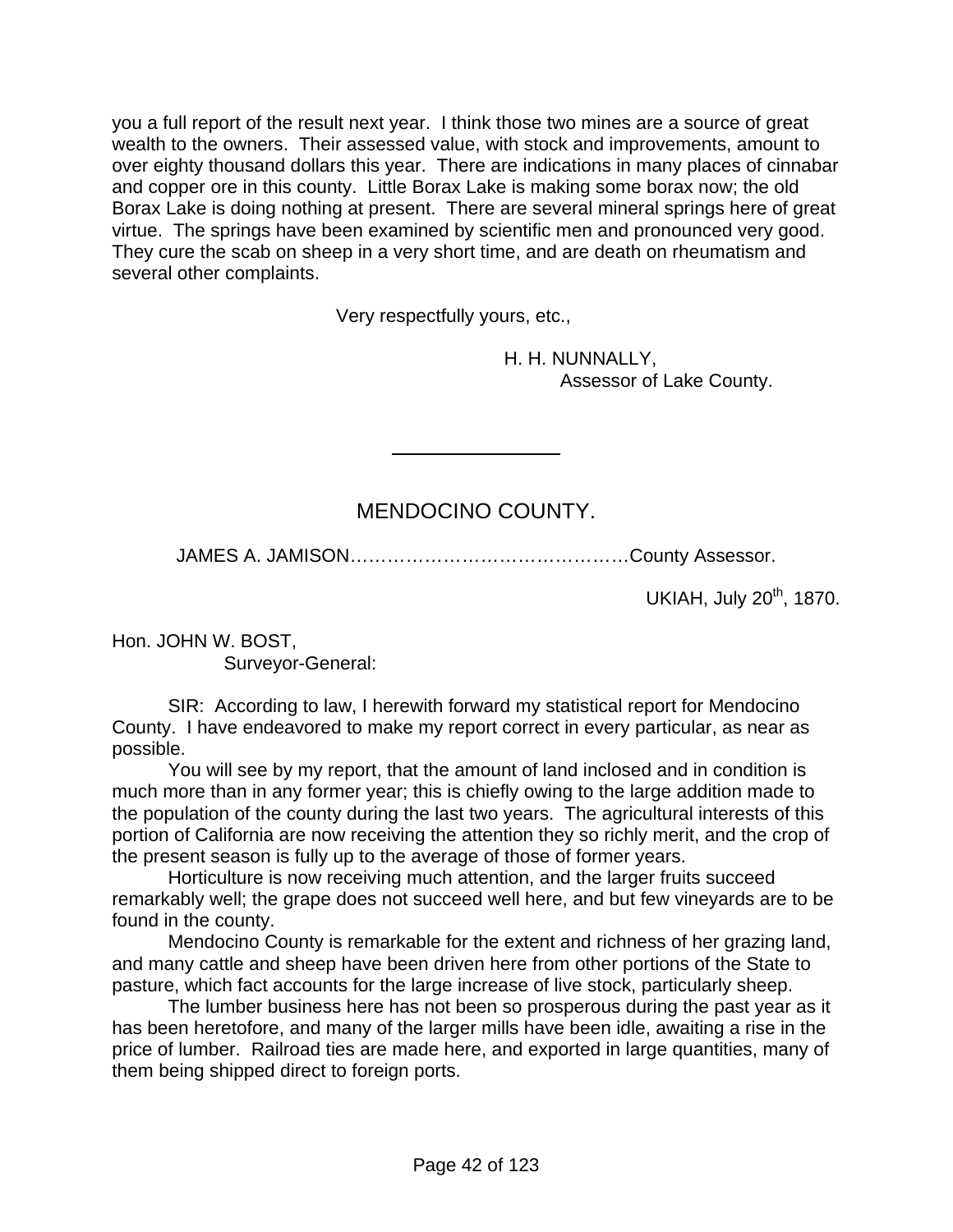All of which is respectfully submitted,

 JAMES A. JAMISON, Assessor Mendocino County.

# MERCED COUNTY.

JAMES H. COX………………………………………County Assessor.

SNELLINGS, September 21<sup>st</sup>, 1870.

Hon. JOHN W. BOST, Surveyor-General:

 SIR: Inclosed find Assessor's statistical report, in accordance with orders and directions received from your office. The Board of Supervisors are not in session, and the full statistics could not be prepared in time to receive their approval, nor can they be reached at present, in time to forward to your office. The list has been prepared with great care, and it is believed to be mainly correct; and in those particulars in which it is not exactly so, insurmountable obstacles have intervened to prevent.

Most truly yours,

l

 JAMES H. COX, Assessor Merced County.

By THOS. R. ROULHAC, Deputy.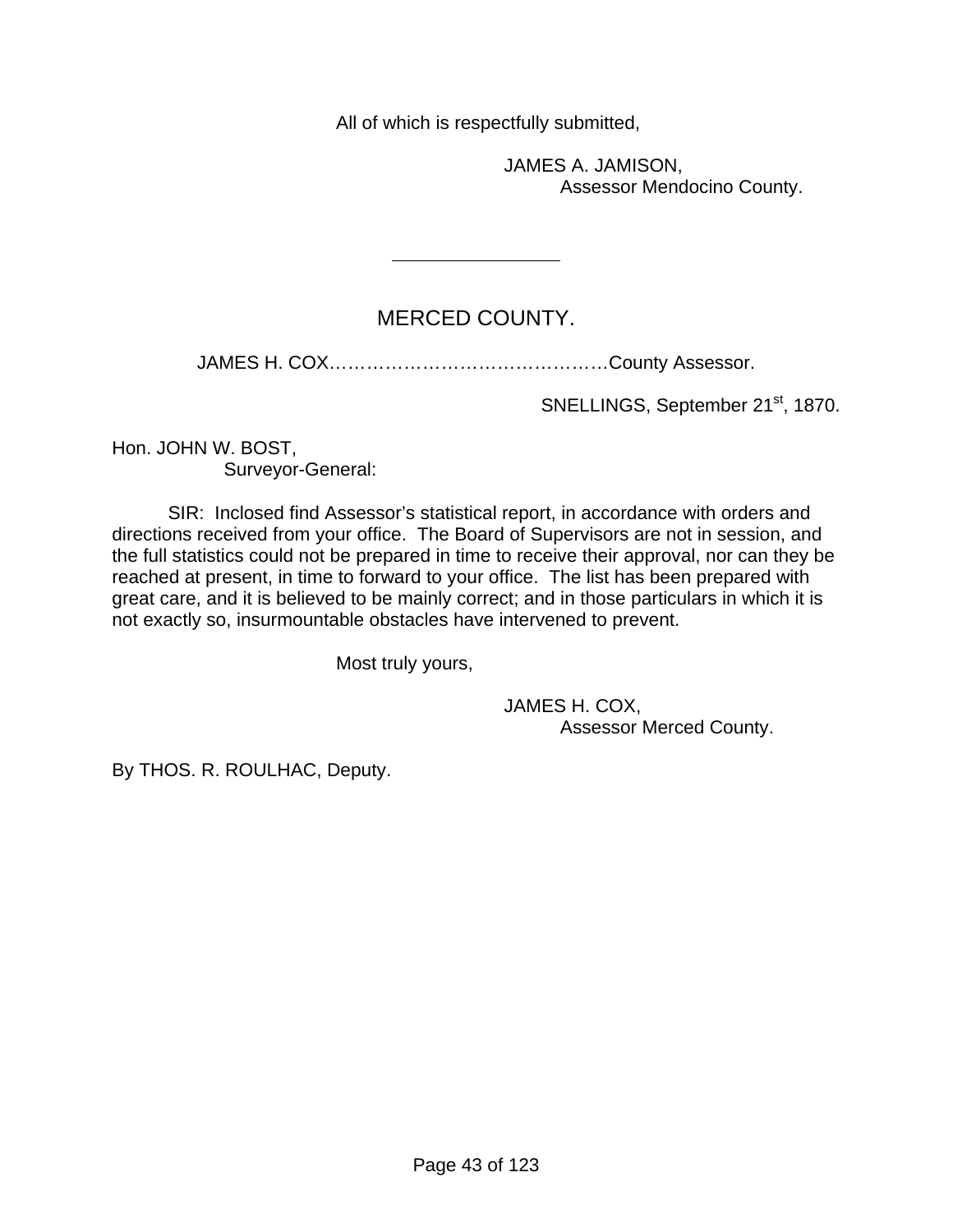## NAPA COUNTY.

B. W. ARNOLD………………………………………County Assessor.

ASSESSOR'S OFFICE, Napa County, October 8<sup>th</sup>, 1870.

Hon. JOHN W. BOST, Surveyor-General:

 SIR: I herewith send annual report of the statistics of Napa County, for the year ending January first, eighteen hundred and seventy.

 There is little change in the industrial pursuits of this county, excepting a gradual increase in the number of vines, which is fast becoming one of our principal interests, in earlier years but little attention being paid to anything but the raising of wheat and barley, wheat being almost the only product raised for outside market; and there is still but little variety in our agricultural products. The year eighteen hundred and sixty-nine was very unfavorable for crops of all kinds, both grain and grape crops being very light, and other fruits less than an average yield; the present year being much more favorable, we have a good crop of wheat and barley, and an excellent crop of grapes; and already having increased facilities, we will soon greatly increase our production of wine and brandy, which in time will become one of our principal interests.

 We have not manufacturing establishments. We have one tannery, which is turning out a very good quality of leather. We have several quicksilver mines in course of development, which in time may be very valuable; and, taking everything into consideration, I think we have no cause to complain. Our population is continually on the increase, by emigration from other parts of the State, of people looking for pleasant homes, as well as from natural causes; and having the best climate on the Pacific Coast, it has only to be known to be appreciated.

> Very respectfully, Your obedient servant,

> > B. W. ARNOLD, Assessor, Napa County.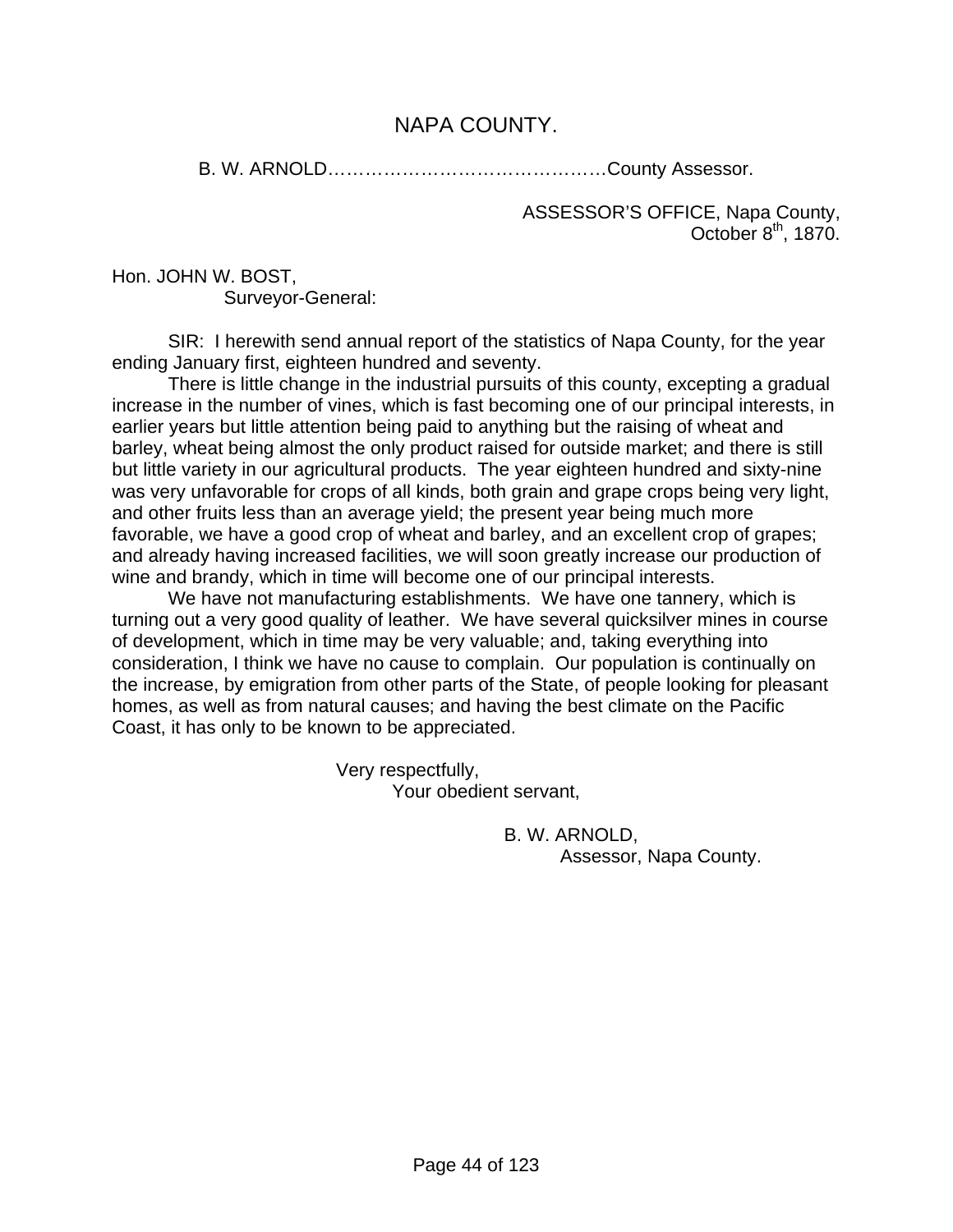# SAN FRANCISCO COUNTY.

LEVI ROSENER………………………………………City and County Assessor.

ASSESSOR'S OFFICE, San Francisco, August 1<sup>st</sup>, 1870.

Hon. JOHN W. BOST, Surveyor-General:

 SIR: Herewith I send you a statistical report of the agricultural products of the County of San Francisco, together with a report of the manufactures and mechanical industries of this city and county for the year eighteen hundred and sixty-nine. In compiling this report I have experienced great difficulty, owing to the reluctance of manufacturers to give data concerning the result and prospect of their business, thus rendering this report necessarily incomplete:

| Axle Grease Manufactories.           |           |
|--------------------------------------|-----------|
|                                      | 3         |
|                                      | 11        |
|                                      |           |
|                                      | 1,200     |
|                                      | 12,000    |
|                                      | 18,000    |
|                                      | 5,000     |
|                                      | \$48,200  |
| <b>Billiard Table Manufactories.</b> |           |
|                                      | 3         |
|                                      | 35        |
|                                      | 144       |
|                                      | \$450     |
|                                      | \$86,000  |
|                                      |           |
| <b>Bellows Manufactory.</b>          |           |
|                                      | 1         |
|                                      | 6         |
|                                      | 5         |
|                                      | \$15,000  |
| <b>Box Manufactories.</b>            |           |
|                                      | 9         |
|                                      | 218       |
|                                      | 6,400,000 |
|                                      | 500,000   |
|                                      | 52        |
|                                      |           |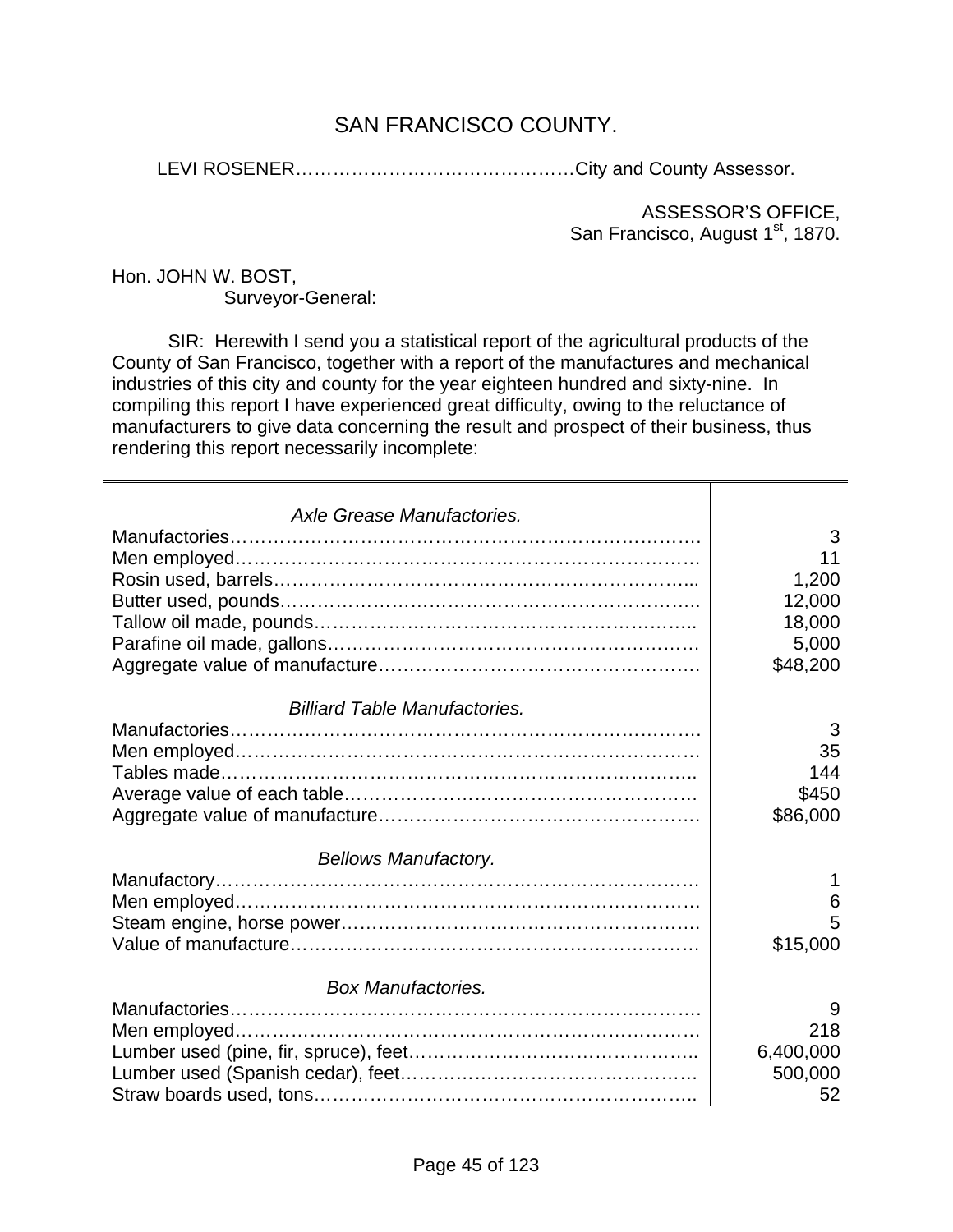|                                                           | 180<br>\$396,000 |
|-----------------------------------------------------------|------------------|
| <b>Brass Foundries.</b>                                   |                  |
|                                                           | 5                |
|                                                           | 80               |
|                                                           | 525,000          |
|                                                           | \$177,000        |
|                                                           | 42               |
| Breweries.                                                |                  |
|                                                           | 28               |
|                                                           | 212              |
|                                                           | 140,700          |
| <b>Broom Manufactories.</b>                               |                  |
|                                                           | 5                |
|                                                           | 35               |
|                                                           | 36,380           |
|                                                           | 4,200            |
|                                                           | 325              |
|                                                           | \$110,800        |
| <b>Boot and Shoe Manufactories.</b>                       |                  |
|                                                           | 9                |
|                                                           | 660              |
|                                                           | 79,197           |
| Calf, kid, goat, kip and other skins used annually, dozen | 4,623            |
| Serges, canvas and cloth linings used annually, yards     | 33,000           |
|                                                           | \$662,259        |
|                                                           |                  |
| Candle Manufactory.                                       | $\mathbf{1}$     |
|                                                           |                  |
|                                                           | 18               |
|                                                           | 15,000           |
|                                                           | 75,000           |
| Cordage and Rope Manufactory.                             |                  |
|                                                           | 1                |
|                                                           | 50               |
|                                                           | 1,500            |
|                                                           | 1,750            |
|                                                           | 150              |
|                                                           | \$450,000        |
|                                                           |                  |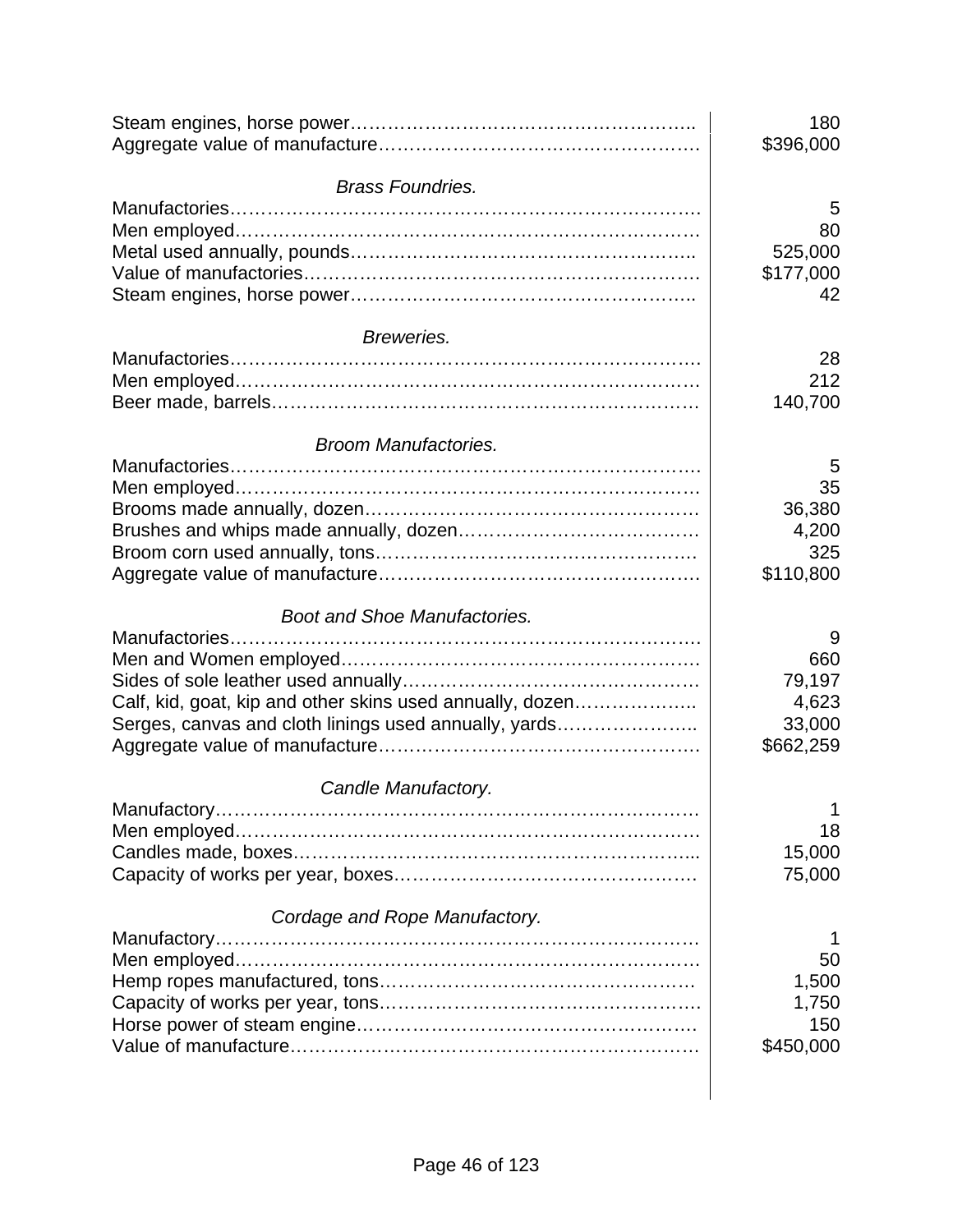| Carriage and Wagon Manufactories.                   |            |
|-----------------------------------------------------|------------|
|                                                     | 10         |
|                                                     | 355        |
| Carriages, wagons, and other vehicles made per year | 2,044      |
|                                                     | 70         |
|                                                     | 100        |
|                                                     | \$713,150  |
| <b>Chemical Works.</b>                              |            |
|                                                     | 4          |
|                                                     | 30         |
|                                                     | 250        |
|                                                     | 450        |
|                                                     | 650        |
| Capacity of works per day (sulphuric acid), tons    | 10         |
|                                                     | 3          |
|                                                     | 250        |
| Cooper and Barrel Manufactories.                    |            |
|                                                     | 2          |
|                                                     | 43         |
|                                                     | 73,000     |
|                                                     | 7,000      |
|                                                     | 8,000      |
|                                                     | 148,000    |
|                                                     | 30         |
|                                                     | 90,000     |
|                                                     | 70,000     |
|                                                     | 74,500     |
|                                                     | 65,000     |
| Coffee and Spice Mills.                             |            |
| Mills                                               | 7          |
|                                                     | 55         |
|                                                     | 1,280,000  |
|                                                     | 80,500     |
|                                                     | 125,200    |
|                                                     | 5,592      |
|                                                     | 77         |
|                                                     | \$392,000  |
| Cigar Manufactories.                                |            |
|                                                     | 63         |
|                                                     | 1,597      |
|                                                     | 38,414,000 |
|                                                     | 138,500    |
|                                                     |            |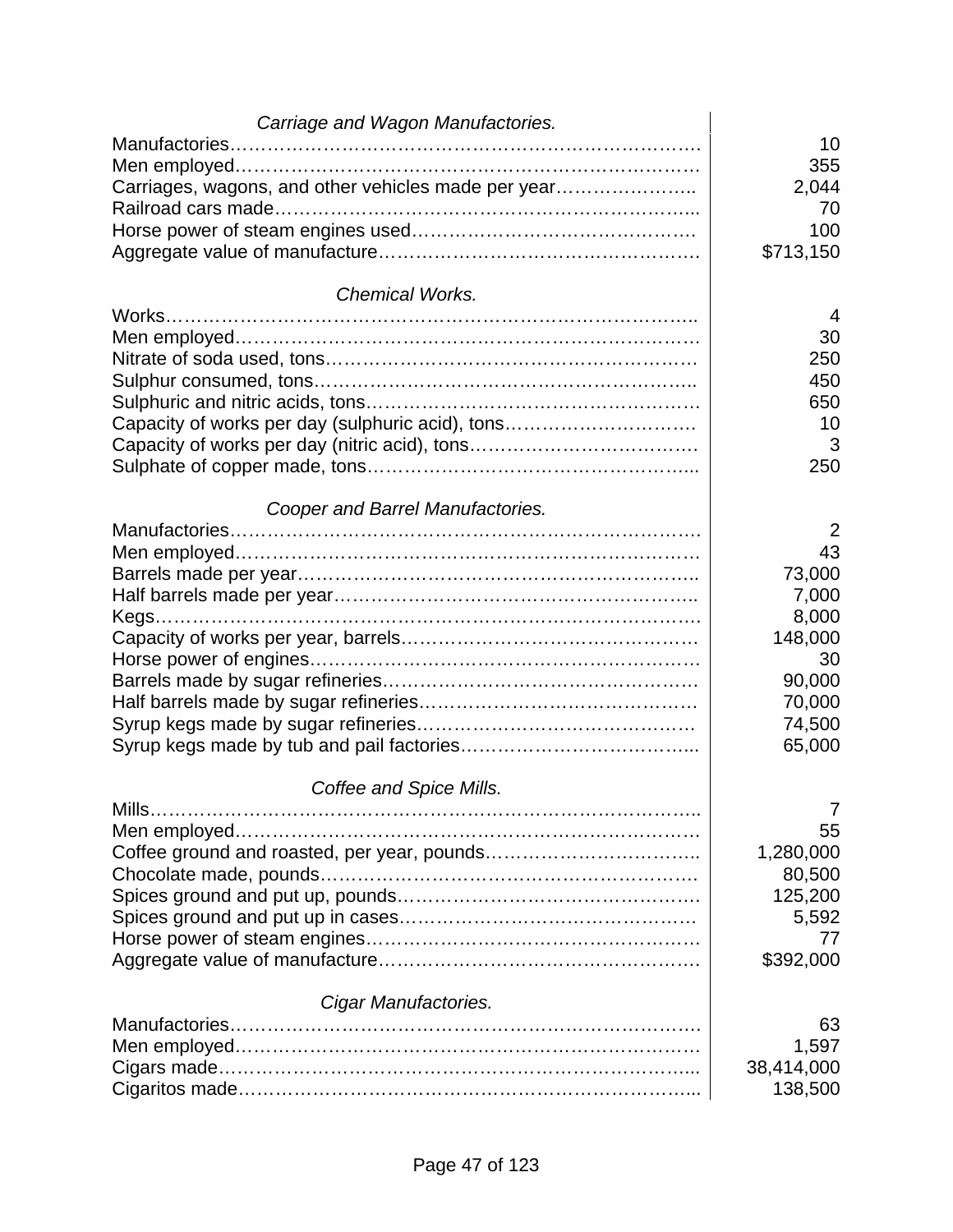|                                                           | 4,152,200   |
|-----------------------------------------------------------|-------------|
| Distilleries.                                             |             |
|                                                           | 3           |
|                                                           | 35          |
|                                                           | 743,843     |
|                                                           | 150         |
| Dry Docks.                                                |             |
|                                                           | 2           |
|                                                           | 6           |
|                                                           | 800         |
|                                                           | 1           |
|                                                           | 210         |
|                                                           | 82          |
|                                                           | 1,800       |
|                                                           |             |
|                                                           | 450         |
|                                                           | 120         |
|                                                           | 30          |
|                                                           | 90          |
|                                                           | 425         |
|                                                           | 22          |
| Capacity of pumps for clearing dock, per hour, cubic feet | 325,368     |
|                                                           | 4           |
|                                                           | 16          |
|                                                           | 25<br>3,800 |
|                                                           | 25          |
|                                                           | \$675,000   |
|                                                           |             |
| <b>Flouring Mills.</b>                                    | 12          |
|                                                           | 159         |
|                                                           | 469,925     |
|                                                           | 296         |
|                                                           | 281         |
|                                                           | 6,490       |
|                                                           | 97          |
|                                                           | 72          |
|                                                           | 68          |
|                                                           | 15          |
|                                                           | 329         |
|                                                           | 53          |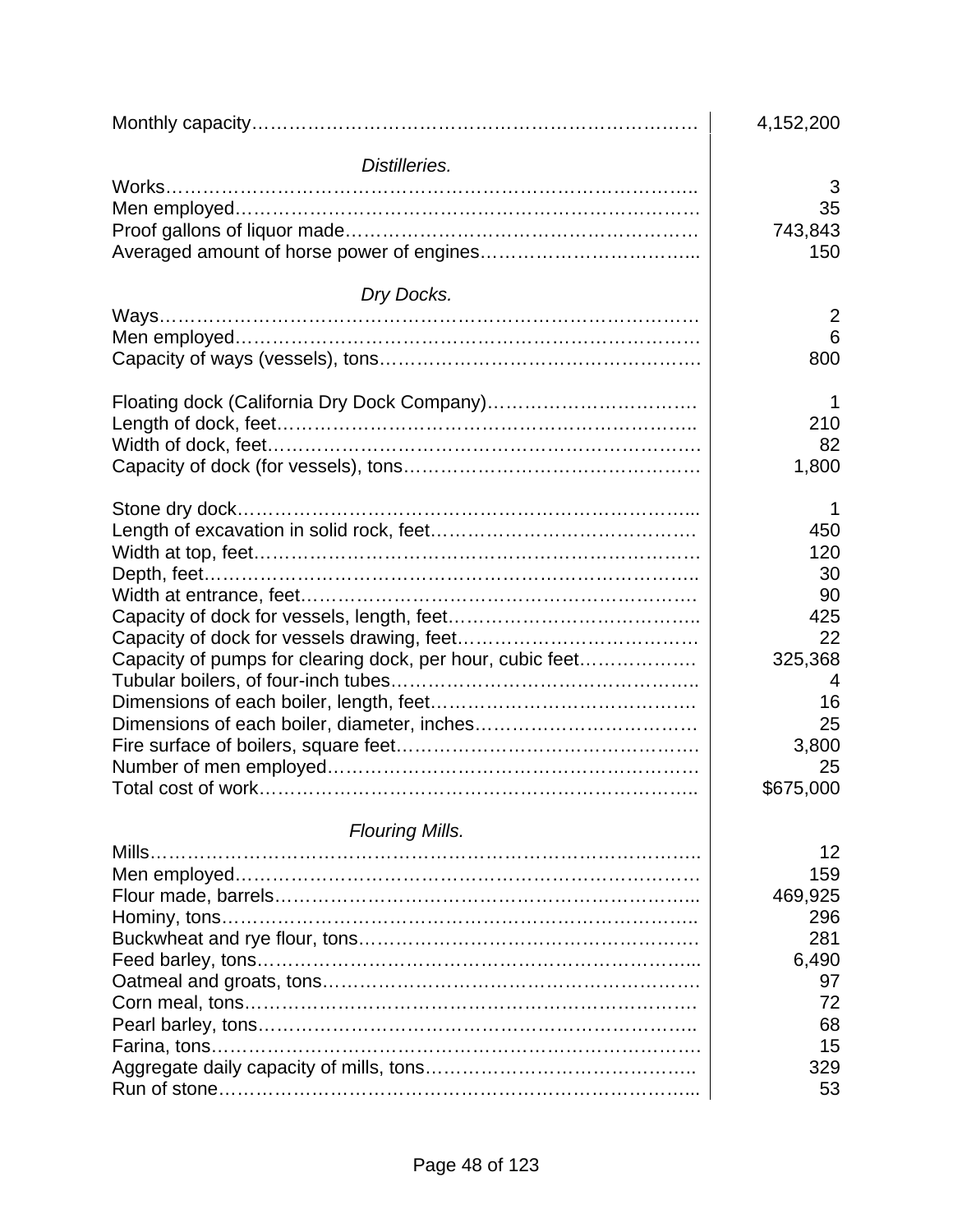|                                                      | 895       |
|------------------------------------------------------|-----------|
| Furniture Manufactories.                             |           |
|                                                      | 11        |
|                                                      | 254       |
| Lumber (walnut, pine, rosewood, mahogany) used, feet | 5,000,000 |
|                                                      | \$275,000 |
|                                                      | 181       |
| Gas Meter Manufactory.                               |           |
|                                                      |           |
|                                                      | 5         |
|                                                      | \$4,000   |
| Glass Cutting and Staining Works.                    |           |
|                                                      | 2         |
|                                                      | 9         |
|                                                      | \$9,500   |
| Glue Manufactory.                                    |           |
|                                                      | 1         |
|                                                      | 10        |
|                                                      | 500       |
|                                                      | 5,000     |
|                                                      | 20,000    |
|                                                      | 20        |
|                                                      | 200       |
| <b>Gold and Silver Refineries.</b>                   |           |
| Refineries - not reported.                           |           |
| Glass Works.                                         |           |
|                                                      | 1         |
|                                                      | 50        |
|                                                      |           |
|                                                      | 8         |
|                                                      | \$125,000 |
| Glove Manufactory.                                   |           |
|                                                      | 1         |
|                                                      | 20        |
|                                                      | 125       |
|                                                      | 5         |
|                                                      | 65        |
|                                                      |           |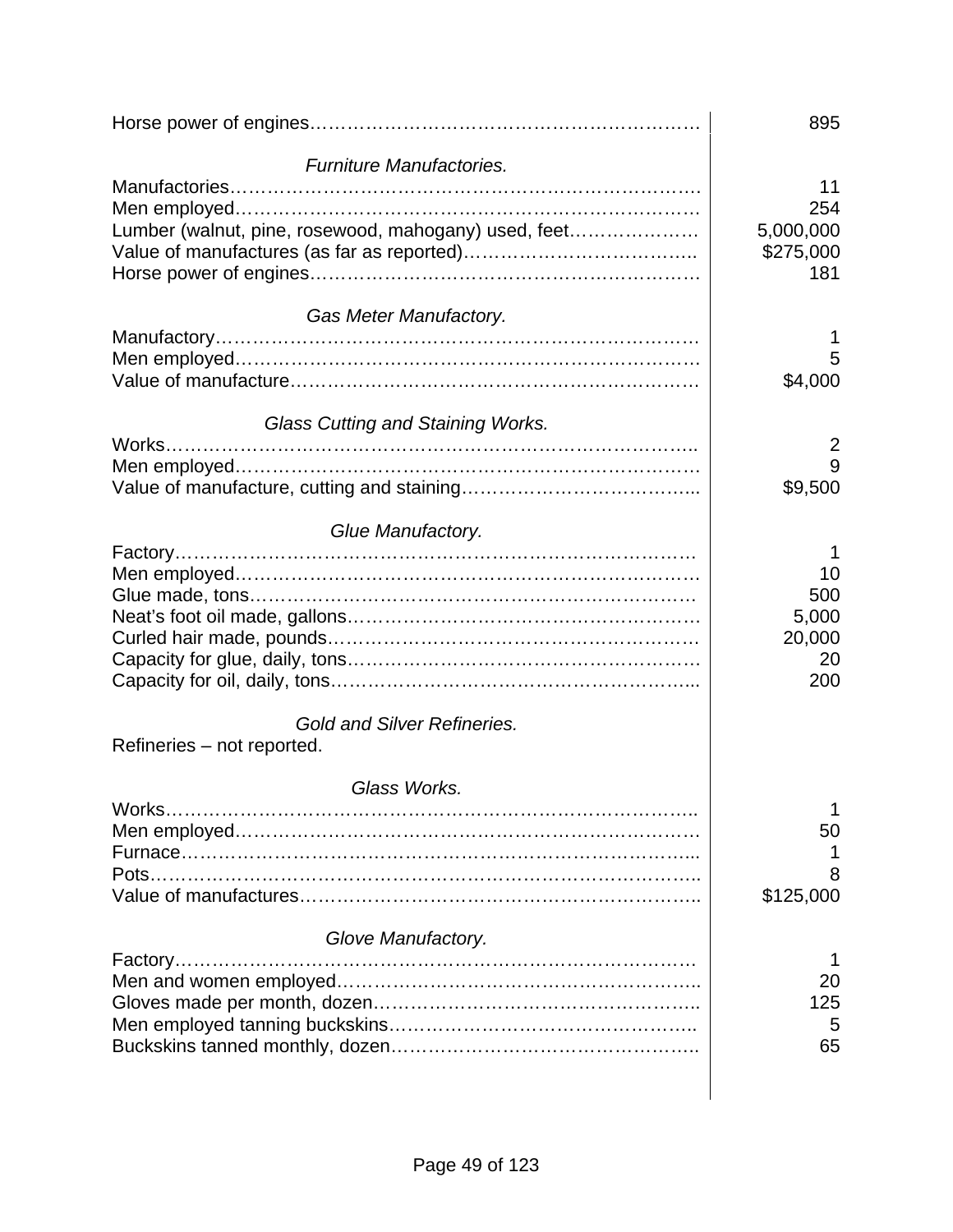| Hat and Cap Manufactories.          |           |
|-------------------------------------|-----------|
|                                     | 9         |
|                                     | 28        |
|                                     | \$53,800  |
|                                     |           |
| Horse Collar Manufactories.         |           |
|                                     | 3         |
|                                     | 135       |
|                                     | 7,350     |
|                                     | 590,000   |
|                                     | 225       |
|                                     | \$100,000 |
|                                     |           |
| Hose and Belting Manufactories.     |           |
|                                     | 2         |
|                                     | 14        |
|                                     | 14,000    |
|                                     | 153,000   |
|                                     | 4,600     |
|                                     | \$42,000  |
| Iron Foundries and Boiler Shops.    |           |
|                                     | 5         |
|                                     | 953       |
|                                     | 6,420     |
|                                     | 514       |
|                                     | 484       |
|                                     | 64        |
|                                     | 451       |
|                                     |           |
| Iron Doors, Shutter and Safe Shops. |           |
|                                     | 5         |
|                                     | 71        |
|                                     | 160       |
|                                     | 150       |
|                                     | 12        |
|                                     | 24        |
|                                     | 32        |
|                                     |           |
| Ink Manufactory.                    | 1         |
|                                     | 6         |
|                                     | 6,000     |
|                                     | \$10,000  |
|                                     |           |
|                                     |           |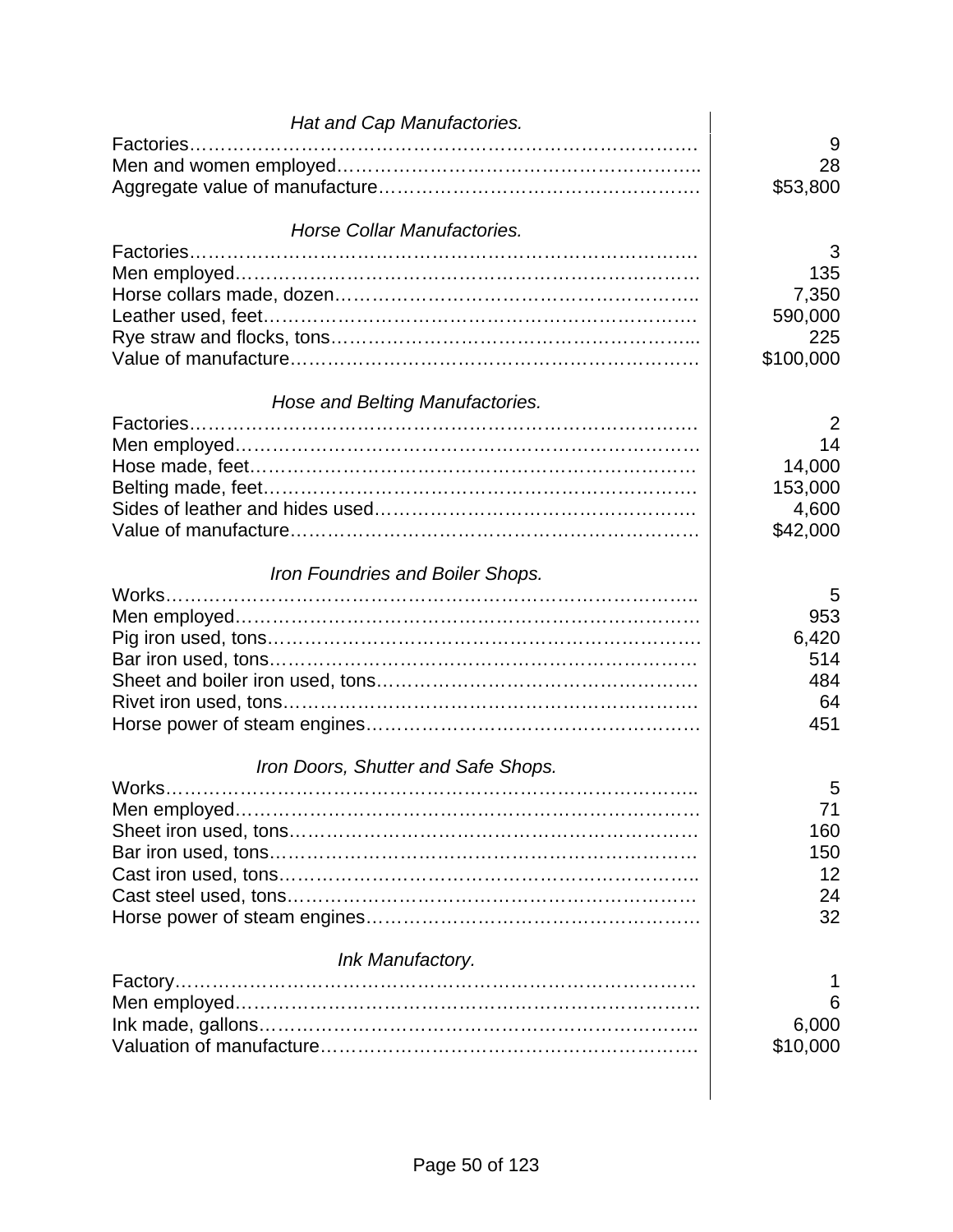| Lead and Shot Works.                       |           |
|--------------------------------------------|-----------|
|                                            | 1         |
|                                            | 14        |
|                                            | 900       |
|                                            | 300       |
|                                            | 2,000     |
| Horse power of steam engine – not reported |           |
| Lead and Oil Works.                        |           |
|                                            | 2         |
|                                            | 20        |
|                                            | 2,350     |
|                                            | 375,000   |
|                                            | 425,000   |
|                                            | 45        |
|                                            |           |
| Last Manufactory.                          |           |
|                                            | 1         |
|                                            | 10        |
|                                            | 30,000    |
|                                            | 25        |
|                                            | 5         |
| Maccaroni Manufactories.                   |           |
|                                            | 2         |
|                                            | 20        |
|                                            | 34,000    |
|                                            | 8,000     |
|                                            | 2         |
|                                            | 25        |
|                                            | 62,000    |
|                                            | \$43,500  |
|                                            |           |
| <b>Match Manufactories.</b>                |           |
|                                            | 5         |
|                                            | 40        |
|                                            | 100,000   |
| Malt Houses.                               |           |
| Works.                                     | $\prime$  |
|                                            | 28        |
|                                            | 9,071,115 |
|                                            | 7,256,892 |
|                                            | 23        |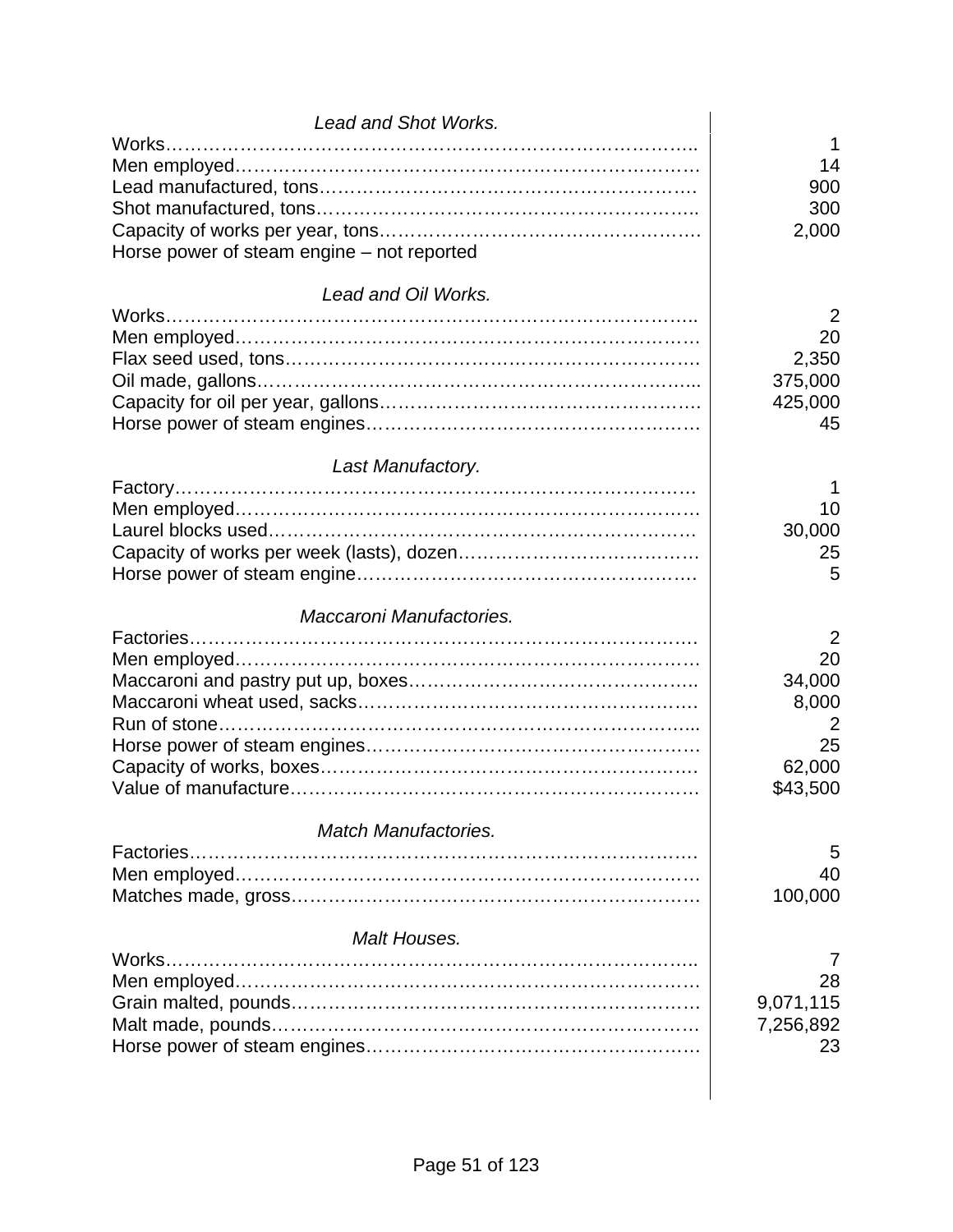| <b>Mirror Silvering Works.</b>                     |           |
|----------------------------------------------------|-----------|
|                                                    |           |
|                                                    | 5         |
|                                                    | 4         |
|                                                    | \$20,000  |
| Piano-Forte Manufactory.                           |           |
|                                                    |           |
|                                                    | 6         |
|                                                    | 17        |
|                                                    | \$475     |
| Pyrotechnic Works.                                 |           |
|                                                    |           |
|                                                    | 5         |
|                                                    | \$8,000   |
| Powder Works.                                      |           |
|                                                    |           |
|                                                    | 12        |
|                                                    | 10,000    |
|                                                    | \$120,000 |
| Pickle and Fruit Preserving Works.                 |           |
|                                                    | 3         |
|                                                    | 214       |
|                                                    | 29,000    |
|                                                    | 167,000   |
| Fruit, etc., used by one work, as reported, pounds | 3,000,000 |
|                                                    | \$75,000  |
| Rolling Mill.                                      |           |
| $Mill$                                             | 1         |
|                                                    | 115       |
|                                                    | 750       |
|                                                    | 3,000     |
|                                                    | 9,000     |
|                                                    | 300       |
| Salt Mills.                                        |           |
|                                                    | 3         |
|                                                    | 33        |
|                                                    | 9,000     |
|                                                    | 3,000     |
|                                                    | 7         |
|                                                    | 50        |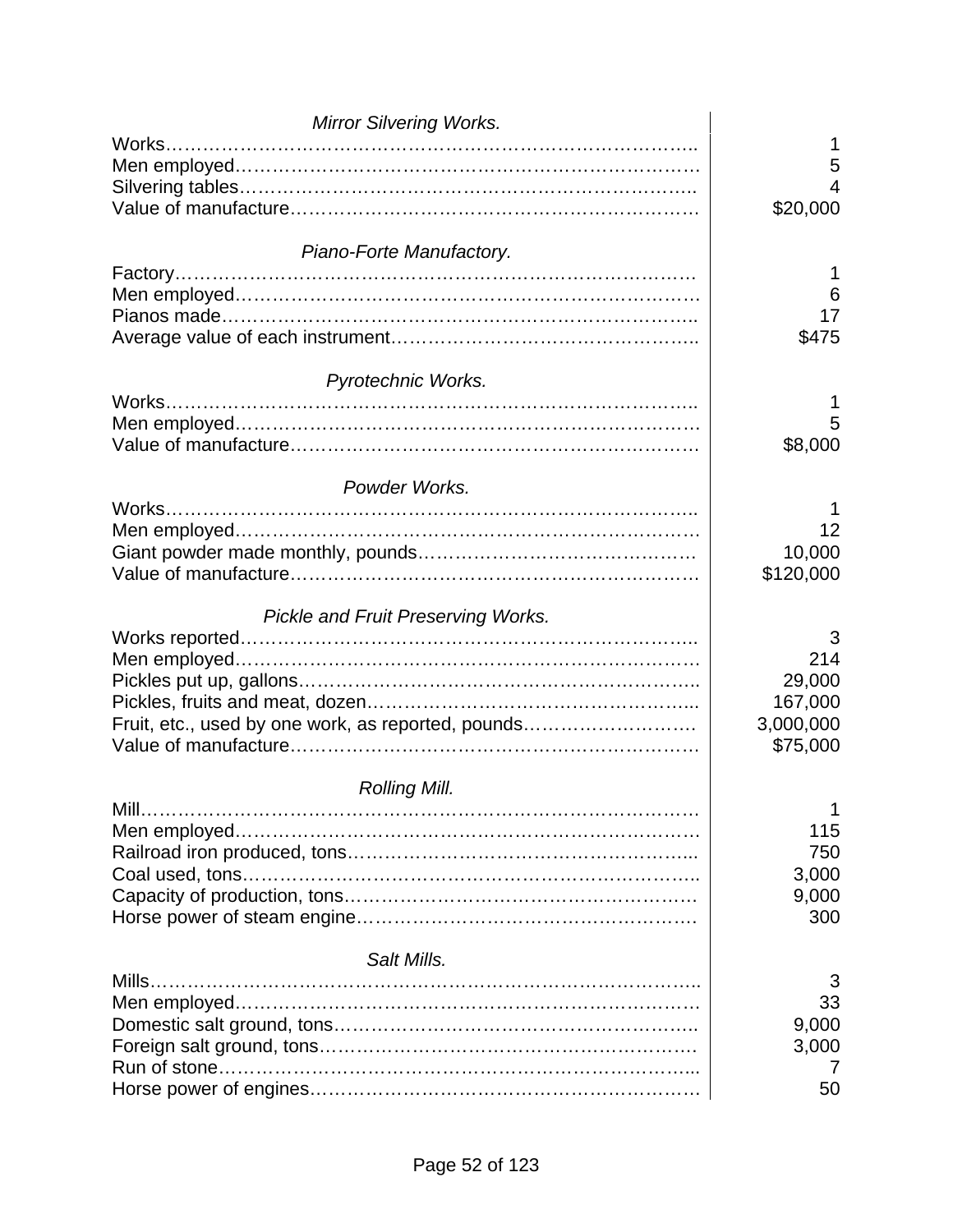|                                            | \$300,000   |
|--------------------------------------------|-------------|
| Saw and Saw Teeth Manufactory.             |             |
|                                            | 2           |
|                                            | 45          |
|                                            | 53          |
|                                            | \$110,000   |
|                                            | \$80,000    |
|                                            | 25          |
| Saw Mills and Sash and Door Manufactories. |             |
|                                            | 10          |
|                                            | 523         |
|                                            | 34,040,000  |
|                                            | \$1,125,000 |
|                                            | 25          |
|                                            | 550         |
| <b>Sugar Refineries.</b>                   |             |
|                                            | 2           |
|                                            | 225         |
|                                            | 30,610,321  |
|                                            | 25,016,786  |
|                                            | 27,315      |
|                                            | 2,825,771   |
|                                            | 220,000     |
|                                            | \$3,393,948 |
|                                            | 450         |
|                                            |             |
| <b>Slipper Manufactories.</b>              |             |
|                                            | 6           |
|                                            | 95          |
|                                            | 1,620       |
|                                            | \$60,000    |
| Soap Manufactories.                        |             |
| Works.                                     | 14          |
|                                            | 60          |
|                                            | 5,494,475   |
|                                            | 950,000     |
|                                            | \$109,000   |
| Steam Marble Works.                        |             |
| Works                                      | 1           |
|                                            | 25          |
|                                            | 20          |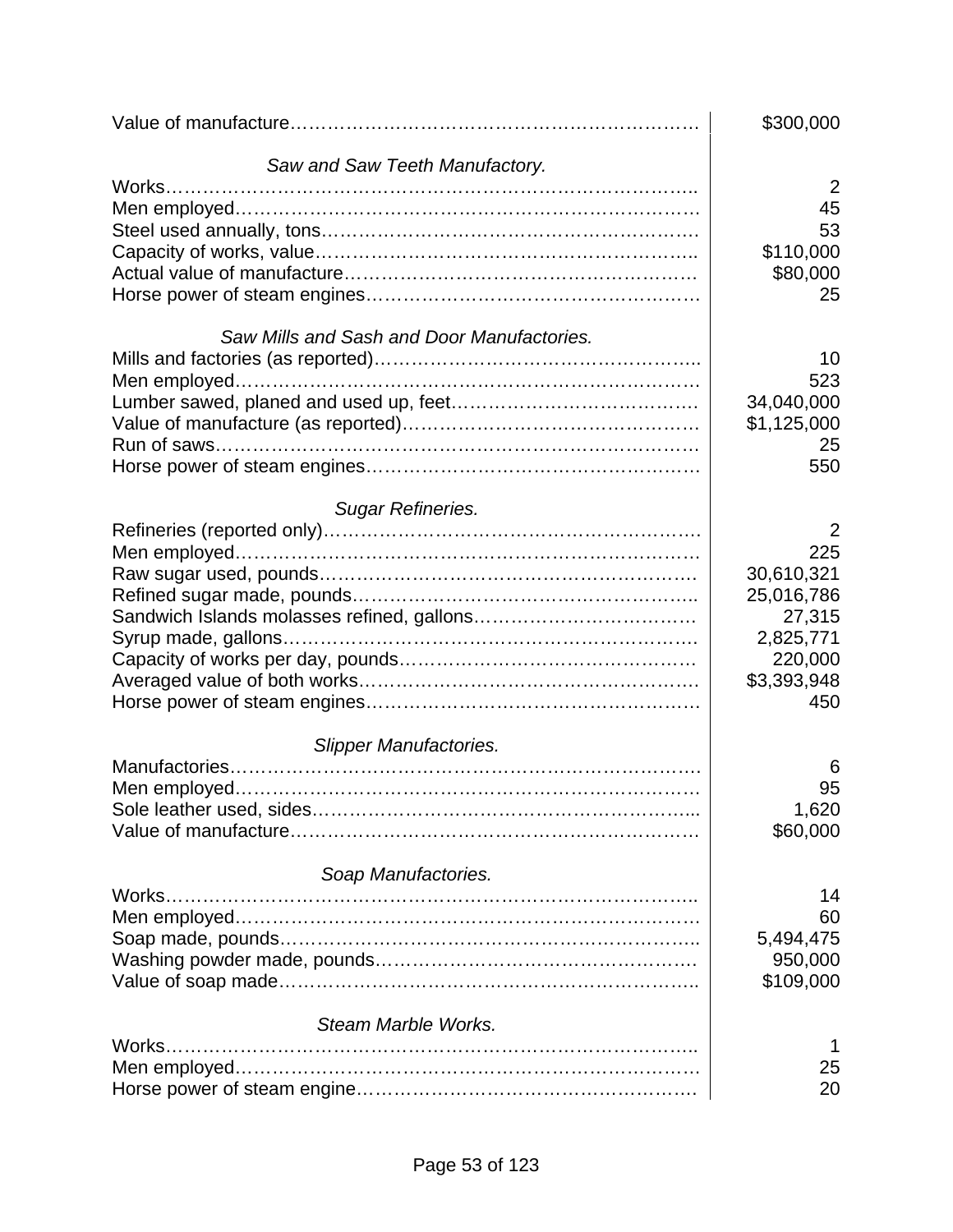|                                                     | 1         |
|-----------------------------------------------------|-----------|
| Tanneries.                                          |           |
|                                                     | 13        |
|                                                     | 44,200    |
|                                                     | 1,600     |
|                                                     | 75        |
|                                                     | \$24,000  |
|                                                     | \$300,000 |
| <b>Tool and File Manufactories.</b>                 |           |
|                                                     | 6         |
|                                                     | 49        |
|                                                     | 150       |
|                                                     | 5         |
|                                                     | 27        |
|                                                     | \$55,700  |
| <b>Trunk Manufactories.</b>                         |           |
|                                                     | 5         |
|                                                     | 67        |
|                                                     | \$100,000 |
|                                                     |           |
| Tub, Pail and Wooden Ware Manufactories.            |           |
|                                                     | 3         |
|                                                     | 68        |
| Lumber used (sugar pine, cedar, maple, etc.), cords | 4,500     |
|                                                     | 5,564     |
|                                                     | 5,000     |
|                                                     | 500       |
|                                                     | 18,000    |
|                                                     | 4,900     |
|                                                     | 492,000   |
|                                                     | 200       |
|                                                     | 30,000    |
|                                                     | 1,200     |
|                                                     | 400       |
|                                                     | 3,000     |
|                                                     | 1,000     |
|                                                     | 500       |
|                                                     | 300       |
|                                                     | 200       |
|                                                     | 200       |
|                                                     | 150       |
|                                                     | 175       |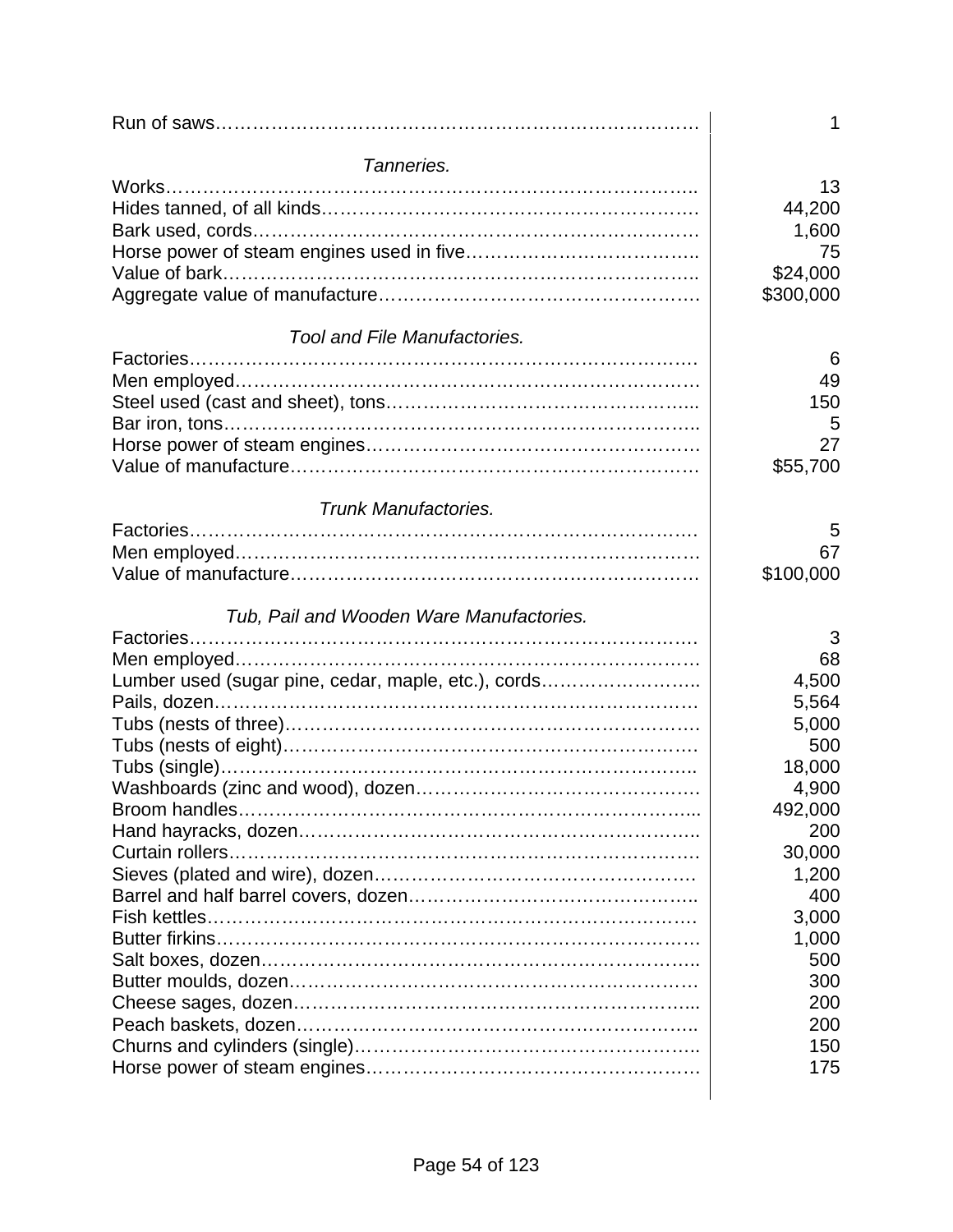| Type Foundries.            |                |
|----------------------------|----------------|
| Foundries                  | 3              |
|                            | 50             |
|                            | \$70,682       |
|                            | \$145,000      |
|                            |                |
| Vinegar Manufactories.     | 3              |
|                            | 12             |
|                            |                |
|                            | 369,600        |
|                            | 668,000        |
|                            | \$70,000       |
| Wire Work Manufactories.   |                |
|                            | 3              |
|                            | 21             |
|                            | \$24,000       |
| <b>Woollen Mills.</b>      |                |
|                            |                |
|                            | 425            |
|                            | 24             |
|                            | 20             |
|                            |                |
|                            | 50             |
|                            | 10             |
|                            | 25             |
|                            | 10,000         |
|                            | 46,500         |
|                            | 100,000        |
|                            | 3,000          |
|                            | 6,000          |
|                            | 350,000        |
| Wool used, pounds          | 1,300,000      |
|                            | 275            |
| Whale Oil Works.           |                |
| Works.                     |                |
|                            |                |
|                            | 2,000          |
|                            | 6,000          |
|                            | 2              |
|                            | $\overline{2}$ |
|                            |                |
| <b>Yeast Powder Works.</b> |                |
|                            |                |
|                            | 14             |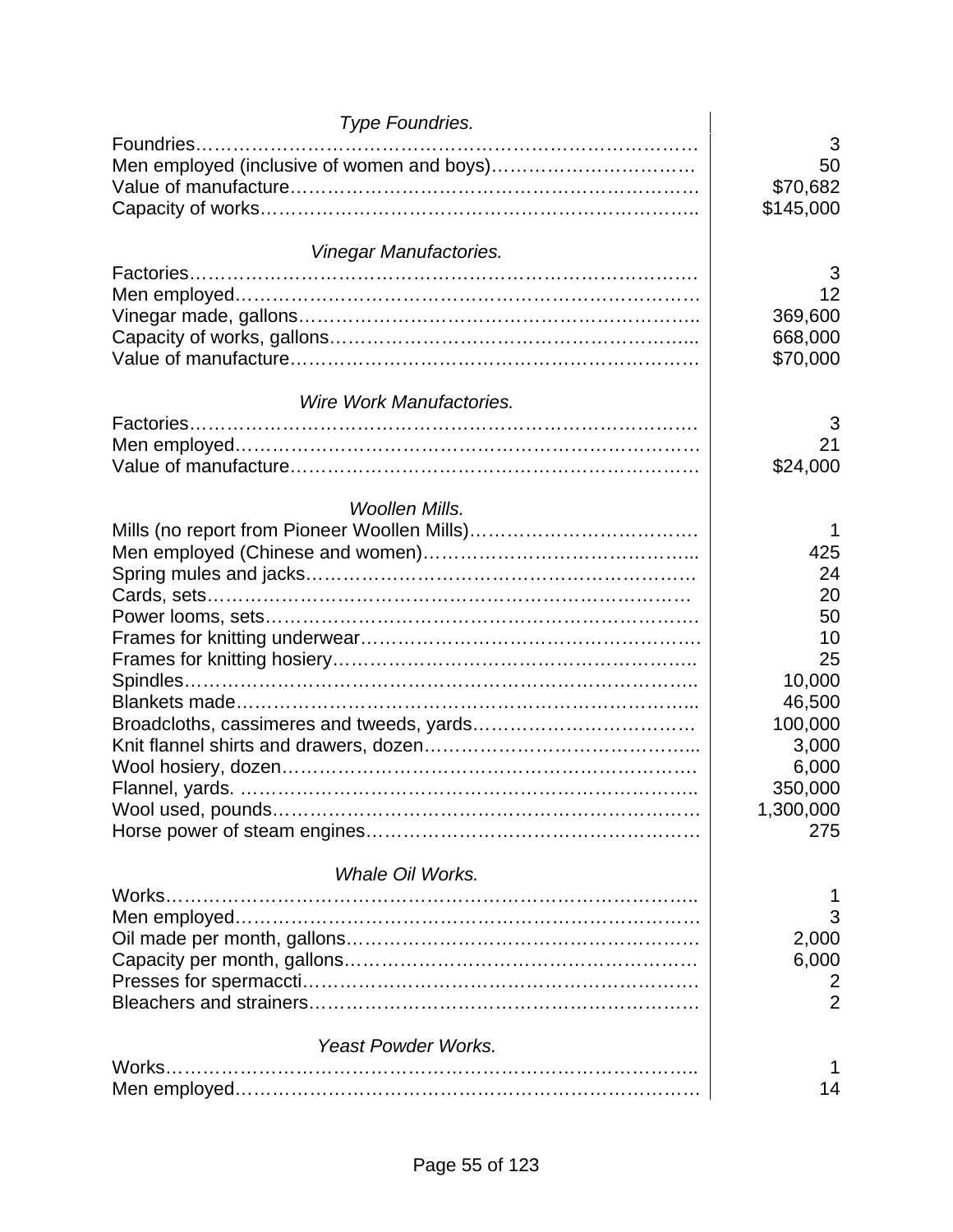| 250     |
|---------|
| 10.000  |
| 7.000   |
| 7.000   |
| \$7,000 |
|         |

Most respectfully submitted,

l

 LEVI ROSENER, Assessor City and County of San Francisco.

## SONOMA COUNTY.

A. J. GORDON………………………………………County Assessor.

ASSESSOR'S OFFICE, Santa Rosa, October 15<sup>th</sup>, 1870.

Hon. JOHN W. BOST, Surveyor-General:

 SIR: Inclosed you will find statistical report for the year ending January first, eighteen hundred and seventy.

 The Board of Supervisors of this county will not be in session until the first Monday in November, which will be too late to obtain their approval before sending report. In addition to the enumerated products, manufactures, etc., contained in the statistical tables, we have one chair factory, making about ten thousand chairs annually; it is propelled by steam, and requires thirty hands.

 We have one foundry, one gas works and one pottery; there are several small distilleries in the county, but do not amount to much, on account of the high duty they have to pay for making liquor.

 We have twelve or fifteen miles of railroad complete at this time, and will have about thirty before the year is out; we have forty-nine miles of telegraph in the county.

 We have one of the best counties in the State, I think, and all it needs is railroad communication with the balance of the world, and then she will go ahead. We never fail to raise good crops in this county. I have lived here twenty-three years, and never have known a failure in any kind of crop.

 You will observe that the increase of property over last year is half a million of dollars, and I have not the subsequent assessment in this report, which will increase it considerably.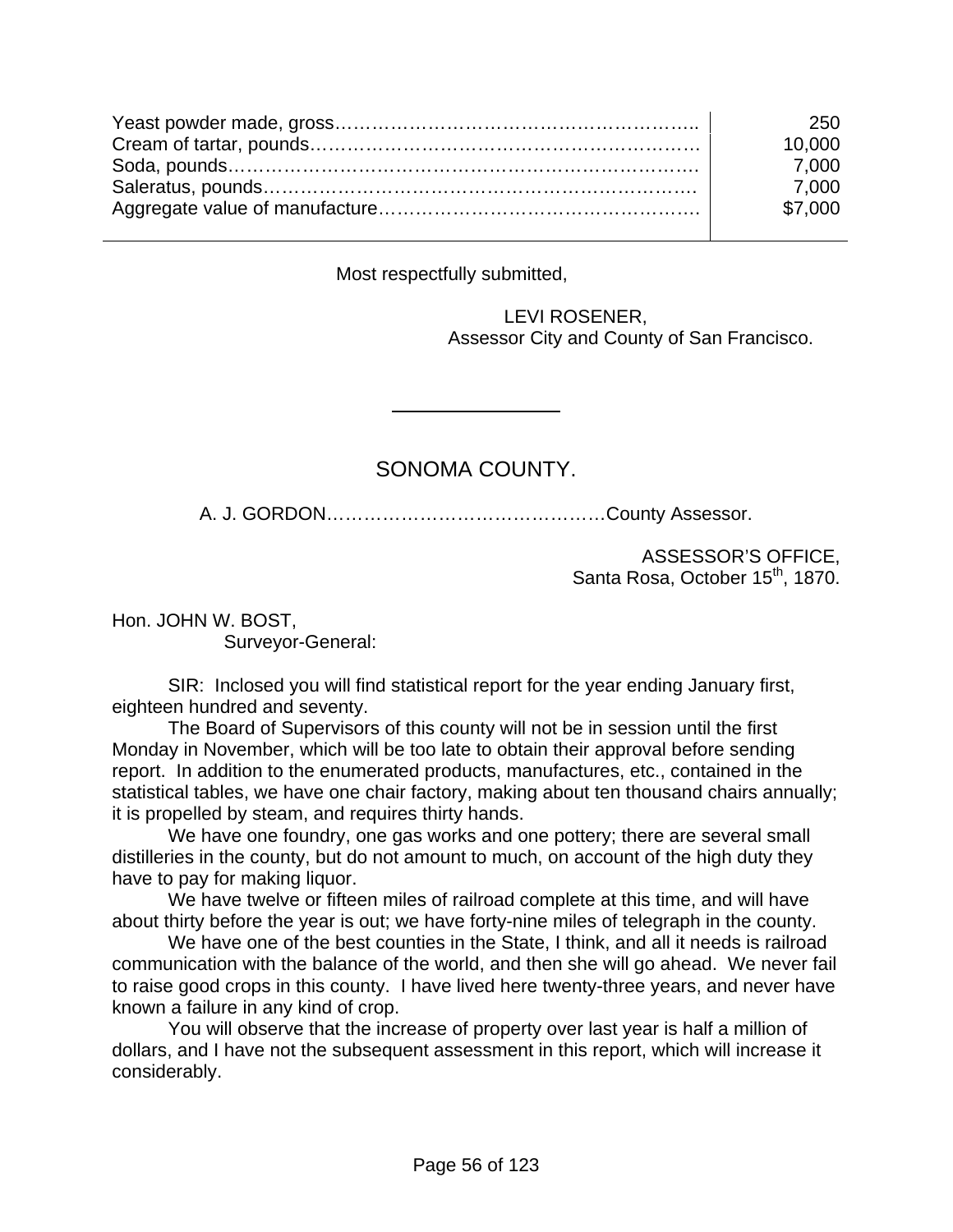Our Board of Supervisors have ordered the mortgages assessed on the subsequent list. I do not know that I can say anything more that would be interesting or entertaining. The tabular statement is as correct as I could make it, under the circumstances.

All of which is respectfully submitted,

 A. J. GORDON, Assessor, Sonoma County.

#### SIERRA COUNTY.

l

J. A. LARRIEN………………………………………County Assessor.

DOWNIEVILLE, August 20<sup>th</sup>, 1870.

Hon. JOHN W. BOST, Surveyor-General:

 SIR: In conformity to the law, and in compliance with your circular, I herewith submit my annual statistical report for the year eighteen hundred and seventy. The total assessed value of property for this year is somewhat less than last year, and the loss occurs in the mining portion of the county, as the agricultural and stock portion of the county is improving. I may say, that in my opinion, our mining interests are at a lower ebb now than they will be next year, as some five or six, among the best of our quartz ledges, are not crushing any ore this summer, and by this time next year some of them, at least, will be in a better condition.

 I think our State Board of Equalization has a great work before them, and can do much good in framing a law for the better equalization of assessments.

 I have tried to, and think I have succeeded, in making out as complete a report to you as possible, and it is signed by our Board of Supervisors, per their Chairman. I will be down to Sacramento about twelfth of next month, to attend the Assessors' convention, and will give you verbally any further information in my power, I will consider it a personal favor if you will acknowledge receipt of this report at your earliest convenience, and hoping it may meet with your approval, I subscribe myself,

Your obedient servant,

 J. A. LARRIEN, Assessor, Sierra County.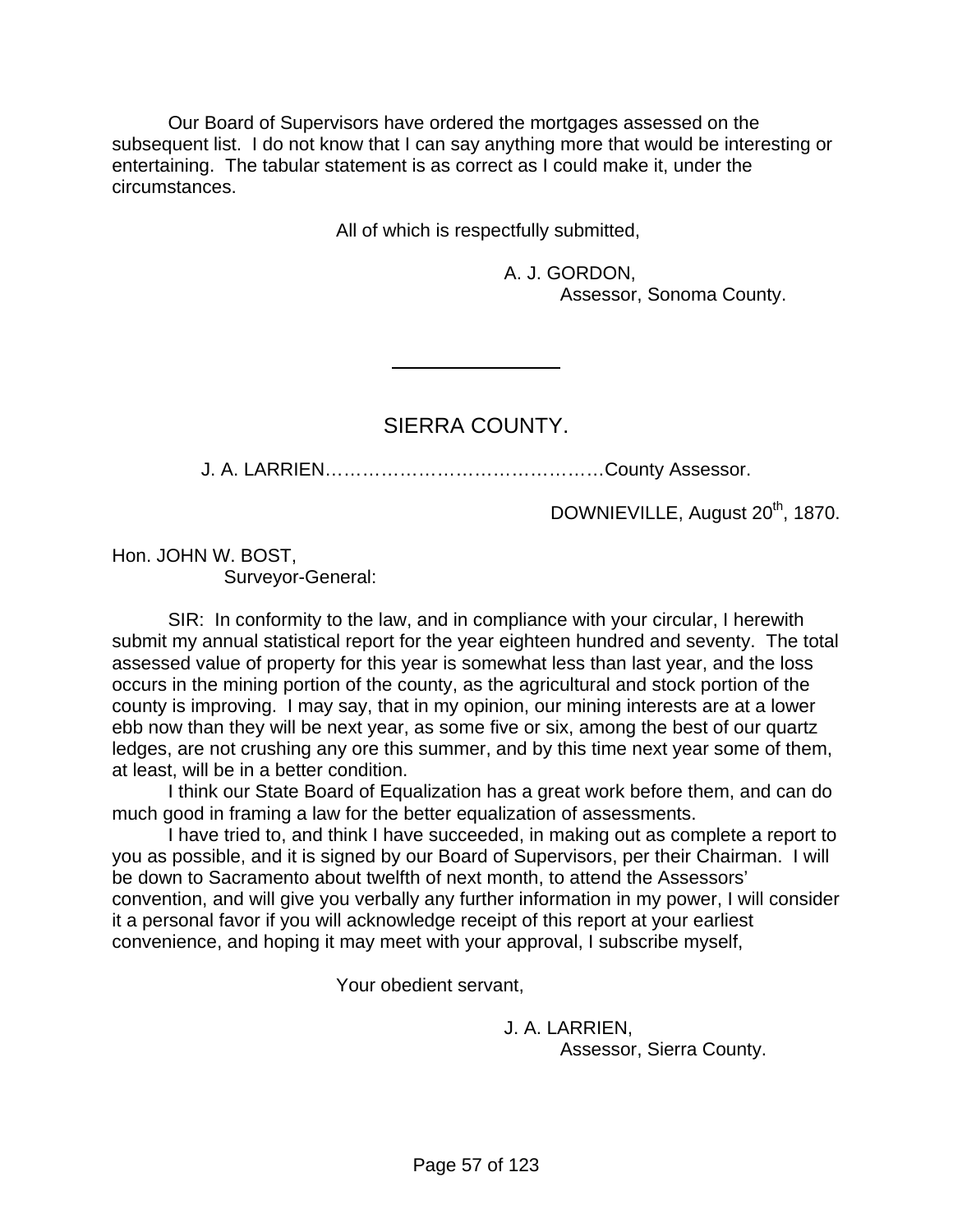#### SANTA CRUZ COUNTY.

N. TAYLOR………………………………………County Assessor.

SANTA CRUZ, November 9<sup>th</sup>, 1870.

Hon. JOHN W. BOST, Surveyor-General:

 SIR: I herewith transmit to you the statistical report for eighteen hundred and sixty-nine. I would report, also, that six of the tanneries manufactured leather to the amount of two hundred and sixty-eight thousand dollars; the powder works, one hundred and thirty-two thousand four hundred and thirty-six kegs of blasting and sporting powder. The amount of material used, as follows: Charcoal, seven thousand seven hundred and fifty bushels; cords of stave wood, five hundred and thirty; headings, three thousand; hoop poles, twelve hundred thousand; cords of powder wood, seven hundred and twenty; cords of fuel, one thousand and thirty. The material of foreign countries I did not ascertain. The Lake Superior Fuse Company commenced in October, eighteen hundred and sixty-nine; in three months, made two hundred and fiftyfour thousand nine hundred feet; during this summer, were running two hundred thousand per month; ready sale for all that is made, and purpose to increase its capacity. There are four lime kilns, which made one hundred and eight thousand barrels of lime. Mr. Jesse Williams fed a few silk-worms last year; is feeding more this year; says his locality (near Corralitas) is well adapted for the business.

All of which is respectfully submitted.

Yours, etc.,

l

 N. TAYLOR, Assessor, Santa Cruz County.

#### SANTA CLARA COUNTY.

HENRY PHELPS………………………………………County Assessor.

SAN JOSÉ, October 19<sup>th</sup>, 1870.

Hon. JOHN W. BOST,

Surveyor-General:

 SIR: In continuation of my report, and supplemental thereto, I respectfully submit the following, which is as nearly correct as I can make it: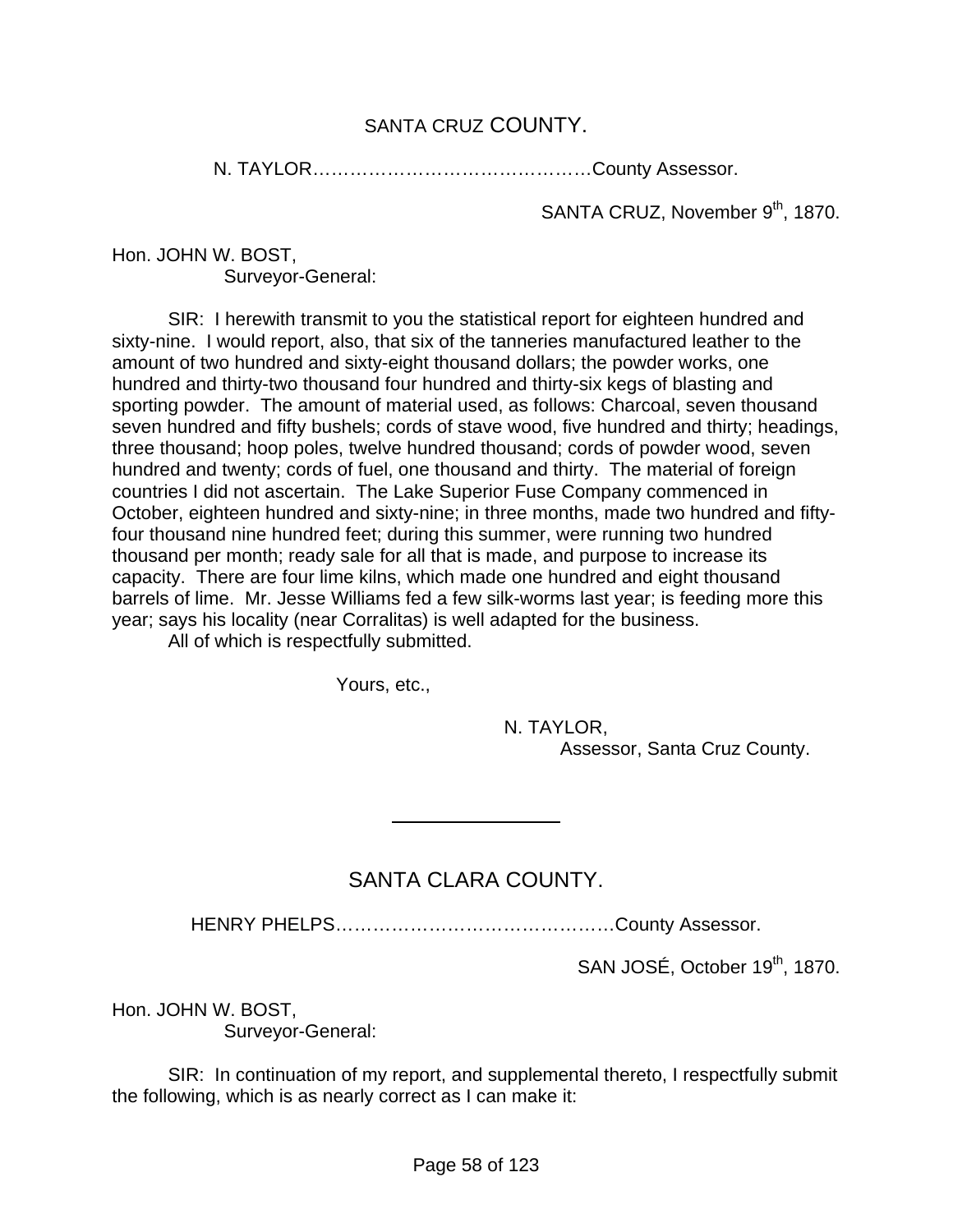In the County of Santa Clara there are six breweries, making two hundred thousand gallons of beer annually, which, at wholesale prices, is worth probably sixty thousand dollars; six tanneries, making, in the aggregate, about seventy thousand dollars worth of leather per annum, and employing thirty men. We have two woollen mills in operation – first, the San José Woollen Mills, owned by a corporation known as the San José Woollen Mills Company, and, when completed, will cost eighty thousand dollars. It was founded in February, eighteen hundred and sixty-nine, with a capital of one hundred thousand dollars, which has since been increased to two hundred thousand dollars. This mill has been in operation seven months, and is now running at one-half its capacity; has six sets of cards, and is making about two thousand dollars' worth of blankets, cassimeres, tweeds and other fabrics, weekly. The company intend to start the mill on its full capacity in May next. Forty hands are now employed, one-half of whom are white men and women; the other, Chinese. The employment of the latter the company regard as absolutely necessary to enable them to carry on the business and compete with Eastern companies. The other mill is known as the Los Gatos Woollen Mills, and cost twenty thousand dollars. They employ about twenty hands, composed of men, women and boys, all white. They manufacture ten thousand pounds of wool per month into blankets, cassimeres, tweeds and felts. The total value of products of the mill is eighteen thousand dollars per annum.

 We have also several foundries and machine shops, all doing job work most of the time. They employ from sixty to seventy men.

 A starch factory has just commenced work, and bids fair to become of considerable benefit to this county.

 I have again failed to get any report of quicksilver, but will say the yield this year is probably much less than it was last year.

 The estimated yield of cereals is much less this year than it was last, owing to the severe and protracted drought that prevailed in this section last winter and spring.

All of which is respectfully submitted.

 HENRY PHELPS, County Assessor of Santa Clara County.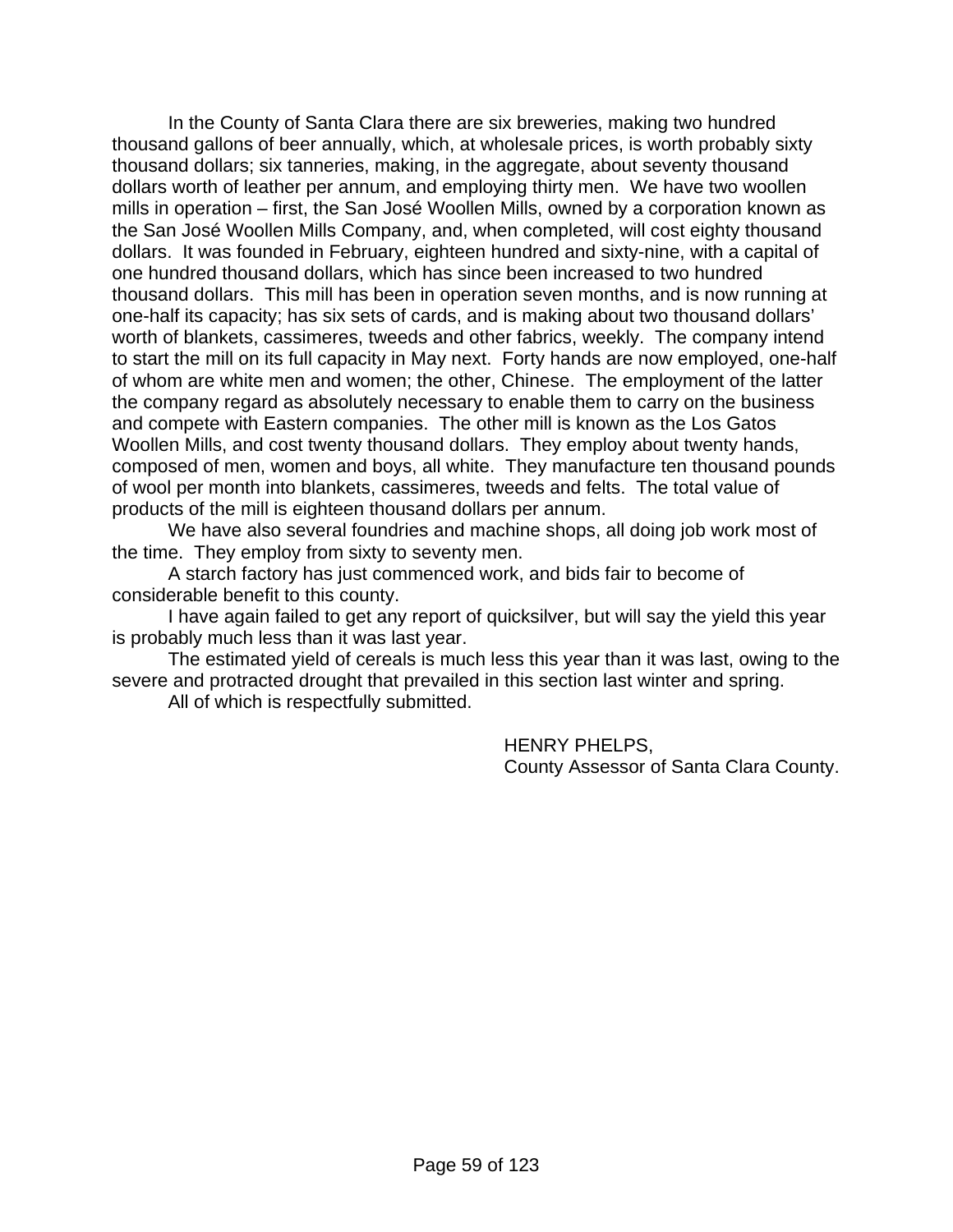# SAN DIEGO COUNTY.

WILLIAM SMITH………………………………………County Assessor.

ASSESSOR'S OFFICE, SAN DIEGO COUNTY, September 26<sup>th</sup>, 1870.

Hon. JOHN W. BOST, Surveyor-General:

 SIR: I cheerfully transmit my statistical report, after much unnecessary delay, occasioned through a misunderstanding of the Board of Supervisors and the Clerk of the Court in regard to the removal of the public records, which resulted in the suspension of three of the Board; and until others were appointed my work could not be passed upon in time for an earlier report. I regret that in many particulars my report will be incomplete, in consequence of the unparalleled drought to which San Diego County this year has been subject, which has, indeed, proved disastrous to every interest, especially to the stock grower and the farmer – the latter having sacrificed both labor and seed, save in the mountain districts, where they enjoy frequent showers and consequently a liberal harvest. Yet, notwithstanding this great drawback upon the vital prosperity of the county, we are without a parallel in the rapid advancement of permanent wealth and commercial importance. Our recently discovered quartz lodes are sufficiently developed to warrant the statement that they are without a rival in the State in permanency and richness, which will in another year largely increase the revenue of both State and county. The experiment this year, in this county, under the most unfavorable circumstances, with reference to the culture of silk and the propagation of the worm, has proved a success. Our genial climate, so conductive to the health of the worm, and the soil, so well adapted to the growth of the tree, must invite capital to engage in so profitable an enterprise.

 Our educational department keeps pace with the general advancement of the county. We now have nine school districts and eight schools; also five churches, three church edifices, and one cathedral in progress of building; a public library, complete in all its departments. The Union Telegraph Company have extended telegraphic communication to San Diego. A recently organized gas company have commenced the establishment of their works; also a water company now about to commence the artesian experiment for supplying the city with water. A bank of exchange and an assay office are now in full tide of operation. Two breweries, capacitated to manufacture seventy-five thousand gallons per annum. Our rich mineral deposits, embracing gold, silver, tin, lead and coal, together with quartz, grist and saw mills, are now numbered among the important and permanent interests of San Diego County.

 I regret that I am compelled to submit my report without the approval of the County Board, as they will not meet until November. Hoping it may be acceptable to you,

> I shall ever remain, Your obedient servant,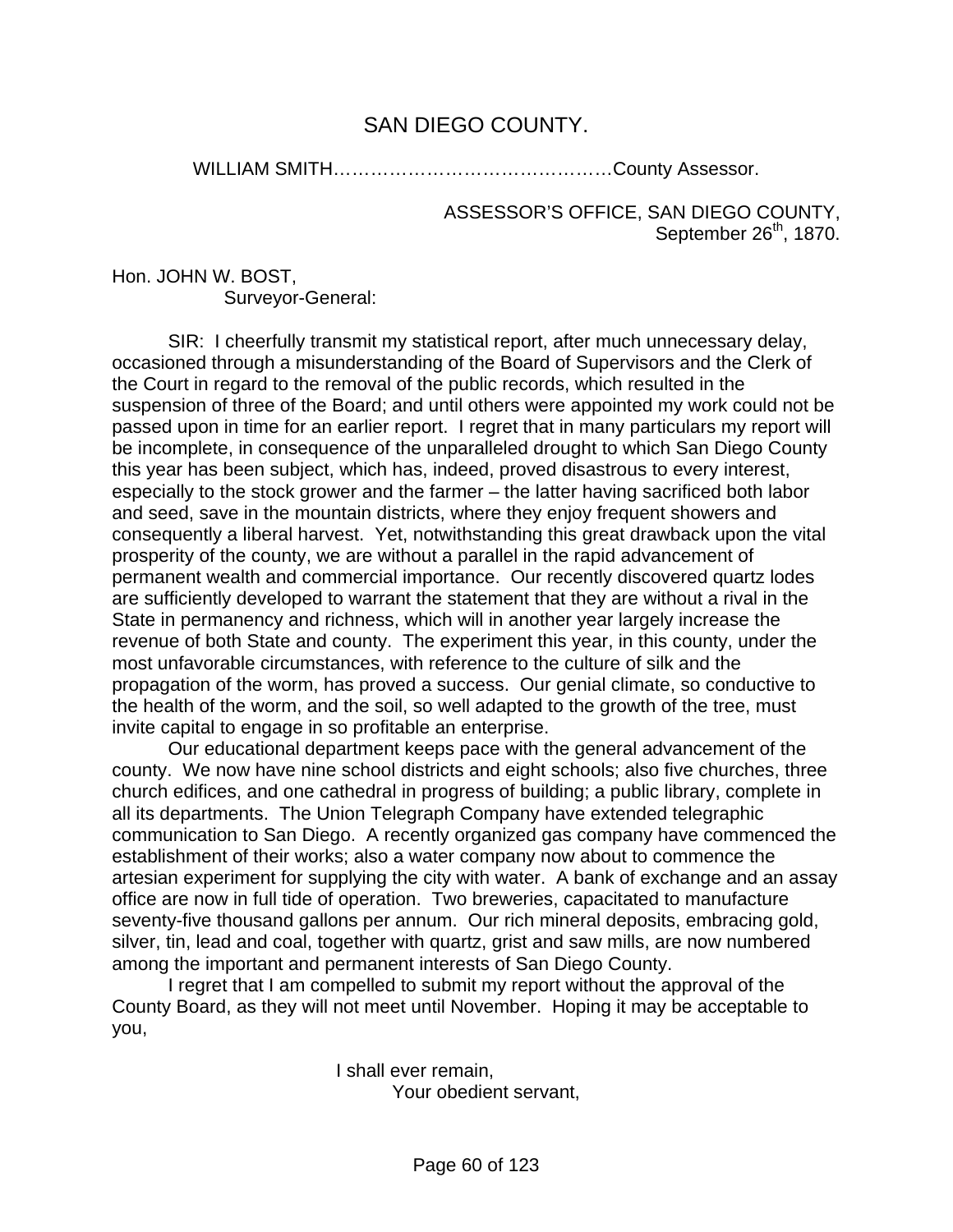WILLIAM SMITH, Assessor of San Diego County.

# TULARE COUNTY.

l

W. J. ELLIS………………………………………County Assessor.

ASSESSOR'S OFFICE, Visalia, October 18<sup>th</sup>, 1870.

Hon. JOHN W. BOST, Surveyor-General:

 SIR: Herewith I have the honor to transmit my statistical report for the years eighteen hundred and seventy and eighteen hundred and seventy-one, and to state that the same is as full and complete a report of all the products and property of this county as I have been able to obtain by personal examination and inquiry, and I am persuaded that the same is as nearly correct as can reasonably be obtained.

 My original assessment roll was completed and delivered to the Auditor in the latter part of July, eighteen hundred and seventy. Some few changes were made by the Board of Equalization in August; stock cattle were reduced twenty per cent., and some few other changes, making a difference in the county of one hundred and eighty-two thousand four hundred and forty-one dollars. The total amount of the original roll, as it now stands, is two million two hundred and twelve thousand eight hundred and thirty-six dollars.

 My supplemental roll is now completed, subject to the order of the Board of Equalization, and as it now stands, the amount thereon is one million two hundred and seventy-seven thousand five hundred and seventy-three dollars; and the total of the original and supplemental assessment lists for the years eighteen hundred and seventy and eighteen hundred and seventy-one, is three million four hundred and ninety thousand four hundred and nine dollars.

Hoping to hear from you at an early date. I am, very respectfully,

Your obedient servant,

 W. J. ELLIS, Assessor, Tulare County.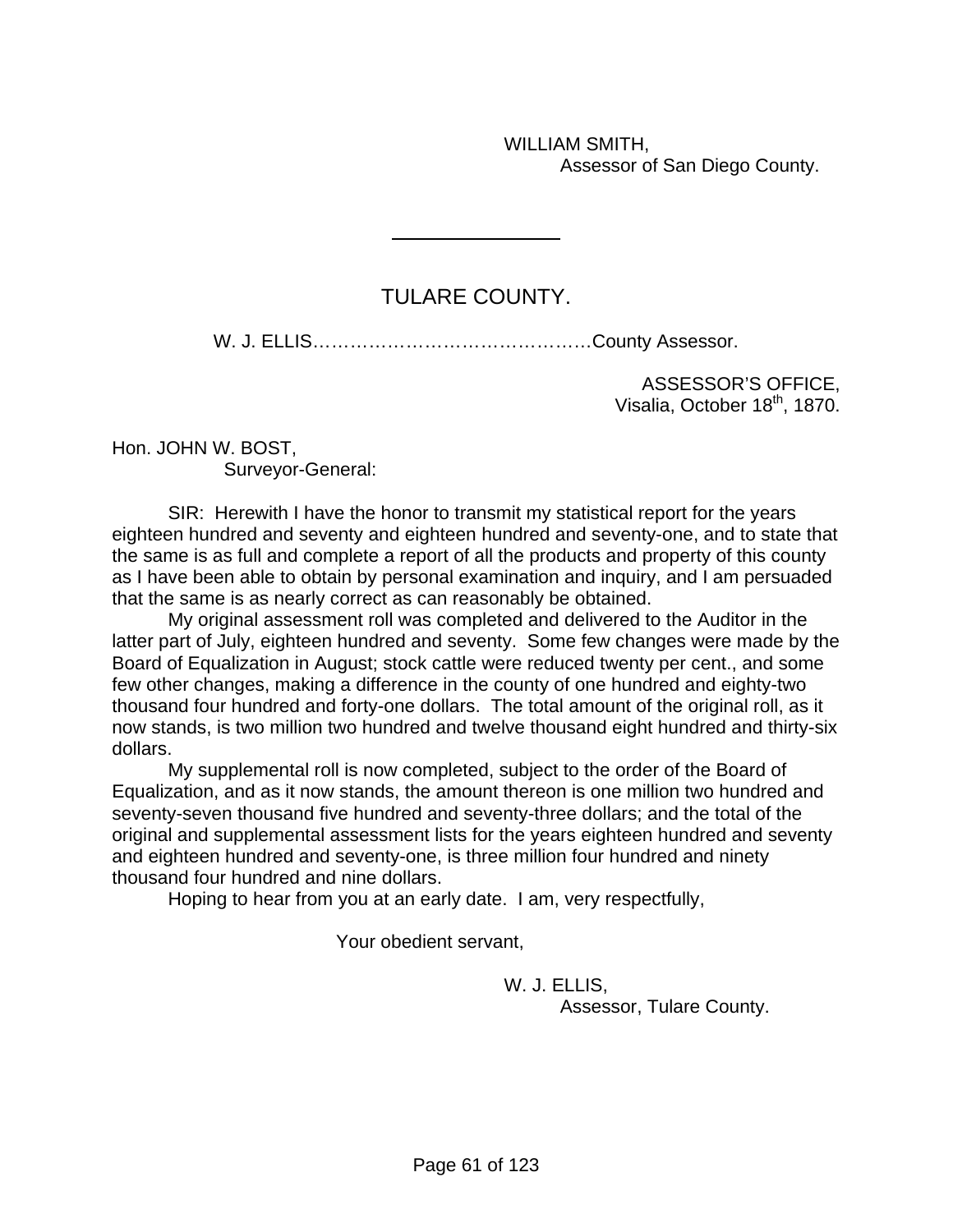## SAN BERNARDINO COUNTY.

A. J. CURRY………………………………………Assessor.

SAN BERNARDINO, October 31<sup>st</sup>, 1870.

Hon. JOHN W. BOST, Surveyor-General:

 SIR: In compliance with the duties of my office, I herewith send you my annual report of the statistics of San Bernardino County, which I hope will prove satisfactory.

 The total valuation of personal property this year is considerably more than it was last year, owing to so much stock of all kinds having been driven into this county from others, for the purpose of obtaining pasture for their starving cattle.

 Our wheat and barley crops have both been a great deal lighter than last year, owing to the last winter being so dry.

 The mining interest in the county is rather limited. There are said to have been some very rich discoveries made during the summer in the northeastern portion of the county, in the Clarke District. The San Jacinto Tin Mining Company are not doing anything with the mine yet, but it is supposed they will commence operations shortly.

We are expecting shortly some fifty families to settle in the county, they having already, through agents, purchased a large tract of land on each side of the Santa Anna River, twelve miles from here, where they intend erecting a woollen mill. We also have in course of erection, in town, a very fine brick Catholic church.

Yours, respectfully,

 A. J. CURRY, Assessor of San Bernardino County.

 P. S. – The Board of Supervisors will not meet until November seventh; consequently, I cannot obtain their approval of my report in time for this to reach you, if I defer sending it until the Supervisors do meet.

A. J. CURRY.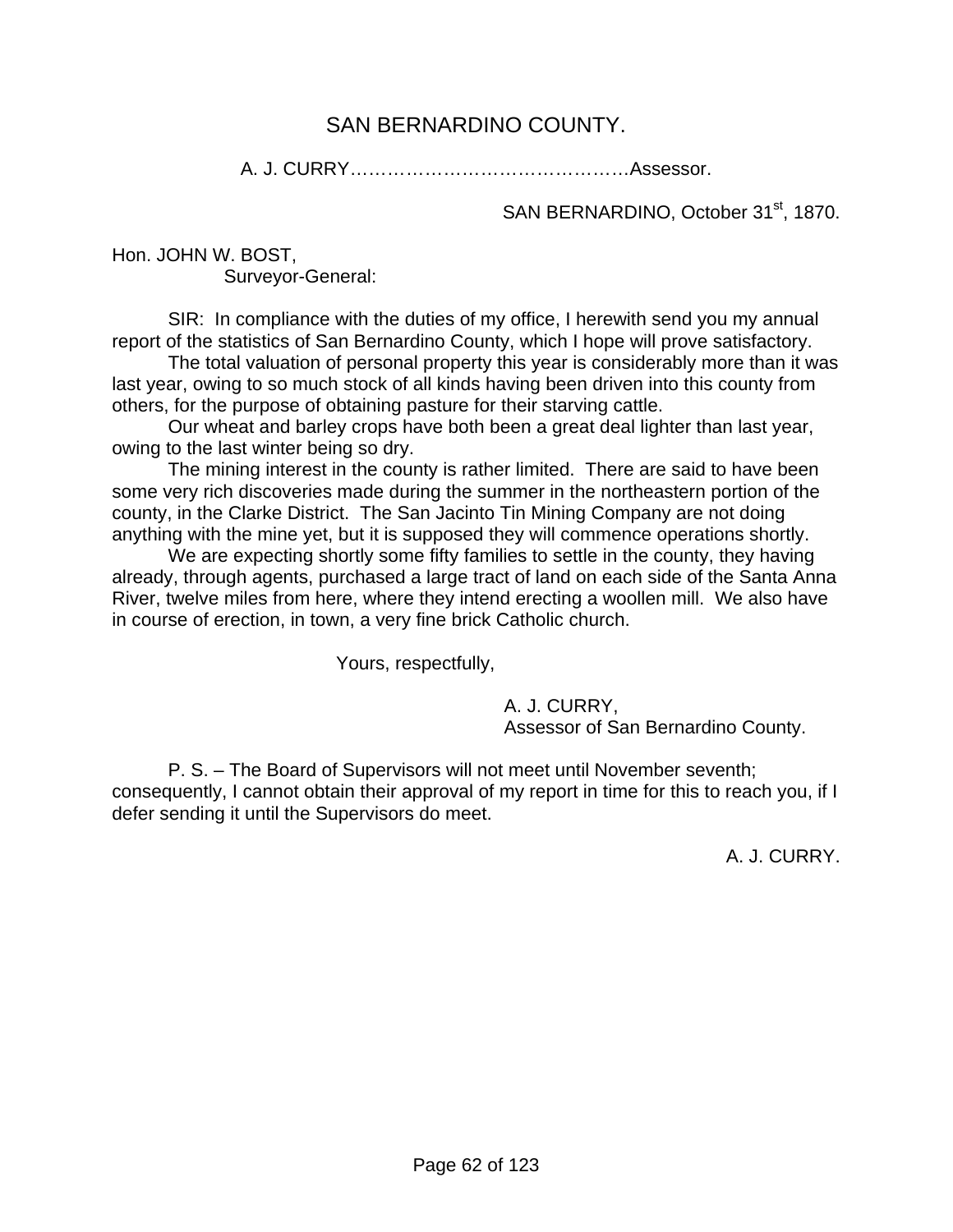## YUBA COUNTY.

H. C. NEWBERRY………………………………………County Assessor.

ASSESSOR'S OFFICE, Marysville, October 25<sup>th</sup>, 1870.

Hon. JOHN W. BOST, Surveyor-General:

 SIR: Inclosed I send you my report of statistics for the year eighteen hundred and sixty-nine. As our Board of Supervisors do not meet before the first Monday in November, I cannot obtain their approval and furnish you the report by the time you require it. I meet with many who manifest an indifference, and some an unwillingness to answer the questions that are necessarily asked; but feeling the importance of a reliable statistical report, I have endeavored to be as correct as possible. Of the six hundred square miles which comprise the area of our county, fully one-half is hilly, timbered land, producing some fine sugar pine lumber and shingles, and affording excellent pasturage for cattle; it is also well adapted to the growth of the vine and all kinds of orchard products; perhaps no land better adapted for wine growing can be found. Much interest has been paid to the manufacture of wine in the past year, as my report shows a yield of sixty-four thousand gallons, which will probably be greatly increased the present year. Considerable attention has also been paid to the growing of broom corn along the Feather River bottoms, and with very good success, one hundred and fifty acres having been planted this year, against ten acres in eighteen hundred and sixty-nine; and for one hundred acres of castor beans, in eighteen hundred and sixty-nine, we have five hundred and fifty-five acres in eighteen hundred and seventy, with an estimated crop of sixteen thousand bushels. While the agricultural portion of the county gradually increases in wealth and population, the upper or mining section forms no exception to similar districts in other counties, but is gradually losing its population, as the placer mines become exhausted.

Respectfully, yours,

 H. C. NEWBERRY, Assessor, Yuba County.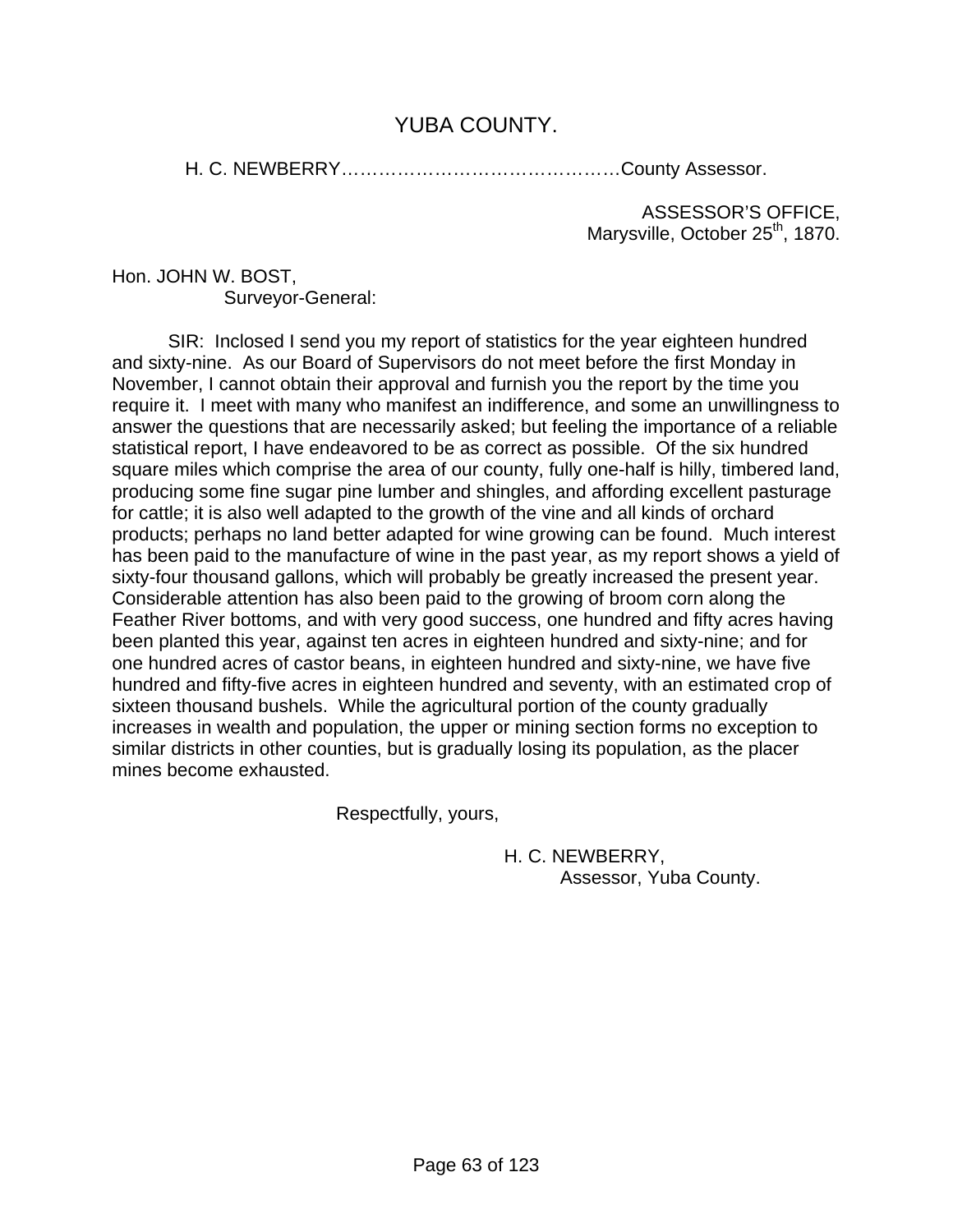# **STATISTICAL TABLES FOR 1870-71.**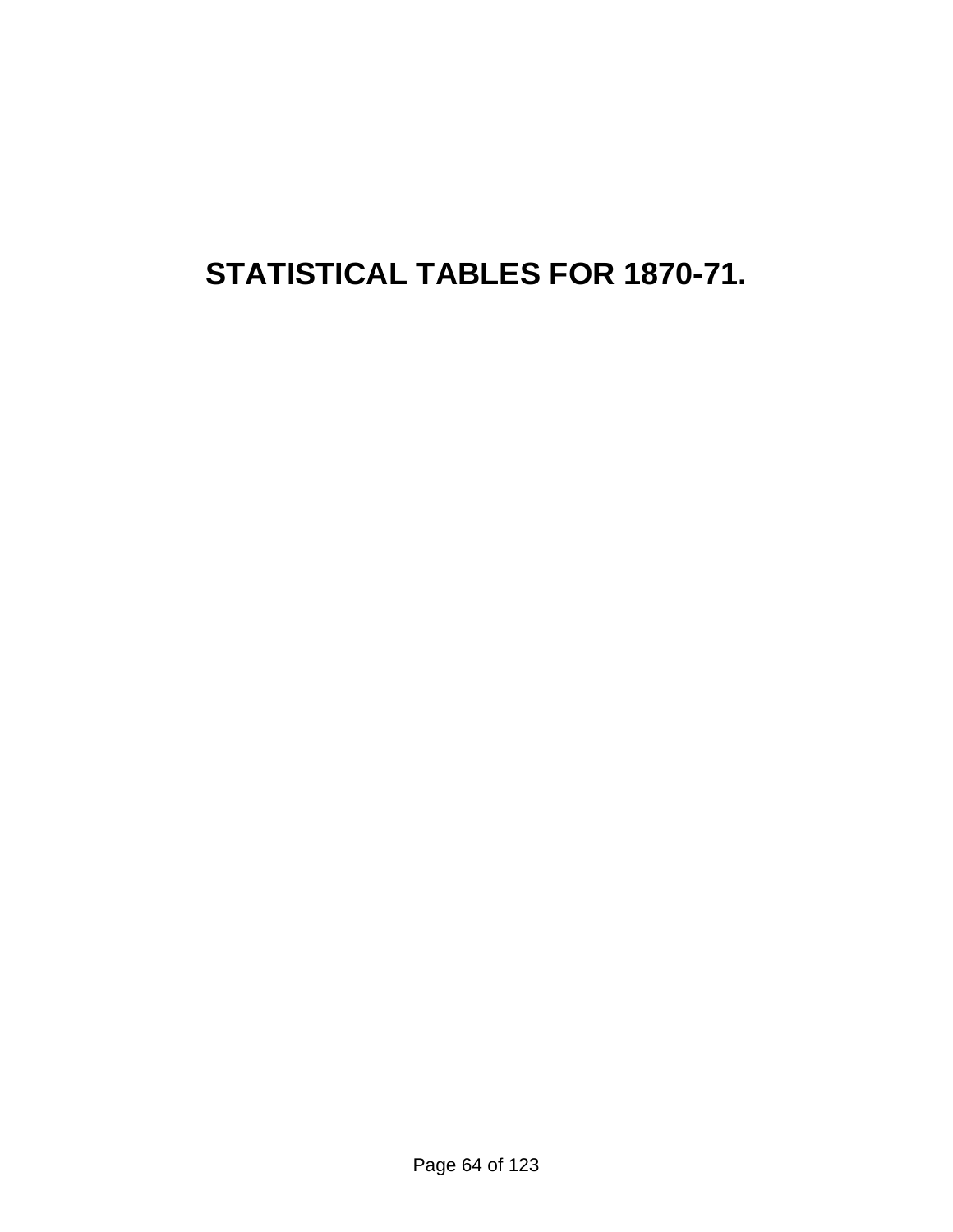# TABLE OF STATISTICS FOR 1870-71.

#### *Industrial and other statistical information for the years* 1870-71, *as reported to the Surveyor-General by the several County Assessors, embracing the entire State, with the exception of the Counties of Butte, Marin and Shasta, which have not sent in their reports.*

| COUNTIES.    | Acres<br>Acres<br>inclosed<br>cultivated<br>of land<br>of land |         | WHEAT.  |                |         | BARLEY.        | Acres<br>cultivated in<br>$\overline{\mathcal{O}}$<br>puej | Acres<br>E.<br>∸<br>571 | Acres<br>E.<br>→<br>87<br>of barley |
|--------------|----------------------------------------------------------------|---------|---------|----------------|---------|----------------|------------------------------------------------------------|-------------------------|-------------------------------------|
|              |                                                                |         | Acres   | <b>Bushels</b> | Acres   | <b>Bushels</b> | 1871                                                       | of wheat sown           | uwos                                |
| Alameda      | 92,716                                                         | 121,240 | 58,712  | 983,946        | 39,210  | 613,940        | 121,240                                                    | 53,540                  | 42,500                              |
| Alpine       | 20,000                                                         | 2,030   | 30      | 600            | 100     | 2,500          | 2,030                                                      | 30                      | 100                                 |
| Amador       | 62,340                                                         | 17,060  | 2,300   | 35,400         | 2,300   | 44,300         | 15,371                                                     | 2,040                   | 2,170                               |
| Butte        |                                                                |         |         |                |         |                |                                                            |                         |                                     |
| Calaveras    | 46,009                                                         | 13,600  | 775     | 6,215          | 1,300   | 1,730          | 1,668                                                      | 300                     | 1,368                               |
| Colusa       | 200,000                                                        | 86,000  | 50,000  | 750,000        | 25,000  | 500,000        |                                                            |                         |                                     |
| Contra Costa | 125,620                                                        | 79,810  | 51,155  | 750,940        | 154,020 | 340,360        | 69,790                                                     | 51,140                  | 15,400                              |
| Del Norte    | 10,320                                                         | 2,479   | 301     | 5,740          | 124     | 3,990          | 1,975                                                      | 256                     | 276                                 |
| El Dorado    | 87,581                                                         | 14,932  | 790     | 832            | 271     | 2,846          | 14,834                                                     | 820                     | 265                                 |
| Fresno       | 63,145                                                         | 11,925  | 5,180   | 28,050         | 4,610   | 39,540         | 15,340                                                     | 7,420                   | 6,585                               |
| $Humboldt$   | 42,820                                                         | 13,855  | 1,232   | 37,967         | 740     | 29,410         | 14,240                                                     | 1,265                   | 650                                 |
| Inyo         | 26,050                                                         | 4,500   | 600     | 25,000         | 800     | 30,000         | 5,000                                                      | 700                     | 950                                 |
| Kern         | 7,000                                                          | 5,000   | 1,300   | 40,000         | 2,000   | 50,000         | 5,000                                                      | 1,300                   | 2,000                               |
| Klamath      | 6,000                                                          | 2,500   | 200     | 5,000          | 300     | 4,000          |                                                            |                         |                                     |
| Lake         | 41,590                                                         | 10,342  | 4,880   | 96,088         | 2,769   | 63,545         | 12,427                                                     | 5,591                   | 3,068                               |
| Lassen       | 22,676                                                         | 7,042   | 713     | 12,167         | 3,588   | 82,934         | 7,067                                                      | 858                     | 4,226                               |
| Los Angeles  | 27,300                                                         | 45,700  | 300     | 9,000          | 9,700   | 291,000        | 44,000                                                     | 300                     | 12,000                              |
| Marin        |                                                                |         |         |                |         |                |                                                            |                         |                                     |
| Mariposa     | 25,100                                                         | 6,000   | 800     | 5,000          | 2,035   | 6,000          |                                                            |                         |                                     |
| Mendocino    | 250,000                                                        | 180,000 | 30,700  | 431,000        | 10,000  | 200,000        | 240,000                                                    | 31,000                  | 9,000                               |
| Merced       | 250,000                                                        | 300,600 | 200,000 | 1,000,000      | 100,000 | 800,000        | 300,000                                                    | 200,000                 | 100,000                             |
| Mono         | 5,160                                                          | 1,480   | 312     | 3,980          | 674     | 15,600         | 1,560                                                      | 356                     | 710                                 |
| Monterey     | 218,573                                                        | 109,354 | 68,327  | 1,093,400      | 34,412  | 929,084        | 117,075                                                    | 54,210                  | 48,378                              |
| Napa         | 105,500                                                        | 40,705  | 33,900  | 576,300        | 3,720   | 81,840         | 40,490                                                     | 32,450                  | 3,640                               |
| Nevada       | 46,000                                                         | 12,600  | 600     |                | 900     |                | 12,600                                                     | 600                     | 700                                 |
| Placer       | 85,896                                                         | 32,735  | 7,851   | 101,802        | 5,183   | 57,400         | 33,846                                                     |                         |                                     |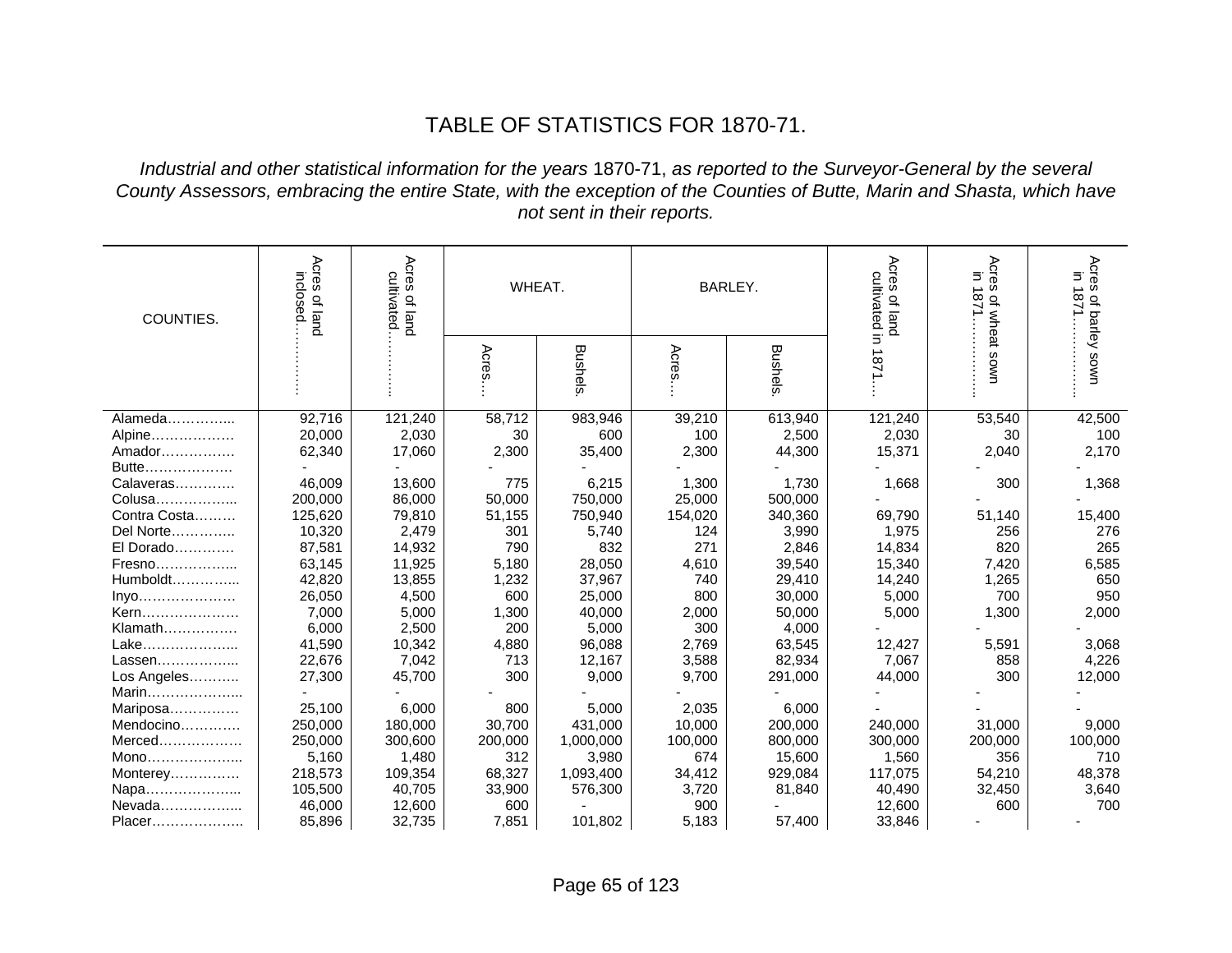| Plumas          | 37,565    | 3,685     | 880       | 13,589     | 746     | 14,231    | 3,685     | 933       | 811     |
|-----------------|-----------|-----------|-----------|------------|---------|-----------|-----------|-----------|---------|
| Sacramento      | 279,013   | 70,232    | 7,114     | 104,403    | 32,440  | 604,403   | 70,511    | 13,127    | 30,903  |
| San Bernardino  | 21,000    | 17,600    | 3,200     | 24,000     | 6,700   | 90,000    | 17,600    | 3,000     | 13,200  |
| San Diego       | 7,000     | 4,500     | 3,000     | 15,000     | 1,200   | 6,000     | 4,500     | 3,000     | 1,200   |
| San Francisco   |           |           |           |            |         |           |           |           |         |
| San Joaquin     | 275,000   | 120,000   | 70,000    | 774,200    | 20,000  | 305,600   | 150,000   | 80,000    | 20,000  |
| San Luis Obispo | 60,000    | 10,000    | 3,000     | 60,000     | 3,000   | 60,000    | 20,000    | 8,000     | 8,000   |
| San Mateo       | 155,000   | 89,000    | 17,000    | 490,000    | 18,500  | 580,000   | 90,000    | 16,500    | 17,000  |
| Santa Barbara   | 50,759    | 95,838    | 10,901    | 9,500      | 30,968  | 619,567   | 65,515    | 6,000     | 50,997  |
| Santa Clara     | 495,273   | 156,220   | 98,445    | 1,225,790  | 13,670  | 295,260   | 165,000   | 103,500   | 12,700  |
| Santa Cruz      | 66,215    | 23,319    | 6,360     | 132,410    | 4,252   | 151,205   | 22,653    | 4,153     | 3,211   |
| Shasta          |           |           |           |            |         |           |           |           |         |
| Sierra          | 22,310    | 2,560     | 945       | 13,441     | 860     | 19,022    |           |           |         |
| Siskiyou        | 67,620    | 46,740    | 9,840     | 135,800    | 2,400   | 58,200    |           |           |         |
| Solano          | 304,921   | 285,276   | 134,812   | 2,089,686  | 15,869  | 466,070   | 341,000   | 190,000   | 10,500  |
| Sonoma          | 460,180   | 250,585   | 135,520   | 2,167,250  | 17,320  | 230,927   | 252,570   | 138,150   | 16,350  |
| Stanislaus      | 75,000    | 300,400   | 260,000   | 1,240,000  | 45,000  | 540,000   | 345,000   | 275,000   | 48,000  |
| Sutter          | 171,967   | 104,925   | 45,386    | 633,295    | 14,982  | 404,457   | 110,151   | 47,635    | 15,731  |
| Tehama          | 130,000   | 43,500    | 25,210    | 609,000    | 11,000  | 211,000   | 122,000   | 24,176    | 10,000  |
| Trinity         | 12,360    | 4,640     | 1,000     | 15,000     | 120     | 1,800     | 3,216     | 1,000     | 120     |
| Tulare          | 33,685    | 25,000    | 3,395     | 23,960     | 5,000   | 133,150   | 26,000    | 5,589     | 10,500  |
| Tuolumne        | 152,500   | 19,500    | 550       | 11,000     | 500     | 10,000    |           |           |         |
| Yolo            | 136,367   | 144,041   | 102,179   | 1,384,300  | 33,155  | 292,460   | 144,041   | 102,179   | 33,155  |
| Yuba            | 102,810   | 53,000    | 9,193     | 118,483    | 14,563  | 286,950   | 54,500    | 10,125    | 11,774  |
|                 |           |           |           |            |         |           |           |           |         |
| Totals          | 4,982,942 | 2,992,050 | 1,478,891 | 17,288,534 | 696,001 | 9,570,321 | 3,083,495 | 1,476,243 | 568,138 |
|                 |           |           |           |            |         |           |           |           |         |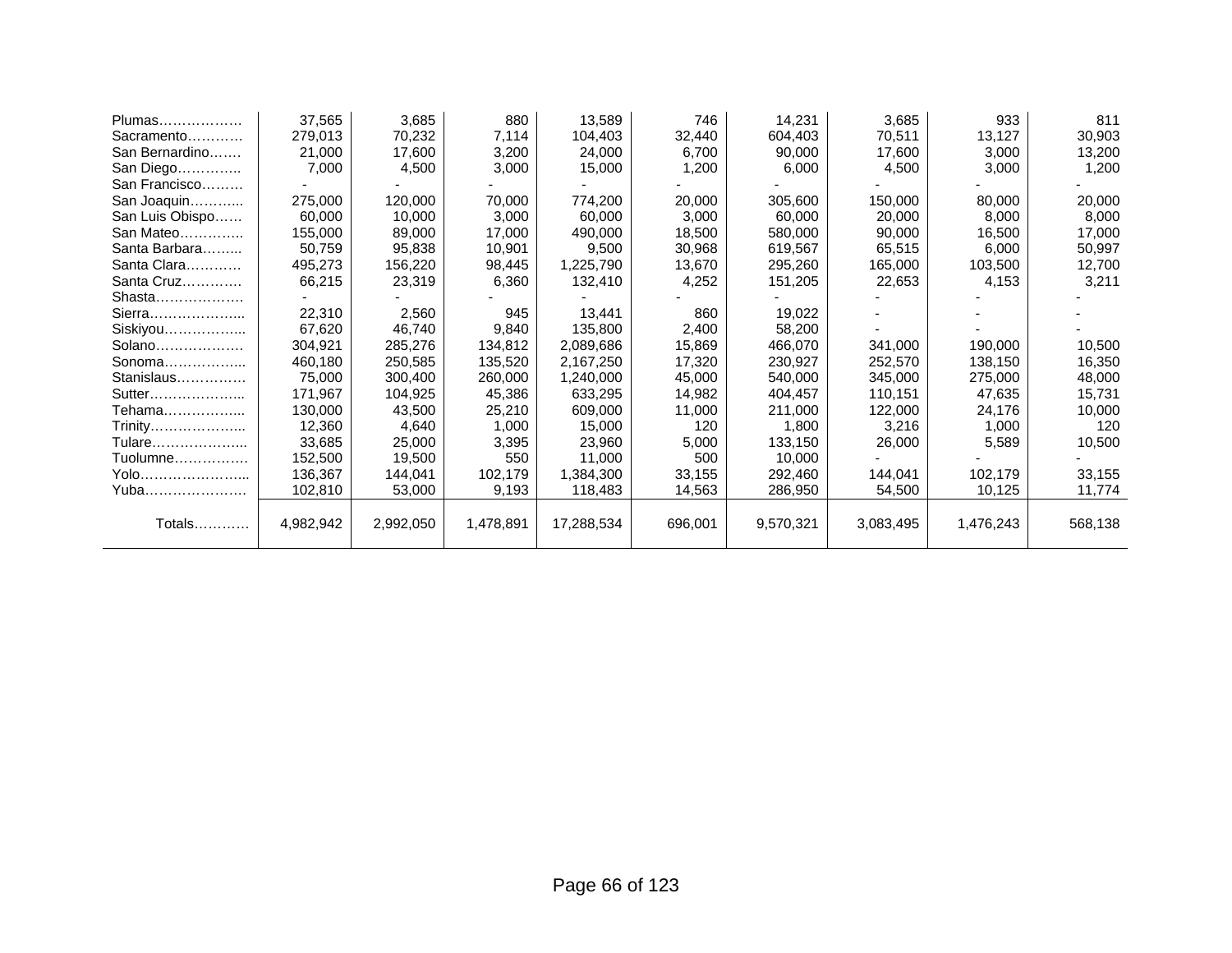|                        | OATS.          |           |       | RYE.           |        | CORN.   | BUCKWHEAT. |                | PEAS.          |         |
|------------------------|----------------|-----------|-------|----------------|--------|---------|------------|----------------|----------------|---------|
| COUNTIES.              | Acres          | Bushels   | Acres | <b>Bushels</b> | Acres  | Bushels | Acres      | <b>Bushels</b> | Acres          | Bushels |
| Alameda                | 4,300          | 110,290   | 115   | 2,309          | 530    | 12,960  | 15         | 210            | 200            | 2,600   |
| Alpine                 | 200            | 4,000     | 3     | 50             | 20     | 600     |            |                |                | 100     |
| Amador                 | 60             | 1,600     |       |                | 870    | 26,300  | 4          | 100            | $\overline{2}$ | 110     |
| Butte                  |                |           |       |                |        |         |            |                |                |         |
| Calaveras              | 19             | 72        | 14    | 158            | 280    | 6,980   |            |                |                |         |
|                        | 400            | 8,000     |       |                | 300    | 6,000   |            |                |                |         |
| Colusa<br>Contra Costa | 2,000          | 49,420    | 700   | 1,940          | 190    | 3,890   | 20         | 400            | 25             | 490     |
| Del Norte              | 493            | 18,520    |       |                | 14     | 410     | 5          | 150            | 113            | 3,180   |
| El Dorado              | 182            | 1,326     | 134   | 1,031          | 112    | 2,070   |            |                |                |         |
|                        | 27             | 744       | 60    | 775            | 667    | 13,970  |            |                | $4\frac{1}{2}$ | 130     |
| Fresno<br>Humboldt     |                | 228,175   | 10    | 500            | 240    | 9,742   | 3          | 80             |                | 63,540  |
|                        | 3,812          |           |       |                |        |         | 5          |                | 1,080          |         |
| Inyo                   | 275            | 850       |       |                | 2,500  | 7,500   |            | 100            | 10             | 175     |
| Kern                   | 50             | 1,000     | 20    | 300            | 590    | 2,360   | 5          | 50             | 3              | 60      |
| Klamath                | 200            | 2,700     |       |                | 100    | 2,000   |            |                | 50             | 1,500   |
| Lake                   | 235            | 5,600     | 9     | 95             | 467    | 7,837   |            |                |                |         |
| Lassen                 | 1,278          | 34,864    | 36    | 734            | 21     | 812     |            |                |                |         |
| Los Angeles            | 350            |           | 75    | 2,250          | 10,200 | 479,400 | 70         | 2,100          | 57             | 1,425   |
| Marin                  |                |           |       |                |        |         |            |                |                |         |
| Mariposa               | 300            |           | 30    |                | 50     | 600     |            |                | 3              | 100     |
| Mendocino              | 40,000         | 2,100,000 |       |                | 250    | 5,000   |            |                | 200            | 4,000   |
| Merced                 | 300            | 9,000     |       |                | 400    | 12,000  |            |                |                |         |
| Mono                   | 208            | 5,601     |       |                | 8      | 92      |            |                |                |         |
| Monterey               | 310            | 9,200     | 20    | 500            | 200    | 6,150   | 15         | 290            | 200            | 3,850   |
| Napa                   | 795            | 23,850    | 40    | 400            | 1,395  | 41,850  |            |                | 5              | 110     |
| Nevada                 | 3,400          |           | 400   | 1,000          | 200    |         | 40         |                |                |         |
| Placer                 | 677            | 2,490     | 410   | 1,457          | 20     | 200     |            |                |                |         |
| Plumas                 | 1,411          | 41,775    |       |                |        |         |            |                |                |         |
| Sacramento             | 1,201          | 27,656    | 46    | 760            | 2,491  | 79,405  | 50         | 1,536          | 6              | 256     |
| San Bernardino         |                |           |       |                | 2,600  | 65,000  |            |                |                |         |
| San Diego              |                |           |       |                | 300    | 6,000   |            |                | 10             | 100     |
| San Francisco          |                |           |       |                |        |         |            |                |                |         |
| San Joaquin            | $\overline{c}$ | 260       | 50    | 400            | 700    | 18,200  | 4          | 80             | 10             | 400     |
| San Luis Obispo        |                |           |       |                | 500    | 16,000  |            |                | 100            | 4,000   |

#### TABLE OF STATISTICS – Continued.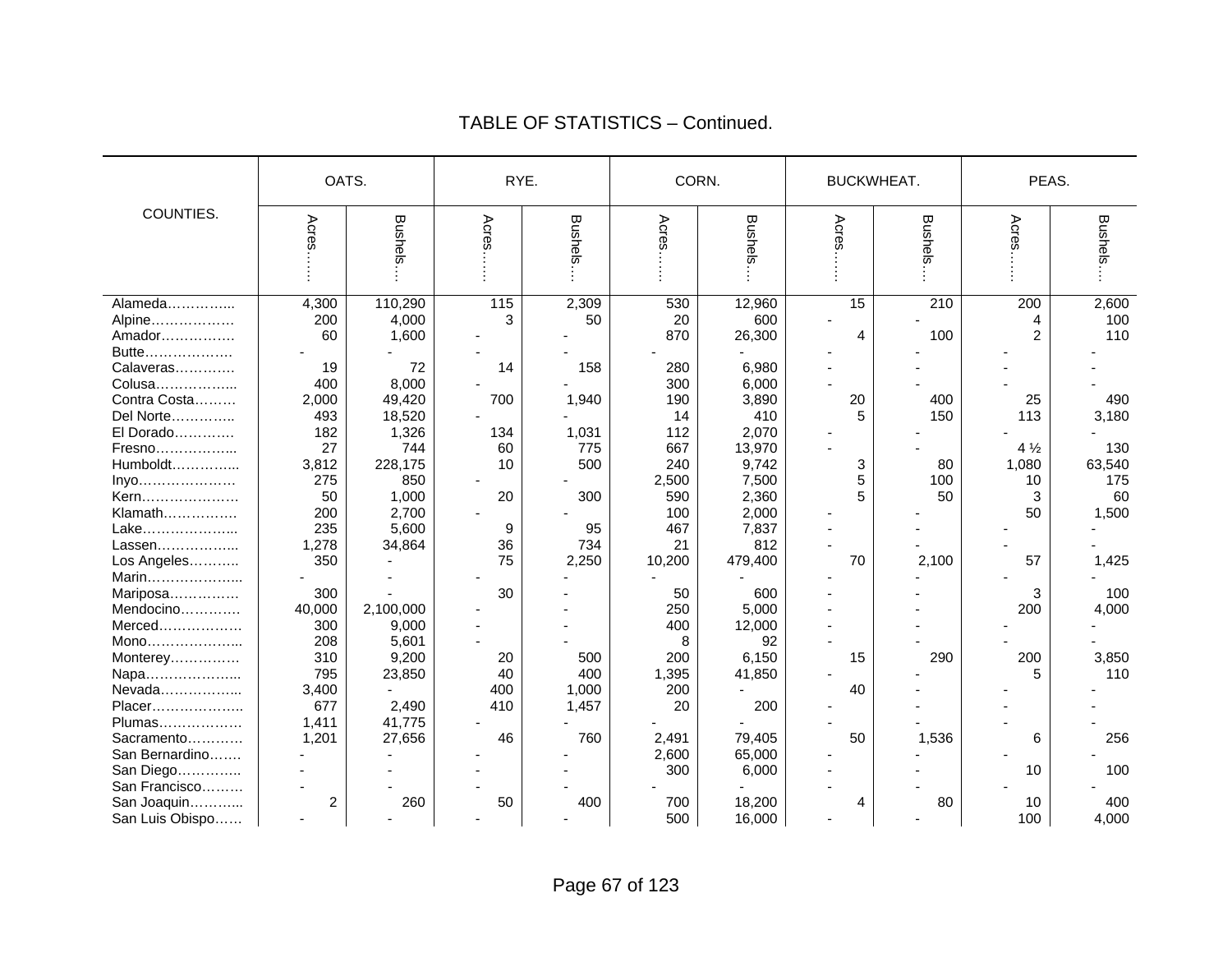| San Mateo     | 14,800  | 320,200   | 50    | 875    | 160    |           |                          |        | 240       |        |
|---------------|---------|-----------|-------|--------|--------|-----------|--------------------------|--------|-----------|--------|
| Santa Barbara | 515     | 4,058     |       |        | 20.715 | 347,500   |                          |        | 159       | 400    |
| Santa Clara   | 3,300   | 75,800    | 750   | 5,275  | 627    | 14,670    | 20                       | 200    | 155       | 4,000  |
| Santa Cruz    | 2,299   | 93,718    | 80    | 1,250  | 1,174  | 33,690    | 35                       | 440    |           |        |
| Shasta        |         |           |       |        |        |           |                          |        |           |        |
| Sierra        | 515     | 11,785    | 11    | 250    |        |           |                          |        |           |        |
| Siskiyou      | 3,200   | 76,840    | 17    | 460    | 100    | 3,300     |                          | 114    |           | 200    |
| Solano        | 1,840   | 45,200    | 146   | 2,920  | 1,050  | 15,169    | 500                      | 7,500  | 30        | 1,500  |
| Sonoma        | 22,210  | 360,350   | 200   | 3,256  | 3,580  | 105,200   |                          | 129    | 26        | 1,040  |
| Stanislaus    |         |           |       |        | 340    | 8,900     | $\overline{\phantom{a}}$ |        |           |        |
| Sutter        | 609     | 12,371    | 266   | 800    | 914    | 25,360    | $\overline{\phantom{0}}$ |        |           |        |
| Tehama        | 120     | 700       |       |        | 140    | 2,500     | $\overline{\phantom{0}}$ |        | 4         | 40     |
| Trinity       | 100     | 1,500     |       |        | 40     | 1,000     |                          |        |           |        |
| Tulare        | 80      | 730       |       |        | .001 ا | 15,680    |                          |        |           |        |
| Tuolumne      | 200     | 3,000     |       |        | 110    | 2,750     |                          |        |           |        |
| Yolo          | 25      |           |       |        | 100    | 2,850     |                          |        |           |        |
| Yuba          | 971     | 22,230    |       |        | 798    | 23,420    | $\overline{\phantom{0}}$ |        | 30        | 800    |
|               |         |           |       |        |        |           |                          |        |           |        |
| Totals        | 113,269 | 3,714,480 | 3,692 | 29,795 | 57,364 | 1,434,317 | 803                      | 13,479 | 2,726 1/2 | 94,106 |
|               |         |           |       |        |        |           |                          |        |           |        |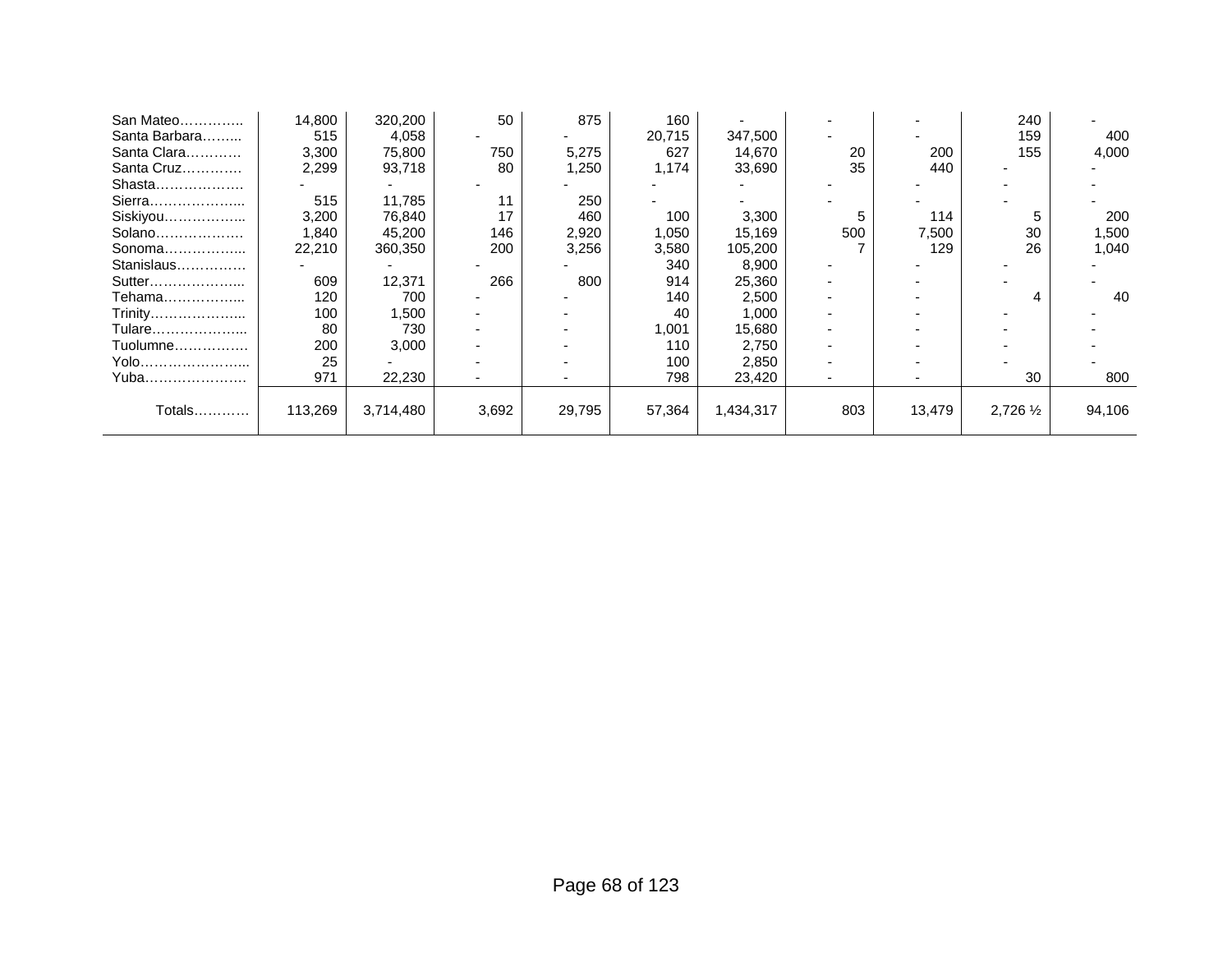|                                           | PEANUTS.            |              |                | <b>BEANS.</b>       |                | CASTOR BEANS.            | POTATOES.          |                              | SWEET POTATOES. |                         |  |
|-------------------------------------------|---------------------|--------------|----------------|---------------------|----------------|--------------------------|--------------------|------------------------------|-----------------|-------------------------|--|
| COUNTIES.                                 | Acres               | Pounds       | Acres          | Bushels             | Acres          | Bushels                  | Acres              | <b>Bushels</b>               | Acres           | <b>Bushels</b>          |  |
| Alameda<br>Alpine<br>Amador               |                     |              | 650<br>5<br>5  | 6,430<br>150<br>275 | $\blacksquare$ | $\overline{\phantom{a}}$ | 1,300<br>75<br>200 | 81,800<br>2,500<br>6,030     | 5               | 640                     |  |
| Butte<br>Calaveras<br>Colusa              |                     |              | 4              | 120                 |                |                          | 30                 | 2,000                        | $10$            | 600                     |  |
| Contra Costa<br>Del Norte<br>El Dorado    |                     |              | 210<br>3<br>10 | 4,200<br>52<br>162  |                |                          | 100<br>123<br>182  | 16,960<br>15,905<br>1,682    | 5               | 500                     |  |
| Fresno<br>Humboldt<br>Inyo                |                     | 250          | 11<br>3<br>20  | 130<br>91<br>175    |                |                          | 100<br>3,467<br>40 | 47,690<br>1,141,100<br>6,000 | $\overline{7}$  | 1,210                   |  |
| Kern<br>Klamath<br>Lake                   | 3                   | 3,000        | 30<br>50       | 1,200<br>1,500      |                |                          | 110<br>100<br>20   | 5,500<br>3,000<br>1,520      | 11              | 660                     |  |
| Lassen<br>Los Angeles<br>Marin            | 89                  | 81,800       | 3<br>1,200     | 54<br>24,000        | 110            | 110,000                  | 36<br>1,400        | 4,854<br>120,400             | 110             | 8,250                   |  |
| Mariposa<br>Mendocino<br>Merced           |                     |              | 5<br>50        | 150<br>2,500        |                |                          | 60<br>2,000<br>50  | 2,700<br>80,000<br>2,500     | 30              | 1,500                   |  |
| Mono<br>Monterey                          |                     |              | 1<br>690<br>6  | 20<br>20,620<br>170 |                |                          | 91<br>2,015<br>30  | 4,476<br>141,220             |                 |                         |  |
| Napa<br>Nevada<br>Placer                  |                     |              |                |                     |                |                          | 180<br>113         | 3,400<br>3,400<br>4,072      | 122             | 3,345                   |  |
| Plumas<br>Sacramento<br>San Bernardino    | 10                  | 17,760       | 406<br>45      | 13,110<br>1,800     |                |                          | 68<br>752<br>50    | 5,085<br>99,016<br>5,000     | 2<br>673<br>20  | 515<br>117,682<br>1,500 |  |
| San Diego<br>San Francisco<br>San Joaquin | $\overline{c}$<br>1 | 1,000<br>450 | 100<br>65      | 2,000<br>1,820      |                |                          | 75<br>200          | 3,750<br>1,400               | 10<br>10        | 200<br>1,250            |  |
| San Luis Obispo                           |                     |              | 800            | 8,000               |                |                          | 6,000              | 60,000                       |                 |                         |  |

#### TABLE OF STATISTICS – Continued.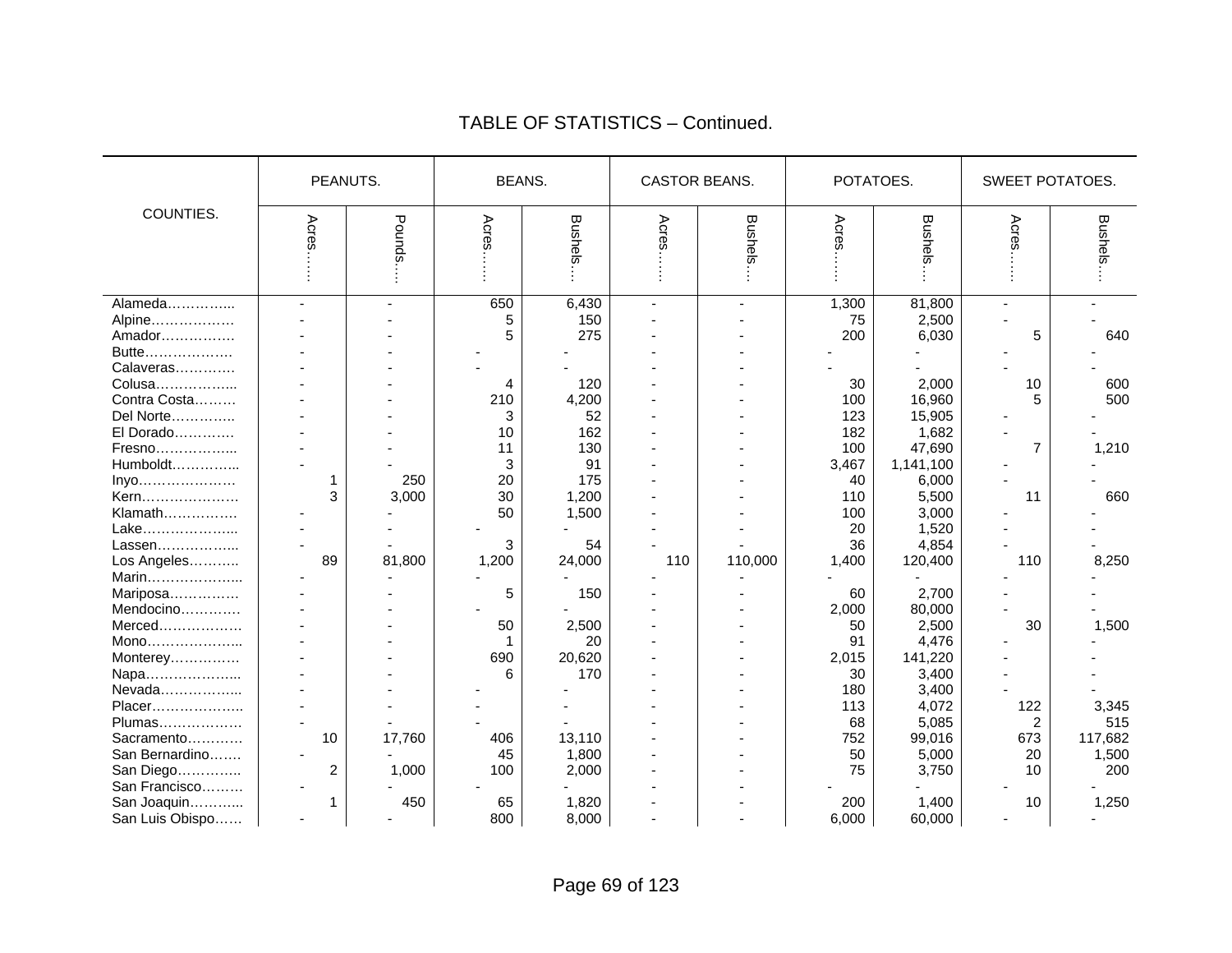| San Mateo     |     |         | 1,200  |         |     |         | 6,800  | 640,000   |                 |         |
|---------------|-----|---------|--------|---------|-----|---------|--------|-----------|-----------------|---------|
| Santa Barbara |     |         | 15,607 | 365,040 | 125 | 4,325   | 1,020  | 3,905     | 316             | 3,059   |
| Santa Clara   |     |         | 850    | 16,225  |     |         | 1,470  | 106,500   |                 |         |
| Santa Cruz    |     |         | 357    | 6,214   |     |         | 496    | 52,018    | $11\frac{1}{2}$ | 2,383   |
| Shasta        |     |         |        |         |     |         |        |           |                 |         |
| Sierra        |     |         |        |         |     |         | 89     | 8,410     |                 |         |
| Siskiyou      |     | 400     | 20     | 510     |     |         | 600    | 78,000    |                 | 120     |
| Solano        |     | 1,680   | 275    | 5,500   | 50  |         | 300    | 12,690    | 25              | 725     |
| Sonoma        |     | 4,200   | 35     | 656     |     |         | 4,500  | 250,000   | 15              | 3,000   |
| Stanislaus    |     |         | 13     | 650     |     |         |        |           |                 |         |
| Sutter        |     | 700     | 50     | .660    | 138 | 13,000  | 17     | 1,209     | 68              | 13,090  |
| Tehama        | 180 | 42,564  | 8      | 800     |     |         | 60     | 1,005     | 8               | 3,176   |
| Trinity       |     |         | 30     | 500     |     |         | 120    | 12,000    |                 |         |
| Tulare        |     |         | 38     | 1,037   |     |         | 47     | 15,600    | 15              | 3,000   |
| Tuolumne      |     |         | 250    | 2,200   |     |         | 210    | 15,000    |                 |         |
| Yolo          | 40  | 38,000  | 312    | 12,480  |     |         | 105    | 12,480    | 45              | 5,400   |
| Yuba          |     | 1,500   | 40     | 1,000   | 555 | 555,000 | 130    | 10,400    | 18              | 1,600   |
|               |     |         |        |         |     |         |        |           |                 |         |
| Totals…………    | 340 | 193,304 | 23,457 | 503,201 | 978 | 682,325 | 34,931 | 3,092,177 | 1536 1/2        | 173,405 |
|               |     |         |        |         |     |         |        |           |                 |         |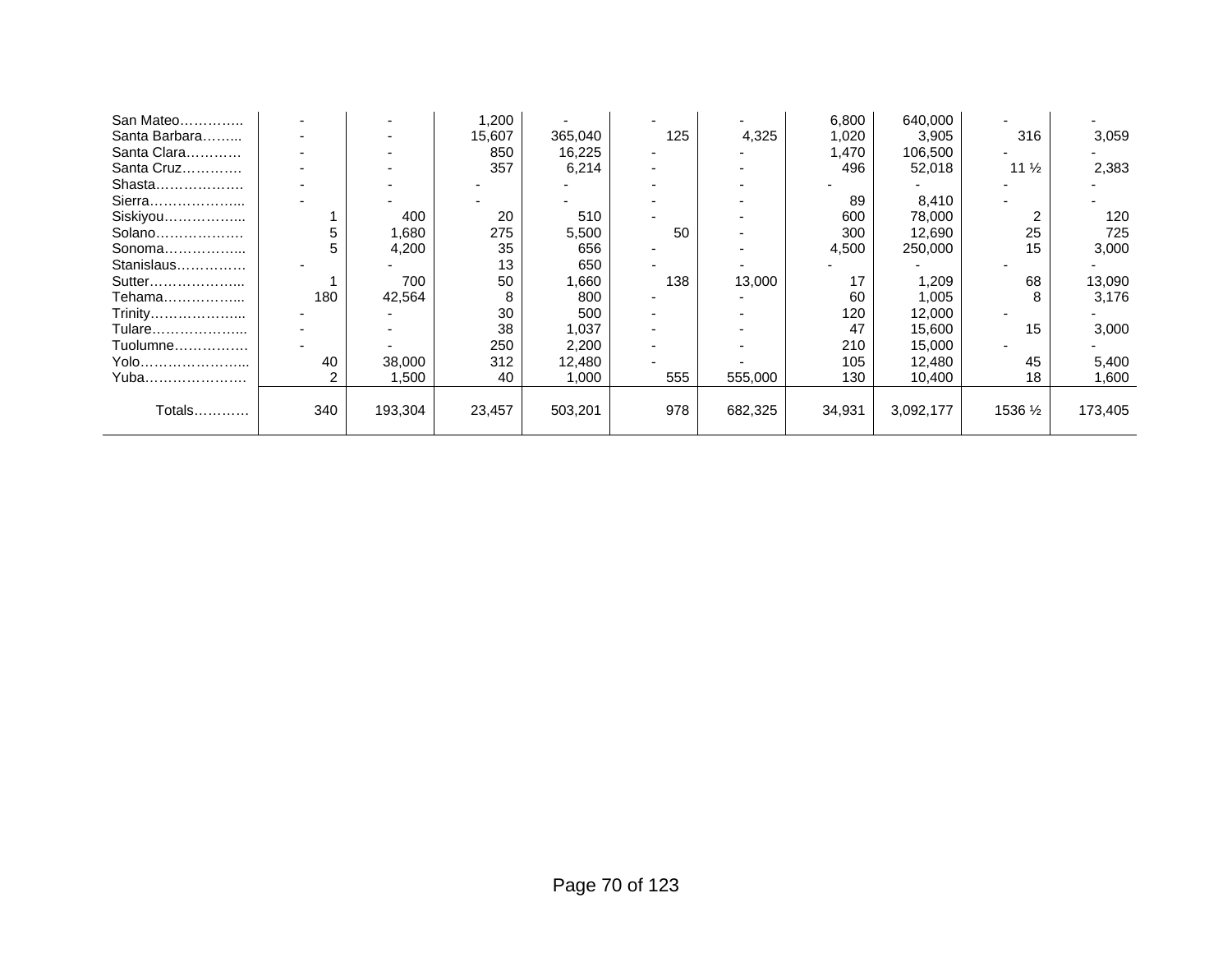|                 |                | ONIONS.        | HAY.   |         |       | FLAX.   |                | HOPS.   | TOBACCO. |        | BEETS.         |
|-----------------|----------------|----------------|--------|---------|-------|---------|----------------|---------|----------|--------|----------------|
| COUNTIES.       | Acres          | <b>Bushels</b> | Acres  | Tons    | Acres | Pounds  | Acres          | Pounds  | Acres    | Pounds | Tons           |
| Alameda         | 200            | 22,460         | 7,000  | 11,600  | 320   | 61,200  | 9              | 3,300   |          | ÷.     | 1,950          |
| Alpine          |                |                | 1,000  | 1,000   |       |         |                |         |          |        | 20             |
| Amador          | 3              | 240            | 4,000  | 3,340   |       |         | $\overline{7}$ | 4,300   |          |        | 10             |
| Butte           |                |                |        |         |       |         |                |         |          |        |                |
| Calaveras       |                |                |        |         |       |         |                |         |          |        | $\overline{2}$ |
| Colusa          | 5              | 250            | 10,000 | 10,000  |       |         |                |         |          |        | 10             |
| Contra Costa    | 30             | 3,820          | 13,900 | 18,650  | 3     | 2,900   |                |         |          |        | 2,000          |
| Del Norte       |                | 40             | 628    | 1,199   |       |         |                |         |          |        | 9              |
| El Dorado       |                |                | 5,223  | 4,875   |       |         |                |         |          |        |                |
| Fresno          | 4              | 340            | 3,640  | 2,555   |       |         |                |         |          |        | 30             |
| Humboldt        | $\overline{c}$ | 180            | 2,950  | 5,967   |       |         |                |         |          |        | 210            |
| Inyo            | 10             | 375            | 10,000 | 20,000  |       |         |                |         |          |        | 5              |
| Kern            | 12             | 900            | 800    | 1,200   |       |         |                | 25      | 1        | 300    | 50             |
| Klamath         | 10             | 300            | 1,200  | 4,800   |       |         |                |         |          |        |                |
| Lake            |                | 155            | 4,561  | 6,475   |       |         |                |         |          |        | 9              |
| Lassen          | 3 <sub>2</sub> | 447            | 3,514  | 5,652   |       |         |                |         |          |        | 26             |
| Los Angeles     | 73             | 9,100          | 2,800  | 7,700   | 1     |         | 35             | 19,400  | 60       | 45,200 | 150            |
| Marin           |                |                |        |         |       |         |                |         |          |        |                |
| Mariposa        | 5              | 400            | 6,000  | 10,000  |       |         |                |         |          |        | 5              |
| Mendocino       |                |                | 75,000 | 137,000 |       |         | 150            | 20,000  |          |        |                |
| Merced          | 10             | 500            | 2,000  | 2,500   |       |         |                |         |          |        |                |
| Mono            | $4\frac{1}{2}$ | 173            | 1,580  | 1,940   |       |         |                |         |          |        |                |
| Monterey        | 350            | 14,200         | 450    | 720     | 1,250 | 286,200 | 78             | 1,450   | 44       | 18,270 | 45             |
| Napa            | 3              | 375            | 8,115  | 11,270  |       |         | 14             | 27,000  |          |        | 100            |
| Nevada          | 25             |                | 8,000  | 10,000  |       |         |                |         |          |        | 40             |
| Placer          |                |                | 6,471  | 6,665   |       |         |                |         |          |        |                |
| Plumas          | 6              | 240            | 12,030 | 12,865  |       |         |                |         |          |        | 19             |
| Sacramento      | 171            | 26,473         | 25,872 | 24,716  | 15    | 12,000  | 179            | 274,400 |          |        | 232            |
| San Bernardino  | 25             | 1,250          | 1,240  | 2,500   |       |         |                |         |          |        | 20             |
| San Diego       | 5              | 250            | 300    | 600     |       |         |                |         |          |        | 250            |
| San Francisco   |                |                |        |         |       |         |                |         |          |        |                |
| San Joaquin     | 20             | 4,240          | 12,000 | 8,760   |       |         | 14             | 8,000   |          |        | 50             |
| San Luis Obispo | 10             | $\blacksquare$ | 4,000  | 8,000   |       |         |                |         |          |        | 50             |

#### TABLE OF STATISTICS – Continued.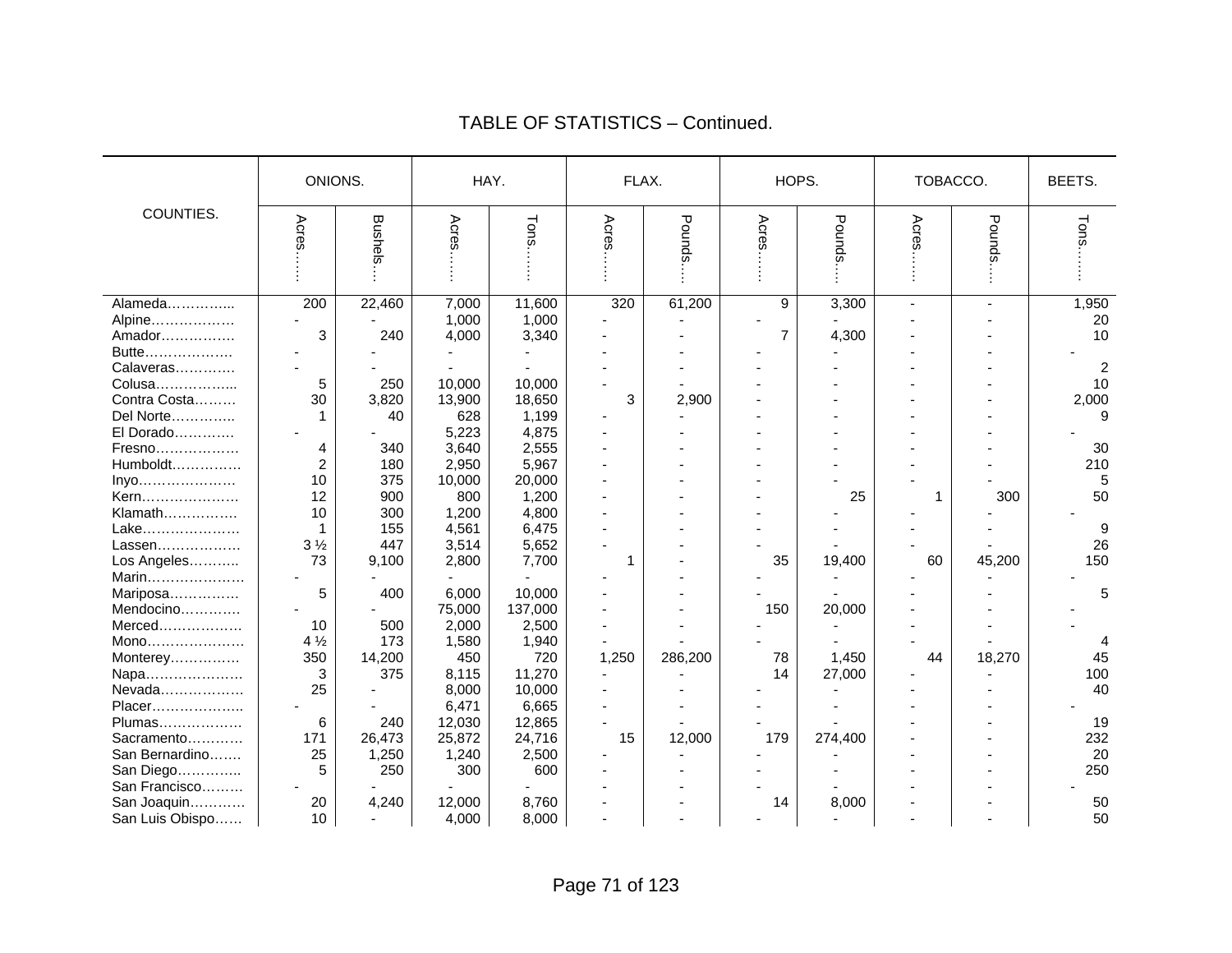| San Mateo     | 80    | 60,000  | 15,000  | 24,000  | 350   |         |     |         |     |        | 2,000  |
|---------------|-------|---------|---------|---------|-------|---------|-----|---------|-----|--------|--------|
| Santa Barbara | 101   | 800     | 10,950  | 25,627  | 4,000 | 365,900 |     |         |     |        | 619    |
| Santa Clara   | 975   | 85,350  | 15,670  | 25,340  |       |         | 67  | 16,950  | 40  | 3,300  | 2,075  |
| Santa Cruz    |       |         | 3,310   | 6,146   | 1,112 | Seed.   | 20  |         |     |        | 30     |
| Shasta        |       |         |         |         |       |         |     |         |     |        |        |
| Sierra        |       |         | 6,820   | 7,110   |       |         |     |         |     |        |        |
| Siskiyou      | 12    | 3,100   | 68,000  | 120,000 |       |         |     |         |     |        |        |
| Solano        | 15    | 450     | 14,690  | 21,345  | 325   | 32,500  |     |         |     |        | 196    |
| Sonoma        | 16    | 2,000   | 25,250  | 43,600  |       |         |     |         |     |        | 3,850  |
| Stanislaus    |       |         | 8,000   | 7,800   |       |         |     |         |     |        |        |
| Sutter        |       | 40      | 11,077  | 12,247  |       |         |     |         |     |        |        |
| Tehama        | 4     | 950     | 5,400   | 6,940   |       |         |     |         |     |        |        |
| Trinity       | 6     | 600     | 1,200   | 1,800   |       |         |     |         |     |        |        |
| Tulare        |       |         | 1,946   | 2,000   |       |         |     |         |     |        | 55     |
| Tuolumne      | 75    | 7,500   | 12,000  | 14,500  |       |         |     |         |     |        |        |
| Yolo          | 18    | 1,260   | 13,490  | 14,745  |       |         |     |         |     |        | 100    |
| Yuba          | 20    | 3,600   | 12,941  | 9,700   |       |         | 32  | 30,000  |     |        | 30     |
|               |       |         |         |         |       |         |     |         |     |        |        |
| Totals…………    | 2,302 | 252,358 | 460,018 | 685,449 | 7,376 | 760,700 | 604 | 404,825 | 145 | 67,070 | 14,270 |
|               |       |         |         |         |       |         |     |         |     |        |        |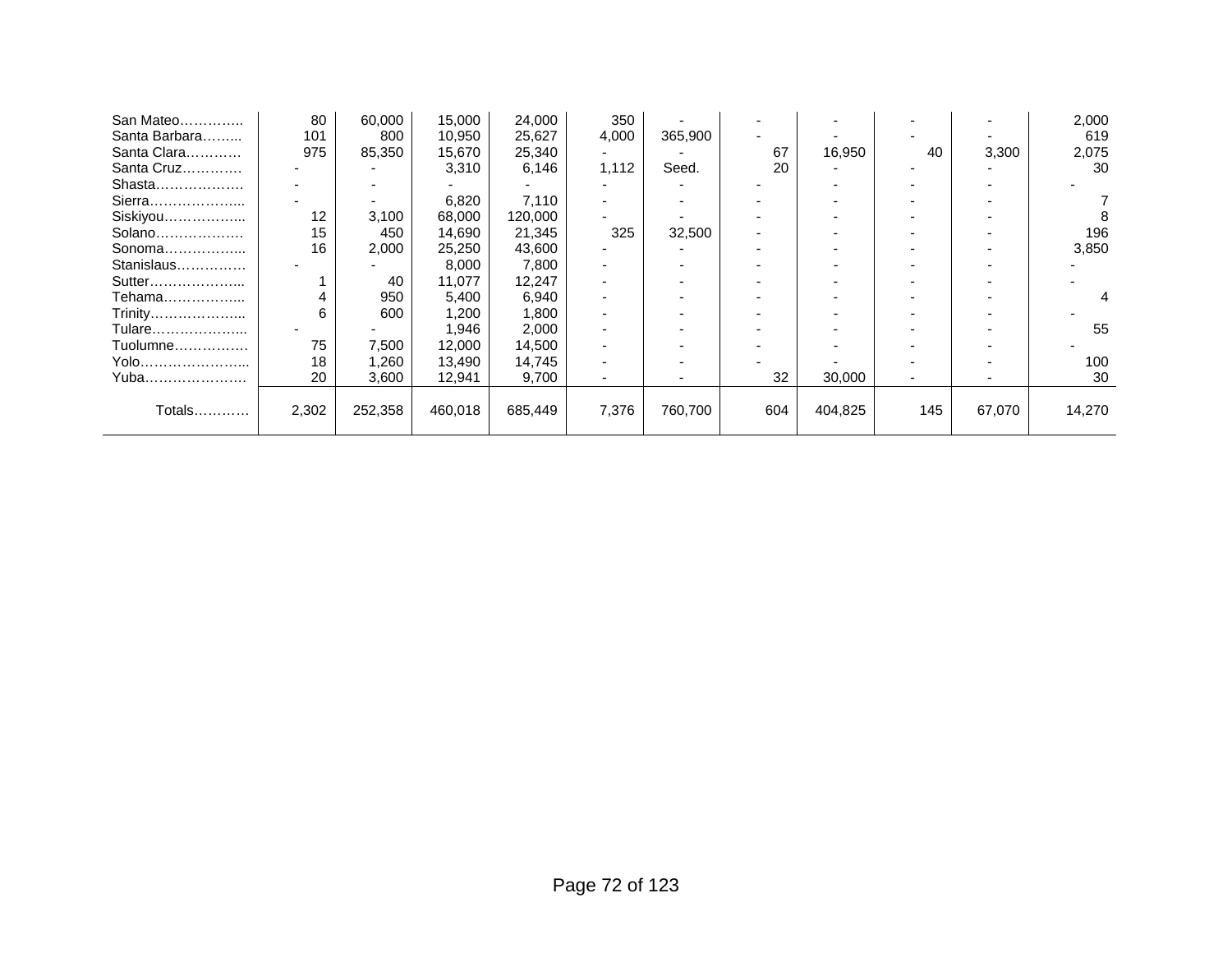|                        | Tons           | Total of pumpkins<br>sausahes | COTTON. |        | Pounds of silk<br>cocoons | Acres        | Pounds of butte   | Pounds        | Pounds          | Pounds of honey |
|------------------------|----------------|-------------------------------|---------|--------|---------------------------|--------------|-------------------|---------------|-----------------|-----------------|
|                        |                |                               |         |        |                           |              |                   |               |                 |                 |
| COUNTIES.              |                |                               | Acres   |        |                           |              |                   |               |                 |                 |
|                        | of turnips     |                               |         | Pounds |                           | of broomcorn |                   | of cheese     | <b>OF WOO</b>   |                 |
|                        |                |                               |         |        |                           |              |                   |               |                 |                 |
|                        |                |                               |         |        |                           |              |                   |               |                 |                 |
|                        |                | and                           |         |        |                           |              |                   |               |                 |                 |
|                        |                |                               |         |        |                           |              |                   |               |                 |                 |
| Alameda                | 85             | 2,090                         |         |        |                           |              | 80,410            | 6,570         | 230,600         | 2,960           |
| Alpine                 | 25             | 30                            |         |        |                           |              |                   |               |                 |                 |
| Amador                 |                | 30                            |         |        | 130                       | 160          | 34,300            | 2,000         | 14,000          | 1,400           |
| Butte                  |                |                               |         |        |                           |              |                   |               |                 |                 |
| Calaveras              | $\overline{c}$ | 18                            |         |        | 20                        |              | 20,110            | 12,000        | 513,000         | 11,200          |
| Colusa                 |                | 50                            |         |        |                           | 50           | 30,000            |               | 1,000,000       | 25,000          |
| Contra Costa           | 740<br>27      | 1,600<br>15                   |         |        |                           |              | 220,940           | 41,676        | 130,260         | 8,900           |
| Del Norte<br>El Dorado |                |                               |         |        | 30                        |              | 42,600<br>137,333 | 300<br>16,970 | 2,850<br>15,729 | 2,050<br>3,268  |
| Fresno                 | 10             | 155                           |         |        |                           |              | 20,975            | 1,300         | 492,200         | 11,180          |
| Humboldt               | 28             |                               |         |        |                           |              | 73,120            | 1,256         | 43,230          | 2,800           |
| Inyo                   | 3              | 20                            |         |        |                           |              | 4,000             |               | 5,000           | 300             |
| Kern                   | 50             | 1,000                         |         |        |                           | 3            | 6,000             | 1,000         | 814,586         | 6,000           |
| Klamath                |                |                               |         |        |                           |              | 3,000             |               |                 | 478             |
| Lake                   | 23             | 221                           |         |        |                           |              | 30,896            | 65,600        | 56,488          | 6,245           |
| Lassen                 | 6              | 47                            |         |        |                           |              | 40,216            | 3,840         | 1,568           |                 |
| Los Angeles            | 15             | 3,100                         |         |        | 3,300                     | 76           | 33,200            | 9,700         | 1,570,000       | 168,00          |
| Marin                  |                |                               |         |        |                           |              |                   |               |                 |                 |
| Mariposa               | 12             | 10                            |         |        |                           |              | 8,000             | 500           | 75,000          |                 |
| Mendocino              |                | 1,000                         |         |        |                           |              | 117,600           | 9,800         | 274,000         |                 |
| Merced                 |                | 400                           | 100     |        |                           |              | 5,000             | 3,000         |                 | 500             |
| Mono                   | 7              | 5                             |         |        |                           |              | 4,190             | 2,720         |                 |                 |
| Monterey               | 30             | 415                           |         |        |                           |              | 108,780           | 1,793,800     | 594,587         | 82,800          |
| Napa                   | 30             | 300                           |         |        | 100                       | 5            | 180,000           | 8,200         | 25,300          | 3,800           |
| Nevada                 | 15             | 25                            |         |        | 700                       | 45           | 7,300             | 1,200         |                 | 2,300           |
| Placer                 |                | 80                            |         |        |                           | 10           | 11,390            | 938           | 151,420         | 7,609           |
| Plumas                 | 9              | 8                             |         |        |                           |              | 170,950           | 1,400         | 10,042          | 1,685           |
| Sacramento             | 154            | 2,202                         |         |        | 935                       | 467          | 229,205           | 73,300        | 323,330         | 12,440          |
| San Bernardino         |                | 825                           |         |        |                           | 18           | 28,200            | 3,250         | 98,540          | 21,600          |
| San Diego              | 75             | 300                           |         |        |                           |              | 5,600             |               | 150,000         | 4,500           |
| San Francisco          |                |                               |         |        |                           |              |                   |               |                 |                 |
| San Joaquin            | 20             | 135                           |         |        | 24                        |              | 200,000           | 15,000        | 241,000         | 2,000           |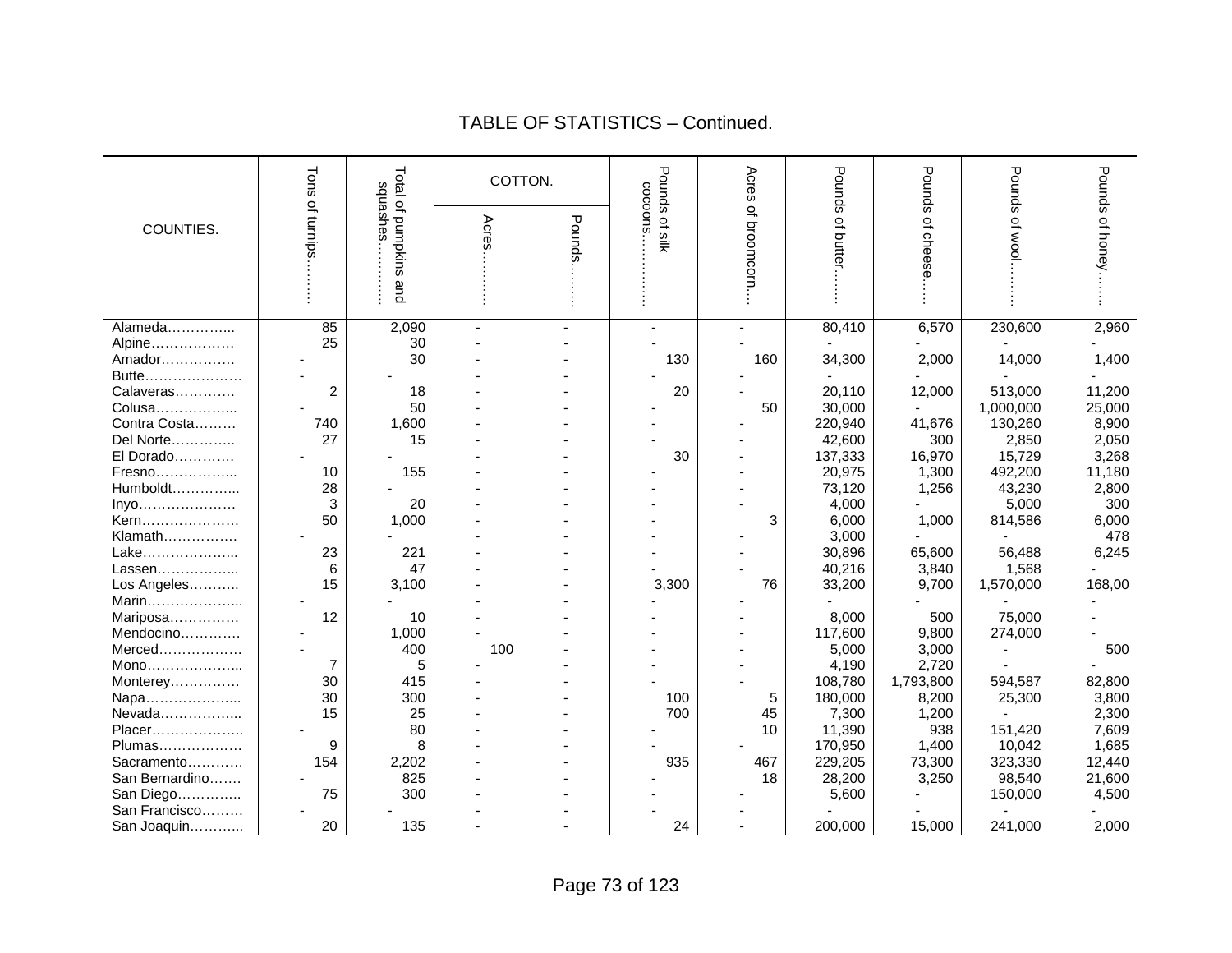| San Luis Obispo | 500   |        |     |        |       | 500,000   | 500,000   | 350,000    |         |
|-----------------|-------|--------|-----|--------|-------|-----------|-----------|------------|---------|
| San Mateo       |       | 150    |     |        |       | 210,000   | 230,000   |            | 1,200   |
| Santa Barbara   | 105   | 2,850  |     | 260    |       | 9,056     | 25,000    | 1,291,306  | 10,000  |
| Santa Clara     | 100   | 3,290  |     | 300    |       | 425,300   | 2,375,440 | 50,000     | 6,275   |
| Santa Cruz      |       | 2,359  |     | 10     |       | 60,052    | 31,366    |            | 830     |
| Shasta          |       |        |     |        |       |           |           |            |         |
| Sierra          | 18    | 9      |     |        |       | 72,300    | 14,000    | 1,200      | 3,100   |
| Siskiyou        | 34    | 56     |     |        |       | 75,580    | 16,700    | 56,000     | 4,000   |
| Solano          | 47    | 75     |     |        |       | 36,721    | 12,640    | 221,000    | 1,025   |
| Sonoma          | 300   | 5,000  |     |        |       | 850,250   | 200,250   | 256,832    | 1,850   |
| Stanislaus      |       |        |     |        |       | 5,000     |           | 950,000    | 19,000  |
| Sutter          |       | 442    |     |        | 622   | 48,963    |           | 43,954     | 180     |
| Tehama          | 6     | 10     |     |        | 80    | 29,000    | 2,150     | 992,783    | 2,460   |
| Trinity         |       | 10     |     |        |       | 15,075    |           |            | 1,500   |
| Tulare          | 8     | 195    |     |        | 5     | 10,525    |           | 975,000    | 18,900  |
| Tuolumne        | 100   |        |     |        |       | 21,000    |           |            | 1,000   |
| Yolo            | 40    | 356    |     | 6,000  |       | 107,500   |           | 201,425    | 4,650   |
| Yuba            | 40    | 350    |     | 65     | 155   | 90,000    | 5,400     | 70,000     | 3,200   |
|                 |       |        |     |        |       |           |           |            |         |
| Totals          | 2,644 | 29,243 | 100 | 11,874 | 1,696 | 4,419,627 | 5,488,266 | 12,292,230 | 468,185 |
|                 |       |        |     |        |       |           |           |            |         |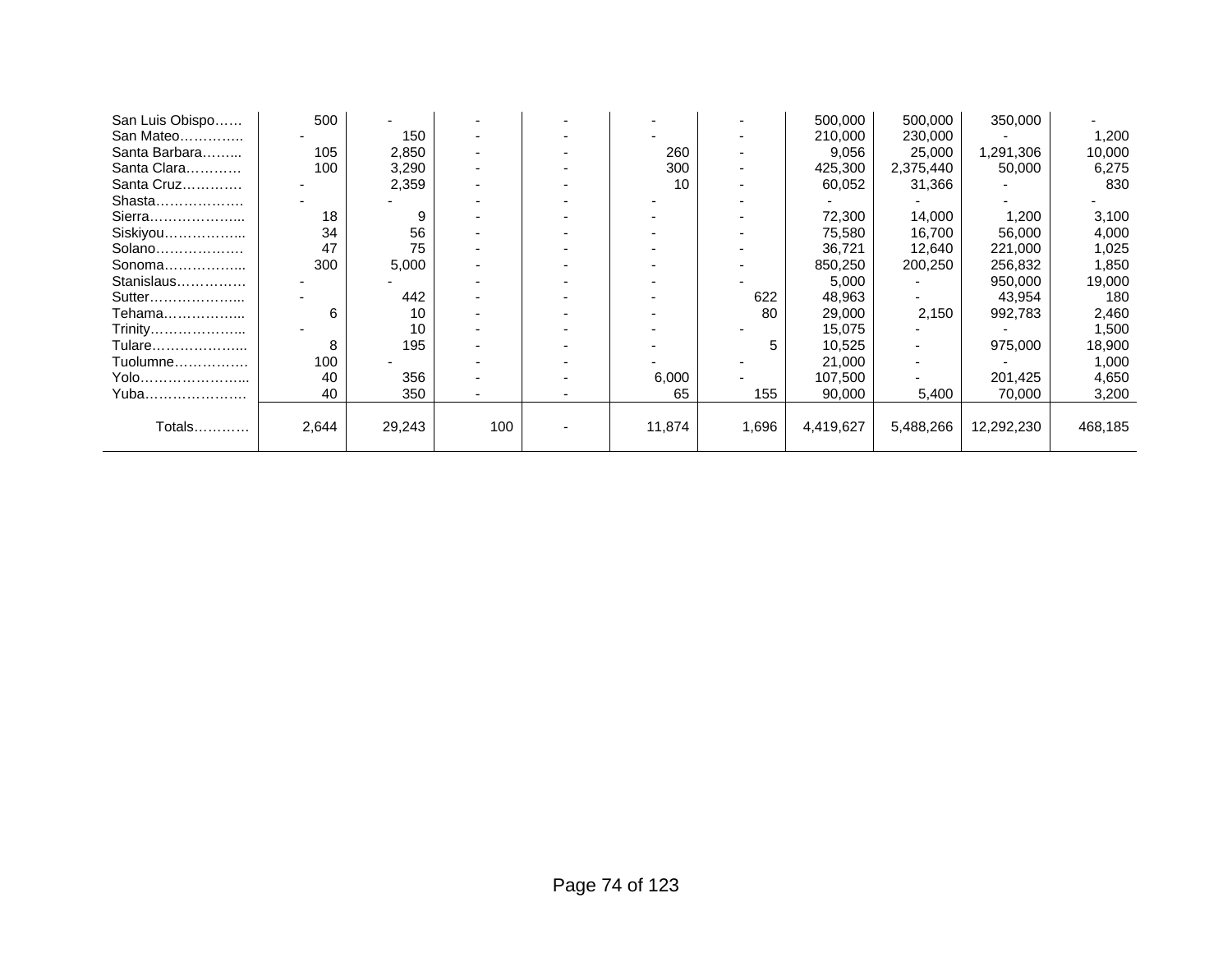| COUNTIES.       | Number<br>apple<br>trees<br>$\Omega$ | Number<br>peach trees<br>$\Omega$ | Number of<br>pear trees | Number of<br>plum tress | Number of<br>cherry trees | nectarine trees<br>Number of | Number of<br>quince<br>trees | Number of<br>apricot trees | Number<br>trees<br>of fig | Number of<br>lemon trees |
|-----------------|--------------------------------------|-----------------------------------|-------------------------|-------------------------|---------------------------|------------------------------|------------------------------|----------------------------|---------------------------|--------------------------|
| Alameda         | 88,700                               | 12,900                            | 33,400                  | 20,750                  | 29,200                    | 1,150                        | 2,110                        | 3,780                      | 1,340                     | 88                       |
| Alpine          | 100                                  | 50                                |                         |                         |                           |                              |                              |                            |                           |                          |
| Amador          | 31,300                               | 18,300                            | 6,000                   | 5,400                   | 2,300                     | 980                          | 2,100                        | 1,850                      | 1,300                     | 130                      |
| Butte           |                                      |                                   |                         |                         |                           |                              |                              |                            |                           |                          |
| Calaveras       | 30,000                               | 16,400                            | 5,360                   | 3,110                   | 1,166                     | 728                          | 52                           | 11                         | 400                       | 10                       |
| Colusa          | 40,000                               | 50,000                            | 4,000                   | 2,500                   | 800                       | 1,000                        | 300                          | 950                        | 675                       | 10                       |
| Contra Costa    | 35,200                               | 18,800                            | 8,720                   | 3,500                   | 3,100                     | 290                          | 1,610                        | 740                        | 700                       | 35                       |
| Del Norte       | 9,556                                | 190                               | 474                     | 439                     | 300                       | 15                           | 23                           | 7                          | 4                         | 6                        |
| El Dorado       | 90,741                               | 40,973                            | 11,426                  | 6,532                   | 2,914                     | 713                          | 1,014                        | 602                        | 921                       |                          |
| Fresno          | 1,865                                | 2,937                             | 442                     | 318                     | 93                        | 80                           | 35                           | 175                        | 225                       |                          |
| Humboldt        | 49,420                               | 556                               | 1,015                   | 2,044                   | 1,336                     |                              | 55                           | 25                         | 5                         |                          |
| Inyo            | 550                                  | 700                               | 125                     | 75                      | 28                        | 50                           | 15                           | 35                         | 10                        |                          |
| Kern            | 500                                  | 800                               | 150                     | 300                     | 110                       | 80                           | 55                           | 300                        | 240                       | 15                       |
| Klamath         | 4,700                                | 2,000                             | 400                     | 500                     | 270                       | 93                           | 65                           | 42                         |                           |                          |
| Lake            | 11,143                               | 6,002                             | 1,791                   | 2,431                   | 362                       | 87                           | 126                          | 194                        | 158                       |                          |
| Lassen          | 5,512                                | 2,617                             | 358                     | 474                     | 64                        | 38                           | 127                          | 196                        |                           |                          |
| Los Angeles     | 7,100                                | 11,100                            | 5,200                   | 200                     | 150                       | 400                          | 1,100                        | 1,850                      | 2,000                     | 3,700                    |
| Marin           |                                      |                                   |                         |                         |                           |                              |                              |                            |                           |                          |
| Mariposa        | 6,000                                | 6,800                             | 900                     | 400                     | 200                       | 100                          | 100                          | 400                        | 300                       |                          |
| Mendocino       | 25,000                               | 22,000                            | 3,000                   | 2,100                   | 640                       | 370                          | 180                          | 70                         |                           |                          |
| Merced          | 4,200                                | 7,422                             | 3,271                   | 2,144                   | 602                       | 576                          | 247                          | 972                        | 481                       | 10                       |
| Mono            | 650                                  | 112                               | 6                       | 100                     |                           |                              |                              |                            |                           |                          |
| Monterey        | 31,740                               | 13,517                            | 19,970                  | 31,220                  | 1,185                     | 561                          | 93                           | 1,182                      | 201                       | 47                       |
| Napa            | 59,465                               | 26,310                            | 17,870                  | 6,410                   | 10,470                    | 855                          | 1,430                        | 1,895                      | 830                       | 24                       |
| Nevada          | 24,500                               | 12,875                            | 3,806                   | 2,566                   | 1,578                     | 780                          | 540                          | 1,180                      | 860                       | 15                       |
| Placer          | 55,971                               | 35,864                            | 19,871                  | 11,773                  | 5,783                     | 3,410                        | 2,170                        | 271                        | 1,998                     | 40                       |
| Plumas          | 3,781                                | 567                               | 337                     | 155                     | 55                        | 15                           | 27                           | 7                          |                           |                          |
| Sacramento      | 92,329                               | 95,238                            | 32,823                  | 19,632                  | 7,725                     | 3,988                        | 3,841                        | 12,697                     | 4,257                     | 575                      |
| San Bernardino  | 8,200                                | 14,320                            | 795                     | 1,430                   | 110                       | 385                          | 294                          | 830                        | 640                       | 415                      |
| San Diego       | 4,900                                | 2,900                             | 530                     | 475                     | 395                       | 200                          | 280                          | 315                        | 385                       | 290                      |
| San Francisco   |                                      |                                   |                         |                         |                           |                              |                              |                            |                           |                          |
| San Joaquin     | 47,000                               | 30,000                            | 9,000                   | 6,000                   | 1,250                     | 1,000                        | 1,000                        | 2,750                      | 3,500                     | 12                       |
| San Luis Obispo | 2,000                                | 2,000                             | 1,000                   | 300                     | 100                       | 50                           | 300                          | 300                        | 350                       | 50                       |
| San Mateo       | 15,000                               | 1,500                             | 1,500                   | 1,000                   | 1,200                     | 1,000                        | 560                          | 1,000                      | 50                        | 10                       |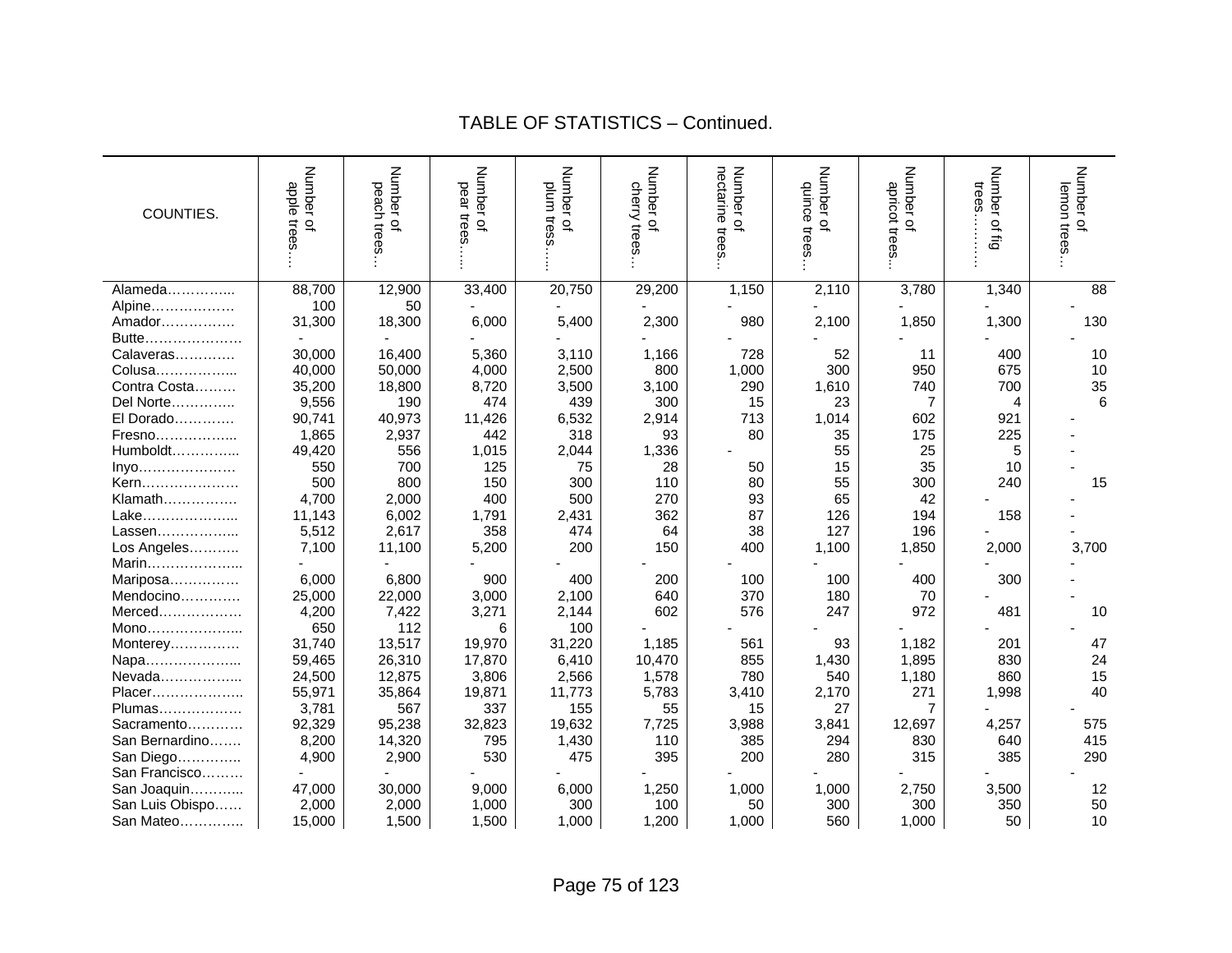| Santa Barbara | 26,016    | 13,000  | 9,315   | 1,000   | 3,008   | 1,017  | 3,400  | 4,901  | 8,400  | 1,200 |
|---------------|-----------|---------|---------|---------|---------|--------|--------|--------|--------|-------|
| Santa Clara   | 1,107,840 | 83,650  | 75,260  | 25,890  | 20,430  | 1,580  | 7,980  | 8,650  | 1,700  | 25    |
| Santa Cruz    | 50,669    | 5,880   | 4,914   | 4,727   | 2,503   | 109    | 530    | 841    | 291    | 25    |
| Shasta        |           |         |         |         |         |        |        |        |        |       |
| Sierra        | 7,810     | 5,100   | 981     | 389     | 390     | 87     | 107    | 40     | 11     | 2     |
| Siskiyou      | 37,500    | 15,840  | 2,080   | 1,600   | 1,240   | 512    | 500    | 312    | 44     |       |
| Solano        | 29.461    | 22,681  | 12,641  | 5,721   | 4,820   | 350    | 304    | 12,946 | 4,297  | 27    |
| Sonoma        | 260,320   | 50,500  | 14,250  | 38,760  | 7,856   | 985    | 3,408  | 1,420  | 1,395  |       |
| Stanislaus    | 3,450     | 6,080   | 890     | 675     | 190     | 95     | 75     | 450    | 560    |       |
| Sutter        | 19,299    | 11.784  | 4,392   | 4,620   | 595     | 1,123  | 779    | 4,983  | 2,924  | 21    |
| Tehama        | 11,054    | 26,040  | 9,412   | 10,150  | 804     | 752    | 413    | 722    | 716    | 8     |
| Trinity       | 17.930    | 7,000   | 1,575   | 980     | 400     | 116    | 130    | 76     |        |       |
| Tulare        | 22,250    | 75,559  | 5,867   | 1,176   | 342     | 397    | 687    | 1,355  | 1,868  | 374   |
| Tuolumne      | 5,300     | 4,800   | 4,600   | 3,100   | 2,250   | 1,750  | 450. ا | 950    | 2,200  | 150   |
| Yolo          | 23,638    | 34,942  | 7,675   | 3,942   | 2,647   | 1,023  | 885    | 3,526  | 3,070  | 17    |
| Yuba          | 37,863    | 26,715  | 8,860   | 5,950   | .883    | 2,220  | 2,900  | 4,550  | 2,300  | 60    |
|               |           |         |         |         |         |        |        |        |        |       |
| Totals        | 2,446,523 | 835,321 | 356,252 | 243,058 | 122,864 | 31,110 | 43,397 | 78,238 | 51,606 | 7,381 |
|               |           |         |         |         |         |        |        |        |        |       |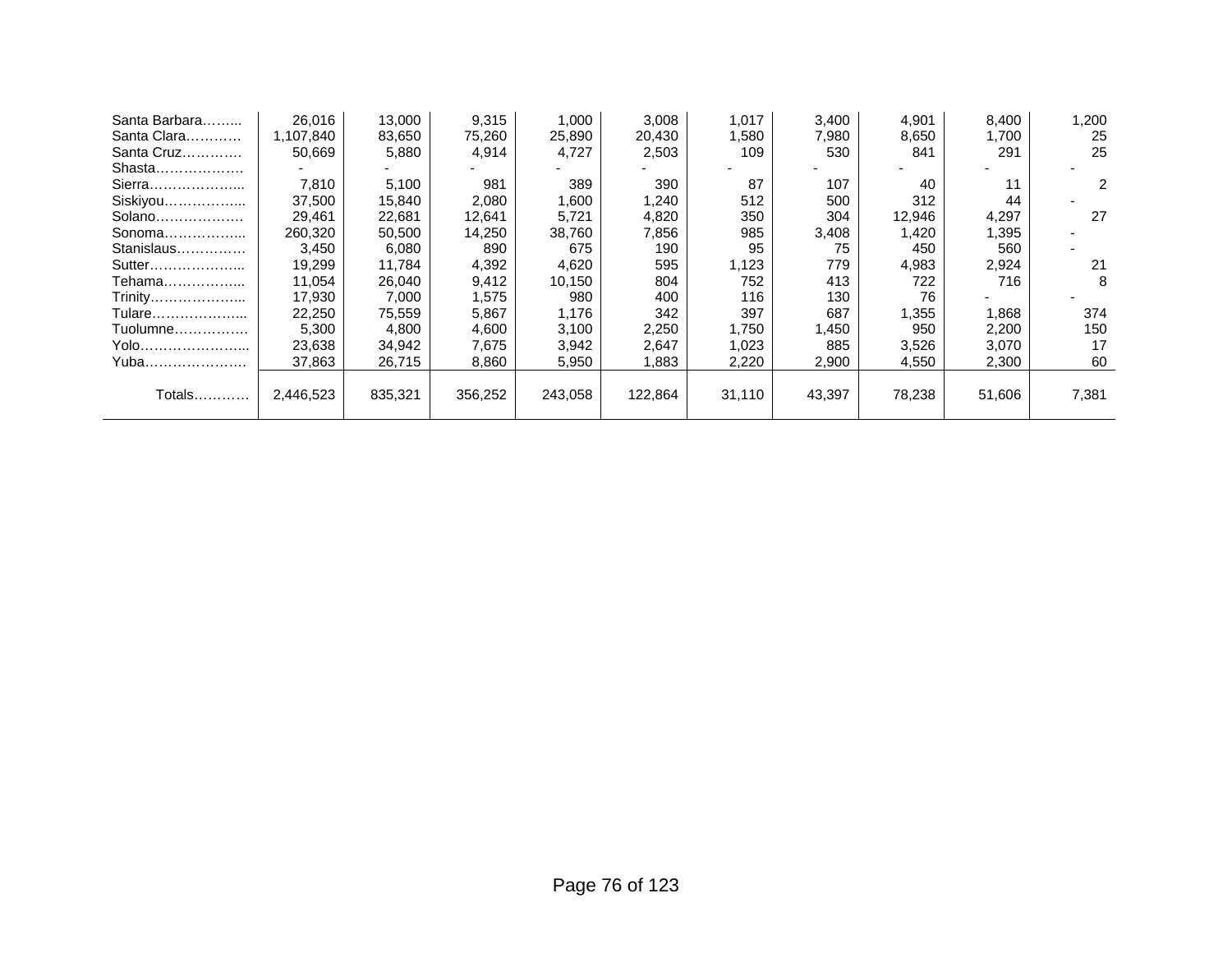| COUNTIES.      | Number of<br>orange<br>trees | Number of<br>olive<br>trees | Number of<br>prune<br>tree | Number of mulberry<br>tress | Number of almond<br>trees | Number of walnut<br>trees | Number of<br>gooseberry bushes | Number of raspberry<br>bushes | Number of strawberry<br>vines | Number of grape<br>vines |
|----------------|------------------------------|-----------------------------|----------------------------|-----------------------------|---------------------------|---------------------------|--------------------------------|-------------------------------|-------------------------------|--------------------------|
|                | 64                           |                             |                            | 940                         |                           |                           |                                | 716,400                       |                               |                          |
| Alameda        |                              | 380                         | 4,730                      |                             | 7,380                     | 1,750                     | 49,900                         |                               | 6,110,500                     | 138,200                  |
| Alpine         |                              |                             |                            |                             |                           |                           | 5,000                          | 2,000                         |                               |                          |
| Amador         | 120                          | 25                          | 260                        | 340                         | 1,650                     | 400                       | 9,009                          | 14,300                        | 109,000                       | 1,190,000                |
| Butte          |                              |                             |                            |                             |                           |                           |                                |                               |                               |                          |
| Calaveras      | 28                           | $\overline{\mathbf{c}}$     | 45                         | 700                         | 100                       | 903                       | 3,300                          | 2,500                         | 300,000                       | 368,000                  |
| Colusa         | 20                           |                             |                            | 100                         | 550                       | 175                       | 75                             | 260                           | 400                           | 125,000                  |
| Contra Costa   | 80                           | 100                         | 120                        | 7,850                       | 340                       | 2,500                     | 5,000                          | 5,200                         | 600                           | 371,800                  |
| Del Norte      | 4                            |                             |                            |                             | 1                         | 42                        | 538                            | 43,300                        | 7,100                         | 38                       |
| El Dorado      | 8                            | 3                           | 34                         | 63,400                      | 380                       | 492                       | 8,239                          | 20,137                        | 154,290                       | 1,584,391                |
| Fresno         | 10                           |                             | 17                         |                             |                           | 88                        | 275                            | 1,750                         | 10,400                        | 12,600                   |
| Humboldt       |                              |                             |                            |                             | 22                        | 65                        | 3,350                          | 25,150                        | 44,820                        | 360                      |
| Inyo           |                              |                             | 5                          | 25                          |                           | 30                        | 250                            | 275                           | 15,000                        | 10,000                   |
| Kern           | 53                           | $\overline{7}$              | 5                          | 75                          | 2                         | 100                       | 3,000                          | 40,000                        | 6,000                         | 7,000                    |
| Klamath        |                              |                             |                            |                             |                           |                           | 1,100                          | 8,000                         | 1,500                         | 1,378                    |
| Lake           | 15                           |                             | 56                         | 129                         | 269                       | 218                       | 952                            | 40                            | 16,137                        | 30,979                   |
| Lassen         |                              |                             |                            |                             |                           | 87                        | 388                            | 4,818                         | 30,000                        | 3,438                    |
| Los Angeles    | 34,000                       | 2,000                       | 110                        | 276,000                     | 630                       | 5,100                     | 1,000                          | 6,000                         | 146,300                       | 4,137,400                |
| Marin          |                              |                             |                            |                             |                           |                           |                                |                               |                               |                          |
| Mariposa       |                              |                             |                            | 100                         | 20                        |                           | 1,000                          | 2,000                         | 2,000,000                     | 150,000                  |
| Mendocino      |                              |                             |                            |                             |                           | 70                        | 20,000                         | 10,000                        | 150,000                       | 25,000                   |
| Merced         | 5                            | $\overline{7}$              | 18                         | 87                          | 104                       | 108                       | 450                            | 281                           | 4,776                         | 150,000                  |
| Mono           |                              |                             |                            |                             |                           |                           | 150                            | 280                           | 3,180                         |                          |
| Monterey       |                              | 42                          | 213                        | 1,217                       | 396                       | 154                       | 2,600                          | 2,100                         | 2,700                         | 198,600                  |
| Napa           | 50                           |                             | 170                        | 54,640                      | 2,990                     | 800                       | 8,000                          | 810                           | 4,000                         | 2,172,000                |
| Nevada         | 120                          |                             | 280                        | 129,000                     | 421                       | 540                       | 2,640                          | 21,000                        | 170,000                       | 450,000                  |
| Placer         | 62                           | 30                          | 871                        | 4,868                       | 824                       | 697                       | 1,938                          | 50,536                        | 171,600                       | 813,514                  |
| Plumas         |                              |                             |                            |                             | 1                         | 5                         | 567                            | 2,454                         | 18,465                        | 16                       |
| Sacramento     | 542                          | 192                         | 606                        | 209,596                     | 4,874                     | 19,758                    | 4,069                          | 18,706                        | 370,562                       | 1,948,756                |
| San Bernardino | 875                          | 96                          | 225                        | 1,230                       | 685                       | 930                       | 450                            | 749                           | 15,000                        | 495,000                  |
| San Diego      | 233                          | 300                         |                            | 7,000                       | 230                       | 300                       |                                | 500                           | 5,000                         | 30,000                   |
| San Francisco  |                              |                             |                            |                             |                           |                           |                                |                               |                               |                          |
| San Joaquin    | 30                           | 6                           | 300                        | 250                         | 500                       | 475                       | 3,000                          | 2,000                         | 30,000                        | 750,000                  |
|                |                              |                             |                            |                             |                           |                           |                                |                               |                               |                          |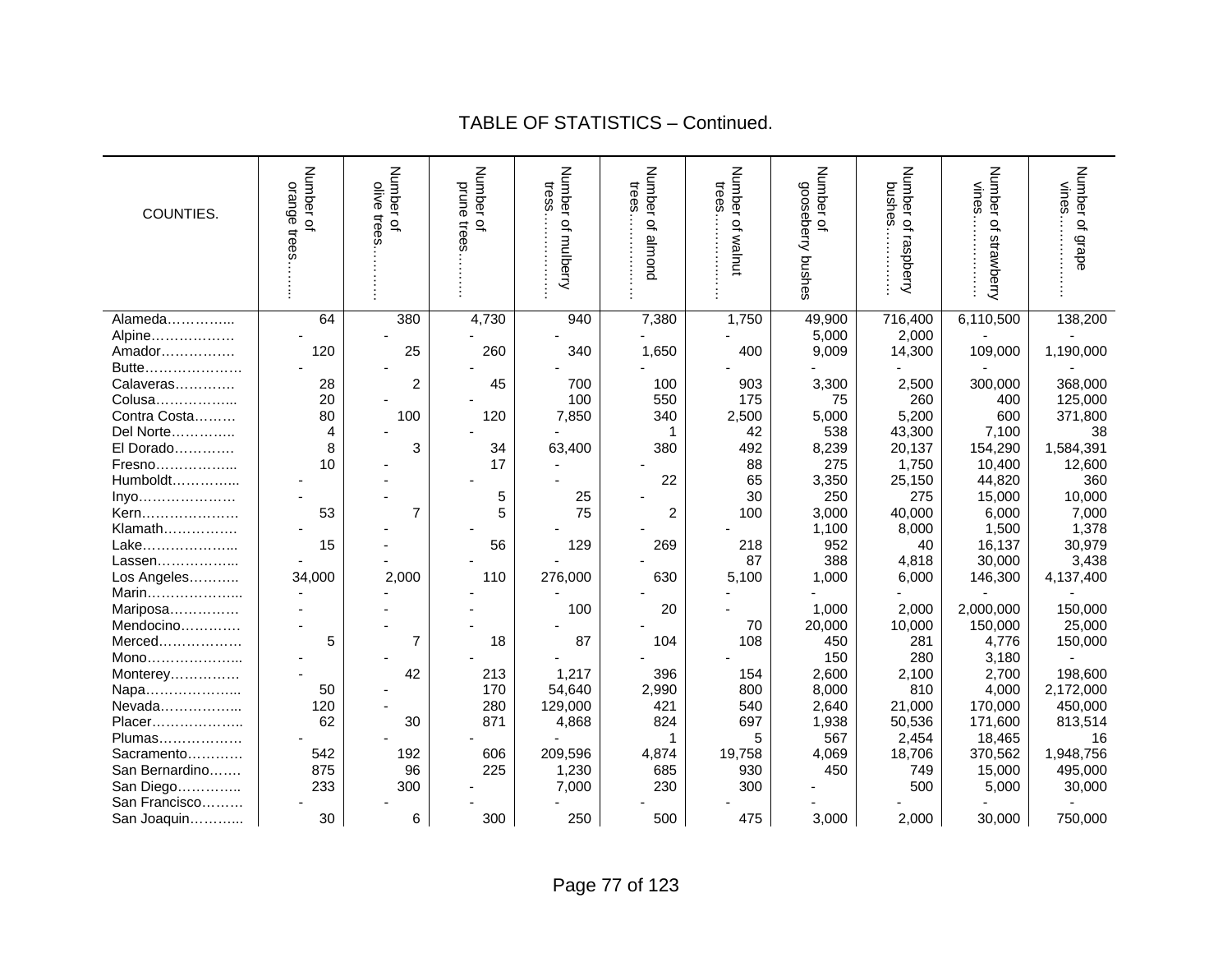| San Luis Obispo | 50     | 500    |        |         | 100    | 300    |         |           | 20,000     | 100,000    |
|-----------------|--------|--------|--------|---------|--------|--------|---------|-----------|------------|------------|
| San Mateo       | 15     | 15     | 100    | 25,000  | 500    | 550    | 1,000   | 1,200     | 15,000     |            |
| Santa Barbara   | 1,508  | 34,504 | 2,500  | 20,517  | 18,785 | 6,070  | 6,950   | 1,300     | 120,500    | 596,000    |
| Santa Clara     | 167    | 155    | 6,750  | 16,980  | 525    | 2,500  | 20,150  | 2,750     | 3,260,500  | 1,100,000  |
| Santa Cruz      | 60     | 11     | 322    | 3,708   | 163    | 1,092  | 3,354   | 31,166    | 154,800    | 312,000    |
| Shasta          |        |        |        |         |        |        |         |           |            |            |
| Sierra          |        |        | 17     | 20      | 12     | 20     | 2,420   | 11,000    | 5,700      | 12,200     |
| Siskiyou        |        |        |        | 9,600   | 22     | 137    | 10,200  | 9,800     | 60,000     | 57,000     |
| Solano          | 81     | 15     | 178    | 845     | 3,950  | 3,852  | 1,060   | 200       | 3,200      | 1,491,300  |
| Sonoma          | 40     |        | 350    | 2,200   | 3,250  | 1,575  | 14,700  | 4,300     | 150,800    | 3,690,850  |
| Stanislaus      | 10     |        |        |         | 40     | 12     |         |           | 25,000     | 240,000    |
| Sutter          | 60     |        | 101    | 68,390  | 1,706  | 1,851  | 303     | 614       | 900        | 296,820    |
| Tehama          | 14     |        | 32     | 82      | 73     | 63     | 847     | 315       | 228,160    | 642,997    |
| Trinity         |        |        |        |         |        |        | 2,000   | 6,000     | 96,000     | 20,096     |
| Tulare          | 129    | 24     | 39     | 5,498   | 305    | 1,012  | 645     |           | 185,000    |            |
| Tuolumne        | 70     |        | 350    | 700     | 175    | 470    | 17,000  | 27,000    | 70,000     | 450,000,   |
| Yolo            | 217    | 16     | 215    | 82,722  | 3,337  | 2,310  | 940     | 1,150     | 1,200      | 546,350    |
| Yuba            | 250    | 48     | 40     | 5,368   | 4,165  | 698    | 6,500   | 14,000    | 120,000    | 490,000    |
|                 |        |        |        |         |        |        |         |           |            |            |
| Totals          | 38,991 | 38,486 | 19,059 | 999,175 | 59,478 | 58,300 | 224,300 | 1,112,341 | 14,414,090 | 26,479,983 |
|                 |        |        |        |         |        |        |         |           |            |            |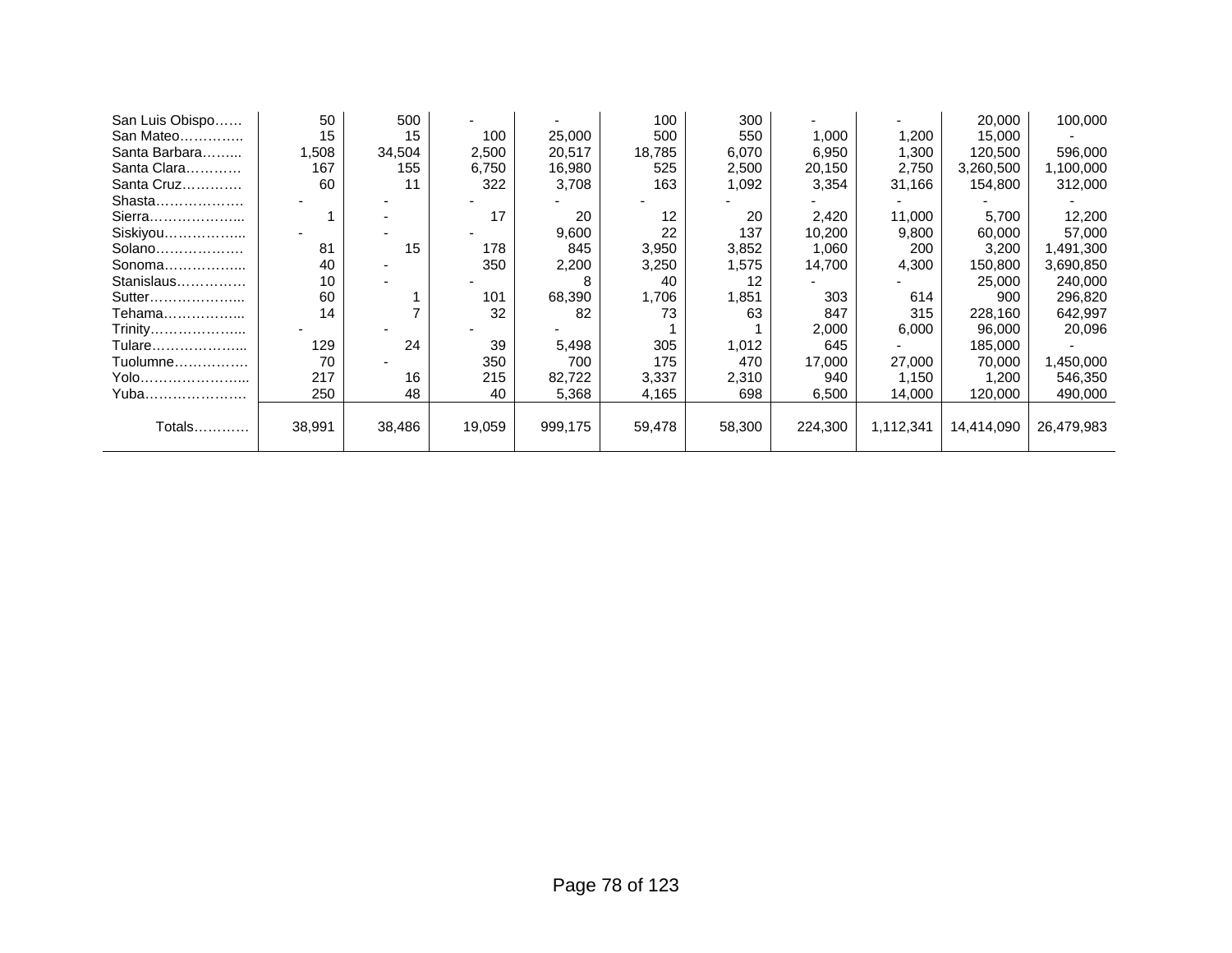| COUNTIES.                                            | Gallons of wine | Gallons<br>brandy.<br>$\Omega$ | Number of<br>horses | Number<br>mules<br>$\Omega$ | Number of bulls | Number<br>assess<br>$\mathbf{Q}$ | Number of cows | Number of<br>calves | Number of<br>cattle<br>beef | Number of oxen |
|------------------------------------------------------|-----------------|--------------------------------|---------------------|-----------------------------|-----------------|----------------------------------|----------------|---------------------|-----------------------------|----------------|
| Alameda                                              | 4,780           | 865                            | 7,240               | 850                         | 76              | 17                               | 4,950          | 2,618               | 1,690                       | 432            |
| Alpine                                               |                 |                                | 475                 | 25                          | 30              |                                  | 250            | 240                 | 500                         | 50             |
| Amador                                               | 58,300          | 950                            | 2,950               | 370                         | 60              | 20                               | 2,150          | 1,400               | 1,300                       | 160            |
| Butte                                                |                 |                                |                     |                             |                 |                                  |                |                     |                             |                |
| Calaveras                                            | 136,000         | 9,360                          | 2,500               | 210                         |                 | 39                               | 2,009          | 1,513               | 2,370                       | 272            |
| Colusa                                               |                 |                                | 8,058               | 625                         |                 |                                  | 1,000          |                     |                             |                |
| Contra Costa                                         | 70,000          |                                | 6,820               | 600                         | 430             | 35                               | 8,720          | 6,500               | 9,304                       | 46             |
| Del Norte                                            |                 |                                | 656                 | 94                          | 44              | 1                                | 940            | 792                 | 1,030                       | 99             |
| El Dorado                                            | 109,972         | 750                            | 2,340               | 177                         | 9               | 56                               | 3,580          | 2,872               | 3,974                       | 304            |
| Fresno                                               |                 |                                | 6,088               | 680                         | 500             | 75                               | 30,000         | 75,215              | 13,370                      | 180            |
| Humboldt                                             |                 |                                | 6,192               | 434                         | 225             | 15                               | 11,317         | 8,450               | 3,327                       | 464            |
| Inyo                                                 |                 |                                | 3,500               | 450                         | 20              | 150                              | 1,000          | 650                 | 7,848                       | 100            |
| Kern                                                 |                 |                                | 5,618               | 270                         |                 | 62                               | 48,925         | 5,222               | 4,651                       | 244            |
| Klamath                                              |                 |                                | 600                 | 400                         |                 | 9                                | 800            | 583                 | 1,800                       | 85             |
| Lake                                                 |                 |                                | 1,766               | 168                         | 25              | 5                                | 1,647          | 1,456               | 2,655                       | 56             |
| Lassen                                               |                 |                                | 2,073               | 229                         |                 | 3                                | 2,816          | 2,467               | 6,382                       | 86             |
| Los Angeles                                          | 1,064,000       | 59,600                         | 14,000              | 3,100                       | 200             | 360                              | 3,800          | 3,550               | 19,000                      | 450            |
| Marin                                                |                 |                                |                     |                             |                 |                                  |                |                     |                             |                |
| Mariposa                                             | 15,000          | 1,000                          | 1,600               | 250                         |                 | 100                              | 1,800          | 1,800               | 5,000                       | 300            |
| Mendocino                                            |                 |                                | 7,800               | 2,250                       | 430             | 30                               | 7,000          | 6,000               | 3,000                       | 300            |
| Merced                                               | 10,000          | 2,000                          | 1,782               | 350                         | 4,280           | 15                               | 11,320         | 10,000              | 8,000                       | 500            |
| $\mathsf{Mono}.\mathsf{}\mathsf{}\mathsf{}\mathsf{}$ |                 |                                | 728                 | 39                          | 16              | 15                               | 672            | 653                 | 1,737                       | 28             |
| Monterey                                             | 6,000           | 2,800                          | 9,097               | 488                         |                 | 20                               | 8,889          | 4,042               | 24,036                      | 78             |
| Napa                                                 | 297,070         | 3,990                          | 5,700               | 510                         | 80              | 40                               | 3,410          | 2,650               | 4,100                       | 80             |
| Nevada                                               | 50,000          | 1,200                          | 2,756               | 158                         | 25              | 4                                | 3,250          | 2,165               | 2,700                       | 630            |
| Placer                                               | 173,128         | 5,496                          | 2,239               | 137                         | 43              | 26                               | 2,739          | 892                 | 2,879                       | 243            |
| Plumas                                               |                 |                                | 1,281               | 123                         | 89              | 8                                | 2,804          | 2,808               | 2,112                       | 116            |
| Sacramento                                           | 170,369         | 6,365                          | 8,859               | 519                         | 232             | 27                               | 7,755          | 6,997               | 3,991                       | 172            |
| San Bernardino                                       | 45,300          | 9,500                          | 7,200               | 620                         | 95              | 35                               | 2,550          | 2,300               | 6,200                       | 175            |
| San Diego                                            | 2,500           |                                | 5,634               | 527                         | 120             | 515                              | 1,785          | 1,663               | 15,273                      | 447            |
| San Francisco                                        |                 |                                |                     |                             |                 |                                  |                |                     |                             |                |
| San Joaquin                                          | 37,000          | 400                            | 11,903              | 1,141                       |                 | 12                               | 4,840          | 5,500               | 11,343                      | 250            |
| San Luis Obispo                                      | 800             |                                | 8,000               | 300                         | 500             | 150                              | 20,000         | 20,000              | 20,000                      | 1,000          |
| San Mateo                                            |                 |                                | 2,800               | 256                         | 15              | 20                               | 5,250          | 1,650               | 1,400                       | 160            |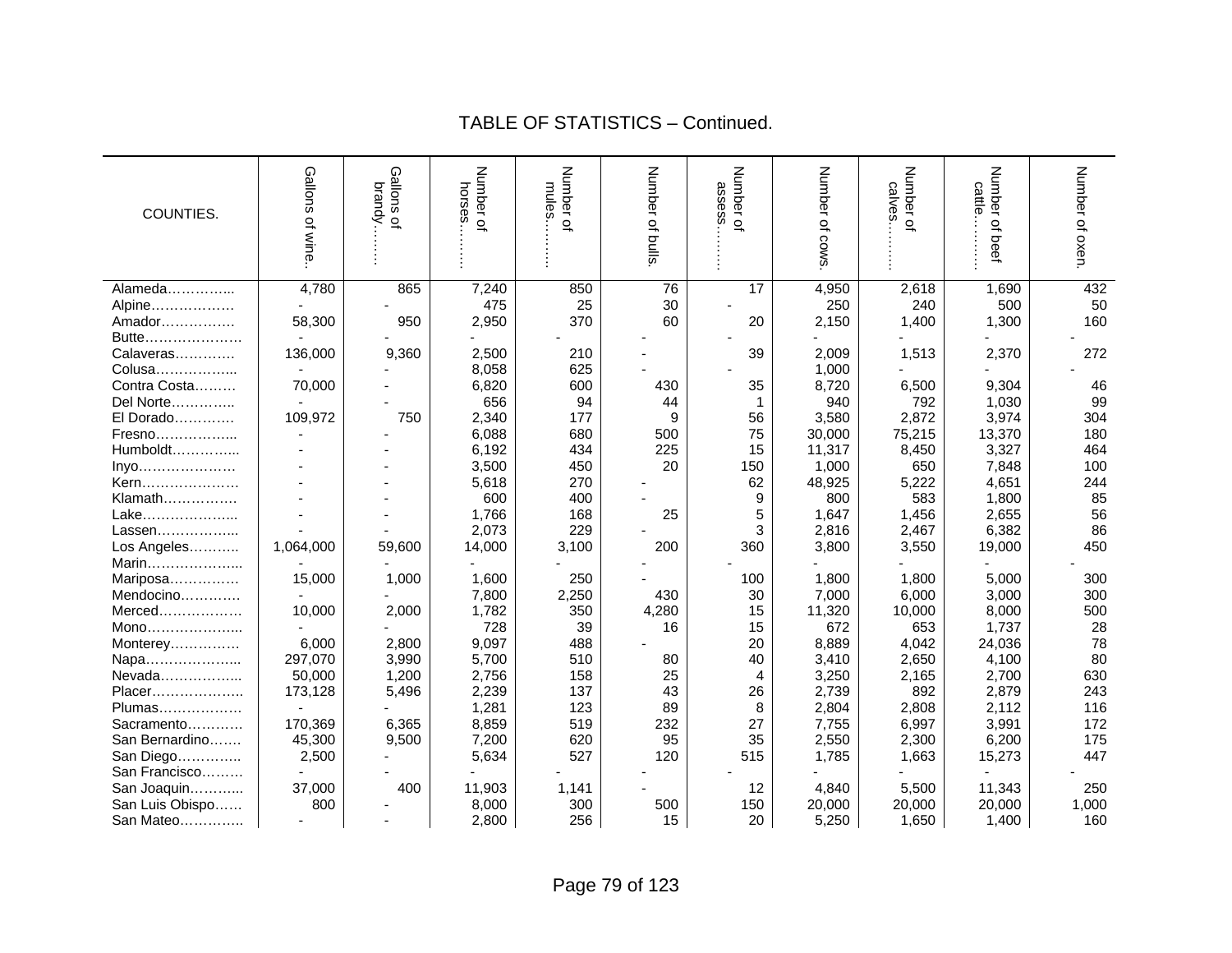| Santa Barbara | 100,002   | 506     | 5,390   | 494    | 258   | 54    | 2,923   | 1,796   | 4,829   | 149    |
|---------------|-----------|---------|---------|--------|-------|-------|---------|---------|---------|--------|
| Santa Clara   | 60,000    | 12,000  | 9,750   | 1,200  | 340   |       | 5,960   | 3,790   | 2,420   | 460    |
| Santa Cruz    | 13,360    | 1,000   | 2,193   | 125    |       | 11    | 2,803   | 1,565   | 2,401   | 320    |
| Shasta        |           |         |         |        |       |       |         |         |         |        |
| Sierra        | 1,200     |         | 910     | 96     |       | 18    | 1.700   | 1.470   | 1,407   | 218    |
| Siskiyou      | 4,500     |         | 9,820   | 1,140  | 460   | 38    | 5,100   | 3,800   | 2,220   | 420    |
| Solano        | 284,321   | 5,960   | 7,950   | 1,560  |       | 8     | 4,641   | 3,845   | 7,421   | 41     |
| Sonoma        | 750,000   | 9,250   | 11,088  | 1,125  |       | 36    | 15,381  | 28,226  | 1,049   | 434    |
| Stanislaus    | 24,200    | 200     | 3,400   | 600    |       |       | 1,200   | 900     | 600     |        |
| Sutter        | 31,215    | 560     | 5,943   | 437    |       |       | 3.472   | 2,177   | 5.733   | 16     |
| Tehama        | 50.000    | 1,544   | 6,400   | 2,013  |       | 11    | 6.340   | 3,000   | 800     | 110    |
| Trinity       | 157       |         | 540     | 176    |       |       | 642     | 410     | 831     | 146    |
| Tulare        | 8,855     | 3,500   | 8,735   | 428    |       | 45    | 12,459  | 8,428   | 28,162  | 186    |
| Tuolumne      | 58,000    | 12,500  | 3,870   | 275    |       | 128   | 2,900   | 1,600   | 1,550   | 178    |
| Yolo          | 84.700    | 5,500   | 9,773   | 1,167  | 298   | 17    | 6,449   | 2,869   | 1,644   |        |
| Yuba          | 75,000    | 1,150   | 3,975   | 378    | 150   | 11    | 4,009   | 2,132   | 3,976   | 193    |
|               |           |         |         |        |       |       |         |         |         |        |
| Totals        | 3,795,729 | 157,946 | 327,992 | 27,564 | 9,050 | 2,256 | 283,947 | 248,656 | 256.015 | 10,398 |
|               |           |         |         |        |       |       |         |         |         |        |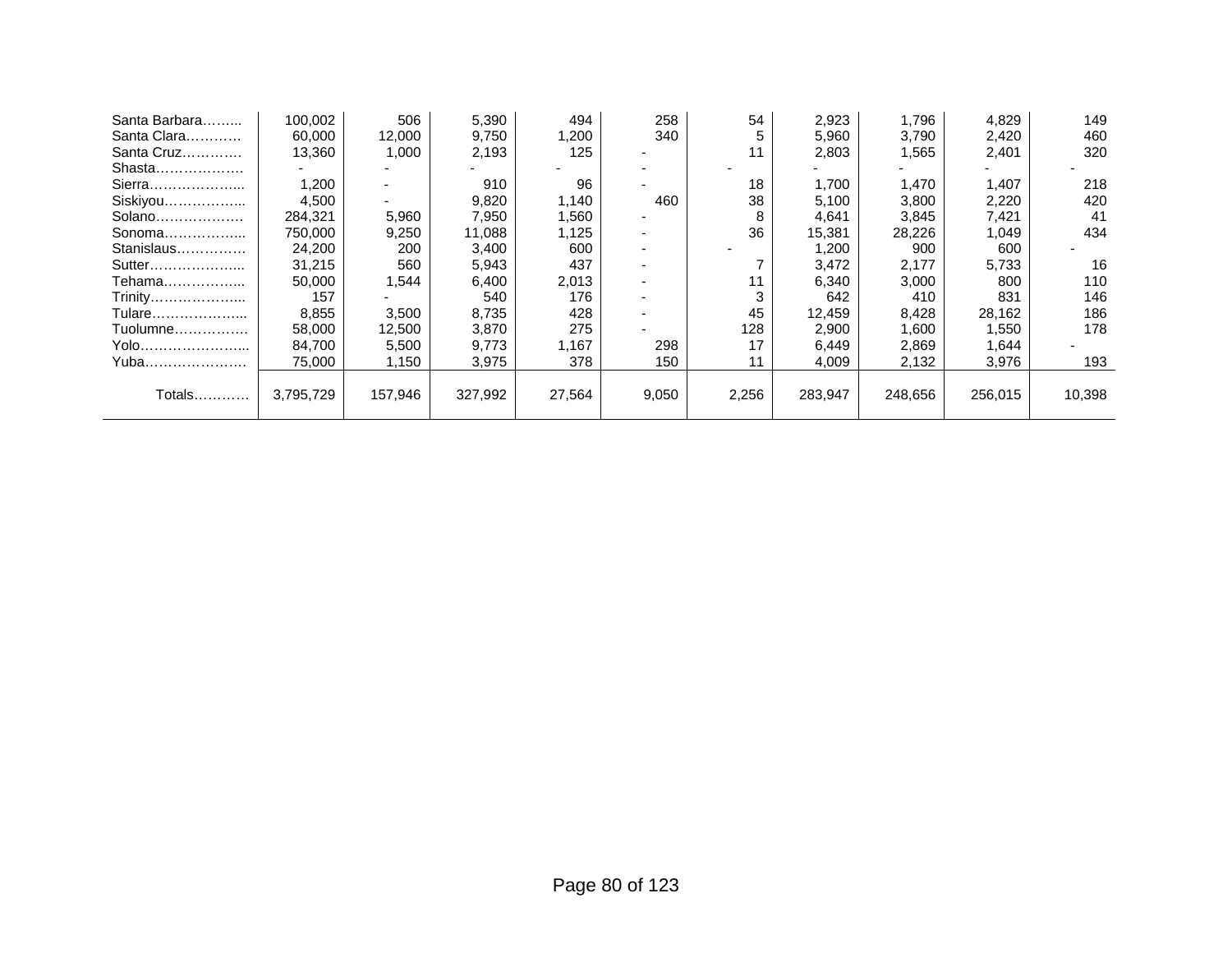#### cattle……………… Total number of neat Total number of neat Number of sheep... Number of sheep…… Angora goats…….. Cashmere and Number of Number of hogs Number of hogs….…. Number of chickens Number of chickens... Number of turkeys Number of turkeys.…. Number of geese. Number of geese…… Number of ducks Number of ducks…… bees………………. Number of hives of Number of hives of Angora bees. cattle... Cashmere and COUNTIES. goats. Alameda……………... | 17,797 | 41,330 | - | 32,960 | 58,700 | 4,580 | 1,120 | 6,970 | 394 Alpine……………… | 1,570 | - | 300 | 100 | 100 | 100 Amador…………… | 5,070 | 8,500 | 125 | 3,150 | 14,500 | 1,850 | 1,100 | 950 | 300 Butte……………… Calaveras…………. 6,155 4,300 2,097 6,800 140,070 1,400 480 1,019 392 Colusa……………... 20,265 181,891 - 27,756 - - - - 500 Contra Costa……… 25,000 29,000 40 14,400 21,300 1,360 940 1,120 540 Del Norte…………... │ 2,905 │ 1,053 │ 918 │ 2,803 │ 8 │ 69 │ 114 │ 156 El Dorado…………. 10,739 9,336 704 4,638 9,122 711 430 514 612 Fresno……………... 119,265 141,870 7,375 20,260 8,880 1,200 83 712 385 Humboldt……………. | 27,622 | 11,098 | - | 8,850 | 18,885 | 875 | 240 | 260 | 223 Inyo………………… 9,618 500 50 500 3,000 200 - 100 30 Kern……………… | 59,042 | 165,768 | 20 | 3,781 | 6,700 | 381 | 47 | 257 | 200 Klamath…………… | 3,268 | 20 | 50 | 900 | 3,000 | 10 | 5 | 18 | 25 Lake………………... 7,778 13,994 1 10,564 20,920 2,009 580 578 228 Lassen………………... | 11,751 | 1,826 | - | 1,081 | 7,234 | 211 | 32 | 128 Los Angeles……….. | 27,000 | 572,000 | 10 | 6,100 | 39,200 | 1,840 | 570 | 3,000 | 2,800 Marin..................... Mariposa…………… | 10,850 | 27,000 | 1,500 | 10,000 | 15,000 | 2,000 | 300 | 1,000 | 8 Mendocino…………. 16,730 90,000 - 34,000 30,000 3,000 200 2,700 500 Merced……………… | 34,100 | 138,843 | 880 | 2,560 | 5,000 | 2,000 | 300 | 1,100 | 500 Mono………………… | 3.888 | 28 | 18 | 230 | 10.030 | 20 | 10 | 48 | 9 Monterey…………… | 37,045 | 197,167 | 1,637 | 8,609 48,600 | 728 | 911 | 1,280 | 3,315<br>Napa…………………… | 10,320 | 9,800 | 280 | 12,700 | 18,900 | 6,200 | 570 | 3,100 | 250 Napa………………... 10,320 9,800 280 12,700 18,900 6,200 570 3,100 250 Nevada……………... 10,805 4,665 - 1,500 6,700 3,500 375 480 325 Placer…………………. 9.298 | 26.193 | 1.933 | 10.395 | 48.805 | 7.163 | 241 | 481 | 1.096 Plumas……………… | 9,261 | 3,402 | - | 882 | 5,371 | 96 | 13 | 167 | 68 Sacramento………… | 19,147 | 107,256 | 42 | 9,858 | 41,123 | 7,697 | 1,935 | 1,519 | 1,578 San Bernardino……. | 11,320 | 41,200 | 77 | 2,220 | 120,000 | 650 | 425 | 2,150 | 450 San Diego………….. | 19,288 | 67,178 | 912 | 1,139 | 7,036 | 1,500 | 1,100 | 900 | 500 San Francisco......... San Joaquin…………. | 21,937 | 53,572 | 960 | 15,000 | 6,000 | 1,500 | 2,000 | 1,000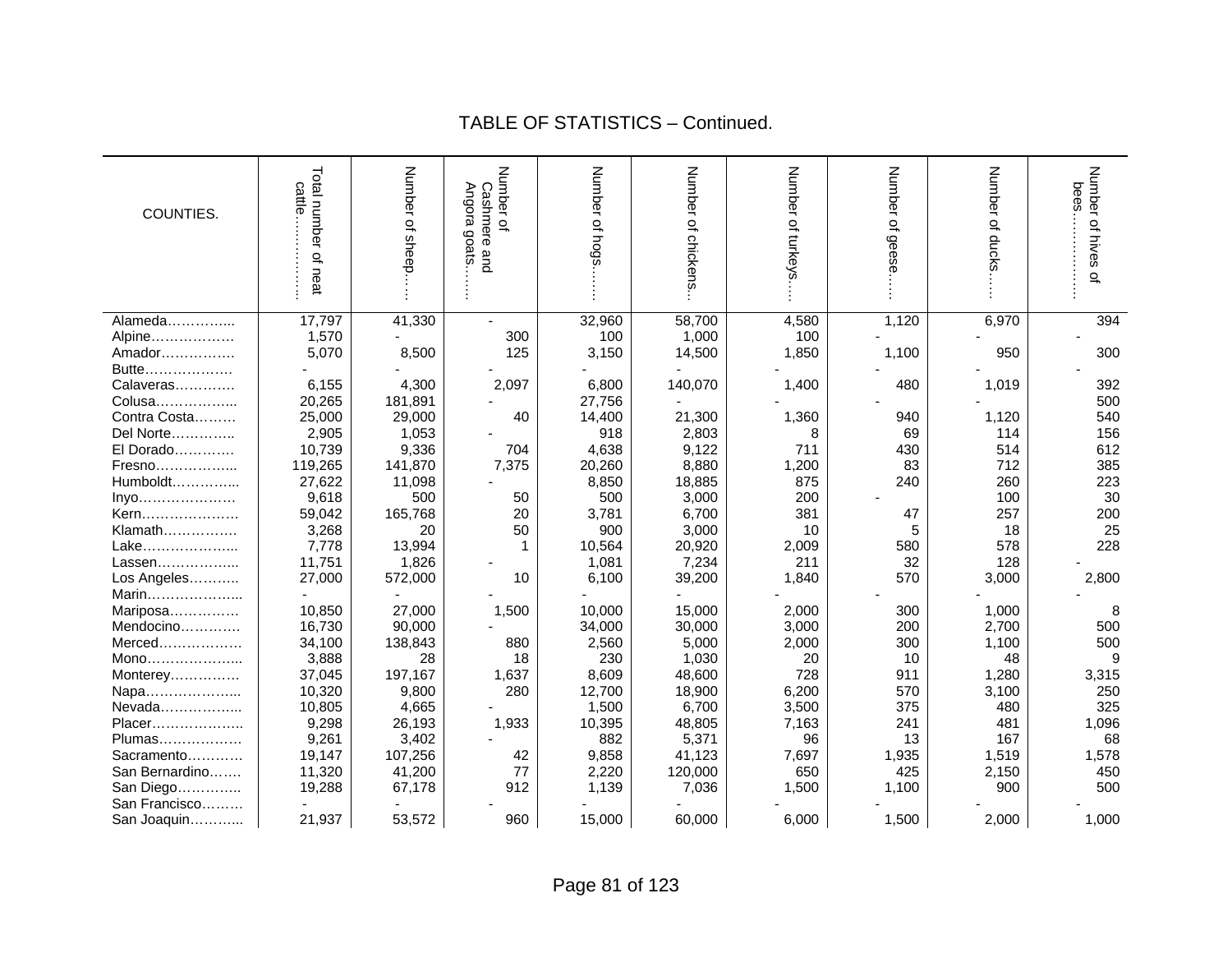| San Luis Obispo | 61,500  | 110,000   | 200                      | 6,000   | 50,000    | 2,000   | 500    | 2,000  | 900    |
|-----------------|---------|-----------|--------------------------|---------|-----------|---------|--------|--------|--------|
| San Mateo       | 11,551  | 750       | 10                       | 1,800   | 8,000     | 250     | 250    | 400    | 340    |
| Santa Barbara   | 9,697   | 286,968   | 495                      | 1,281   | 50,900    | 521     | 152    | 1,401  | 502    |
| Santa Clara     | 23,925  | 40,000    | 1,950                    | 2,750   | 102,690   | 1,400   | 3,000  | 3,670  | 1,200  |
| Santa Cruz      | 6,089   | 735       | 215                      | 3,221   | 12,360    | 340     | 313    | 283    | 167    |
| Shasta          |         |           |                          |         |           |         |        |        |        |
| Sierra          | 4,795   | 687       |                          | 896     | 746       | 218     | 114    | 387    | 127    |
| Siskiyou        | 12,000  | 28,000    | $\overline{\phantom{a}}$ | 6,000   | 21,240    | 1,110   | 594    | 820    | 1,000  |
| Solano          | 16,248  | 49,875    | 50                       | 15,961  | 71,496    | 8,467   | 1,508  | 4,129  | 374    |
| Sonoma          | 45,090  | 64,208    | 175                      | 16,346  | 60,500    | 2,850   | 6,000  | 3,940  | 420    |
| Stanislaus      | 2,700   | 170,000   |                          | 3,000   | 27,000    | 4,600   | 700    | 450    | 860    |
| Sutter          | 11,398  | 24,390    | 36                       | 11,614  | 22,580    | 2,804   | 231    | 131    | 441    |
| Tehama          | 10,250  | 144,000   | 8                        | 11,000  | 19,200    | 8,000   | 800    | 240    | 320    |
| Trinity         | 2,029   | 200       |                          | 600     | 8,064     | 100     | 75     | 200    | 351    |
| Tulare          | 58,439  | 231,839   | 4                        | 9,098   | 7,468     | 2,238   | 603    | 713    | 563    |
| Tuolumne        | 10,501  | 13,200    | 1,500                    | 2,550   | 12,000    | 5,775   | 184    | 524    |        |
| Yolo            | 11,260  | 40,285    |                          | 18,193  | 41,726    | 3,250   | 573    | 518    | 346    |
| Yuba            | 10,460  | 24,444    | 442                      | 7,535   | 25,800    | 13,000  | 670    | .500   | 540    |
|                 |         |           |                          |         |           |         |        |        |        |
| Totals          | 876.766 | 3,178,371 | 24,097                   | 369,696 | 1,304,649 | 114,212 | 29,543 | 53,971 | 24,835 |
|                 |         |           |                          |         |           |         |        |        |        |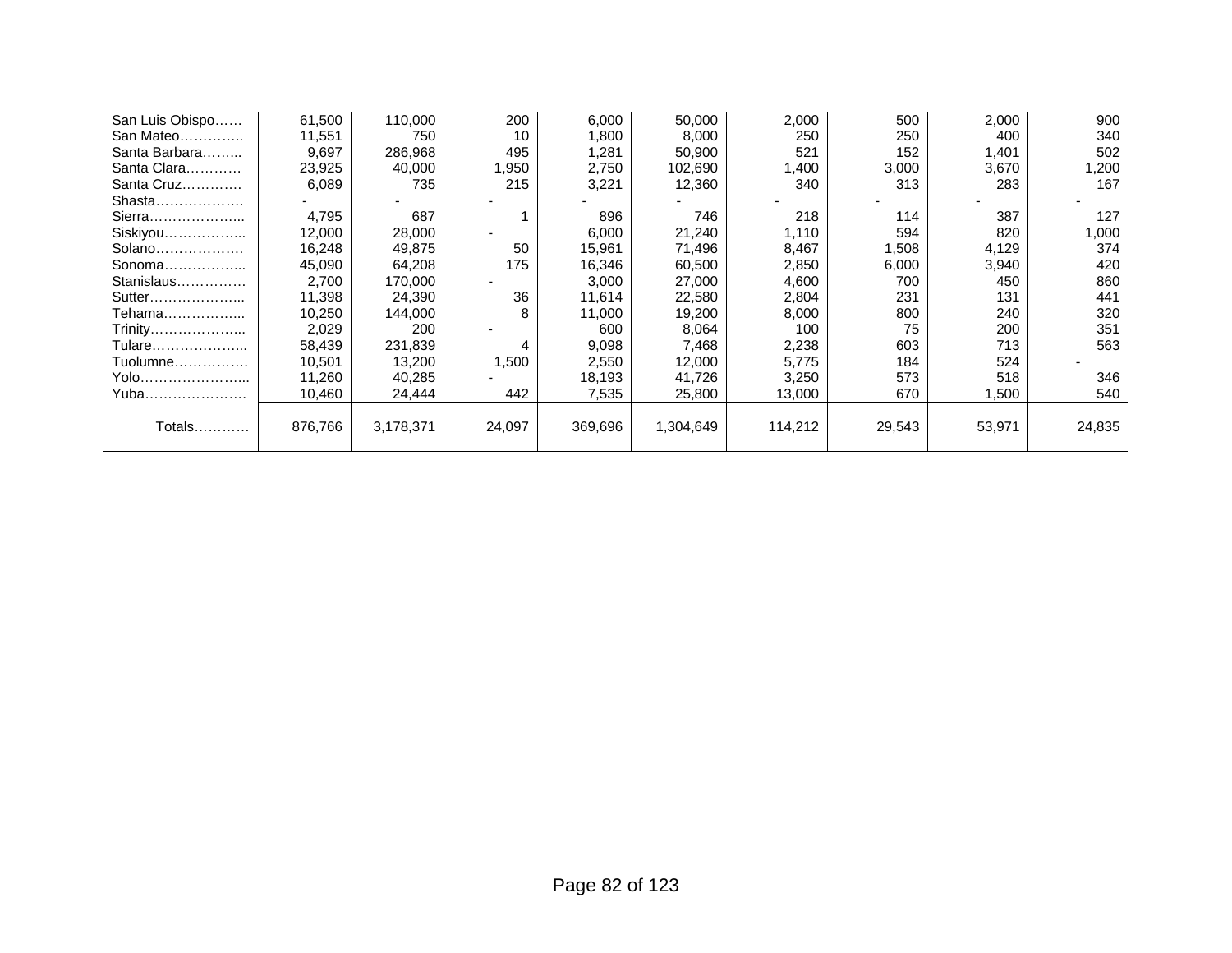|                |                |                         | <b>GRIST MILLS.</b> |                |                       | <b>Qround</b>   |                | SAW MILLS.     | sawed.        | λó.              |
|----------------|----------------|-------------------------|---------------------|----------------|-----------------------|-----------------|----------------|----------------|---------------|------------------|
| COUNTIES.      | Steam power    | Run of stone            | Water power         | Run of stone   | Barrels of flour made | Bushels of corn | Steam power    | Water power    | Feet of lumbe | of shingles made |
| Alameda        | $\overline{5}$ | 24                      | $\overline{2}$      | 3              | 28,460                | 22,330          |                |                |               |                  |
| Alpine         |                |                         |                     |                |                       |                 | 3              | $\mathbf{1}$   | 1,065,000     | 300,000          |
| Amador         |                | 3                       |                     | 2              | 4,150                 | 2,900           | 3              |                | 4,960,000     | 1,300,000        |
| Butte          |                |                         |                     |                |                       |                 |                |                |               |                  |
| Calaveras      |                |                         |                     |                |                       |                 | 4              | 6              | 190,000       | 27,000           |
| Colusa         | 3              | 10                      |                     |                |                       |                 | $\overline{c}$ |                | 1,000,000     |                  |
| Contra Costa   | 4              | 11                      |                     |                | 10,000                | 1,000           |                |                |               |                  |
| Del Norte      |                | $\mathbf{1}$            |                     | 2              | 980                   | 140             | 2              | $\overline{c}$ | 3,750,000     | 100,000          |
| El Dorado      |                | $\overline{2}$          |                     |                | 30,000                |                 | 15             | 10             | 9,001,620     | 455,000          |
| Fresno         |                |                         |                     | 2              | 350                   | 800             | 2              | $\mathbf 1$    | 1,024,000     | 200,000          |
| Humboldt       |                | 1                       |                     |                | 2,850                 | 375             | $\overline{7}$ | $\mathbf 2$    | 40,000,000    | 16,300,000       |
| Inyo           |                |                         | $\overline{c}$      | 4              | 2,000                 | 600             |                | 3              | 1,000,000     | 500,000          |
| Kern           |                | $\overline{2}$          | 3                   | 3              | 800                   | 300             | 2              | $\overline{c}$ | 250,000       | 150,000          |
| Klamath        |                |                         |                     | $\overline{c}$ | 1,200                 | 400             | $\overline{2}$ | 5              | 5,000,000     | 500,000          |
| Lake           |                | 1                       |                     | $\overline{2}$ | 21,600                | 2,000           | 3              | $\overline{2}$ |               | 500,000          |
| Lassen         |                |                         | 2                   | 3              | 3,700                 | 500             |                | $\overline{2}$ | 500,000       | 50,000           |
| Los Angeles    |                |                         | 6                   | 11             | 2,500                 | 41,000          | $\overline{2}$ |                | 20,000        |                  |
| Marin          |                |                         |                     |                |                       |                 |                |                |               |                  |
| Mariposa       |                |                         |                     |                |                       |                 | 6              |                | 2,000,000     | 300,000          |
| Mendocino      | $\overline{c}$ | $\overline{c}$          | 5                   | 5              | 27,000                | 600             | 18             |                | 70,000,000    | 3,000,000        |
| Merced         |                |                         | 3                   | 8              | 12,000                | 8,000           |                |                |               |                  |
| Mono           |                |                         |                     | 2              | 600                   | 60              | 2              | 3              | 524,000       |                  |
| Monterey       | 2              | $\overline{\mathbf{c}}$ |                     |                | 2,150                 | 240             |                |                |               |                  |
| Napa           | $\overline{2}$ | 6                       |                     | $\overline{2}$ | 17,480                | 3,200           | 2              |                | 190,000       | 21,000           |
| Nevada         |                | 4                       |                     |                | 18,000                | 4,500           | 27             | 11             | 35,670,000    | 12,000,000       |
| Placer         |                |                         |                     |                |                       |                 | 12             | 3              | 17,000,000    | 500,000          |
| Plumas         |                |                         |                     | 2              | 1,050                 |                 | 4              | 6              | 885,000       | 10,000           |
| Sacramento     | 4              | 18                      |                     |                | 211,400               | 17,000          | 2              |                | Resawing.     |                  |
| San Bernardino |                |                         | $\overline{2}$      | 3              | 7,300                 | 3,200           | 4              |                | 3,500,000     | 800,000          |
| San Diego      |                | 3                       |                     | $\overline{2}$ | 3,000                 | 500             |                |                |               |                  |
| San Francisco  | 11             | 42                      |                     |                | 697,150               |                 |                |                |               |                  |
| San Joaquin    | 4              | 14                      |                     |                | 85,000                | 4,500           |                |                |               |                  |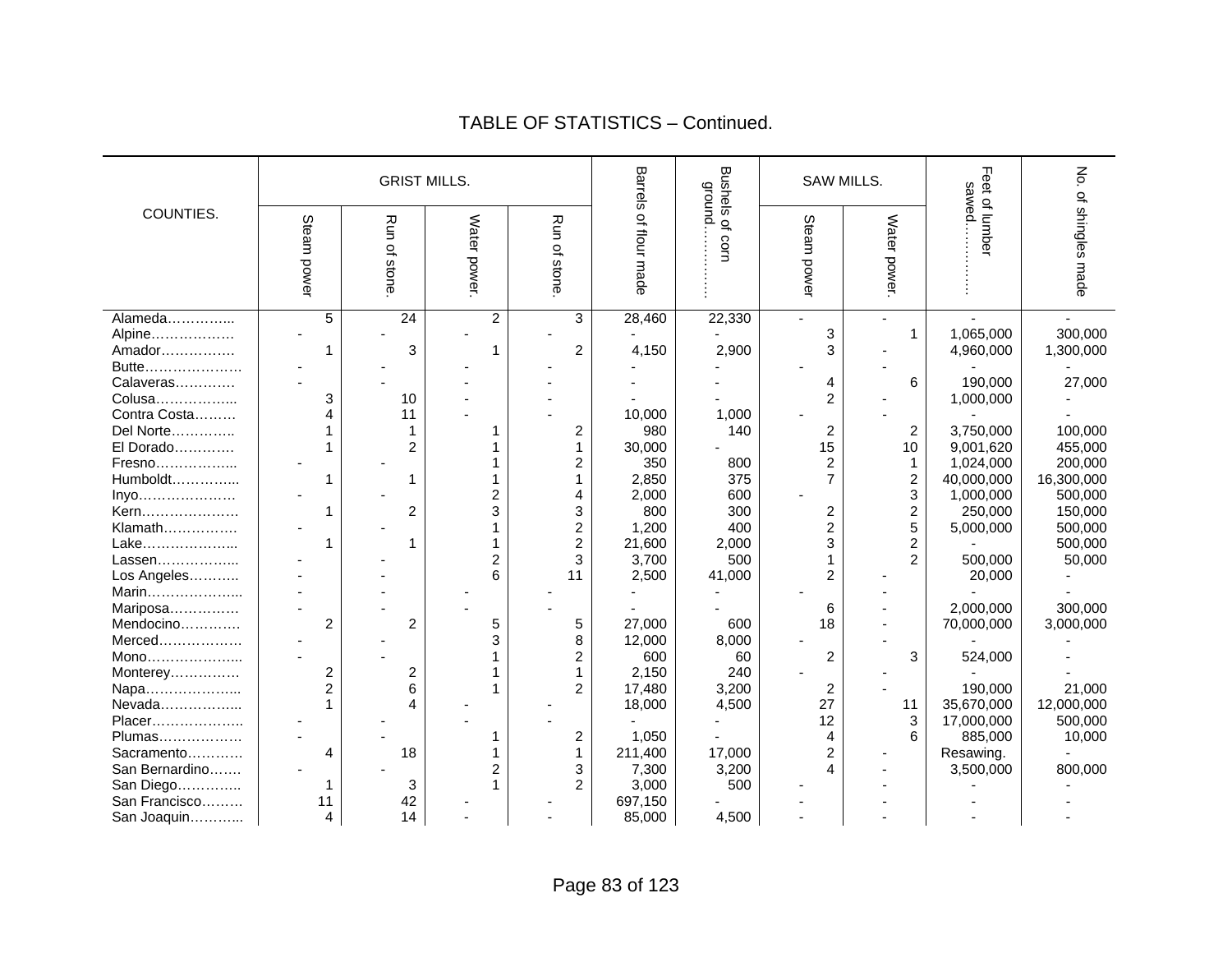| San Luis Obispo |    |     |    |     |           |         |     |     | 3,000,000   |             |
|-----------------|----|-----|----|-----|-----------|---------|-----|-----|-------------|-------------|
| San Mateo       |    |     |    |     | 3,200     | 300     | 14  | 3   | 5,000,000   | 130,000,000 |
| Santa Barbara   |    |     |    |     |           | 30,000  |     |     |             |             |
| Santa Clara     |    | 24  |    |     | 373,000   | 3,500   |     |     | 7,975,000   | 975,000     |
| Santa Cruz      |    | 5   |    |     | 23,000    | 3,924   | 16  |     | 13,886,000  | 15,000,000  |
| Shasta          |    |     |    |     |           |         |     |     |             |             |
| Sierra          |    |     |    |     | 98        |         |     | 12  | 6,000,000   | 590,000     |
| Siskiyou        |    | 4   | ค  |     | 26,840    | 2,960   |     |     | 5,200,000   | 1,060,000   |
| Solano          |    | 19  |    |     | 19,819    | 1,160   |     |     |             |             |
| Sonoma          |    | 6   |    |     | 60,300    | 5,900   | 13  |     | 9,200,000   | 5,000,000   |
| Stanislaus      |    |     |    |     | 28,000    | 1,000   |     |     |             |             |
| Sutter          |    |     |    |     |           |         |     |     |             |             |
| Tehama          |    |     |    |     | 17,000    | 2,000   |     |     | 7,000,000   | 300,000     |
| Trinity         |    |     |    |     | 530       | 200     |     | 15  | 1,042,000   |             |
| Tulare          |    |     |    |     | 2,989     | 3,500   |     |     | 2,625,000   | 200,000     |
| Tuolumne        |    |     |    |     |           |         |     | 4   | 3,000,000   |             |
| Yolo……………………    |    | 10  |    |     | 52,500    | 13,500  |     |     |             |             |
| Yuba            |    | 12  |    |     | 60,000    | 14,000  |     |     | 4,000,000   | 800,000     |
|                 |    |     |    |     |           |         |     |     |             |             |
| Totals…………      | 77 | 241 | 67 | 117 | 1,847,996 | 196,089 | 205 | 123 | 265,457,620 | 190,938,000 |
|                 |    |     |    |     |           |         |     |     |             |             |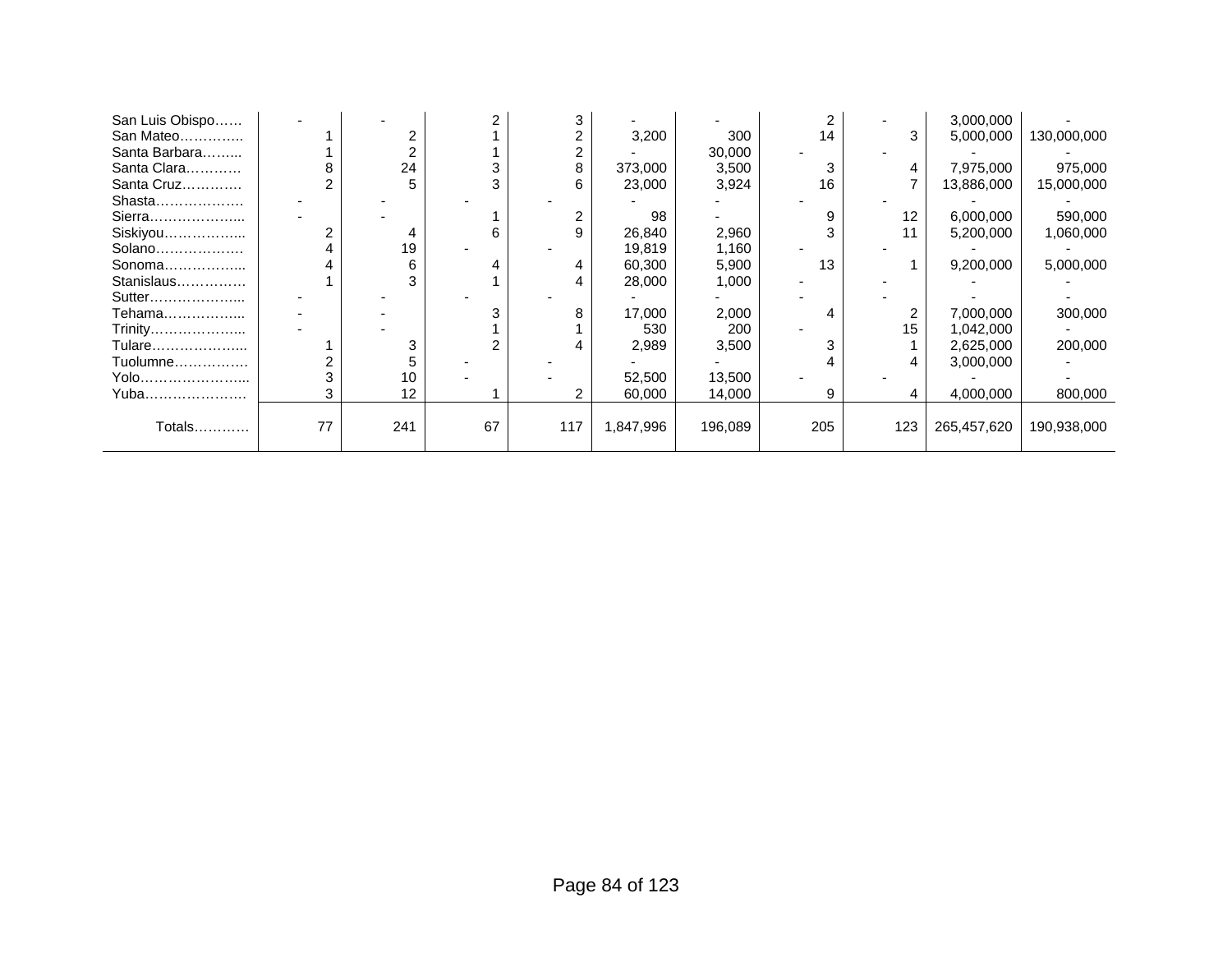|                | <b>QUARTZ MILLS.</b> |                 |                | MINING DITCHES. |                                             | IRRIGATING DITCHES. |                    | WOOLLEN MILLS. |                        |  |
|----------------|----------------------|-----------------|----------------|-----------------|---------------------------------------------|---------------------|--------------------|----------------|------------------------|--|
| COUNTIES.      | Numbe                | Tons<br>crushed | Numb<br>Ō      | Miles in length | Amount of water<br>used per day -<br>inches | Number              | Acres<br>irrigated | Numbe          | Pounds of wool<br>pesn |  |
| Alameda        | $\overline{a}$       | $\sim$          |                | $\overline{a}$  |                                             | $\overline{a}$      |                    |                |                        |  |
| Alpine         | 5                    |                 |                |                 |                                             | 2                   | 2,500              |                |                        |  |
| Amador         | 29                   | 87,500          | 46             | 470             | 5,980                                       | 40                  | 1,470              |                |                        |  |
| Butte          |                      |                 |                |                 |                                             |                     |                    |                |                        |  |
| Calaveras      | 28                   | 136,860         | 19             | 515             | 5,800                                       | 27                  | 272                |                |                        |  |
| Colusa         |                      |                 |                |                 |                                             |                     |                    |                |                        |  |
| Contra Costa   |                      |                 |                |                 |                                             |                     |                    |                |                        |  |
| Del Norte      |                      |                 | 20             | 81              | 5,700                                       | 4                   | 35                 |                |                        |  |
| El Dorado      | 37                   | 20,900          | 59             | 966             | 4,500                                       | 31                  | 1,872              |                |                        |  |
| Fresno         |                      | 75              |                |                 |                                             | 23                  | 1,375              |                |                        |  |
| Humboldt       |                      |                 |                |                 |                                             |                     |                    |                |                        |  |
| Inyo           | 8                    | 10,000          |                |                 |                                             | 20                  | 4,500              |                |                        |  |
| Kern           | 9                    | 790             |                | 5               | 1,728                                       | 3                   | 3,000              |                |                        |  |
| Klamath        | 4                    | 680             | 80             | 90              | 16,000                                      | 10                  | 800                |                |                        |  |
| Lake           |                      |                 |                |                 |                                             |                     | 600                |                |                        |  |
| Lassen         |                      |                 |                |                 |                                             |                     | 1,200              |                |                        |  |
| Los Angeles    | $\overline{c}$       | 5,900           | 3              | 25              | 800                                         | 52                  | 18,200             |                |                        |  |
| Marin          |                      |                 |                |                 |                                             |                     |                    |                |                        |  |
| Mariposa       | 34                   | 30,000          | 10             | 66              |                                             | 60                  | 210                |                |                        |  |
| Mendocino      |                      |                 |                |                 |                                             |                     |                    |                |                        |  |
| Merced         |                      |                 |                |                 |                                             | 7                   | 1,400              | 1              | 300,000                |  |
| Mono           | 4                    | 900             | $\overline{c}$ | 13              | 900                                         | 14                  | 4,000              |                |                        |  |
| Monterey       |                      |                 |                |                 |                                             |                     |                    |                |                        |  |
| Napa           |                      |                 |                |                 |                                             |                     |                    |                |                        |  |
| Nevada         | 78                   | 240,000         | 70             | 1,026           | 42,400                                      | 18                  | 500                |                |                        |  |
| Placer         | 14                   | 6,000           | 10             | 302             | 14,000                                      |                     |                    |                |                        |  |
| Plumas         | 8                    | 39,650          | 53             | 211             | 17,850                                      | 16                  | 880                |                |                        |  |
| Sacramento     |                      |                 | 3              | 93              | 5,600                                       |                     |                    |                |                        |  |
| San Bernardino |                      |                 |                | 3               | 500                                         | 45                  | 8,600              |                |                        |  |
| San Diego      | 5                    | 800             |                |                 |                                             |                     |                    |                |                        |  |
| San Francisco  |                      |                 |                |                 |                                             |                     |                    | $\overline{2}$ | 2,800,000              |  |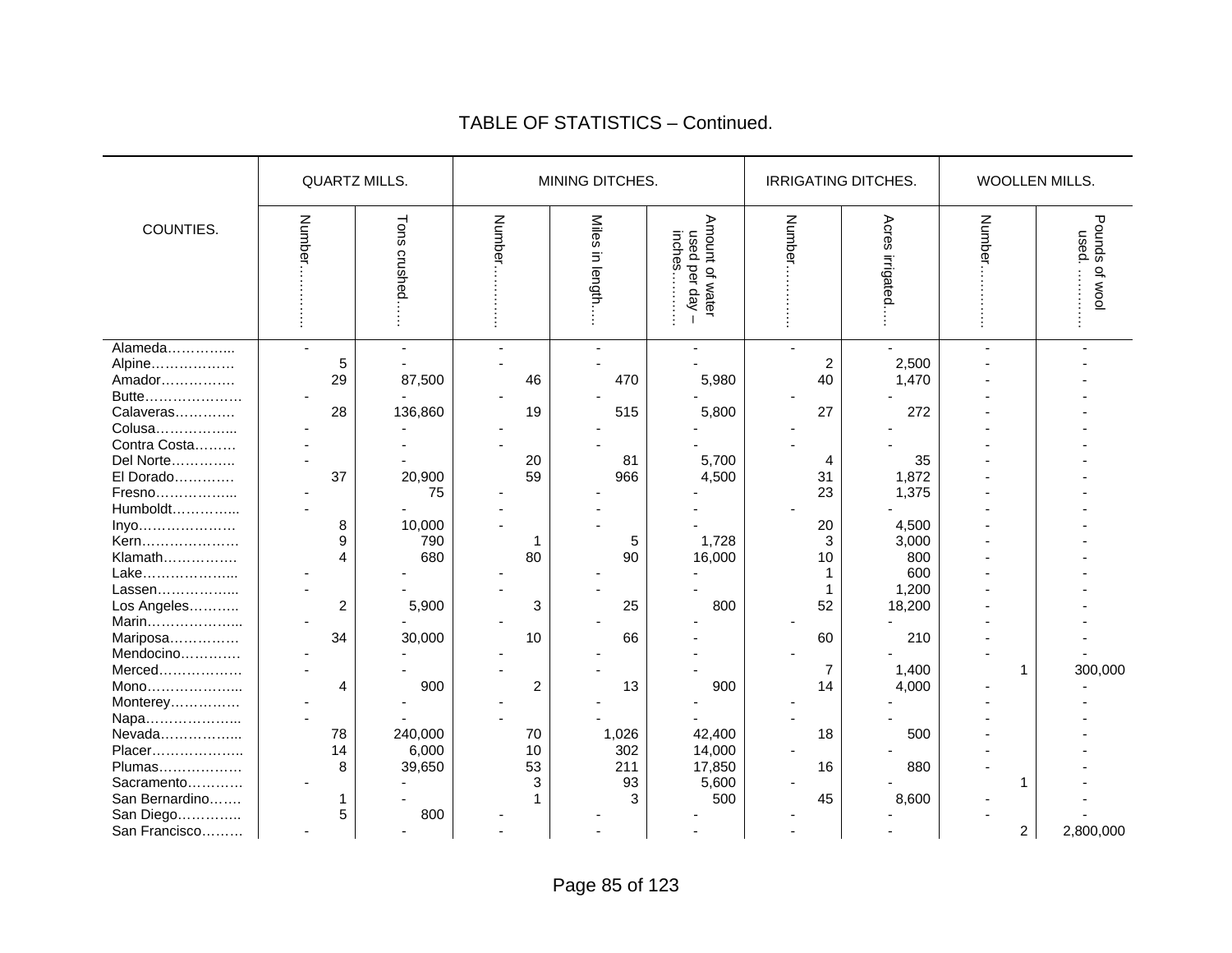| San Joaquin     |     |         |     |       |         |     | 3,000  | 30,000    |
|-----------------|-----|---------|-----|-------|---------|-----|--------|-----------|
| San Luis Obispo |     |         |     |       |         | 30  | 2,000  |           |
| San Mateo       |     |         |     |       |         |     |        |           |
| Santa Barbara   |     |         |     |       |         |     |        |           |
| Santa Clara     |     |         |     |       |         | 60  | 4,360  | 400,000   |
| Santa Cruz      |     |         |     |       |         |     |        |           |
| Shasta          |     |         |     |       |         |     |        |           |
| Sierra          | 23  | 53,000  | 50  | 213   | 2,400   | 19  | 320    |           |
| Siskiyou        | 4   | 12,000  | 24  | 290   | 5,000   | 180 | 6,900  |           |
| Solano          |     |         |     |       |         |     |        |           |
| Sonoma          |     |         |     |       |         |     |        |           |
| Stanislaus      |     |         |     | 10    | 500     |     |        |           |
| Sutter          |     |         |     |       |         |     | 400    |           |
| Tehama          |     |         |     |       |         | 43  | 700    |           |
| Trinity         |     | 150     |     | 290   | 38,000  | 74  | 650    |           |
| Tulare          |     |         |     |       |         | 110 | 5,000  |           |
| Tuolumne        |     |         |     | 135   |         |     | 15,000 |           |
| Yolo……………………    |     |         |     |       |         |     |        |           |
| Yuba……………………    |     |         | 60  | 70    | 4,200   | 20  | 600    | 250,000   |
|                 |     |         |     |       |         |     |        |           |
| Totals          | 308 | 645,205 | 516 | 4,874 | 171,858 | 915 | 90,344 | 3,780,000 |
|                 |     |         |     |       |         |     |        |           |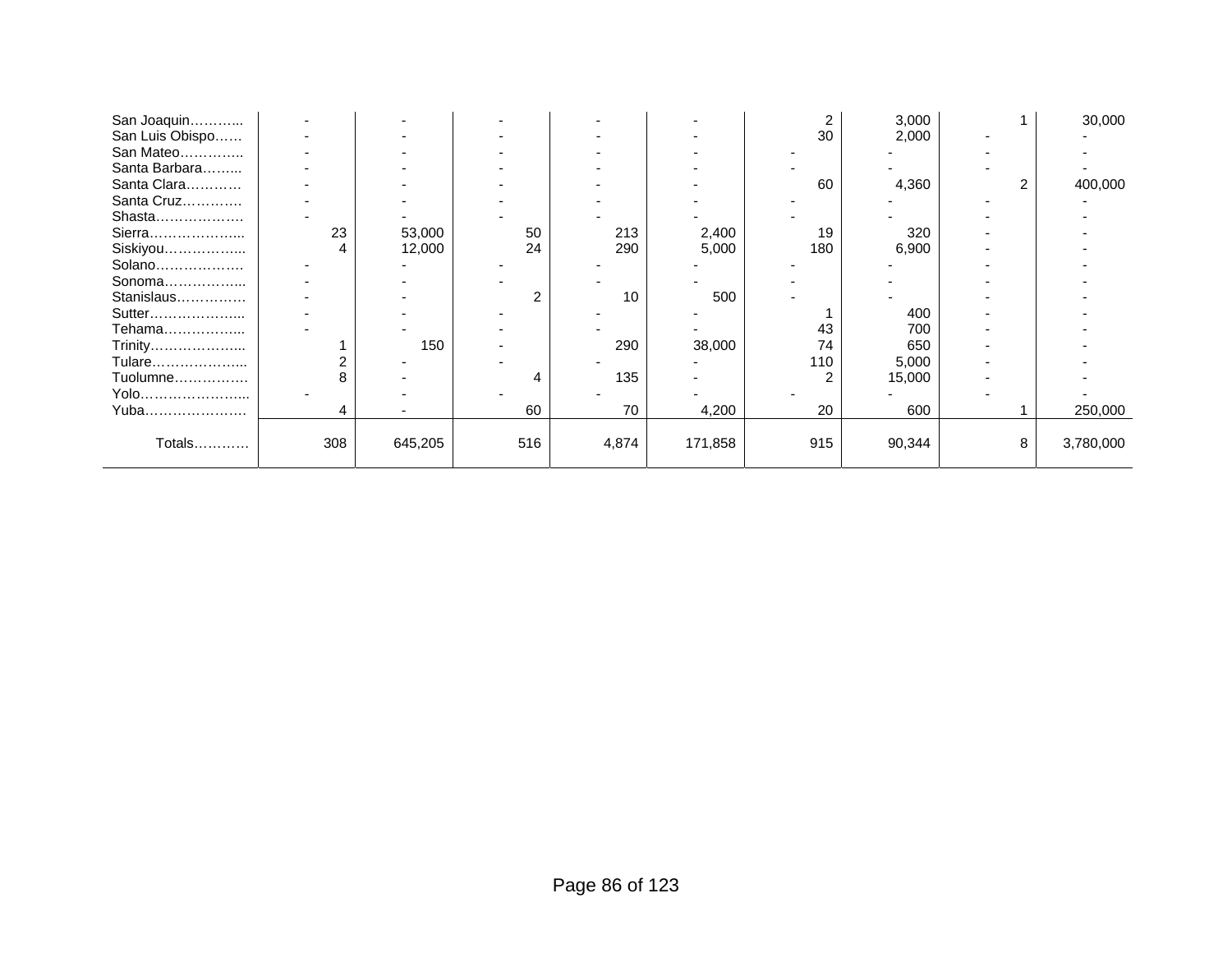|                | <b>COTTON MILLS.</b> |                          | COAL.         |                | RAILROADS.                | <b>DISTILLERIES.</b> |         | <b>BREWERIES.</b>       |           |
|----------------|----------------------|--------------------------|---------------|----------------|---------------------------|----------------------|---------|-------------------------|-----------|
| COUNTIES.      | Numbe                | Pounds of cotton<br>nsed | Tons<br>mined | Numb<br>ō      | <b>Miles</b><br>in length | Numbe                | Gallons | Numbe                   | Gallons   |
| Alameda        |                      |                          |               | 3              | 90 %                      |                      |         | 6                       | 277,500   |
| Alpine         |                      |                          |               |                |                           |                      |         | 2                       | 1,500     |
| Amador         |                      |                          | 1,100         | 1              | $\frac{3}{4}$             | 2                    |         | 5                       |           |
| Butte          |                      |                          |               |                |                           |                      |         |                         |           |
| Calaveras      |                      |                          |               |                | $\frac{3}{4}$             |                      |         |                         |           |
| Colusa         |                      |                          |               |                |                           |                      |         |                         |           |
| Contra Costa   |                      |                          | 120,000       | 2              | 13                        |                      |         |                         |           |
| Del Norte      |                      |                          |               | 1              | 3                         |                      |         |                         | 5,200     |
| El Dorado      |                      |                          |               |                | 18 %                      | $\overline{2}$       | 750     | 4                       | 17,100    |
| Fresno         |                      |                          |               |                |                           |                      |         |                         |           |
| Humboldt       |                      |                          |               | 1              | $\overline{c}$            |                      |         | $\overline{\mathbf{c}}$ |           |
| Inyo           |                      |                          |               |                |                           |                      |         | $\overline{c}$          | 10,000    |
| Kern           |                      |                          |               |                |                           |                      |         |                         | 1,200     |
| Klamath        |                      |                          |               | $\overline{c}$ | 2                         |                      |         |                         |           |
| Lake           |                      |                          |               |                |                           |                      |         | 1                       | 4,000     |
| Lassen         |                      |                          |               |                |                           |                      |         |                         |           |
| Los Angeles    |                      |                          |               | 1              | 20 $\frac{1}{2}$          | 42                   | 59,600  | 2                       | 28,000    |
| Marin          |                      |                          |               |                |                           |                      |         |                         |           |
| Mariposa       |                      |                          |               |                |                           |                      |         | $\overline{c}$          |           |
| Mendocino      |                      |                          |               |                |                           |                      |         | 5                       | 15,000    |
| Merced         |                      |                          |               |                |                           | 3                    | 2,000   |                         |           |
|                |                      |                          |               |                |                           |                      |         |                         |           |
| Mono           |                      |                          |               |                |                           |                      |         |                         | 12,000    |
| Monterey       |                      |                          |               |                |                           | 2<br>5               | 3,990   | 2<br>$\overline{c}$     | 19,000    |
| Napa           |                      |                          |               | 2              | 41                        |                      |         |                         |           |
| Nevada         |                      |                          |               | 1              | 30 $\frac{1}{4}$          | 4                    |         | 18                      |           |
| Placer         |                      |                          |               | 2              | 112                       | 3                    | 6,000   | 6                       | 57,574    |
| Plumas         |                      |                          |               |                |                           |                      |         | 4                       | 68,000    |
| Sacramento     |                      |                          |               | 4              | 63                        | 8                    | 4,276   | 8                       | 311,400   |
| San Bernardino |                      |                          |               |                |                           | 3                    | 9,500   | 2                       |           |
| San Diego      |                      |                          |               |                |                           |                      |         | $\overline{c}$          | 13,000    |
| San Francisco  | ٠                    |                          |               |                |                           | 4                    | 790,500 | 33                      | 1,605,000 |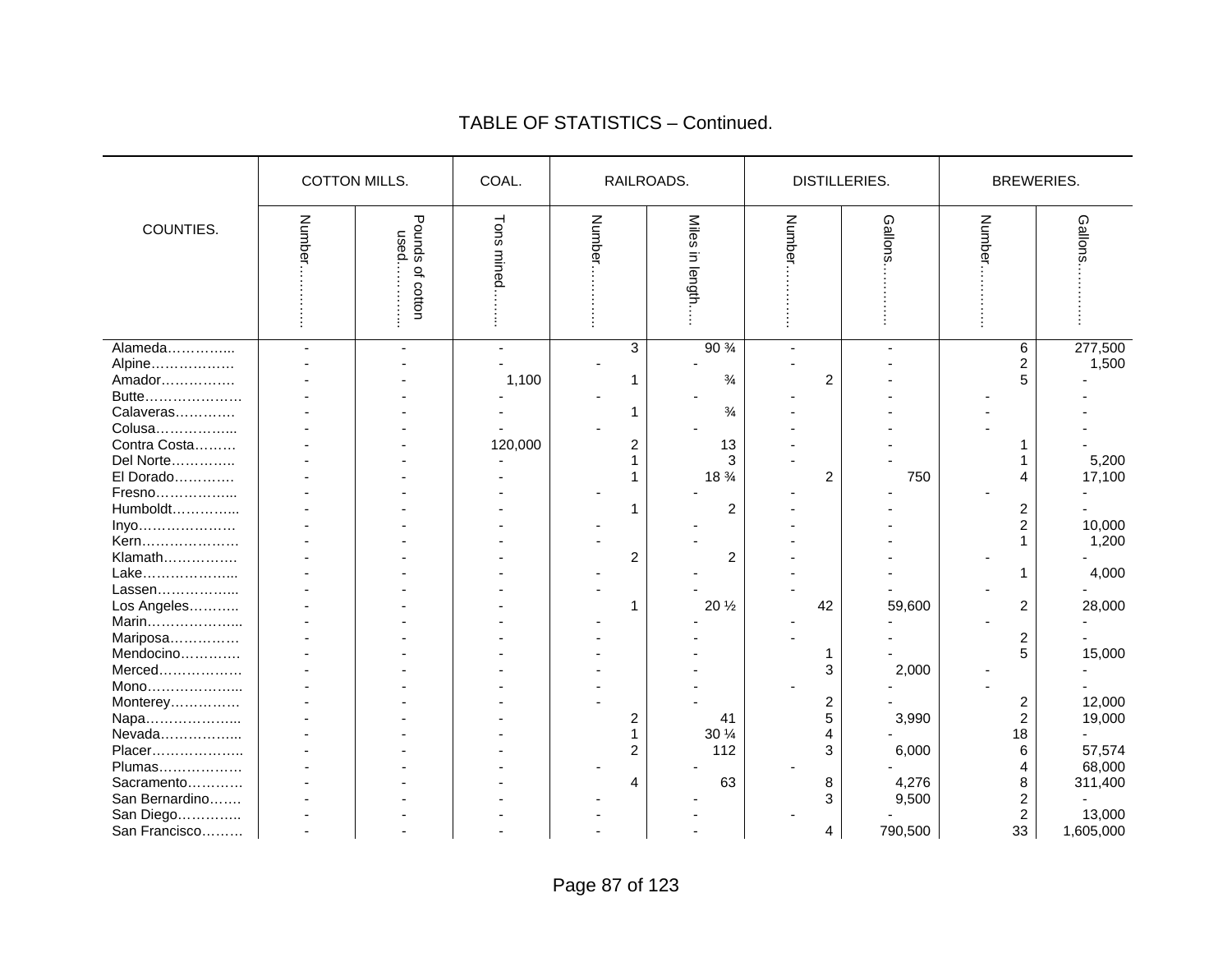| San Joaquin     |  |         |    | 93               |     |           |     | 60,000    |
|-----------------|--|---------|----|------------------|-----|-----------|-----|-----------|
| San Luis Obispo |  |         |    |                  |     |           |     | 70,000    |
| San Mateo       |  |         |    | 152              |     |           |     |           |
| Santa Barbara   |  |         |    |                  |     | 506       |     | 2,900     |
| Santa Clara     |  |         |    | 65               |     | 12,000    |     | 250,000   |
| Santa Cruz      |  |         |    |                  |     | 1,000     |     | 69,210    |
| Shasta          |  |         |    |                  |     |           |     |           |
| Sierra          |  |         |    |                  |     |           |     | 3,400     |
| Siskiyou        |  |         |    |                  |     |           |     |           |
| Solano          |  |         |    | 48               |     |           |     | 11,579    |
| Sonoma          |  |         |    | 41 $\frac{1}{2}$ |     | 25,000    |     | 40,000    |
| Stanislaus      |  |         |    | 29               |     |           |     | 5,040     |
| Sutter          |  |         |    | 34               |     |           |     |           |
| Tehama          |  |         |    | 11 $\frac{1}{2}$ |     |           |     |           |
| Trinity         |  |         |    |                  |     |           |     | 2,600     |
| Tulare          |  |         |    |                  |     |           |     | 13,500    |
| Tuolumne        |  |         |    | 32               |     |           |     |           |
| Yolo            |  |         |    |                  |     | 90,200    |     | 37,000    |
| Yuba            |  |         |    | 28 $\frac{1}{4}$ |     |           |     |           |
| Totals          |  | 121,100 | 46 | 932              | 119 | 1,005,322 | 162 | 3,010,703 |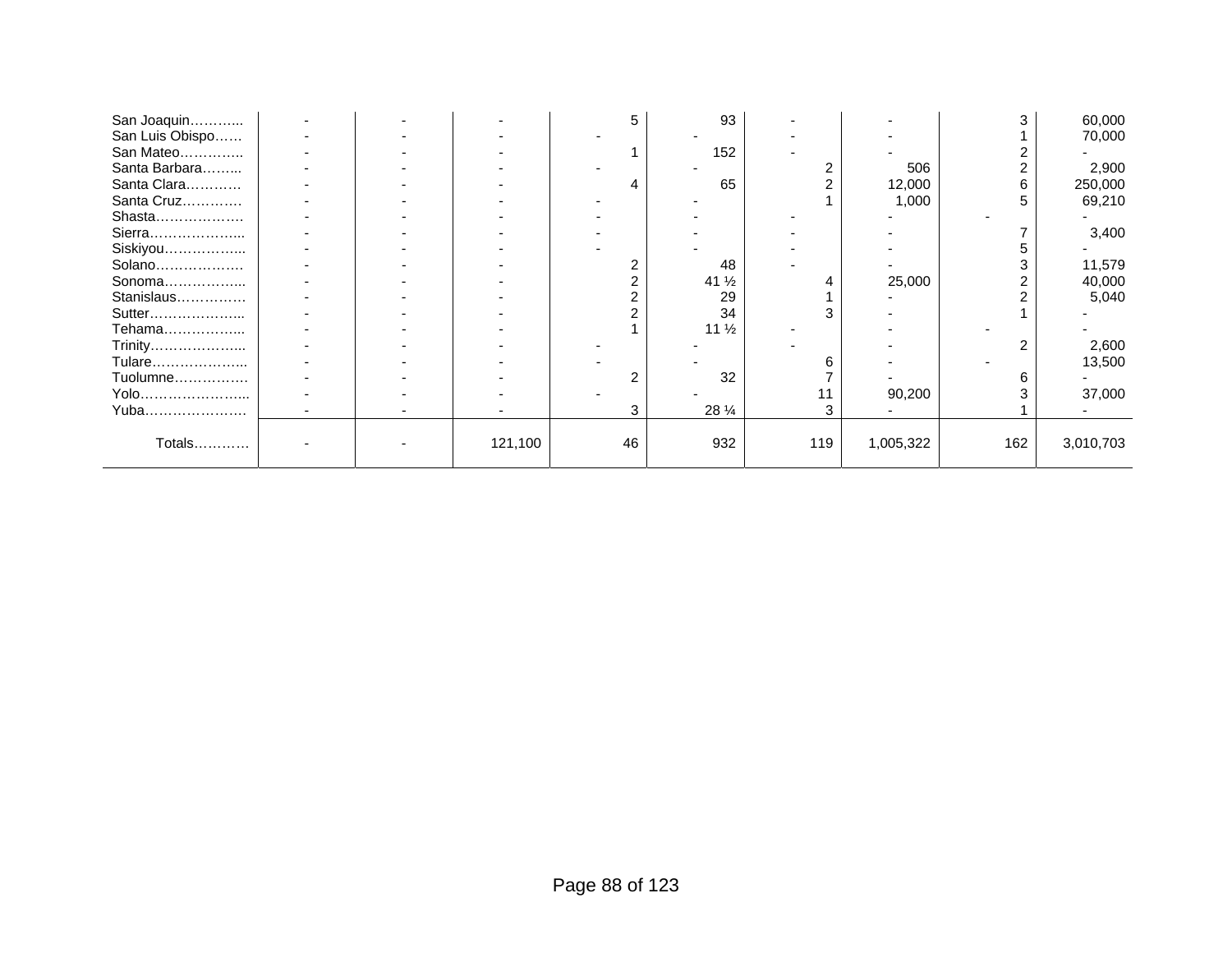|                     |                    | ASSESSED VALUE OF PROPERTY. |                      |                    |                               |                   |                    |
|---------------------|--------------------|-----------------------------|----------------------|--------------------|-------------------------------|-------------------|--------------------|
| COUNTIES.           | Real estate        | Improvements                | Personal<br>property | Total<br>valuation | Estimated total<br>population | Registered voters | Poll tax collected |
| Alameda             | \$8,370,769 00     | \$1,851,675 00              | \$2,170,882 00       | \$12,393,326 00    | 26,000                        | 5,995             | \$7,474 00         |
| Alpine              | 188,000 00         | 63,000 00                   | 152,000 00           | 403,000 00         | 1,000                         | 240               | 163 00             |
| Amador              | 317,120 00         | 968,440 00                  | 713,287 00           | 1,998,847 00       | 10,390                        | 2,430             | 1,875 00           |
| Butte               |                    |                             |                      |                    |                               |                   |                    |
| Calaveras           | 310,446 00         | 272,878 00                  | 505,382 00           | 1,088,706 00       |                               |                   |                    |
| Colusa              | 2,000,000 00       | 500,000 00                  | 2.000 000 00         | 4,500,000 00       | 8,900                         | 2,877             |                    |
| Contra Costa        | 1,667,828 00       | 519,963 00                  | 1,046,479 00         | 3,234,270 00       | 10,000                        | 2,677             | 3,018 00           |
| Del Norte           | 92,531 00          | 121,510 00                  | 262,579 00           | 476,620 00         | 2,350                         | 601               | 1,359 00           |
| El Dorado           | 367,860 00         | 749,810 00                  | 1,030,773 00         | 2,148,443 00       | 10,500                        | 3,300             | 4,406 00           |
| Fresno              | 1,785,761 00       | 107,415 00                  | 1,536,034 00         | 3,429,210 00       | 3,500                         | 652               | 652 00             |
| Humboldt            | 756,850 00         | 483,185 00                  | 1,203,916 00         | 2,443,951 00       | 10,000                        | 2,361             | 2,531 00           |
| Inyo                | 92,872 00          | 167,815 00                  | 473,784 00           | 734,471 00         | 2,800                         | 600               | 300 00             |
| Kern                | 856,000 00         | 144,000 00                  | 1,300,000 00         | 2,300,000 00       | 2,300                         | 700               | 600 00             |
| Klamath             | 112,795 00         | 62,253 00                   | 254,851 00           | 429,899 00         | 2,000                         | 394               | 700 00             |
| Lake                | With improvements. | 631,730 00                  | 453,874 00           | 1,085,604 00       | 3,700                         | 950               | 850 00             |
| Lassen              | 67,135 00          | 136,040 00                  | 434,908 00           | 638,083 00         | 1,400                         | 473               | 218 00             |
| Los Angeles         | 4,377,292 00       | With real estate.           | 2,540,782 00         | 6,918,074 00       | 16,300                        | 3,850             | 3,000 00           |
| Marin               |                    | 396,910 00                  | 546,703 00           | 1,154,728 00       |                               |                   | 2,344 00           |
| Mariposa            | 211,115 00         |                             |                      |                    | 6,000<br>8,000                | 1,300<br>2,340    |                    |
| Mendocino<br>Merced | 2,114,114 00       | 205,420 00                  | 1,124,982 00         | 3,444,516 00       | 2,900                         | 1,200             | 1,000 00           |
| Mono                | 38,070 00          | 85,020 00                   | 210,881 00           | 333,971 00         | 475                           | 252               | 225 00             |
| Monterey            | 2,114,184 36       | 377,575 00                  | 1,478,085 26         | 3,969,844 62       | 9,858                         | 2,553             | 2,522 00           |
| Napa                | 1,971,990 00       | 990,595 00                  | 842,875 00           | 3,805,460 00       | 10,500                        | 2,237             | 1,000 00           |
| Nevada              | 2,208,713 00       | 1,066,495 00                | 1,497,149 00         | 4,772,357 00       | 20,000                        | 6,452             | 7,200 00           |
| Placer              |                    |                             |                      |                    | 11,500                        | 6,974             |                    |
| Plumas              | 606,362 00         | 257,740 00                  | 597,190 00           | 1,461,292 00       | 4,500                         | 1,830             | 1,315 00           |
| Sacramento          | 3,500,000 00       | 3,200,000 00                | 5,100,000 00         | 11,800,000 00      | 35,000                        | 7,500             | 10,700 00          |
| San Bernardino      | 630.500 00         | 20,200 00                   | 384,000 00           | 1,034,700 00       | 7,200                         | 1,420             | 530 00             |
| San Diego           | 1,583,904 00       | 249,012 00                  | 732,296 00           | 2,565,212 00       | 4,500                         | 1,400             | 1,500 00           |
| San Francisco       | 75,000,000 00      | With real estate.           | 27,595,498 85        | 102,595,498 85     | 150,000                       | 33,000            | Not given.         |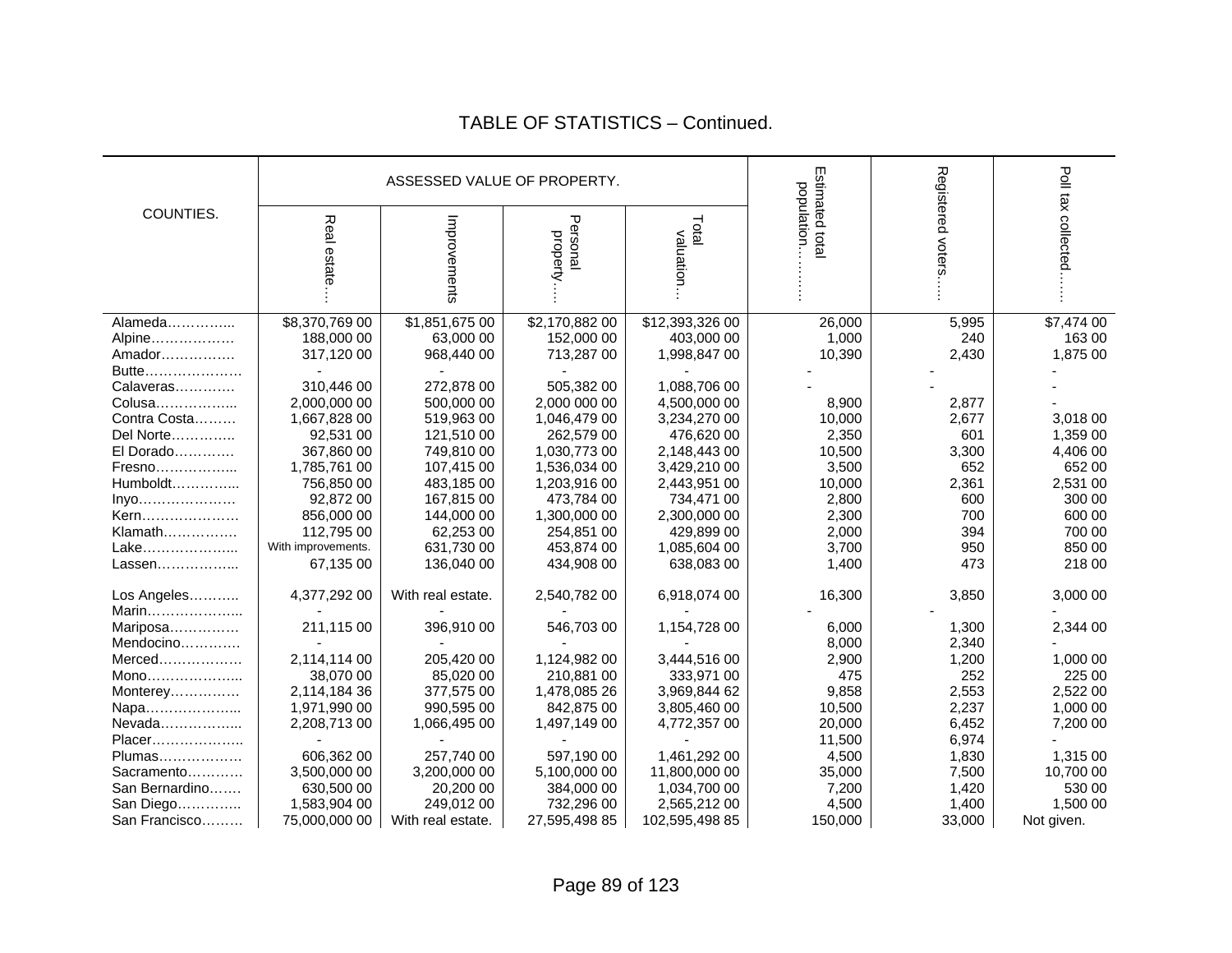| San Joaquin     | 4,562,565 00    | 2,078,615 00      | 2,187,800 00    | 8,828,980 00     | 25,000  | 6,000   | 2,746 00     |
|-----------------|-----------------|-------------------|-----------------|------------------|---------|---------|--------------|
| San Luis Obispo | 1,200,000 00    | 200,000 00        | 1,000,000 00    | 2,400,000 00     | 6,000   | 1,527   |              |
| San Mateo       | 1,962,026 00    | With real estate. | 359,454 00      | 2,321,480 00     | 6,400   | 2,050   | 663 00       |
| Santa Barbara   | 2,063,735 47    | With real estate. | 858,870 00      | 2,922,605 47     | 9,000   | 1,932   | 600 00       |
| Santa Clara     | 5,750,314 00    | 3,391,178 00      | 2,969,409 00    | 12,110,901 00    | 26,246  | 7,526   | 9,400 00     |
| Santa Cruz      | 1,066,373 00    | 579,026 00        | 500,910 00      | 2,146,309 00     | 8,800   |         | 2,800 00     |
| Shasta          |                 |                   |                 |                  |         |         |              |
| Sierra          | 798,940 00      | 376,085 00        | 713,643 00      | 1,888,668 00     | 5,550   | 2,150   | 3,510 00     |
| Siskiyou        | 707,933 00      | With real estate. | 1.446.277 00    | 2,154,210 00     | 6,920   | 2,150   | 1,776 00     |
| Solano          | 4.763.155 00    | With real estate. | 1.335.706 00    | 6,098,861 00     | 24,000  | 4,129   | 4,450 00     |
| Sonoma          | 4,041,250 00    | 1,303,527 00      | 2,706,010 00    | 8,050,787 00     | 22,500  | 5,240   | 7,052 00     |
| Stanislaus      | 1,814,057 00    | 323,035 00        | 946.870 00      | 3,083,962 00     | 5,600   | 1,800   |              |
| Sutter          | 993.101 00      | 669.821 00        | 1,000,519 00    | 2,663,441 00     | 7,100   | 1,300   | 1,160 00     |
| Tehama          | 964,836 00      | 338,896 00        | 1,141,286 00    | 2,445,018 00     | 6,000   | 1,550   | 3,200 00     |
| Trinity         | 68.750 00       | 275,000 00        | 189,250 00      | 533,000 00       | 3,170   | 863     | 740 00       |
| Tulare          |                 |                   |                 |                  | 10,000  | 1,600   | 905 00       |
| Tuolumne        | 245,758 00      | 284,368 00        | 483,266 00      | 1,013,392 00     | 8,050   | 2,630   |              |
| Yolo            | 1.946.382 00    | 728.985 00        | 1,609,690 00    | 4,285,057 00     | 10,000  | 2,235   | 1,465 00     |
| Yuba            | 1.004.735 00    | .375,640 00       | 1,637,385 00    | 4,017,760 00     | 11,000  | 3,500   | 4,468 00     |
| Totals          | \$145,296,12183 | \$25,552,857 00   | \$77,275,536 11 | \$248,124,514 94 | 582,909 | 144,650 | \$100,417 00 |
|                 |                 |                   |                 |                  |         |         |              |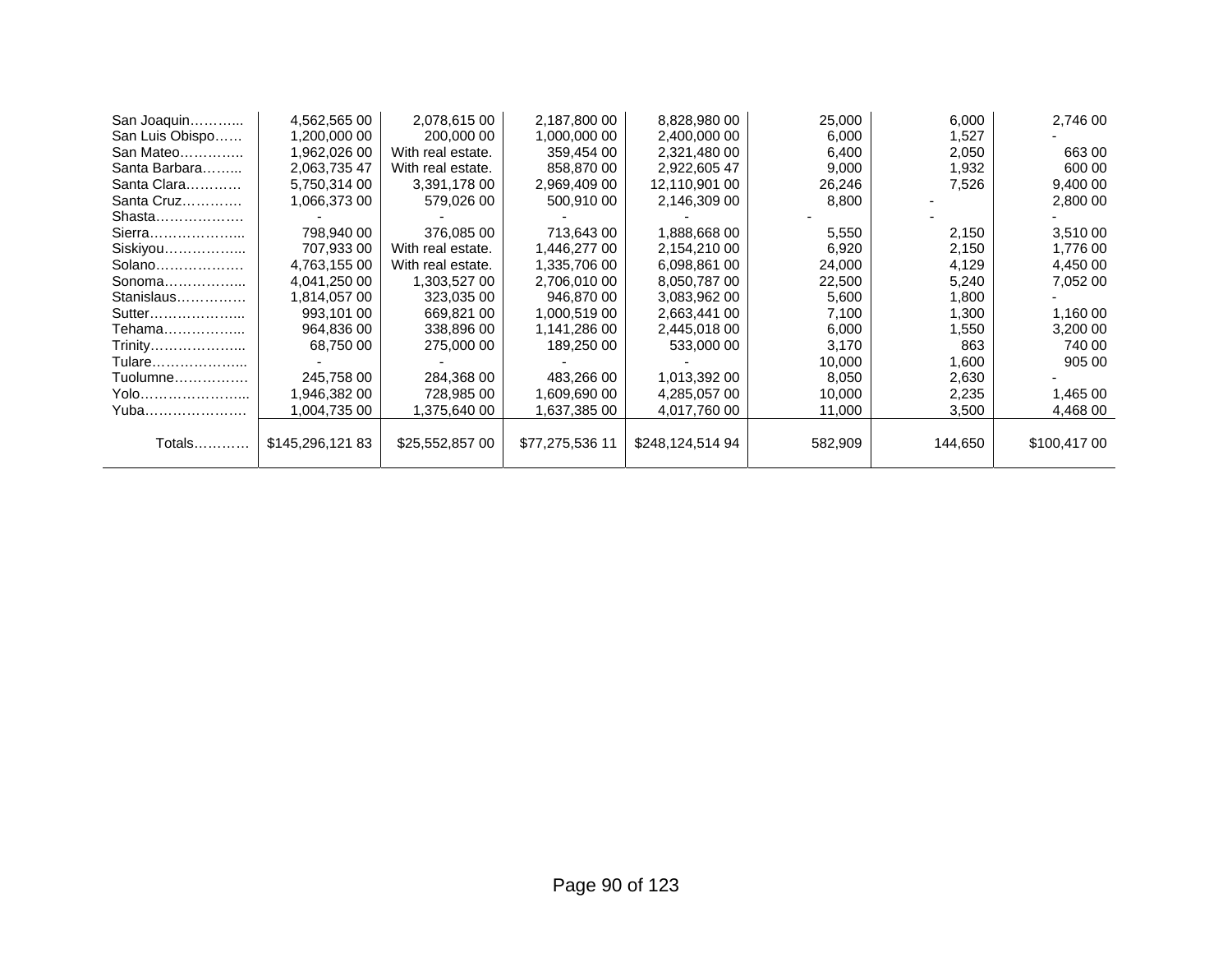# **APPENDIX.**

## **1870-71.**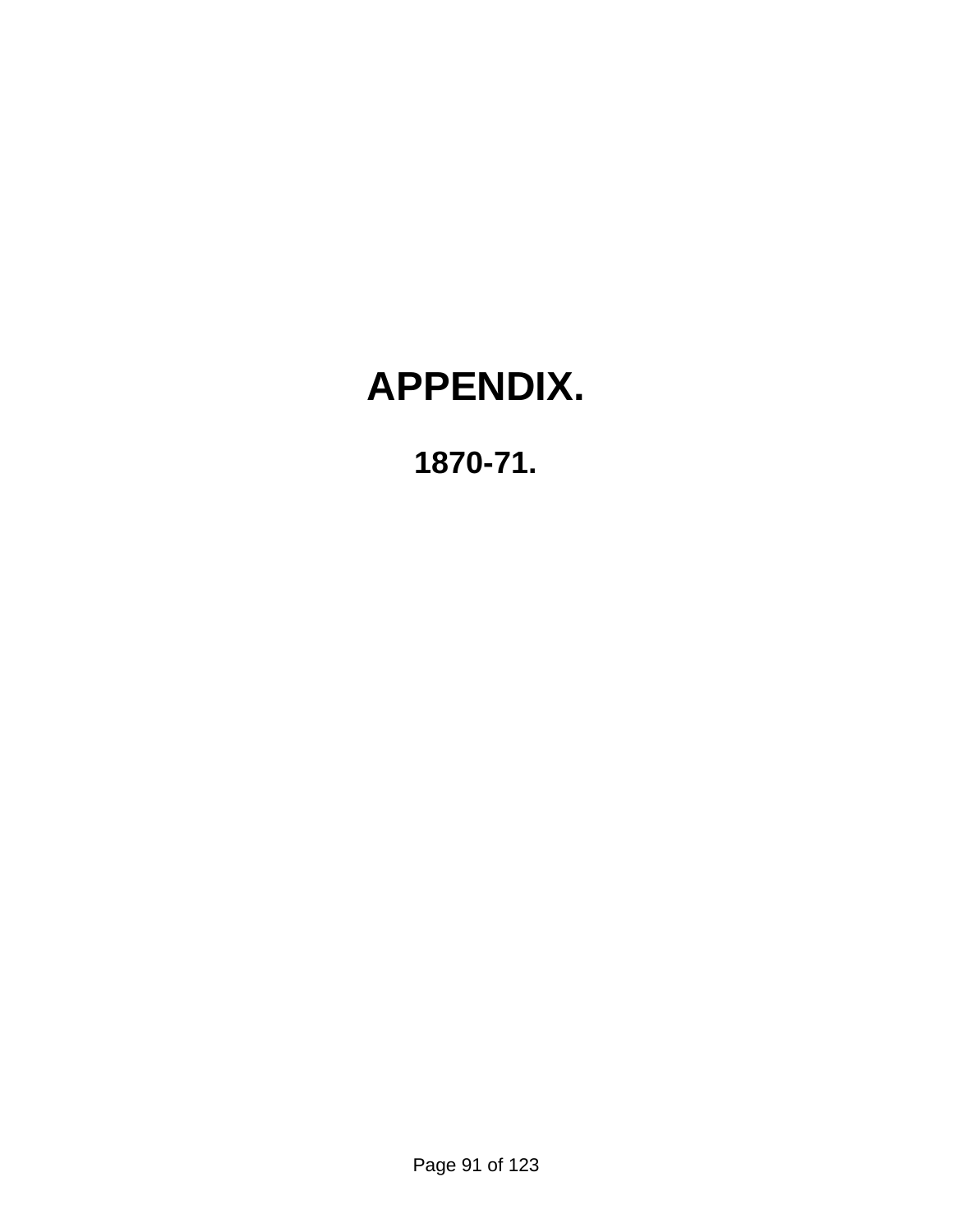## **REPORTS OF COUNTY ASSESSORS.**

 $\overline{a}$ 

ALPINE COUNTY.

A. C. CHAMBERS………………………………………County Assessor.

WOODFORD'S, October 31<sup>st</sup>, 1871.

Hon. JOHN W. BOST, Surveyor-General:

 SIR: In compliance with law, I herewith send you statistics of Alpine County for eighteen hundred and seventy-one. I would state that our county is a mining one, and very little agricultural land in it. In regard to land inclosed, there are a great many spots of ground in the mountains which are occupied by sheep and cattle men in the summer time. They have them partially inclosed with brush and fallen trees, and have so rated them. There are thousands of cattle and hundreds of thousands of sheep driven into our county every summer; they are all assessed before coming here, and as we cannot assess the wool or butter, have no account of the same or the number of head; have made what I think is a correct estimate of the butter, but of wool I cannot do. I think it is a great hardship that they can drive their stock into our county, roam over our hills, and pay us no taxes, and think the law should be so changed that we could get a chance at them. Our quartz mills have not been running this year, but next year we confidently expect to give a good report from them.

Hoping this will be satisfactory,

I am, yours truly,

 A. C. CHAMBERS, Assessor of Alpine County.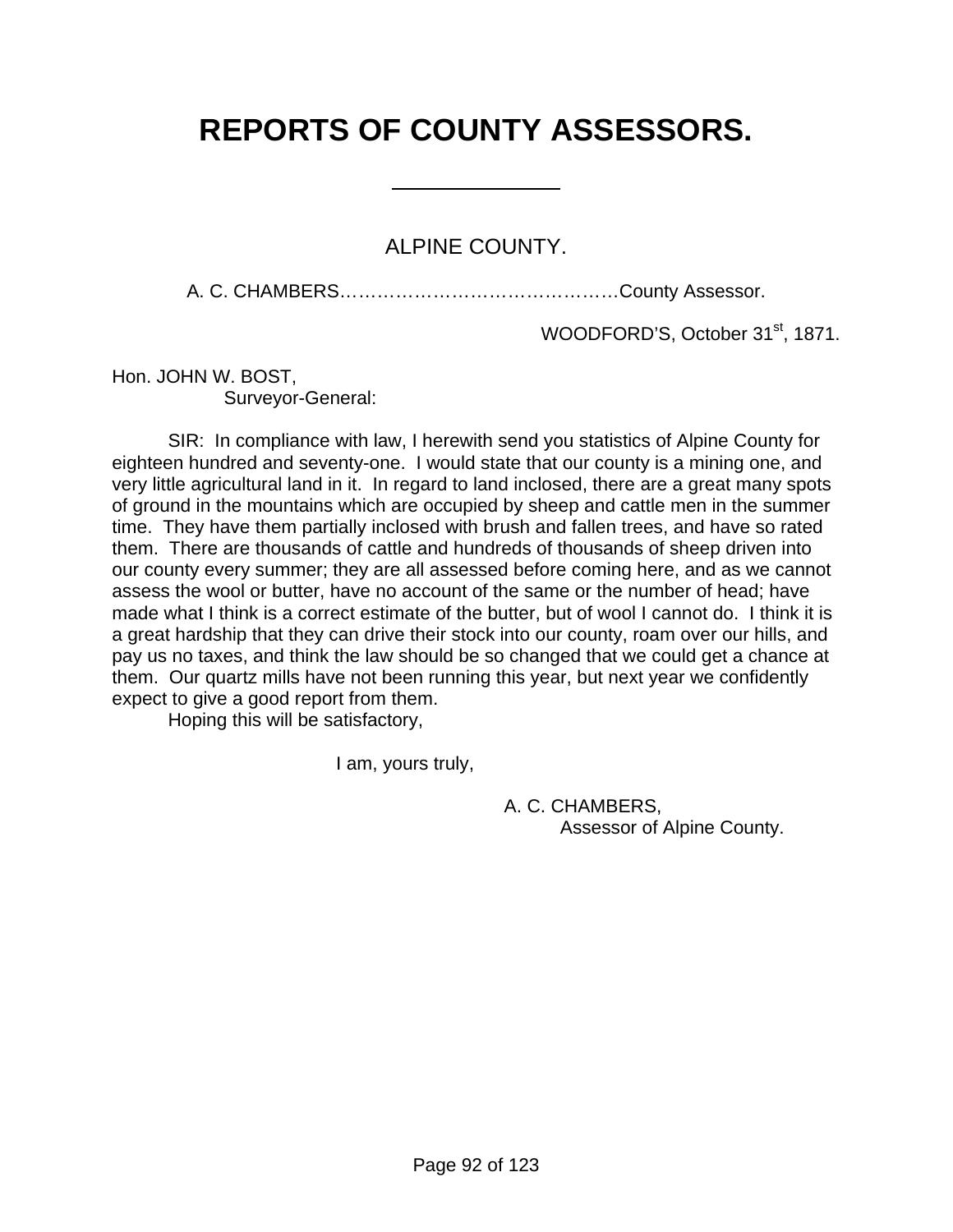## AMADOR COUNTY.

J. W. SURFACE………………………………………County Assessor.

JACKSON, October 4<sup>th</sup>, 1871.

Hon. JOHN W. BOST, Surveyor-General:

 SIR: Inclosed you will find statistical report for the year eighteen hundred and seventy-one. There has been quite a decrease in population in our county since my last report. Notwithstanding the extreme dry season, the crops of Amador County will compare very favorably with those of more favored seasons. But, owing to the drought, all of our quartz mills are idle, with the exception of the Oneida, which, fortunately, obtained enough water to run forty stamps the most of the season. In view of the fact of our quartz mines not being worked, it has been a great calamity to our entire county. From seventy-five to eighty thousand dollars, which would otherwise have been dispensed to the laborers monthly, has remained in the bowels of the earth, consequently working a great hardship to all branches of industry.

 The lands of the Arroyo Seco grant, located in this county, are being very rapidly disposed of to settlers, who will at once make permanent homes for themselves and families.

Very respectfully,

 J. W. SURFACE, County Assessor.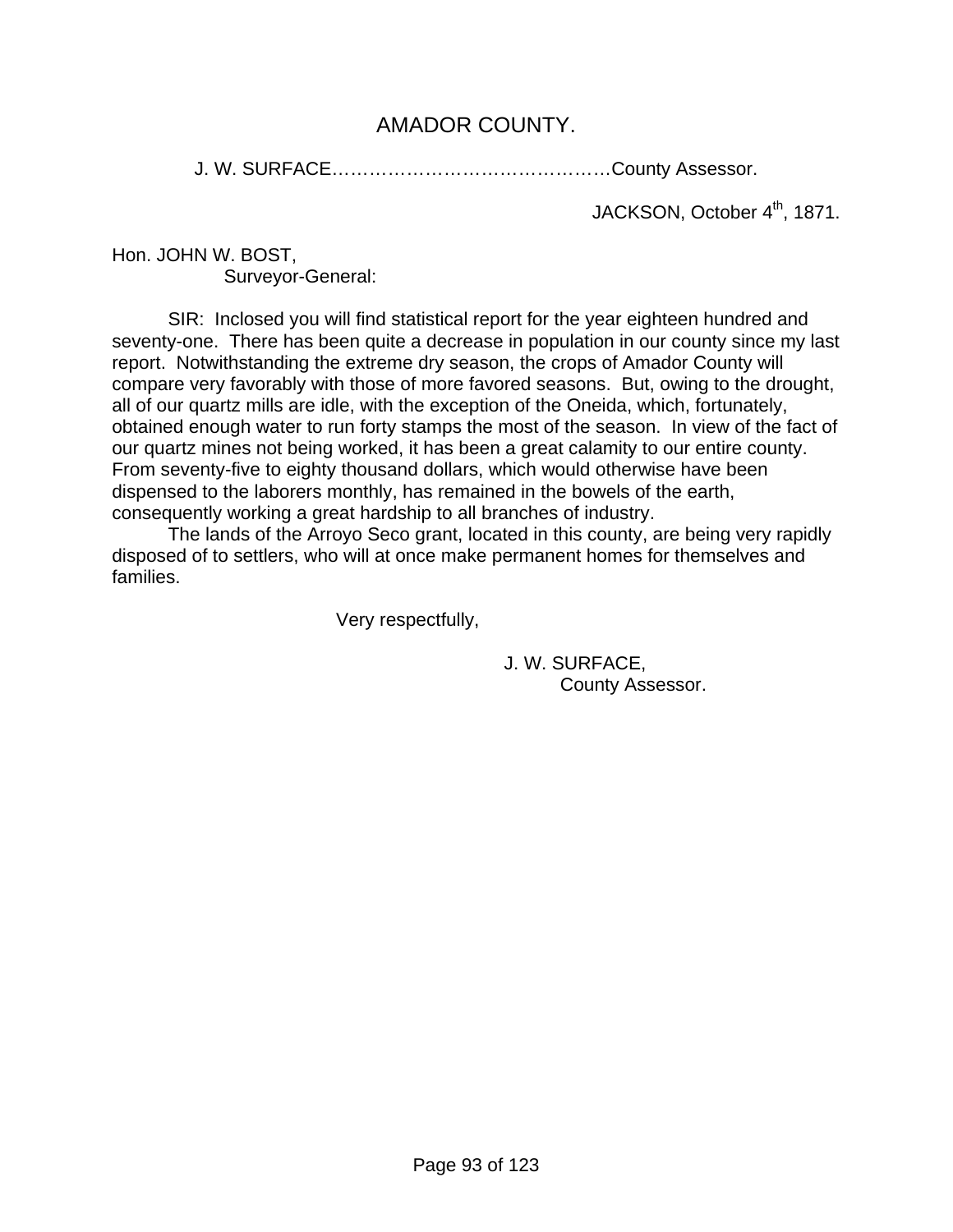## CALAVERAS COUNTY.

JOHN L. GIBSON………………………………………County Assessor.

SAN ANDREAS, November 5<sup>th</sup>, 1871.

Hon. JOHN W. BOST, Surveyor-General:

 SIR: I hope you will excuse me, as I have lost my blanks for the statistics. I have endeavored to make my statement as plain as possible. Begging your indulgence,

I am, respectfully yours,

 $\overline{a}$ 

 JOHN L. GIBSON, Assessor of Calaveras County.

## COLUSA COUNTY.

W. N. HERN ………………………………………County Assessor.

ASSESSOR'S OFFICE, November 2<sup>nd</sup>, 1871.

Hon. JOHN W. BOST, Surveyor-General:

 SIR: I herewith send annual report of the statistics of Colusa County. You will perceive that the number of registered voters have increased since last report, although the number of votes polled at the general election is not much greater.

 The grain crop for the present year is very light, scarcely one-fifth of a crop, and not more than half a crop of last year.

Very respectfully, your obedient servant,

 W. N. HERN, Assessor Colusa County.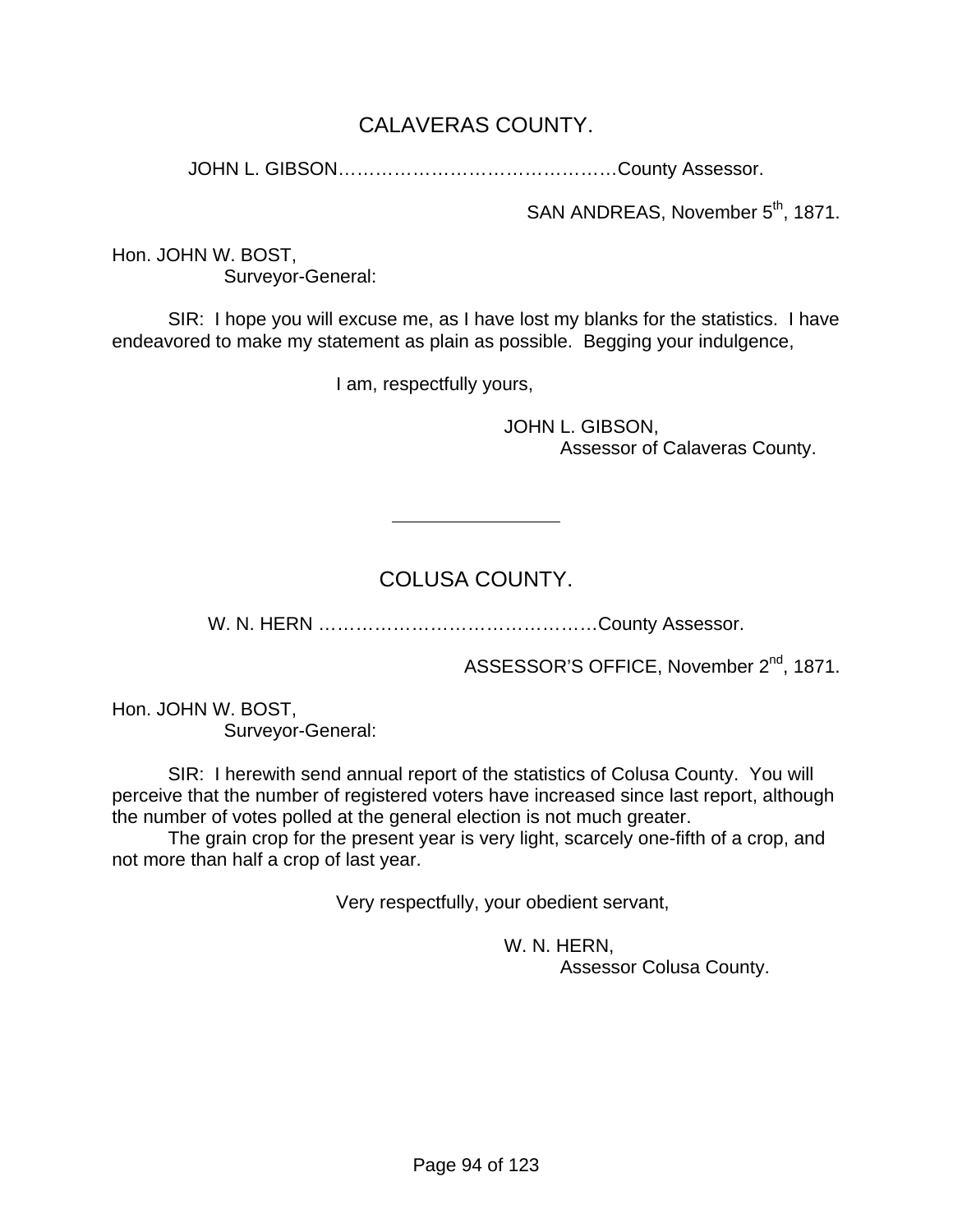## CONTRA COSTA COUNTY.

JAMES FOSTER………………………………………County Assessor.

MARTINEZ, October 24<sup>th</sup>, 1871.

Hon. JOHN W. BOST, Surveyor-General:

 SIR: Yours of the twenty-first instant is at hand, and contents noted. Owing to a large supplemental assessment I have been unable to make out a complete statistical report for this county, but will have it ready and transmit to you in a few days.

Very truly, yours,

 $\overline{a}$ 

 JAMES FOSTER, County Assessor.

Per Deputy, A. P. NEEDLES.

## EL DORADO COUNTY.

T. W. BREEZE………………………………………County Assessor.

PLACERVILLE, November 6<sup>th</sup>, 1871.

Hon. JOHN W. BOST, Surveyor-General:

 SIR: Herewith inclosed I forward you my statistical report, from January first, eighteen hundred and seventy, to January first, eighteen hundred and seventy-one. Do me the favor to acknowledge receipt, and oblige,

> T. W. BREEZE, Assessor of El Dorado County.

By WM. JABIM, Deputy.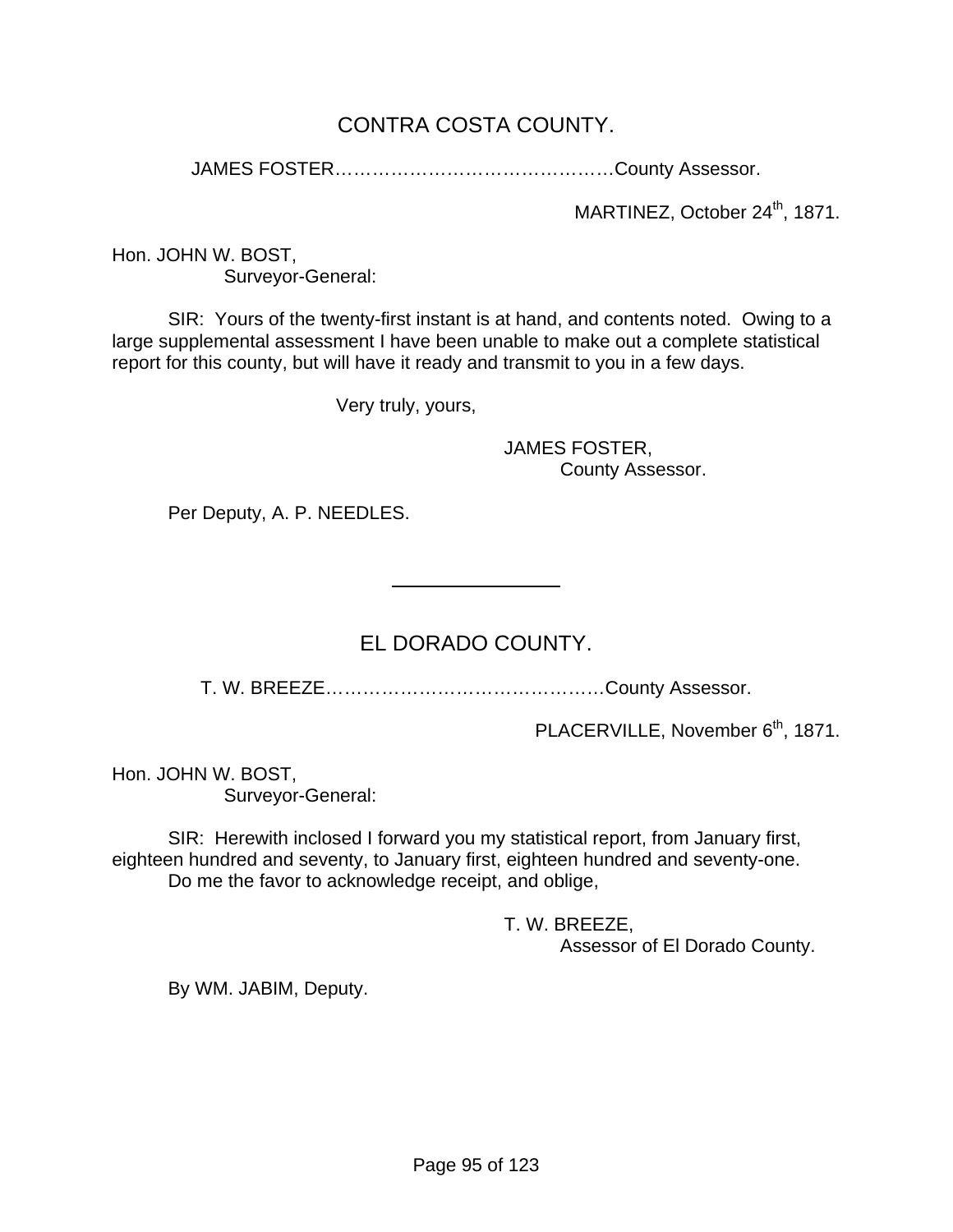## INYO COUNTY.

G. W. BRADY………………………………………County Assessor.

INDEPENDENCE CITY, August 7<sup>th</sup>, 1871.

Hon. JOHN W. BOST,

Surveyor-General:

 SIR: I herewith send annual report of the statistics of Inyo County for the fiscal year ending in eighteen hundred and seventy-one.

 This county is gradually increasing in prosperity. Quartz mines are being worked with profit to those engaged in them. I think in another year the mining interests of this county will amount to considerable. At present there is but one quartz mill out of eight running, and two arastras and three smelting furnaces. They are all doing well. There is about five hundred tons of lead and silver bullion shipped from this county per month, the product of the furnaces, worth about two hundred dollars per ton.

 The population is some larger this year than it was the last. The farmers are generally raising fair crops this year, and are improving their farms both in building and planting out orchards and vineyards; but as yet we have but few bearing trees or vines.

 There is an increase of over one hundred thousand dollars on the assessment roll since last year although property has been assessed at a lower figure. Every one thought I assessed property too high last year, so this year I made a difference of four dollars per head on stock cattle, which amounts to considerable.

Your obedient servant,

l

 G. W. BRADY, County Assessor, Inyo County.

## KERN COUNTY.

J. R. WATSON………………………………………County Assessor.

HAVILAH, October 16<sup>th</sup> 1871.

Hon. JOHN W. BOST, Surveyor-General:

 SIR: I drop you a few lines. I think after doing this work for four years, I should get something for it.

Yours truly,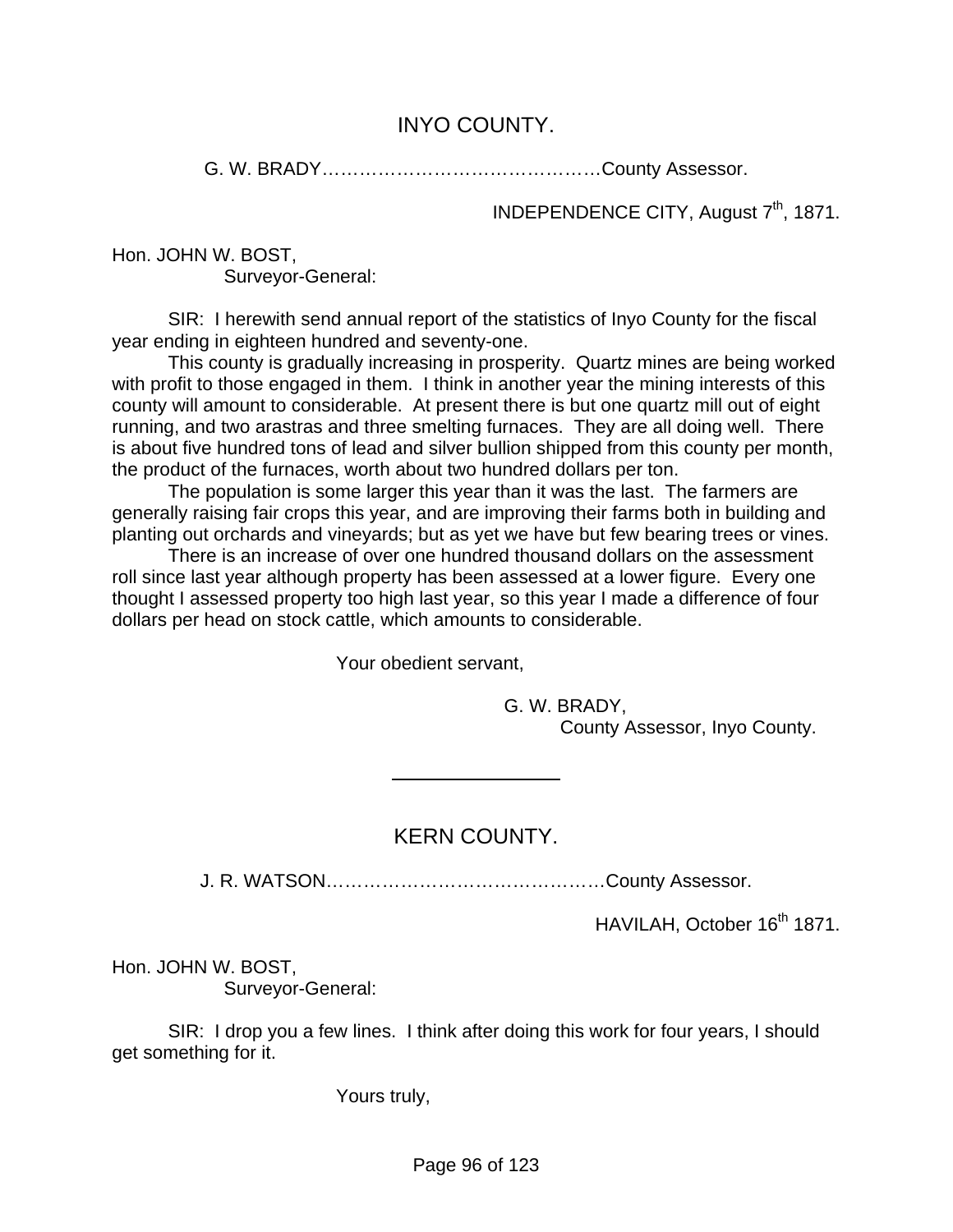J. R. WATSON, County Assessor.

## MENDOCINO COUNTY.

l

J. A. JAMISON………………………………………County Assessor.

UKIAH CITY, August 11<sup>th</sup>, 1871.

Hon. JOHN W. BOST,

Surveyor-General:

 SIR: In compliance with the law I herewith transmit my statistical report for eighteen hundred and seventy-one.

 I have done my utmost to make it thorough. My statistics are all in round numbers, and are as near correct as it is possible to make them. The agricultural interests of this county are improving steadily. A considerable amount of land has been improved since the date of my last report. The crops of Mendocino of the present year are above an average. The potato and oat crop of the coast portion of the county is larger than usual. Sheep raising is an important business in this county, and a great many are investing in pasture lands and sheep. Out pasturage is excellent and the sheep remarkably free from disease. Horses and cattle are becoming less numerous, as sheep pay better. Many horses and mules have been taken from this county to the Atlantic States.

 The lumber business is not so flourishing as formerly. Our mill men, not being able to find a market for their lumber, are now running on half time. Considerable lumber is shipped direct from the mills to foreign ports.

 Public lands are being settled on everywhere, and a large amount of lands has been taken up under the pre-emption and State laws.

 Three weekly newspapers are published in this county – two at Ukiah, and one at Mendocino City.

 The Board of Supervisors will not meet until the second Monday in this month, hence I send my report without their approval.

Respectfully submitted,

J. A. JAMISON,

Assessor, Mendocino County.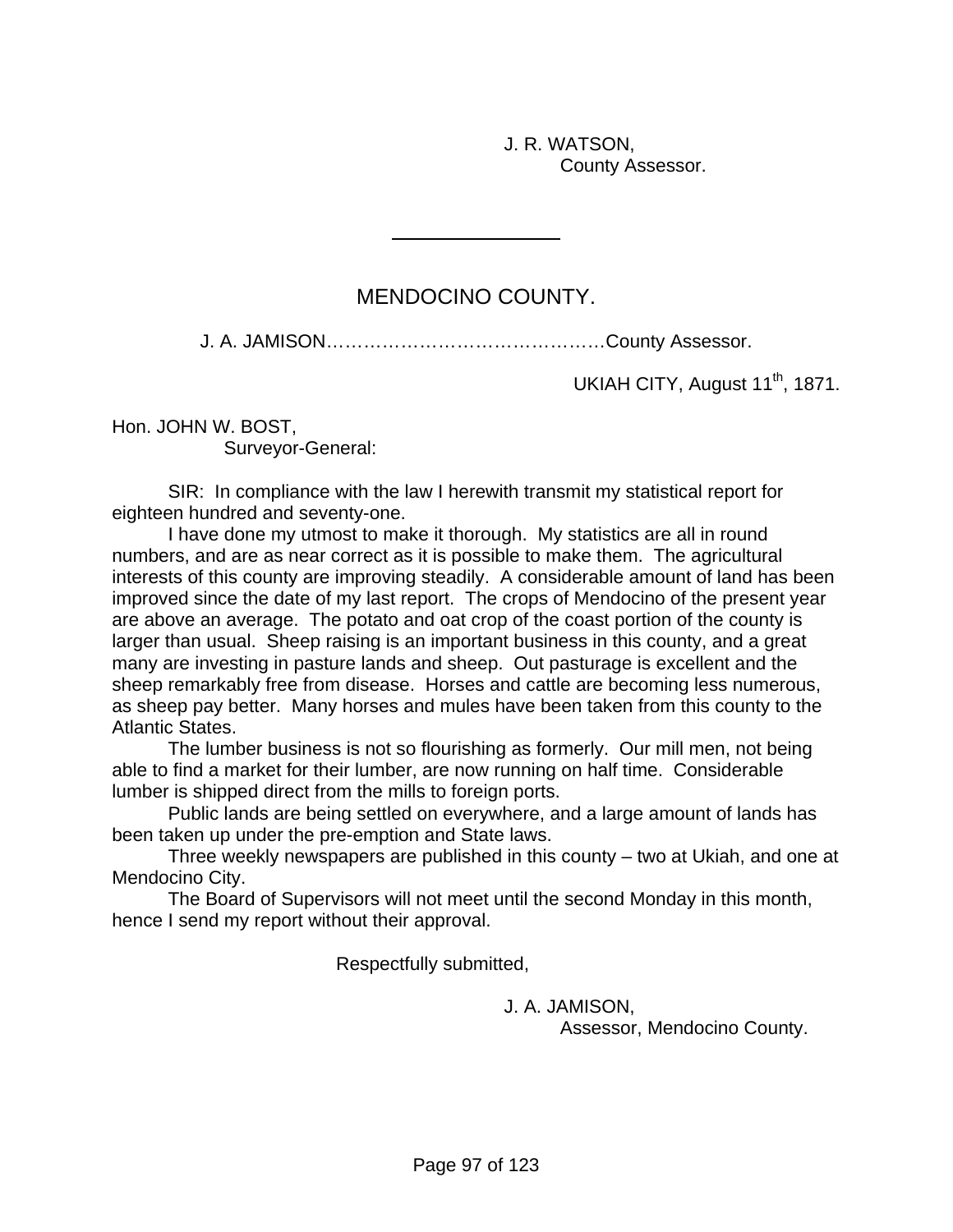#### MERCED COUNTY.

A. M. HICKS………………………………………County Assessor.

SNELLING, August 12<sup>th</sup>, 1871.

Hon. JOHN W. BOST, Surveyor-General:

 SIR: In making my report to you, I forgot to mention a very important matter connected with the agricultural interests of this county and State. I hereby officially report to you one hundred acres of cotton, planted by J. M. Strong, on the old Gwin Ranch, which bids fair to produce a most excellent crop, notwithstanding the unfavorable spring. It is as fine a field of cotton as can be seen in any country, and old cotton raisers tell me that they never saw a field of cotton in their lives which promised as heavy a yield as this one. Should this field open well, the cotton experiment in this portion of California is a grand success, and the beneficial results to this State can hardly be estimated.

 There are thousands of acres of land in this county that will produce cotton, and there is no doubt that it can be tented here with one-half of the labor required in the Cotton States.

Please give this item a notice in your report to the Legislature.

 $\overline{a}$ 

I am, very respectfully, yours, etc.,

 A. M. HICKS, County Assessor of Merced County, Cal.

## MONTEREY COUNTY.

W. V. McGARVEY………………………………………County Assessor.

ASSESSORS' OFFICE, Monterey County.

Hon. JOHN W. BOST, Surveyor-General:

 SIR: I herewith inclose the blank furnished to this office for the statistical returns of the year ending January first, eighteen hundred and seventy-one; showing an increase of eleven thousand four hundred and eighty acres of land put under cultivation since the year previous. The crops, however, have been light, owing to lack of timely rains, presence of rust in some instances, and other drawbacks. Wheat has not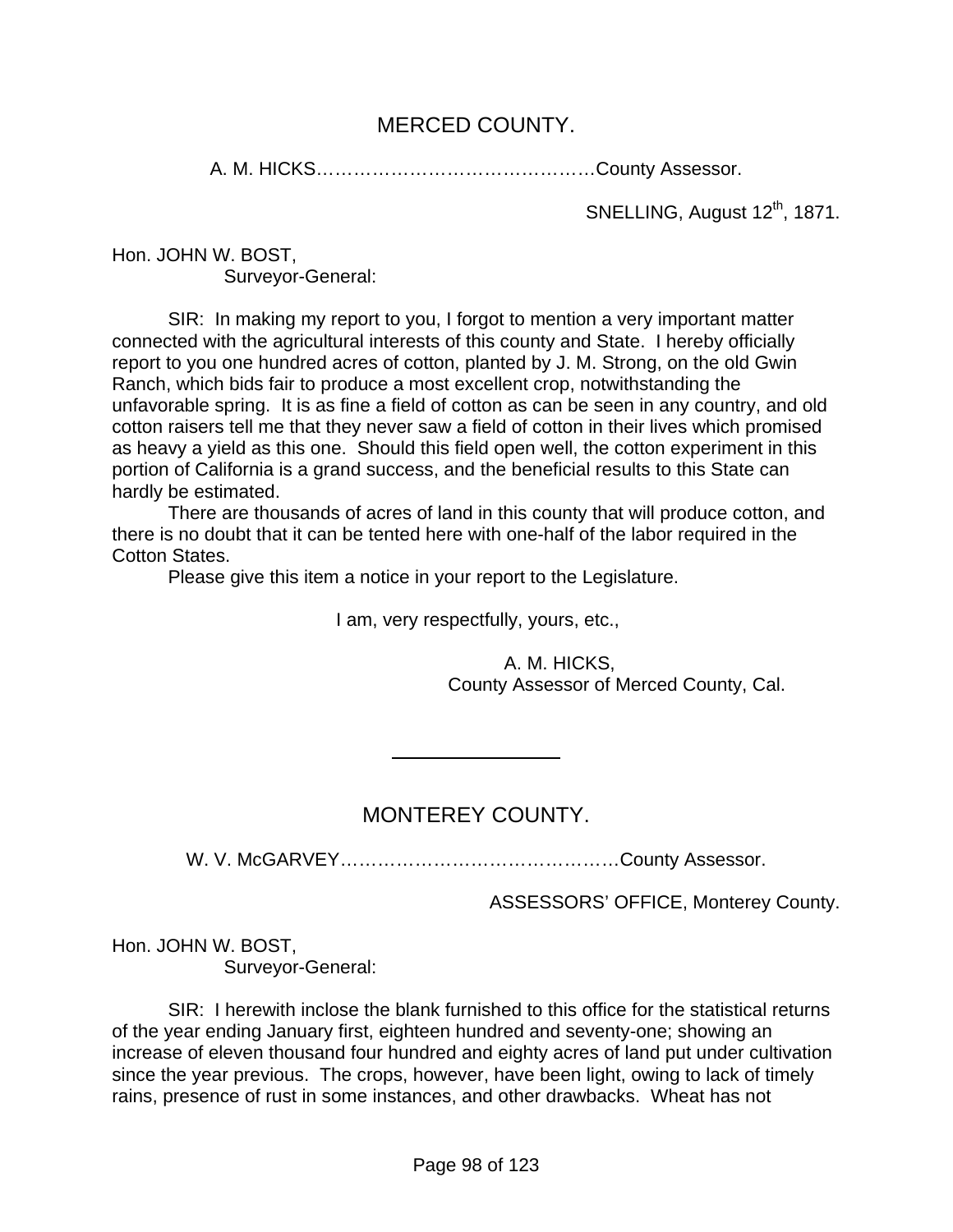averaged over sixteen bushels to the acre, and barley has not yielded more than twenty-seven. Decidedly the year has not been favorable to agriculture, and although the present year has been equally bad, on account of the drought, the wheat crop will far exceed that of eighteen hundred and seventy.

 Early ploughing has been resorted to, but in many instances has proved to be but a small improvement. The light yield of cereals is attributed by some to shallow ploughing, and this may be the case in some localities, but it is generally admitted that certain kinds of land not tilled before requires a gradual upturning of the subsoil.

 Flax and hops have been tried to some extent, and at first promised well, particularly this spring, but are now considered a failure; the former, I believe, will never be cultivated on a large scale, the same being to a high degree detrimental and exhaustive to the soil, so much, that it is spoken of among land owners that no new lease of land will be made without the insertion of a clause prohibiting the culture of flax.

 The rest of the products have generally yielded a light crop. Fruit has also been below the average.

 In eighteen hundred and seventy there were in this county but two distilleries on a small scale, producing an insignificant quantity of wine and brandy. This year a large distillery has been erected.

 Live stock of all description has an increase over the year eighteen hundred and sixty-nine, and has, on the whole, thrived well. Some apprehensions are entertained for this fall, particularly for the sheep, on account of the scarcity of grass.

 During the present year, a railroad has been put in process of construction; at present, about fifteen miles of rail are laid. This will be a matter for report next year.

 By the statistical sheet, I see the value of assessed property for the year eighteen hundred and seventy-one is required, and believe this to be an error, because, the subsequent assessments not being made as yet, it would be impossible for me to give the exact amount assessed for the whole fiscal year, and I have therefore set down in said sheet the total assessed value of the different kinds of property for the year eighteen hundred and seventy, which I think is required. Should, however, the assessed value of property for eighteen hundred and seventy-one be likewise required, I give the same below, as it stands before correction by the Board of Equalization, and before the making of the subsequent assessments – to wit:

| $-393,68000$ |
|--------------|
| 1.510.405 25 |
|              |

Respectfully submitting the same, I remain,

Your obedient servant,

W. V. McGARVEY,

Assessor, Monterey County.

By J. KUURDS, Deputy.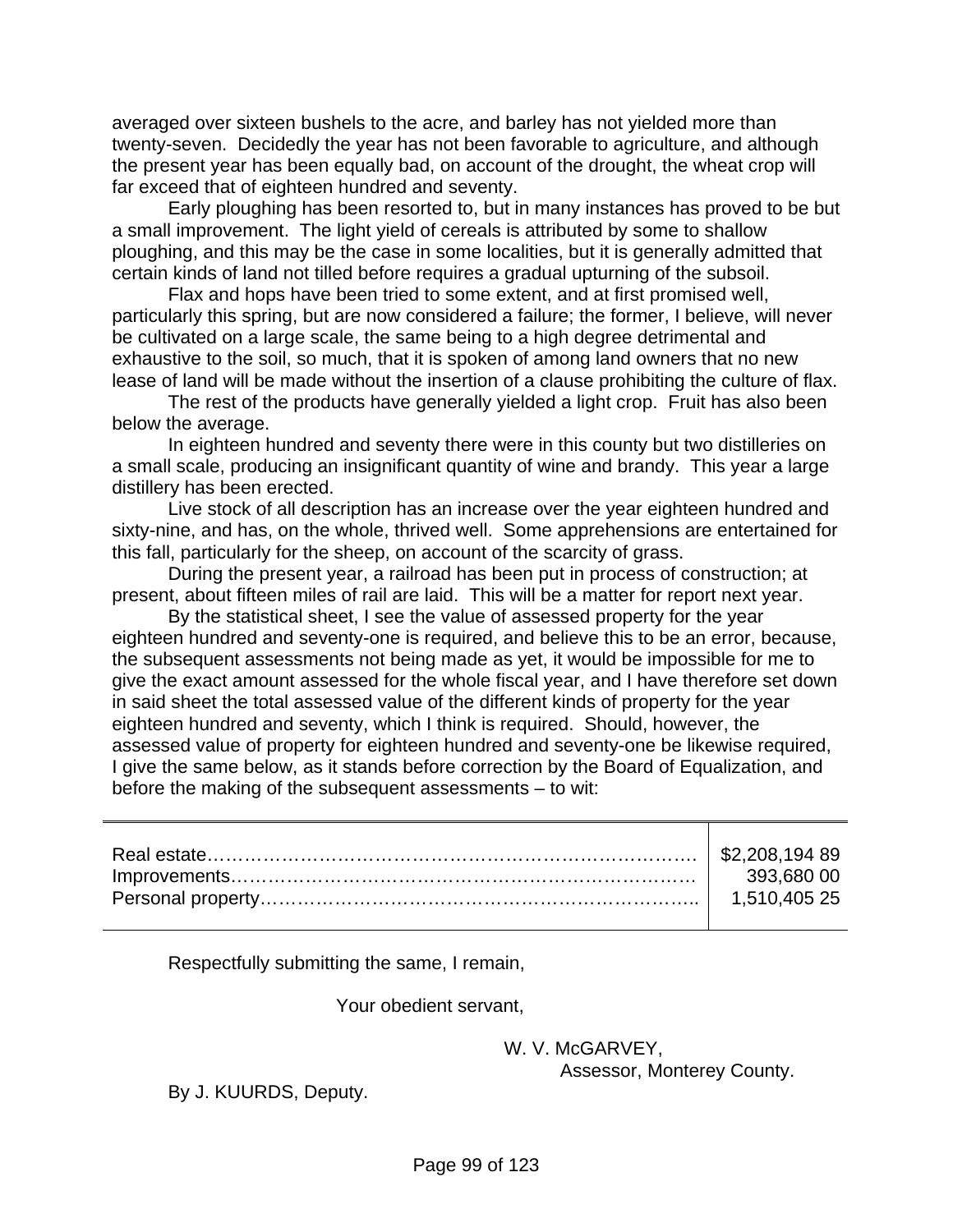## NAPA COUNTY.

B. W. ARNOLD………………………………………County Assessor.

NAPA CITY, September 29<sup>th</sup>, 1871.

Hon. JOHN W. BOST, Surveyor-General:

 SIR: I herewith send statistical report for eighteen hundred and seventy and eighteen hundred and seventy-one, so far as required. There is but little change of the industrial pursuits in this county, from former years, except a gradual increase of the grape growing interest, which is steadily on the increase. There may be some little discrepancy in the amount of valuation as herein given and the amount of assessment rolls, as the subsequent assessment roll is not quite complete at this time; but the difference will be small.

Yours, respectfully,

 $\overline{a}$ 

 B. W. ARNOLD, Assessor of Napa County, California.

## NEVADA COUNTY.

J. J. DORSEY………………………………………County Assessor.

NEVADA COUNTY, CALIFORNIA, November  $4<sup>th</sup>$ , 1871.

Hon. JOHN W. BOST, Surveyor-General:

 SIR: In conformity with the law, I hereby transmit to you my statistical report for the year eighteen hundred and seventy. The report would have been forwarded at an earlier day, but for the large supplemental assessment I was called upon to make.

HAY AND GRAIN.

 The hay crops of this county, for the year past, have been good, to more than an average extent. Most of the land here, sowed to wheat, oats, barley and rye, is reaped for hay, and not for the purpose of saving grain. The hay crop has been a source of large income to our farmers.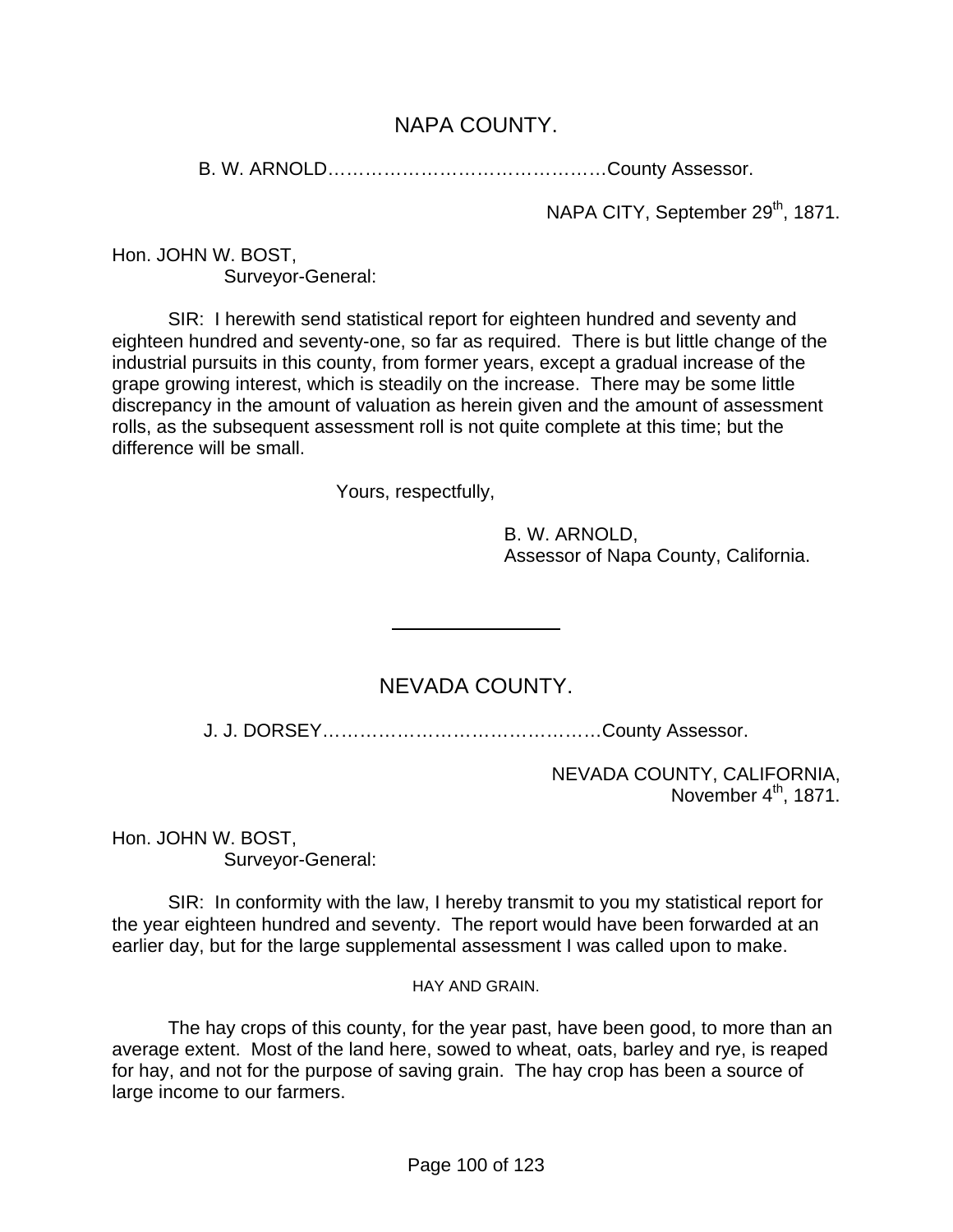#### GRAPE CULTURE.

 The people of this county, more and more, every year, evince a disposition to cultivate the vine. Grapes are almost a certain crop, and the soil and climate are adapted to the growth of such grapes as make a light table wine, so much esteemed by those who delight in imported wines. Wine manufacturers of this county have taken premiums, year after year, at the Fairs, for superior light wines. The vines are not irrigated which produce the best wine making grapes or which produce the best table grapes.

#### SERICULTURE.

 Large orchards of mulberry trees have been planted and are now being cultivated with a view to the production of silk. These mulberry trees are of the choicest and most approved varieties, and their cultivation is directed by gentlemen of experience and of general intelligence. It has been demonstrated, beyond a doubt, that the climate of Nevada County, at the altitude of Nevada City, is most favorable to the successful rearing of the silkworm. Numerous and oft repeated experiments show that silk culture here is profitable, with even an inadequate supply of food, and in the future the want of food heretofore felt for silkworms will be obviated. Enough has been done to prove that the business must soon be one of great profit.

#### FRUITS.

 The fruit crop of this county has been, in the year, one of great abundance; and the fruit, as is always the case, has been of superior quality. The temperate zone of fruits, of all kinds, flourish here with an excessiveness beyond the demands of any market within reach. Apples, pears, peaches, plums, nectarines, quinces, and all kindred fruits are grown in profusion. With the exception of the peach, crops of these fruits named never fail, and in case of the peach, the crop is seldom a failure. Markets for such fruits are found in the State of Nevada and in the Territories east of the Sierra Nevada Mountains. Some part of the vast fruit crop of the county is sent to San Francisco, where the excellence of mountain fruit causes it to be preferred over that which grows in the valleys.

#### MINING.

 The principal business of the county is mining. The vast fields of deposited gold bearing gravel are particularly inexhaustible. Extensive workings on these gravel beds have been carried on for years, and are now in operation. These workings have been of very great profit to the owners of such mining claims, and all such properties are held at high figures. Within the year foreign capitalists have made extensive purchases of such mining ground, and many more claims are now being sought after by foreign capitalists.

 In quartz mining a general prosperity is shown. Some mines of that kind fail, or seem to fail, but on the whole the business is remarkably prosperous. Especially is this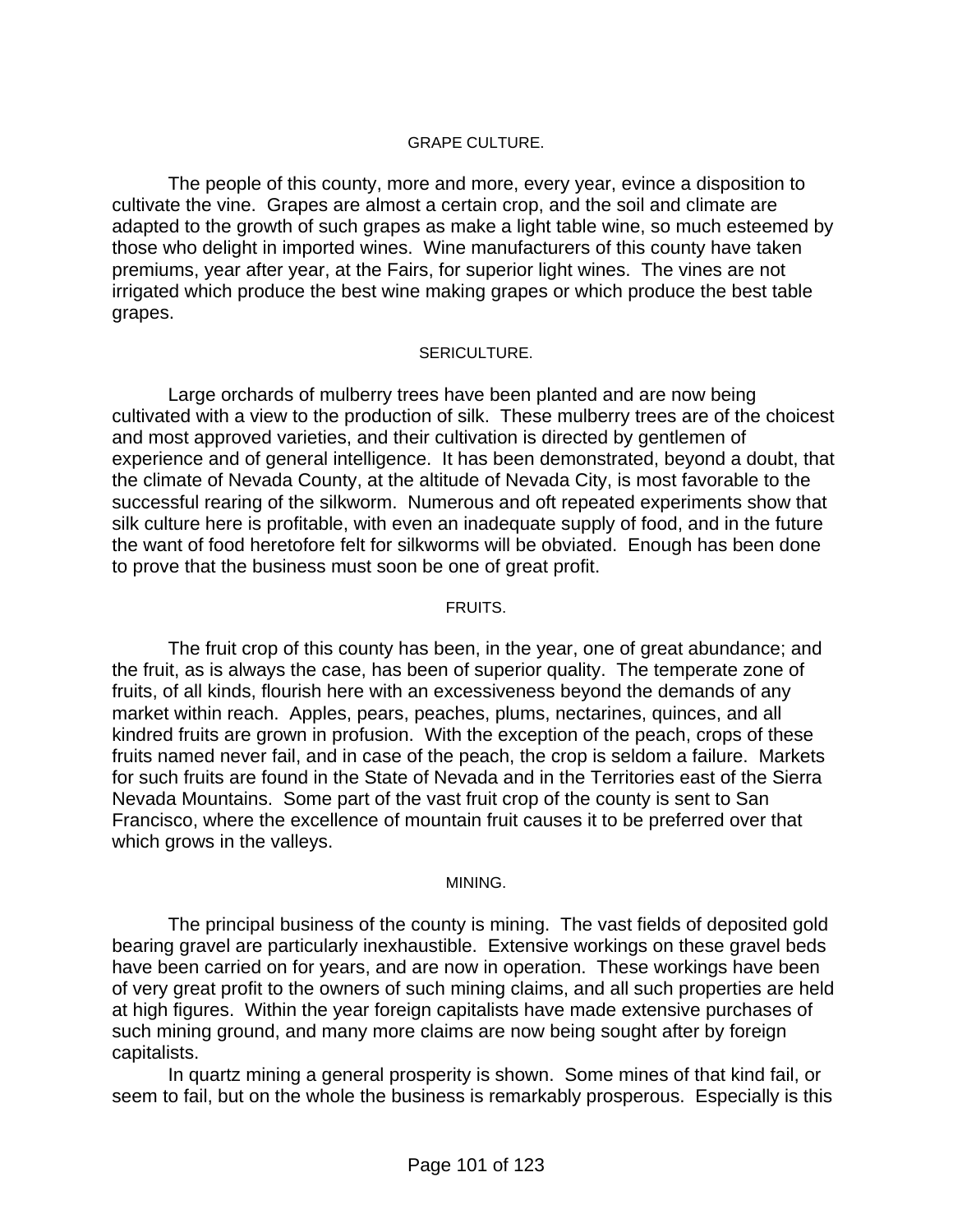the case in Grass Valley district. In that district many quartz mines which have been idle for years are now being worked, with prospects of good results, while only one noted mine has failed to continue paying large dividends. In the case of the large mine which has ceased to yield gold in paying quantities, work is being prosecuted with vigor, and with every indication that its old prosperity will be restored.

#### LUMBER.

 The manufacture of lumber is an important industry of the county. Large quantities are shipped to the east of the Sierra Nevada mountains, and to the valleys below. Almost all of the good timber lands have been bought up, and are held by perfect titles by the men engaged in manufacturing lumber. These timber lands cannot be exhausted for years to come, and the timber is most valuable for fine lumber, sugar pine constituting a large par of the trees.

#### GRAZING.

 The business of cattle raising and grazing is on the increase. In the winter and early spring seasons, cattle are grazed on the foothills; and in the summer months, when the foothills and plains are dried and parched, the cattle are driven to the high mountain valleys. In these mountain valleys extensive butter making and cheese making are carried on, the articles made being rich and delicious, owing to the superior food found in the rich natural grasses of the mountains. The business of butter and cheese making is rapidly increasing year by year. Sheep, horses and dry-horned cattle are also pastured in the high mountain valleys, in the summer months, with good results. In the matter of fattening beef cattle the mountain valleys show a wonderful success.

#### GENERAL REMARKS.

 The county, I am happy to state, is in a flourishing condition. One class of our population devote time to raising and producing the necessaries of life, such as table vegetables, meats, butter, cheese, milk and other things of the kind; another class engage in digging from the earth the gold which pays the farmer, stockraiser and gardener for their productions. As yet, the farmers have been able to produce almost as much as the mining population demands, and in the case of fruits a large surplus is grown. The mining interests are increasing, and the mining population must increase. Therefore, the future of the county seems assured in regard to a large population engaged in developing our various and varied resources.

Yours truly,

 J. J. DORSEY, Assessor.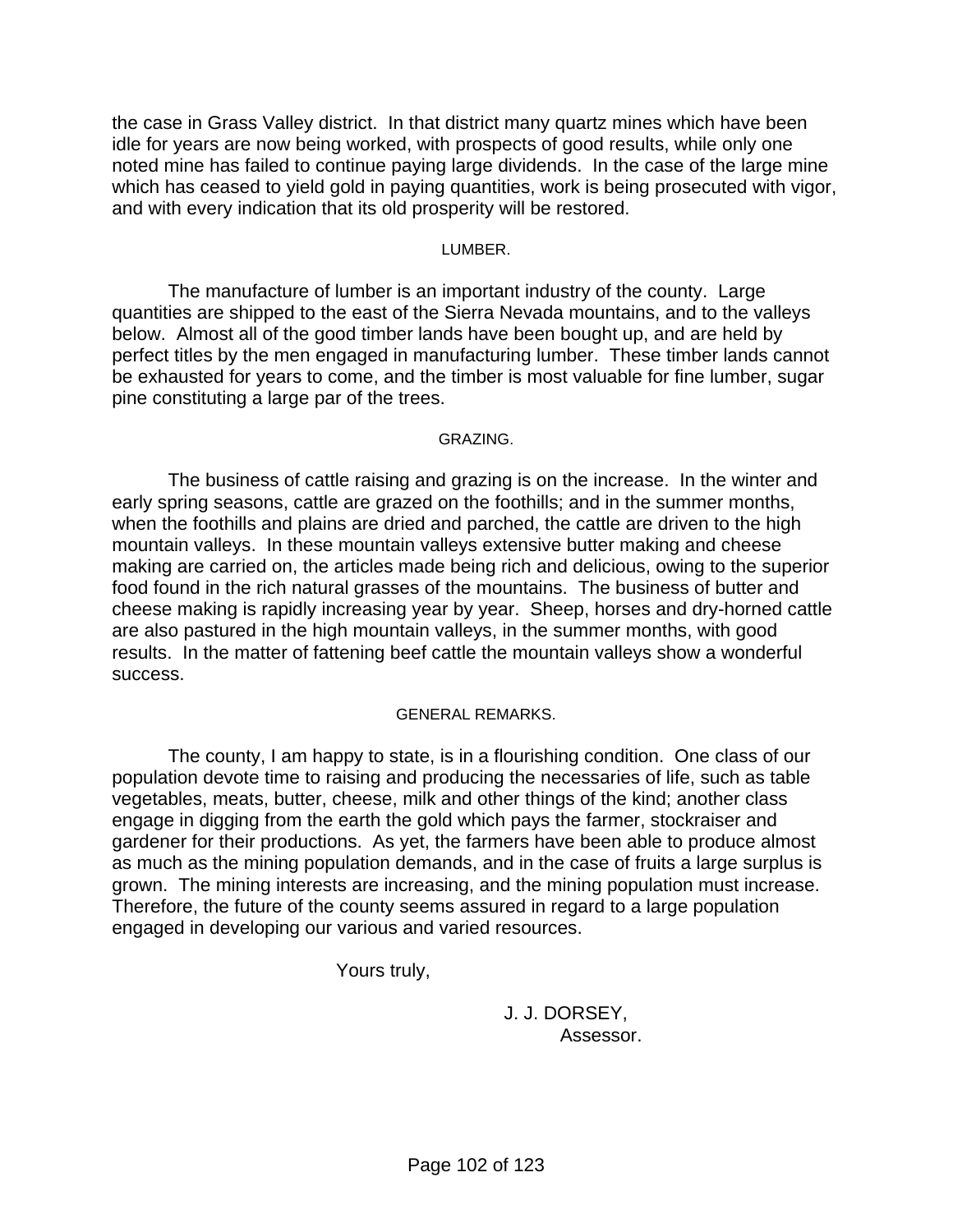#### SAN BERNARDINO.

A. J. CURRY………………………………………County Assessor.

SAN BERNARDINO, October 28<sup>th</sup>, 1871.

Hon. JOHN W. BOST, Surveyor-General:

 SIR: In compliance with the duties of my office, I hereby inclose the statistical report of our county, hoping it may prove satisfactory. The assessment roll is less this year than in the preceding one, owing to the continued drought of two years in succession.

 The future of the county is encouraging. The new town, Riverside, some twelve miles southwest of this place, bids fair to be a large and prosperous town in a few years.

 The company owning the lands of the "Southern California Colonization Association" has expended many thousands of dollars in improvements on the land, consisting in part of one large ditch for irrigating purposes, carrying three thousand inches of water; also another large ditch in course of construction which, with the one already completed and in use, will furnish an abundant supply of water for irrigating from twelve to fifteen thousand acres of first-rate farming land.

 The Board of Supervisors of the county will not be in session for some ten or twelve days yet, consequently I cannot obtain their approval for my report.

Yours respectfully,

 $\overline{a}$ 

 A. J. CURRY, Assessor of San Bernardino County.

## SAN DIEGO COUNTY.

WM. SMITH………………………………………County Assessor.

SAN DIEGO CITY, October 28<sup>th</sup>, 1871.

Hon. JOHN W. BOST, Surveyor-General:

 SIR: I regret that you were compelled to write to me in relation to my statistical report. Believing I have a sufficient reason for the unavoidable delay, I will, therefore, claim your indulgence.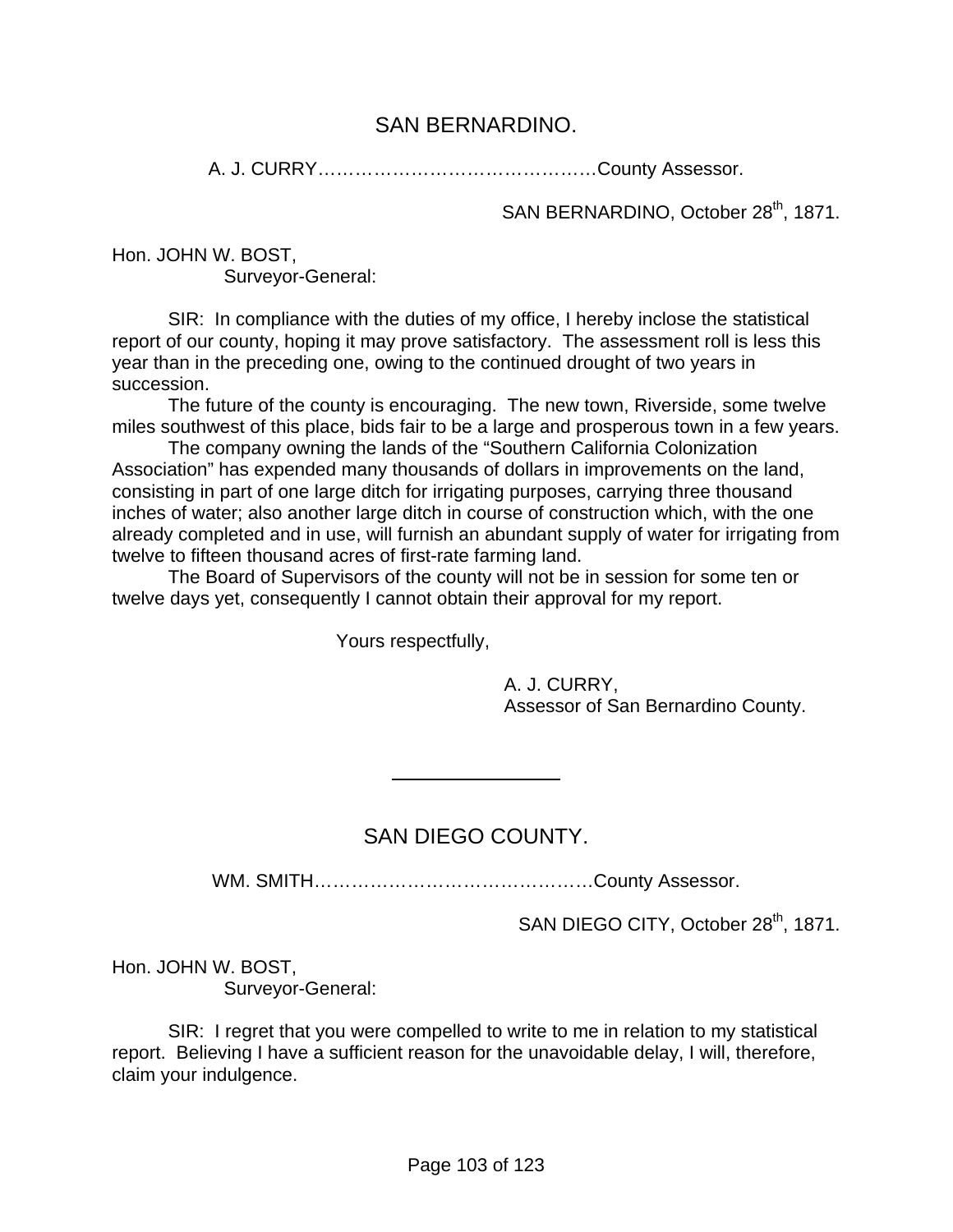The Contingent Fund being exhausted, and the orders on the same depreciated to so low a figure that my deputies, who receive their pay from said fund, refused to work for such reduced wages, and the Board of Supervisors would not make any other provision, consequently leaving a large amount of property to be entered on the supplemental roll, which would have rendered my report incomplete, had I made it at the proper time. Believing this to be satisfactory, I with pleasure submit it now.

 Our general prosperity has been retarded by the continuation of the drought, which has depleted our products and caused many to seek more favored localities; yet, other interests have generally advanced. Our partially developed mines are yielding richly – from thirty to one hundred and fifty dollars per ton. Our educational department is on a sound basis, and very prosperous indeed. Notwithstanding the tardy railroad movements and two consecutive yeas of drought, there is a firm and abiding confidence in the future prosperity and advancement of both San Diego City and County.

> With highest regards, I remain, Very respectfully, your obedient servant,

> > WILLIAM SMITH, County Assessor.

 P. S. Please pardon me for offering you the report on so mutilated a blank. I have no other, and did not wish to delay by sending for others.

l

W. S.

## SAN FRANCISCO COUNTY.

LEVI ROSENER………………………………………County Assessor.

ASSESSOR'S OFFICE, San Francisco, October 23<sup>rd</sup>, 1871.

Hon. JOHN W. BOST, Surveyor-General:

 SIR: Herewith I hand you a report of the manufactures and mechanical industries of this city and county for the year eighteen hundred and seventy.

 The agricultural products of this county being so limited, I have not thought it necessary to make any returns of the same.

 I find great difficulty in compiling this report, as manufacturers, in many cases, refuse to give data concerning matters appertaining to their business: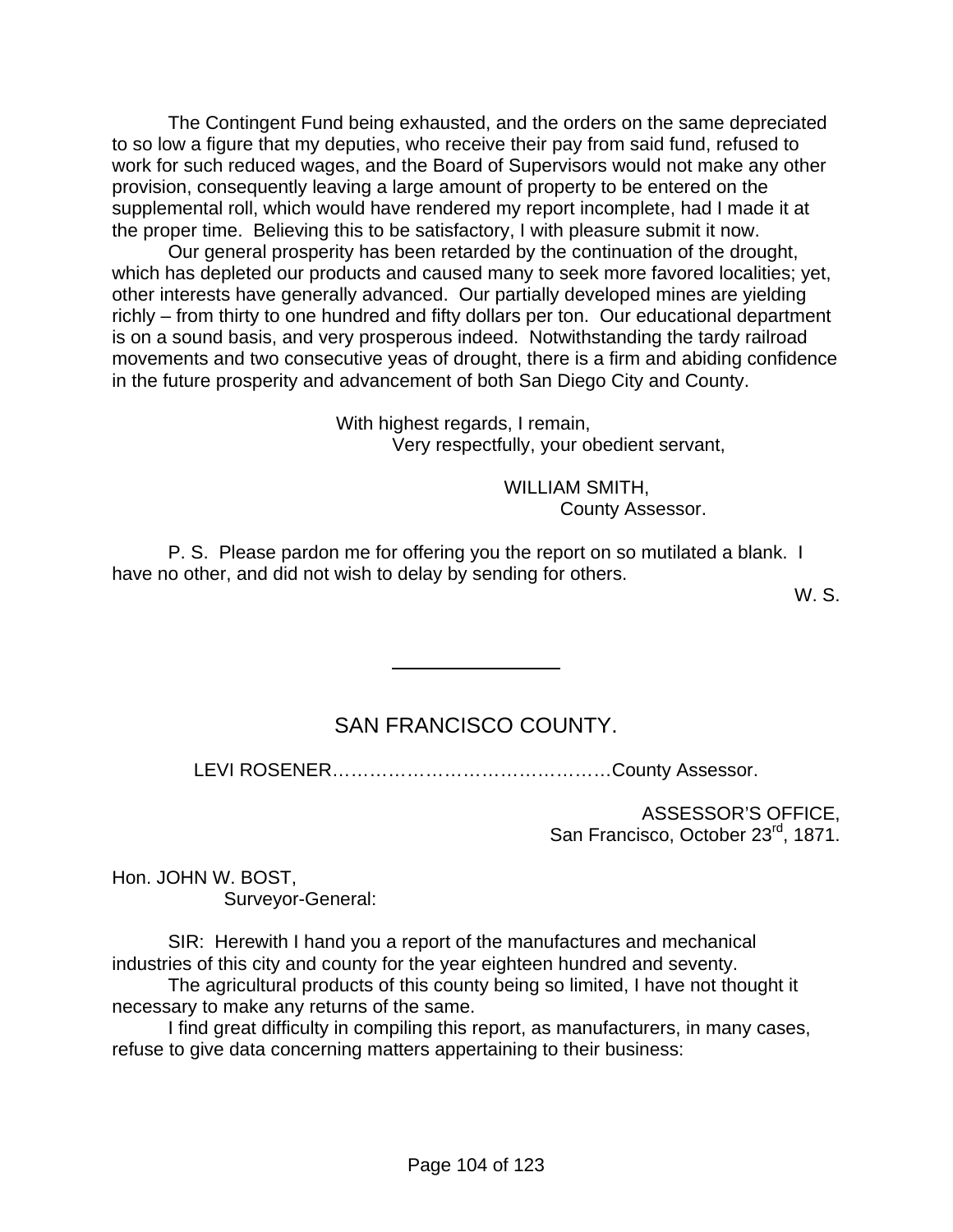| Axle Grease Manufactories.                                |                 |
|-----------------------------------------------------------|-----------------|
|                                                           | 3               |
|                                                           | 1,200<br>15,000 |
|                                                           | 19,000          |
|                                                           | 6,000           |
|                                                           | 15              |
|                                                           | \$55,000        |
|                                                           |                 |
| <b>Broom Manufactories.</b>                               |                 |
|                                                           | 5               |
|                                                           | 35              |
|                                                           | 34,340          |
|                                                           | 135             |
|                                                           | \$103,600       |
|                                                           |                 |
| <b>Boot and Shoe Manufactories.</b>                       |                 |
|                                                           | 5<br>720        |
|                                                           | 38,260          |
|                                                           |                 |
| Calf, kid, goat, kip and other skins used annually, dozen | 13,860          |
| Serges, canvas and cloth linings used annually, yards     | 66,000          |
|                                                           | 12,420          |
|                                                           | 26,680          |
|                                                           | \$1,205,000     |
| <b>Bellows Manufactory.</b>                               |                 |
|                                                           | 1               |
|                                                           | 4               |
|                                                           | 5               |
|                                                           | 500             |
| Value of manufacture                                      | \$15,000        |
|                                                           |                 |
| <b>Box Manufactories.</b>                                 |                 |
|                                                           | 6               |
|                                                           | 191             |
|                                                           | 5,110,000       |
|                                                           | 250,000         |
|                                                           | 195             |
|                                                           | \$323,000       |
| <b>Billiard Table Manufactories.</b>                      |                 |
| Manufactories.                                            | 3               |
|                                                           | 45              |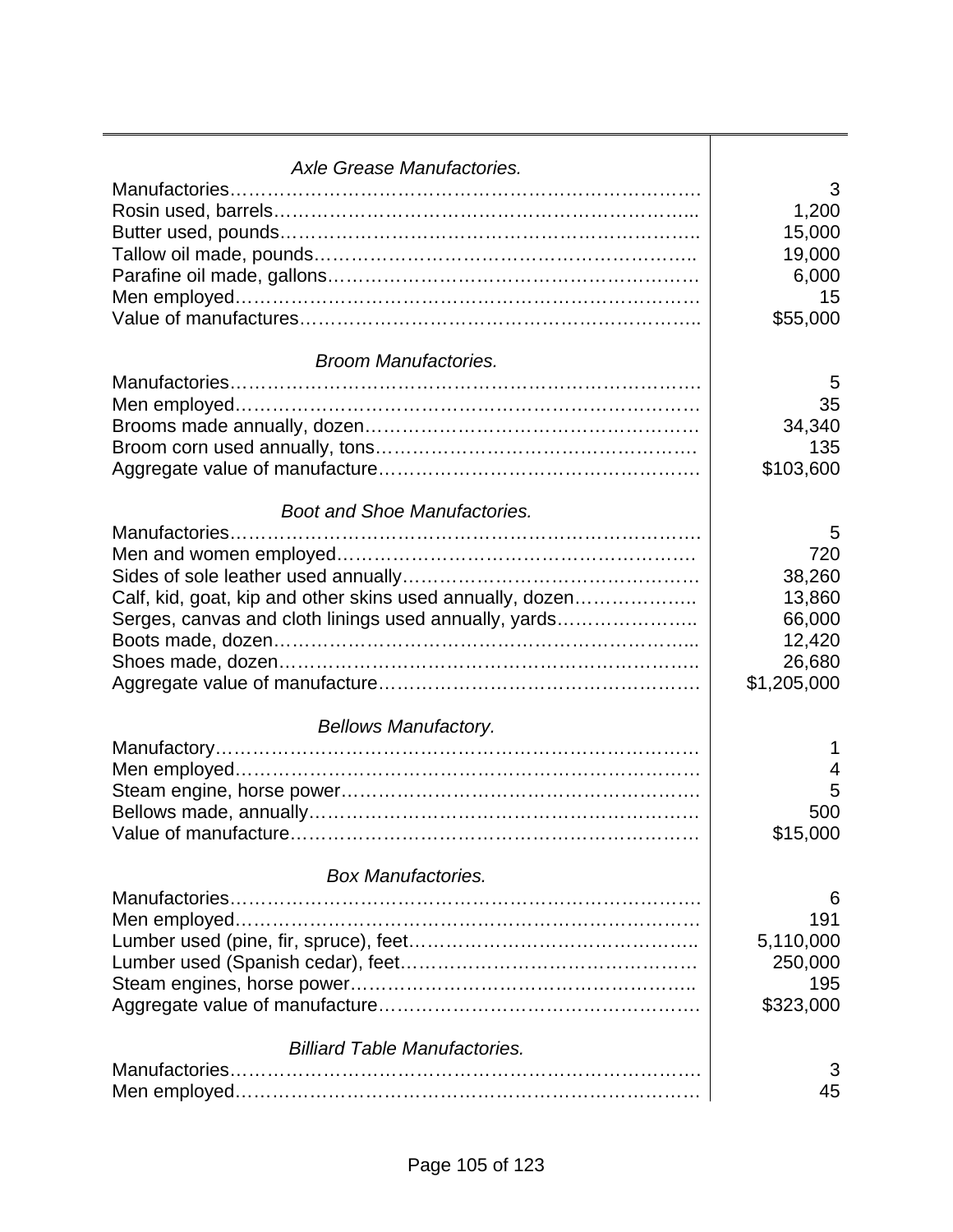|                                                     | 215<br>30<br>\$109,000 |
|-----------------------------------------------------|------------------------|
| Breweries.                                          |                        |
|                                                     | 33                     |
|                                                     | 250                    |
|                                                     | 160,500                |
|                                                     |                        |
| <b>Brass Foundries.</b>                             |                        |
|                                                     | 4                      |
|                                                     | 96                     |
|                                                     | 32                     |
|                                                     | 234,000                |
|                                                     | \$242,000              |
| Candle Manufactory.                                 |                        |
|                                                     |                        |
|                                                     | 31                     |
|                                                     | 17,000                 |
|                                                     | 75,000                 |
|                                                     |                        |
| Cigar Manufactories.                                |                        |
|                                                     | 151                    |
|                                                     | 2,500                  |
|                                                     | 60,000,000             |
|                                                     | \$1,500,000            |
| Carriage and Wagon Manufactories.                   |                        |
|                                                     | 15                     |
|                                                     | 425                    |
| Carriages, wagons, and other vehicles made per year | 2,500                  |
|                                                     | 85                     |
|                                                     | 100                    |
|                                                     | \$775,500              |
|                                                     |                        |
| Cordage and Rope Manufactory.                       |                        |
|                                                     |                        |
|                                                     | 75                     |
|                                                     | 1,500                  |
|                                                     | 2,000                  |
|                                                     | 150                    |
|                                                     | \$450,000              |
| <b>Clothing Manufactories.</b>                      |                        |
|                                                     | 7                      |
|                                                     |                        |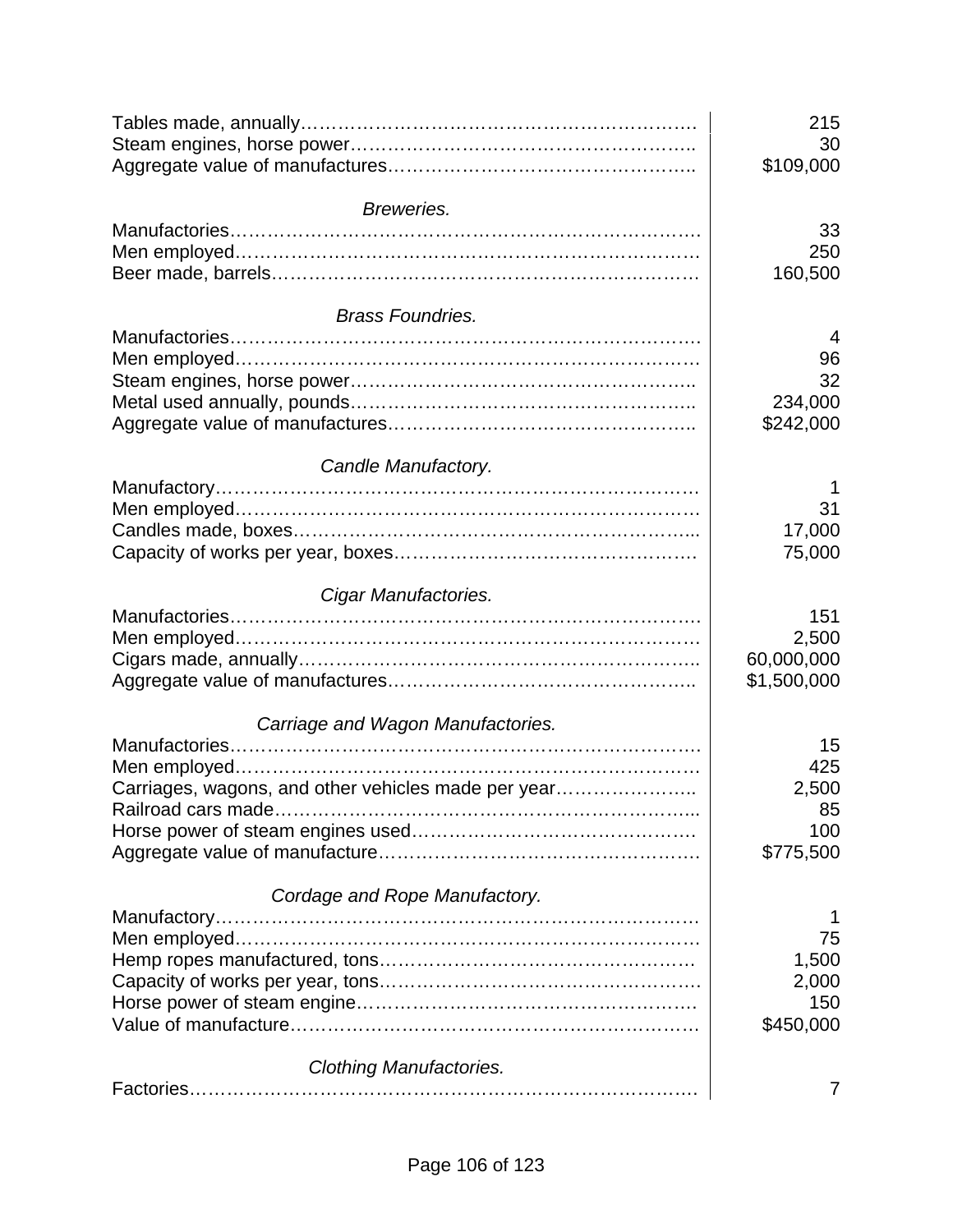|                                                  | 98<br>131,000<br>\$271,000 |
|--------------------------------------------------|----------------------------|
| <b>Chemical Works.</b>                           |                            |
|                                                  | 4                          |
|                                                  | 36                         |
|                                                  | 260                        |
|                                                  | 475                        |
|                                                  | 680                        |
| Capacity of works per day (sulphuric acid), tons | 12                         |
|                                                  | 3                          |
|                                                  | 260                        |
| Cooper and Barrel Manufactories.                 |                            |
|                                                  | 6                          |
|                                                  | 160                        |
|                                                  | 175,000                    |
|                                                  | 14,000                     |
|                                                  | 17,000                     |
|                                                  | 100,000                    |
|                                                  | 60,000                     |
|                                                  | 75,000                     |
| Coffee and Spice Mills.                          |                            |
|                                                  | $\prime$                   |
|                                                  | 60                         |
|                                                  | 1,375,000                  |
|                                                  | 95,000                     |
|                                                  | 165,000                    |
|                                                  | 76                         |
|                                                  | \$409,000                  |
| Distilleries.                                    |                            |
| Works                                            | 4                          |
|                                                  | 45                         |
|                                                  | 790,500                    |
|                                                  | 165                        |
| Dry Docks.                                       |                            |
|                                                  | 2                          |
|                                                  | 6                          |
|                                                  | 800                        |
|                                                  | 1                          |
|                                                  | 210                        |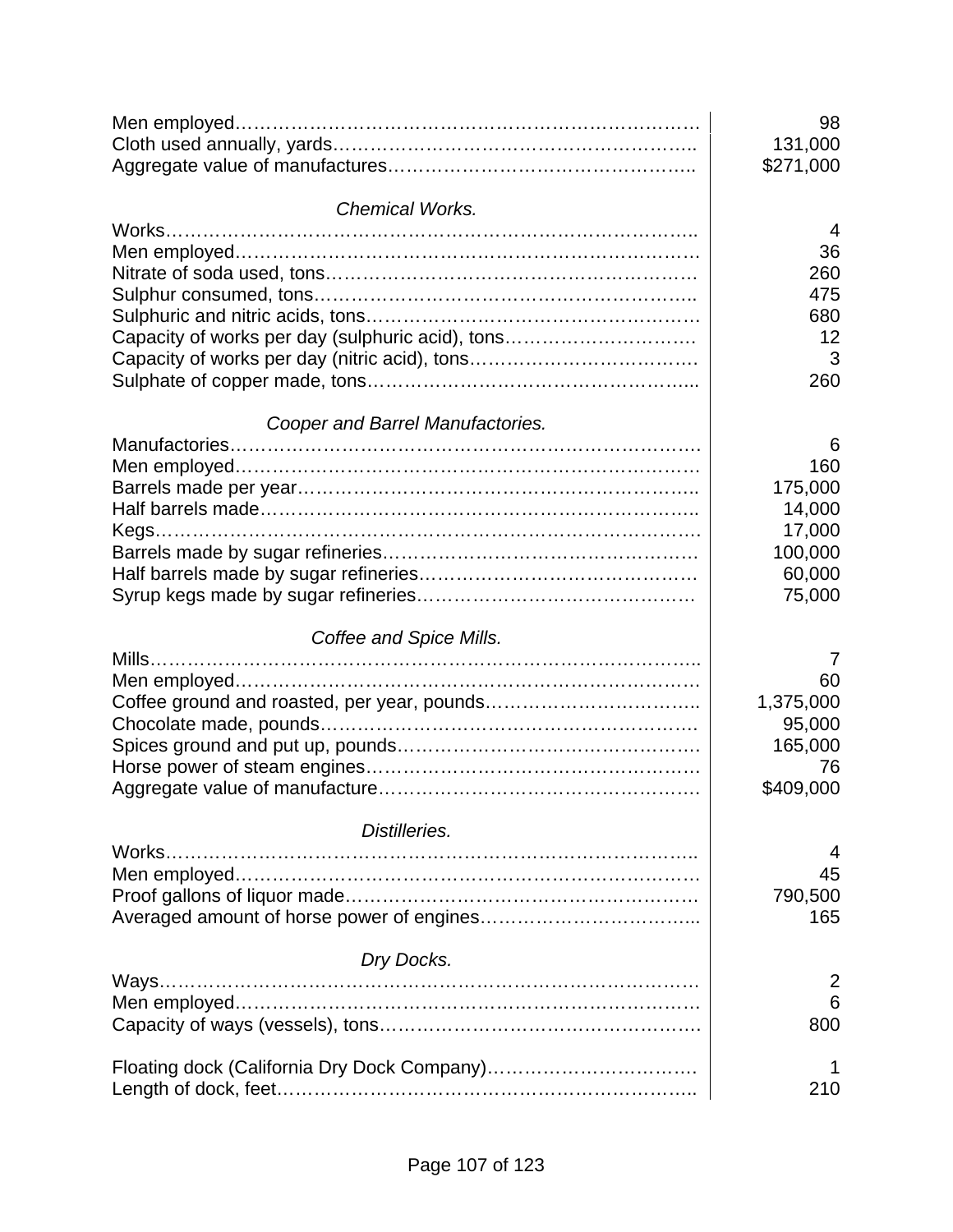|                                                           | 82<br>1,800 |
|-----------------------------------------------------------|-------------|
|                                                           | $\mathbf 1$ |
|                                                           | 450         |
|                                                           | 120         |
|                                                           | 30          |
|                                                           | 90          |
|                                                           | 425         |
|                                                           | 22          |
| Capacity of pumps for clearing dock, per hour, cubic feet | 325,368     |
|                                                           | 4           |
|                                                           | 16          |
|                                                           | 3,800       |
|                                                           | 25          |
|                                                           | \$675,000   |
| Flouring Mills.                                           |             |
|                                                           | 11          |
|                                                           | 131         |
|                                                           | 697,150     |
|                                                           | 485         |
|                                                           | 515         |
|                                                           | 7,000       |
|                                                           | 138         |
|                                                           | 141         |
|                                                           | 10          |
|                                                           | 530         |
|                                                           | 42          |
|                                                           | 835         |
| Furniture Manufactories.                                  |             |
|                                                           | 4           |
|                                                           | 65          |
|                                                           | 355,000     |
|                                                           | \$108,000   |
|                                                           | 38          |
| Fur Manufactories.                                        |             |
|                                                           | 3           |
|                                                           | 41          |
|                                                           | \$170,000   |
|                                                           | \$265,000   |
| Glass Works.                                              |             |
|                                                           | 2           |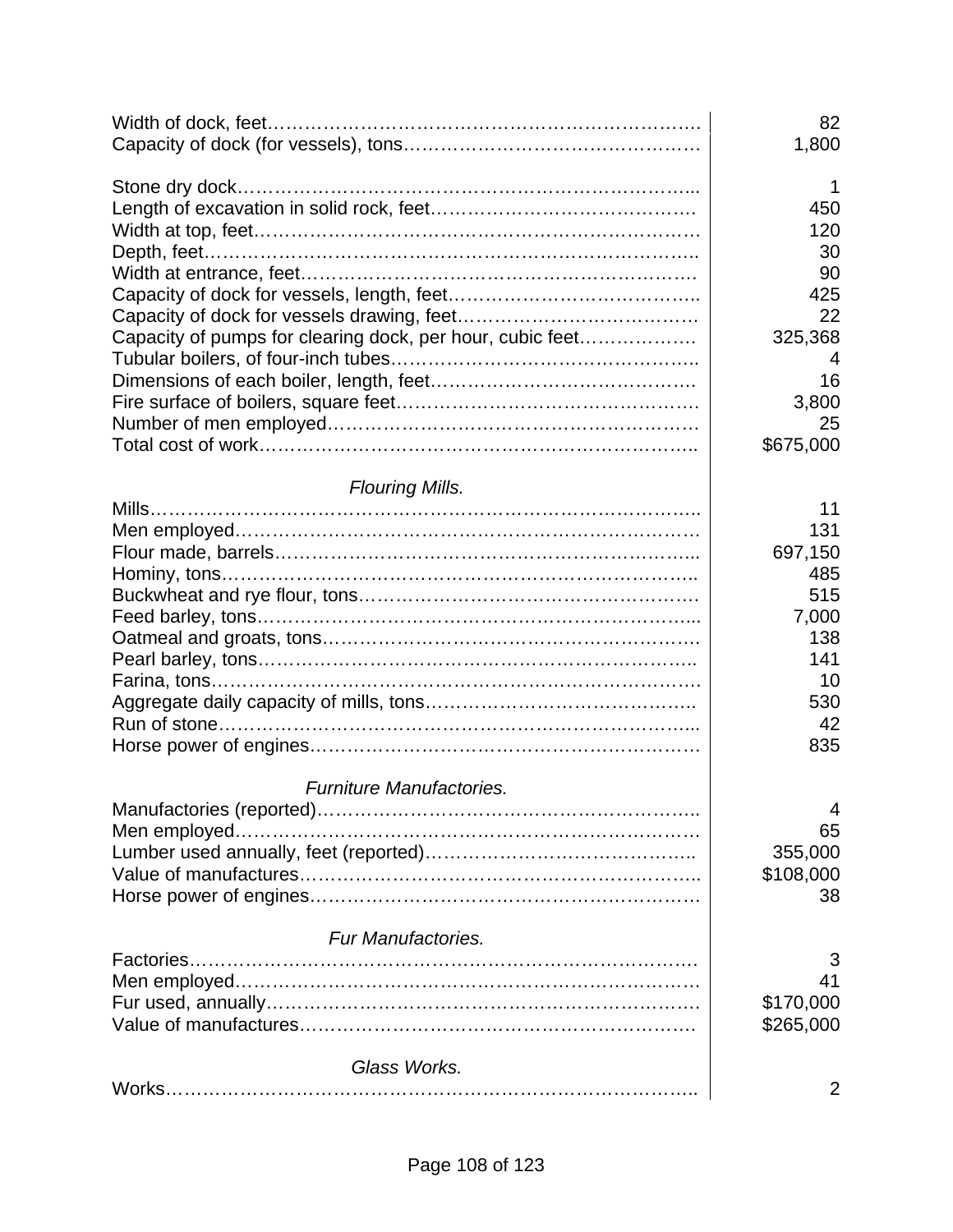|                                    | 85        |
|------------------------------------|-----------|
|                                    | 2<br>13   |
|                                    | \$175,000 |
|                                    |           |
| Glue Manufactory.                  |           |
|                                    |           |
|                                    | 10        |
|                                    | 500       |
|                                    | 5,000     |
|                                    | 20,000    |
| Glass Cutting and Staining Works.  |           |
|                                    | 2         |
|                                    | 12        |
|                                    | \$15,000  |
| <b>Gold and Silver Refineries.</b> |           |
| Refineries – not reported.         |           |
| Glove Manufactory.                 |           |
|                                    | 1         |
|                                    | 20        |
|                                    | 1,500     |
|                                    | \$30,000  |
| Hat and Cap Manufactories.         |           |
|                                    | 10        |
|                                    | 35        |
|                                    | \$75,000  |
| Harness Manufactories.             |           |
|                                    | 5         |
|                                    | 25        |
|                                    | \$45,000  |
| Horse Collar Manufactories.        |           |
|                                    | 3         |
|                                    | 135       |
|                                    | 88,200    |
|                                    | \$132,300 |
| Hose and Belting Manufactories.    |           |
| Factories                          | 2         |
|                                    | 15        |
|                                    | 15,000    |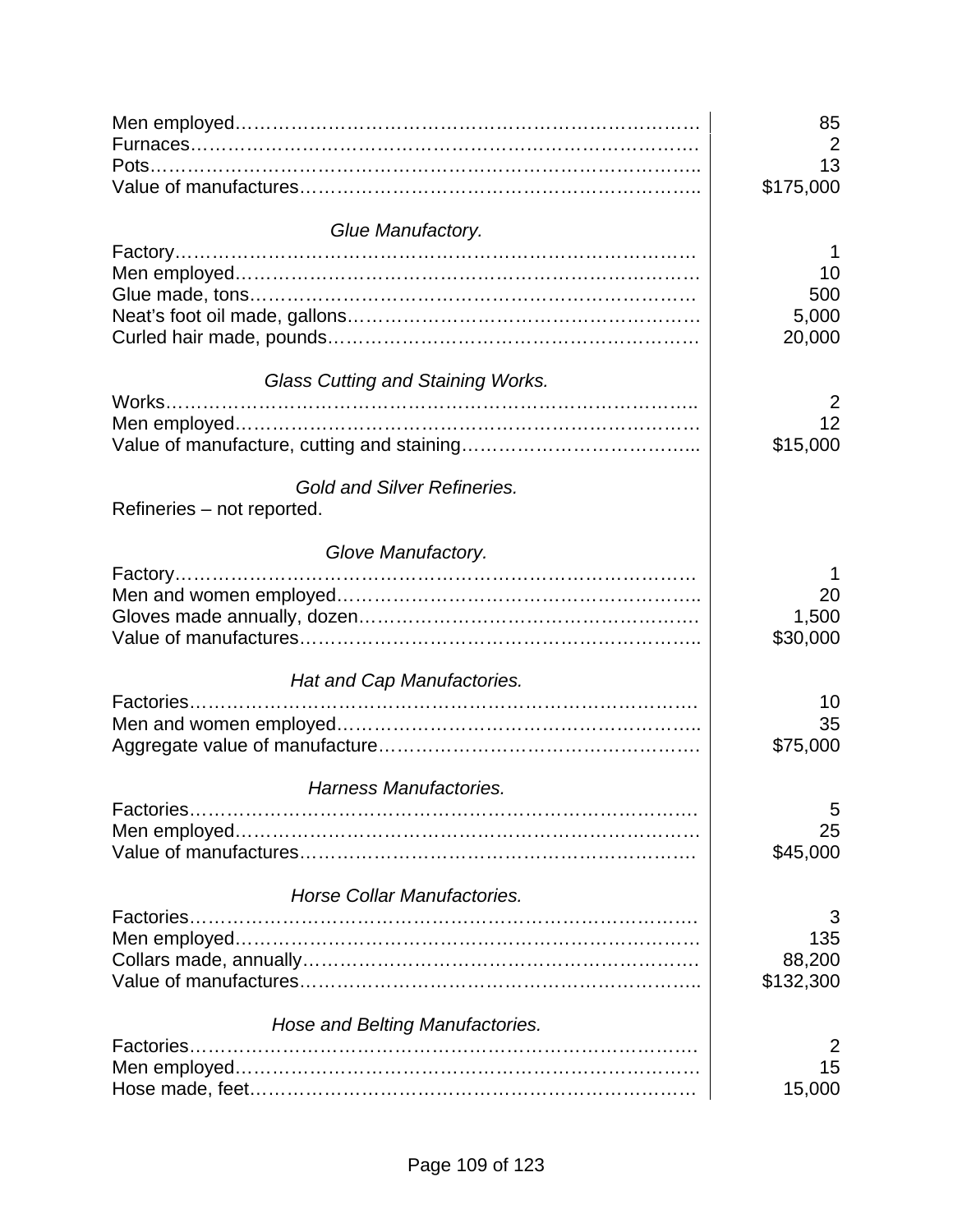|                                            | 160,000<br>\$47,000 |
|--------------------------------------------|---------------------|
| Iron Foundries and Boiler Shops.           |                     |
|                                            | 19                  |
|                                            | 1,177               |
|                                            | 9,070               |
|                                            | 1,500               |
|                                            | 3,720               |
|                                            | 514                 |
|                                            | \$2,621,000         |
| Ink Manufactory.                           |                     |
|                                            |                     |
|                                            | 7                   |
|                                            | \$22,000            |
|                                            | \$47,000            |
| <b>Lead and Shot Works.</b>                |                     |
|                                            |                     |
|                                            | 14                  |
|                                            | 9,000               |
|                                            | 300                 |
|                                            | 15,000              |
| Horse power of steam engine – not reported |                     |
| Lead and Oil Works.                        |                     |
|                                            | $\overline{2}$      |
|                                            | 20                  |
|                                            | 2,350               |
|                                            | 375,000             |
|                                            | 425,000             |
|                                            | 45                  |
| Last Manufactories.                        |                     |
|                                            | 2                   |
|                                            | 14                  |
|                                            | 50,000              |
|                                            | 25,000              |
|                                            |                     |
|                                            | \$43,000            |
| Maccaroni Manufactories.                   |                     |
|                                            | 2                   |
|                                            | 22                  |
|                                            | 36,000              |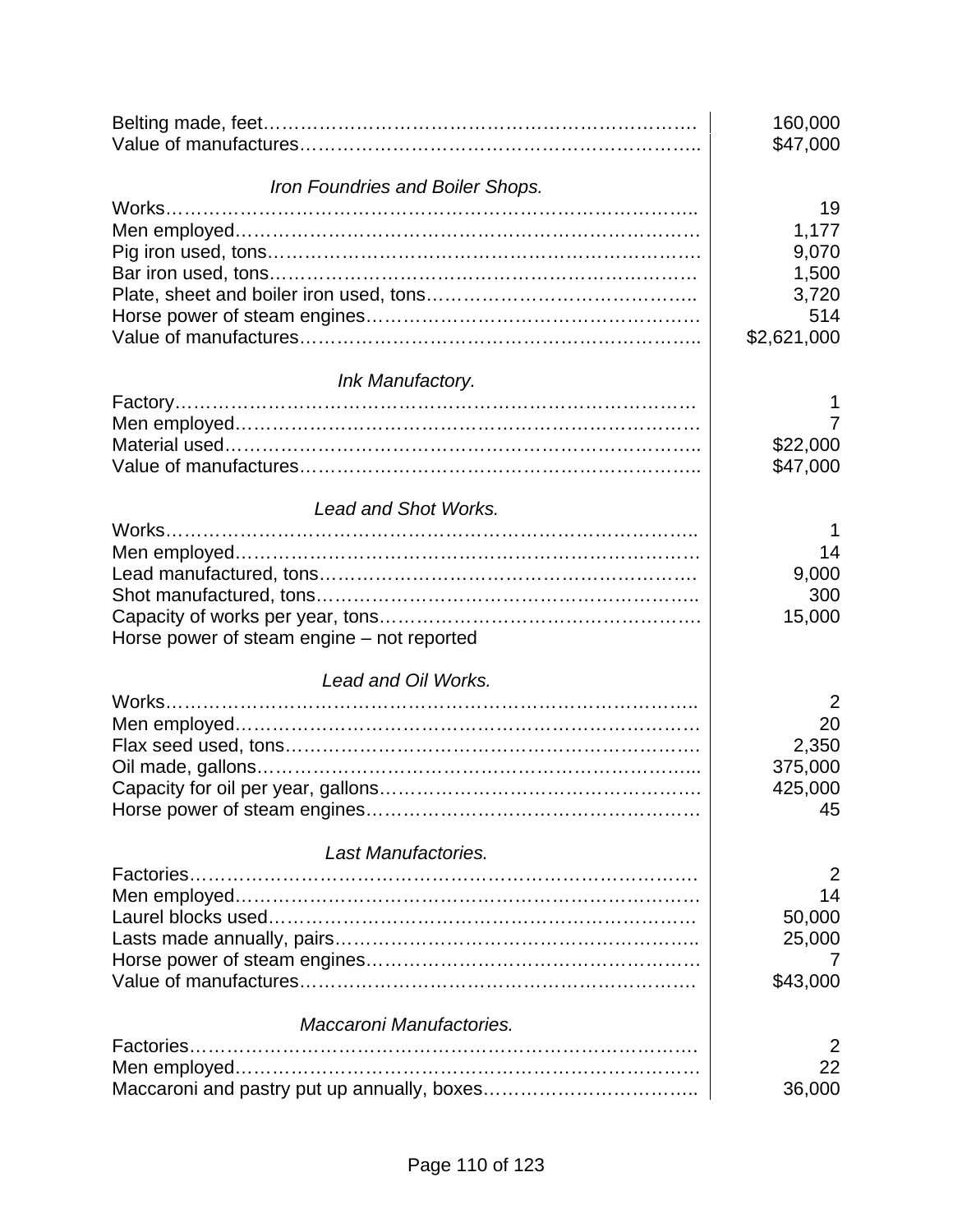| Malt Houses.<br>$\prime$<br>30<br>9,730,215<br>7,676,920<br>23<br><b>Match Manufactories.</b><br>b<br>150,000<br>\$350,000<br><b>Mirror Silvering Works.</b><br>5<br>\$22,000<br>Piano-Forte Manufactories.<br>2<br>9<br>27<br>\$35,000<br>Pyrotechnic Works.<br>Works.<br>5<br>\$12,000<br>Powder Works.<br>12<br>120,000<br>\$120,000<br><b>Pickle and Fruit Preserving Works.</b> |        | 2<br>27<br>62,000 |
|--------------------------------------------------------------------------------------------------------------------------------------------------------------------------------------------------------------------------------------------------------------------------------------------------------------------------------------------------------------------------------------|--------|-------------------|
|                                                                                                                                                                                                                                                                                                                                                                                      |        |                   |
|                                                                                                                                                                                                                                                                                                                                                                                      |        |                   |
|                                                                                                                                                                                                                                                                                                                                                                                      |        |                   |
|                                                                                                                                                                                                                                                                                                                                                                                      |        |                   |
|                                                                                                                                                                                                                                                                                                                                                                                      |        |                   |
|                                                                                                                                                                                                                                                                                                                                                                                      |        |                   |
|                                                                                                                                                                                                                                                                                                                                                                                      |        |                   |
|                                                                                                                                                                                                                                                                                                                                                                                      |        |                   |
|                                                                                                                                                                                                                                                                                                                                                                                      |        |                   |
|                                                                                                                                                                                                                                                                                                                                                                                      |        |                   |
|                                                                                                                                                                                                                                                                                                                                                                                      |        |                   |
|                                                                                                                                                                                                                                                                                                                                                                                      |        |                   |
|                                                                                                                                                                                                                                                                                                                                                                                      | Works  |                   |
|                                                                                                                                                                                                                                                                                                                                                                                      |        |                   |
|                                                                                                                                                                                                                                                                                                                                                                                      |        |                   |
|                                                                                                                                                                                                                                                                                                                                                                                      |        |                   |
|                                                                                                                                                                                                                                                                                                                                                                                      |        |                   |
|                                                                                                                                                                                                                                                                                                                                                                                      |        |                   |
|                                                                                                                                                                                                                                                                                                                                                                                      |        |                   |
|                                                                                                                                                                                                                                                                                                                                                                                      |        |                   |
|                                                                                                                                                                                                                                                                                                                                                                                      |        |                   |
|                                                                                                                                                                                                                                                                                                                                                                                      |        |                   |
|                                                                                                                                                                                                                                                                                                                                                                                      |        |                   |
|                                                                                                                                                                                                                                                                                                                                                                                      |        |                   |
|                                                                                                                                                                                                                                                                                                                                                                                      |        |                   |
|                                                                                                                                                                                                                                                                                                                                                                                      |        |                   |
|                                                                                                                                                                                                                                                                                                                                                                                      |        |                   |
|                                                                                                                                                                                                                                                                                                                                                                                      |        |                   |
|                                                                                                                                                                                                                                                                                                                                                                                      | Works. |                   |
|                                                                                                                                                                                                                                                                                                                                                                                      |        |                   |
|                                                                                                                                                                                                                                                                                                                                                                                      |        |                   |
|                                                                                                                                                                                                                                                                                                                                                                                      |        |                   |
|                                                                                                                                                                                                                                                                                                                                                                                      |        |                   |
|                                                                                                                                                                                                                                                                                                                                                                                      |        |                   |
|                                                                                                                                                                                                                                                                                                                                                                                      |        | 250               |
| 18,000                                                                                                                                                                                                                                                                                                                                                                               |        |                   |
| 89,000                                                                                                                                                                                                                                                                                                                                                                               |        |                   |
| 15,000                                                                                                                                                                                                                                                                                                                                                                               |        |                   |
| \$300,000                                                                                                                                                                                                                                                                                                                                                                            |        |                   |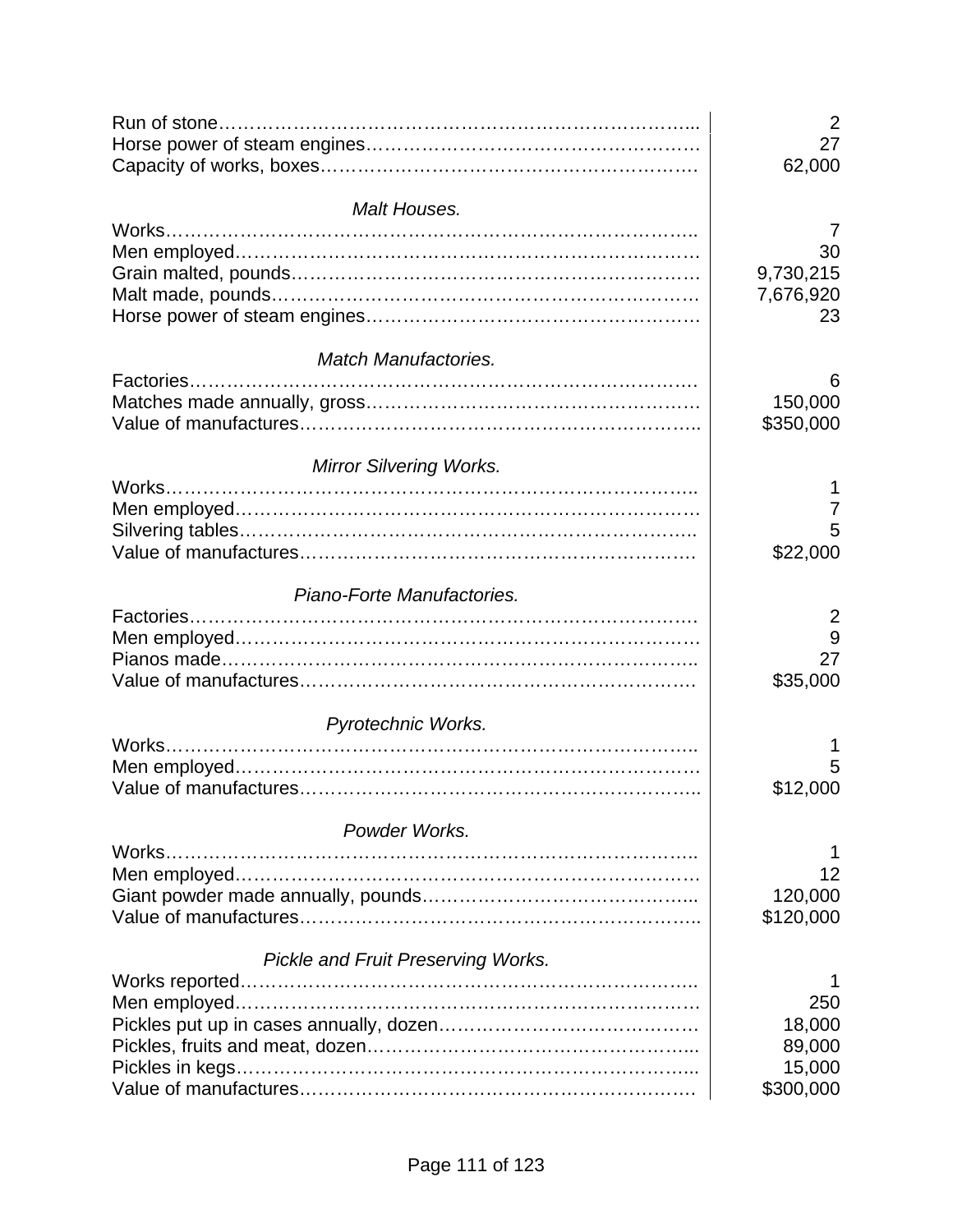| Rolling Mill.                              |             |
|--------------------------------------------|-------------|
|                                            | 1           |
|                                            | 115         |
|                                            | 750         |
|                                            | 9,000       |
|                                            | 300         |
| Salt Mills.                                |             |
|                                            | 3           |
|                                            | 44          |
|                                            | 11,200      |
|                                            | 3,600       |
|                                            | 9           |
|                                            | 63          |
| Saw and Saw Teeth Manufactory.             |             |
|                                            | 2           |
|                                            | 46          |
|                                            | 25          |
|                                            | \$75,000    |
| Saw Mills and Sash and Door Manufactories. |             |
|                                            | 10          |
|                                            | 600         |
|                                            | 13,850,000  |
|                                            | 571         |
|                                            | \$1,279,000 |
| Sugar Refineries.                          |             |
|                                            | 3           |
|                                            | 310         |
|                                            | 39,786,425  |
|                                            | 30,165,876  |
|                                            | 33,416      |
|                                            | 3,176,536   |
|                                            | 580         |
|                                            | \$4,160,765 |
| Shoe Manufactories.                        |             |
|                                            | 4           |
|                                            | 138         |
|                                            | \$119,000   |
|                                            | 109,000     |
|                                            | \$212,000   |
|                                            |             |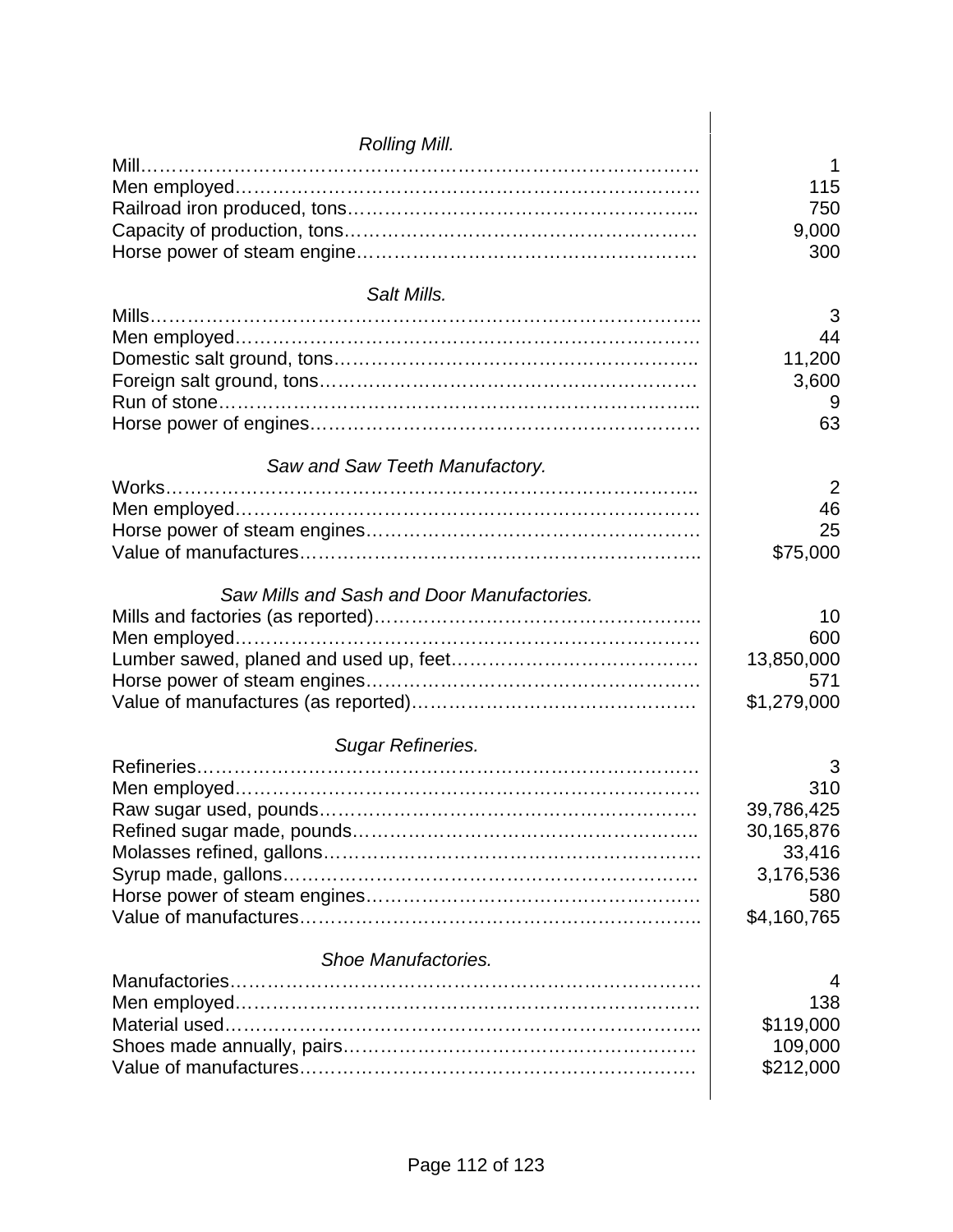| Silversmiths.                         |           |
|---------------------------------------|-----------|
| Works                                 | 3         |
|                                       | 44        |
|                                       | 58,000    |
|                                       | 36        |
|                                       | \$155,000 |
|                                       |           |
| Soap Manufactories.                   |           |
| Works                                 | 15        |
|                                       | 65        |
|                                       | 5,649,568 |
|                                       | 996,000   |
|                                       | \$117,000 |
|                                       |           |
| Slipper Manufactories.                |           |
|                                       | 15        |
|                                       | 125       |
|                                       | 2,500     |
|                                       | \$100,000 |
|                                       |           |
| Steam Marble Works.                   |           |
|                                       |           |
|                                       | 25        |
|                                       | 20        |
|                                       |           |
|                                       |           |
| Tanneries.                            |           |
|                                       | 7         |
|                                       | 70        |
|                                       | 51,000    |
|                                       | 3,256     |
|                                       | 47        |
| Value of manufactures – not reported. |           |
| Tool and File Manufactories.          |           |
|                                       |           |
|                                       | 1         |
|                                       | 2         |
|                                       | 6,000     |
| <b>Trunk Manufactories.</b>           |           |
|                                       | 5         |
|                                       | 75        |
|                                       | \$125,000 |
|                                       |           |
| Telegraphic Instrument Manufactory.   |           |
|                                       |           |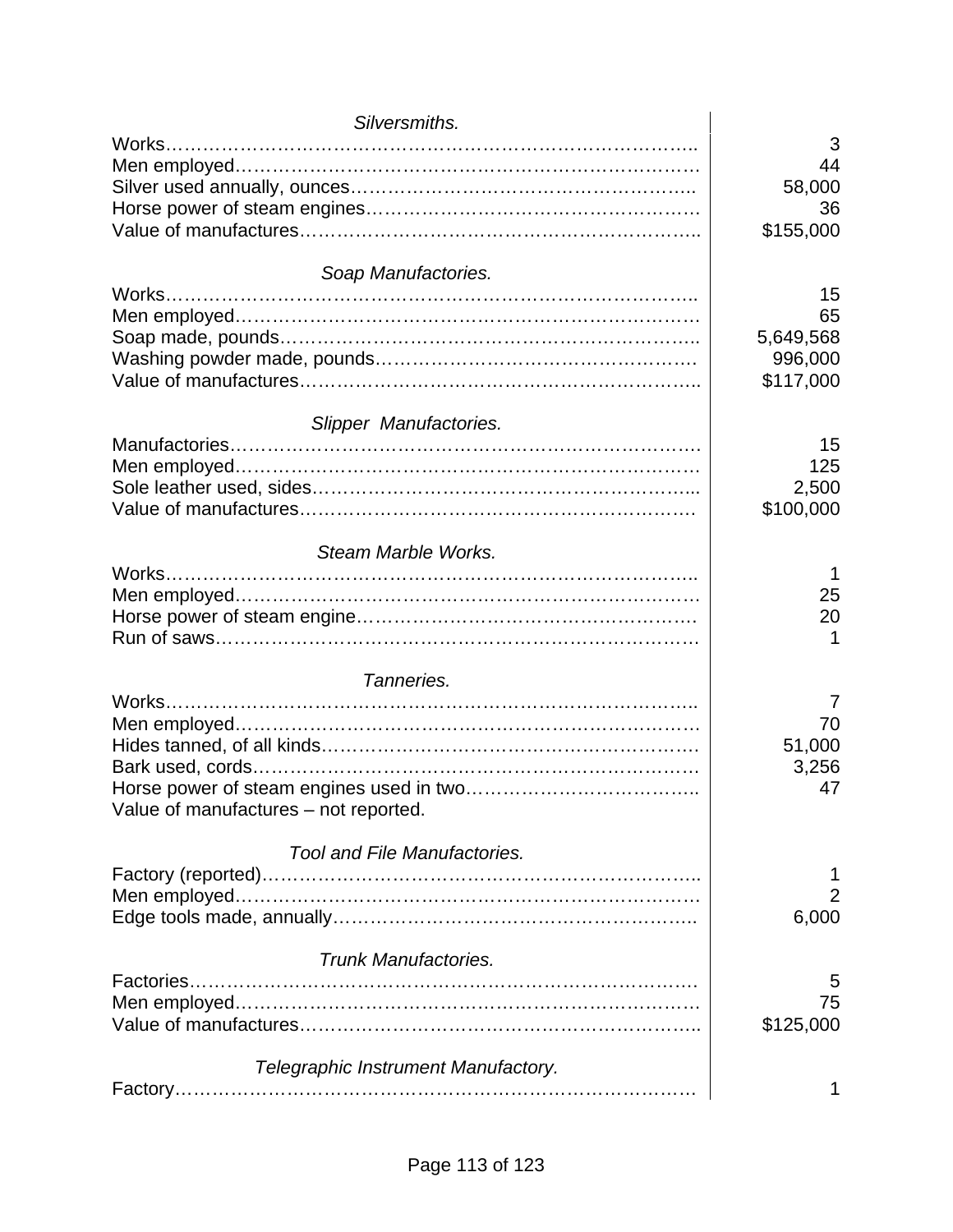|                                                     | 5<br>\$15,000 |
|-----------------------------------------------------|---------------|
| Type Foundries.                                     |               |
|                                                     | 3             |
|                                                     | 55            |
|                                                     | \$75,000      |
| Tub, Pail and Wooden Ware Manufactories.            |               |
|                                                     |               |
|                                                     | 25            |
| Lumber used (sugar pine, cedar, maple, etc.), cords | 2,000         |
|                                                     | 4,000         |
|                                                     | 18,000        |
|                                                     | 2,000         |
|                                                     | 1,200         |
|                                                     |               |
|                                                     | 400           |
|                                                     | 1,000         |
|                                                     | 300           |
|                                                     | 500           |
|                                                     | 300           |
|                                                     | 200           |
|                                                     | 200           |
|                                                     | 200           |
|                                                     | 100,000       |
|                                                     | 50            |
| Vinegar Manufactories.                              |               |
|                                                     | 3             |
|                                                     | 15            |
|                                                     | 375,000       |
|                                                     | \$72,000      |
| Wire Work Manufactories.                            |               |
|                                                     | 3             |
|                                                     | 26            |
|                                                     | \$27,000      |
| <b>Whale Oil Works.</b>                             |               |
| Works.                                              |               |
|                                                     | 2             |
|                                                     | 8             |
|                                                     | 48,000        |
|                                                     | \$60,000      |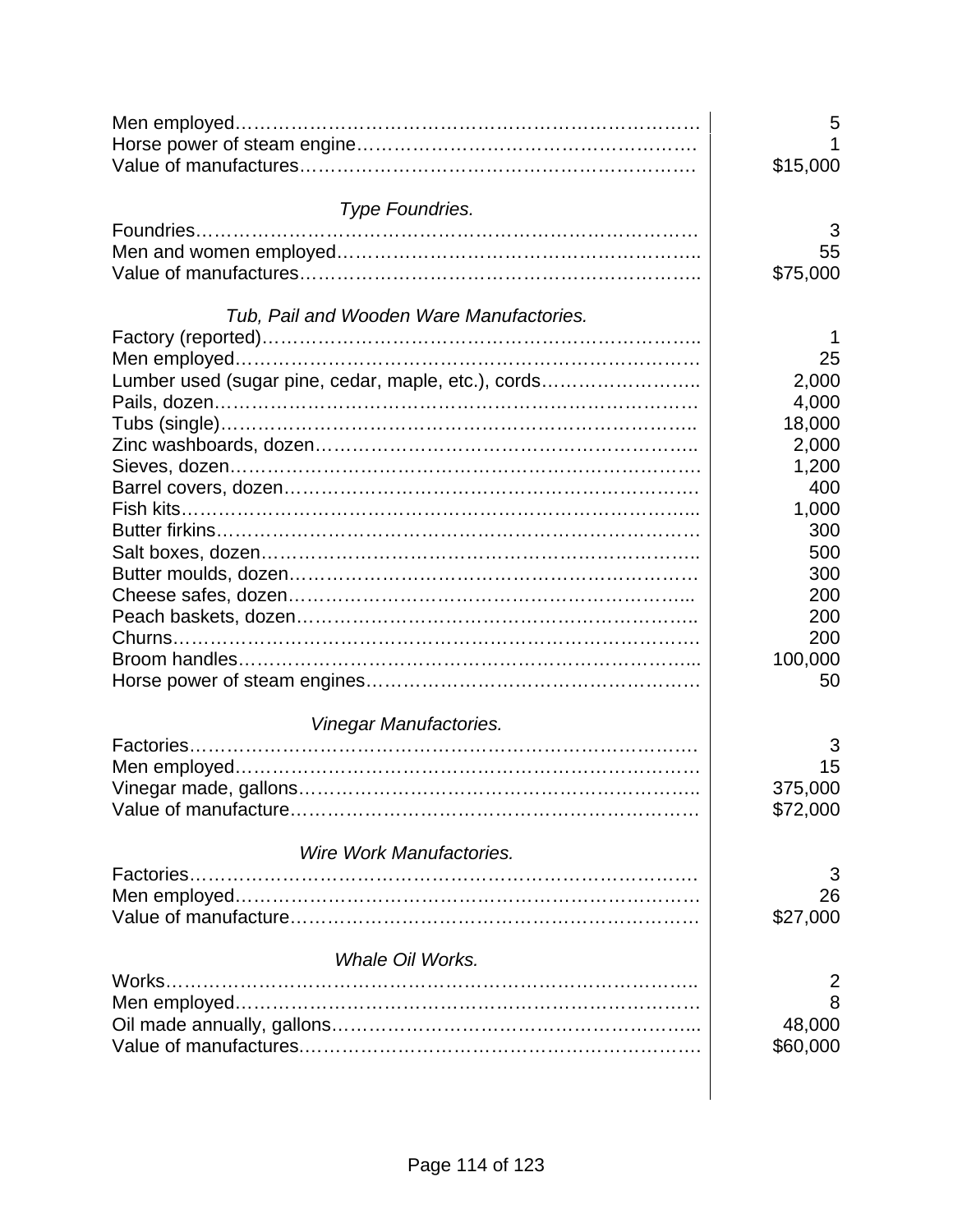| <b>Woollen Mills.</b>      |           |
|----------------------------|-----------|
|                            | 2         |
|                            | 825       |
|                            | 54        |
|                            | 38        |
|                            | 125       |
|                            | 10        |
|                            | 25        |
| Spindles.                  | 19,000    |
|                            | 126,500   |
|                            | 140,000   |
|                            | 300       |
|                            | 6,000     |
|                            | 750,000   |
|                            | 2,800,000 |
|                            | 325       |
|                            |           |
| <b>Yeast Powder Works.</b> |           |
|                            |           |
|                            | 15        |
|                            | 260       |
|                            | 11,000    |
|                            | 7,500     |
|                            | 7,000     |
|                            | \$8,000   |
|                            |           |

 The agricultural products of this county being of so limited a quantity, I have not thought it necessary to furnish any statistics regarding them.

 Assessed value of real estate and improvements, about seventy-five million dollars; assessed value of personal property exclusive of mortgages, not assessed, twenty-seven million five hundred and ninety-five thousand four hundred and ninetyeight dollars and eighty-five cents. Estimated total population, about one hundred and fifty thousand; registered voters, about forty-three thousand; but from this should be deducted transfers and removals from register, about ten thousand, leaving thirty-three thousand.

Poll tax collected – not yet reported.

I hereby certify that the above statement is true and correct.

 LEVI ROSENER, Assessor City and County of San Francisco.

By H. ROSENER, Chief Deputy.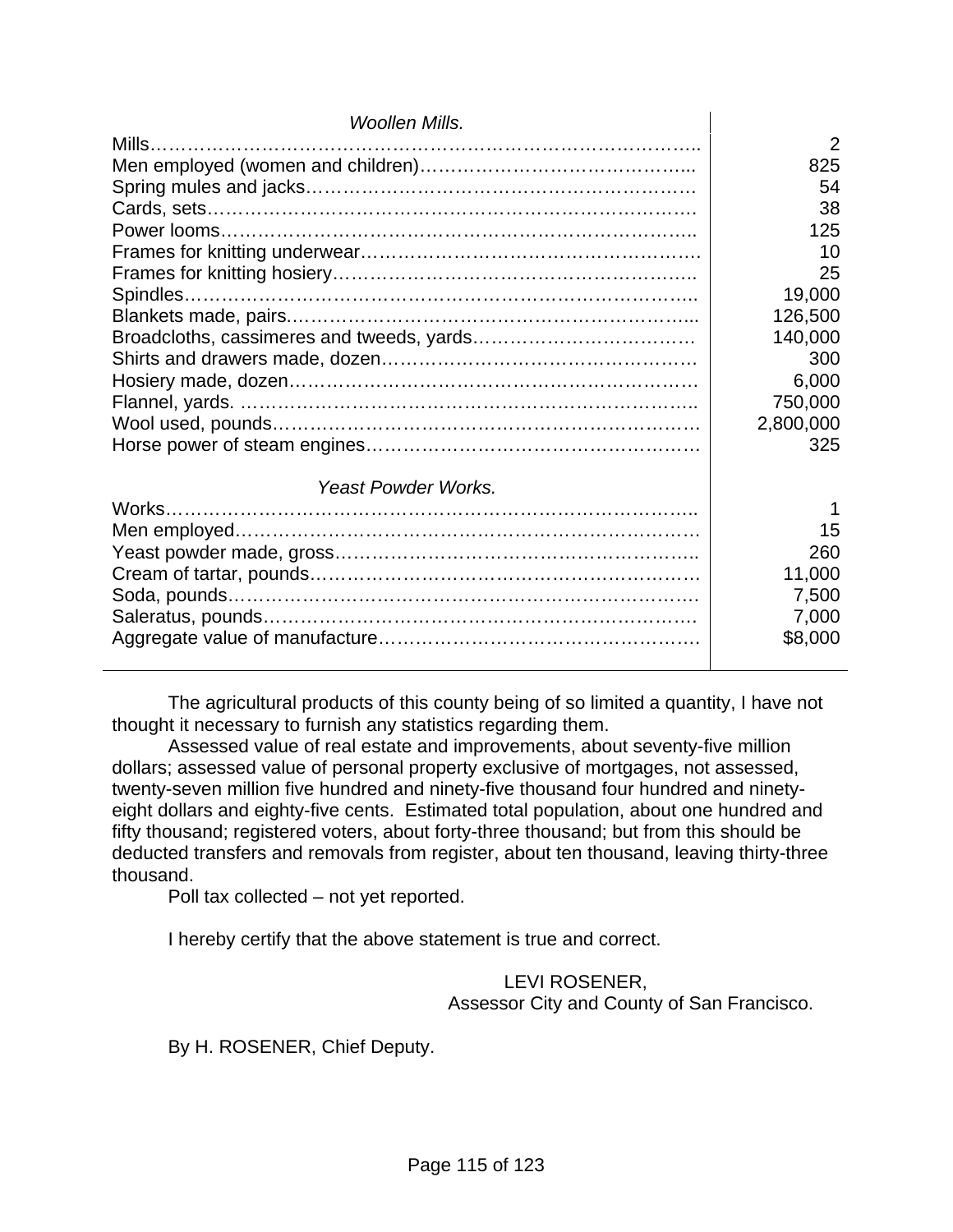#### SAN JOAQUIN COUNTY.

C. H. COVELL………………………………………County Assessor.

STOCKTON, September 2<sup>nd</sup>, 1871.

Hon. JOHN W. BOST, Surveyor-General:

 SIR: Inclosed you will find my statistical report for the present year. It embraces all of the items called for on your blanks, but I expect to furnish you with some further facts and figures after a while, which may be of interest; and I then may add some remarks relating to this report. I have expended a great deal of time and labor in gathering figures, and believe that they are in the main correct.

Respectfully yours,

 $\overline{a}$ 

 C. H. COVELL, County Assessor.

### SANTA BARBARA COUNTY.

J. J. ELIZALDE………………………………………County Assessor.

ASSESSOR'S OFFICE, October 28<sup>th</sup>, 1871.

Hon. JOHN W. BOST, Surveyor-General:

 SIR: Inclosed please find statistical report for the years eighteen hundred and seventy and eighteen hundred and seventy-one. The great amount of work done this year in obtaining a true valuation of property in this county prevented me, at the August session of the Board of Supervisors, from procuring their approval. Our Supervisors meet on the first Monday of November, which will be too late to obtain their approval and comply with the law.

 The immigration to this county is large, and the duties of the Assessor increase accordingly.

 In addition to the enumerated products, etc., contained in the statistical tables, we have a telegraph line of about seventy miles in length. We have two mills which supply our town and county with some corn meal and some flour. Were it not for the extremely dry seasons which have visited our county, our mills could supply the people with flour, thus avoiding the necessity of importing the same.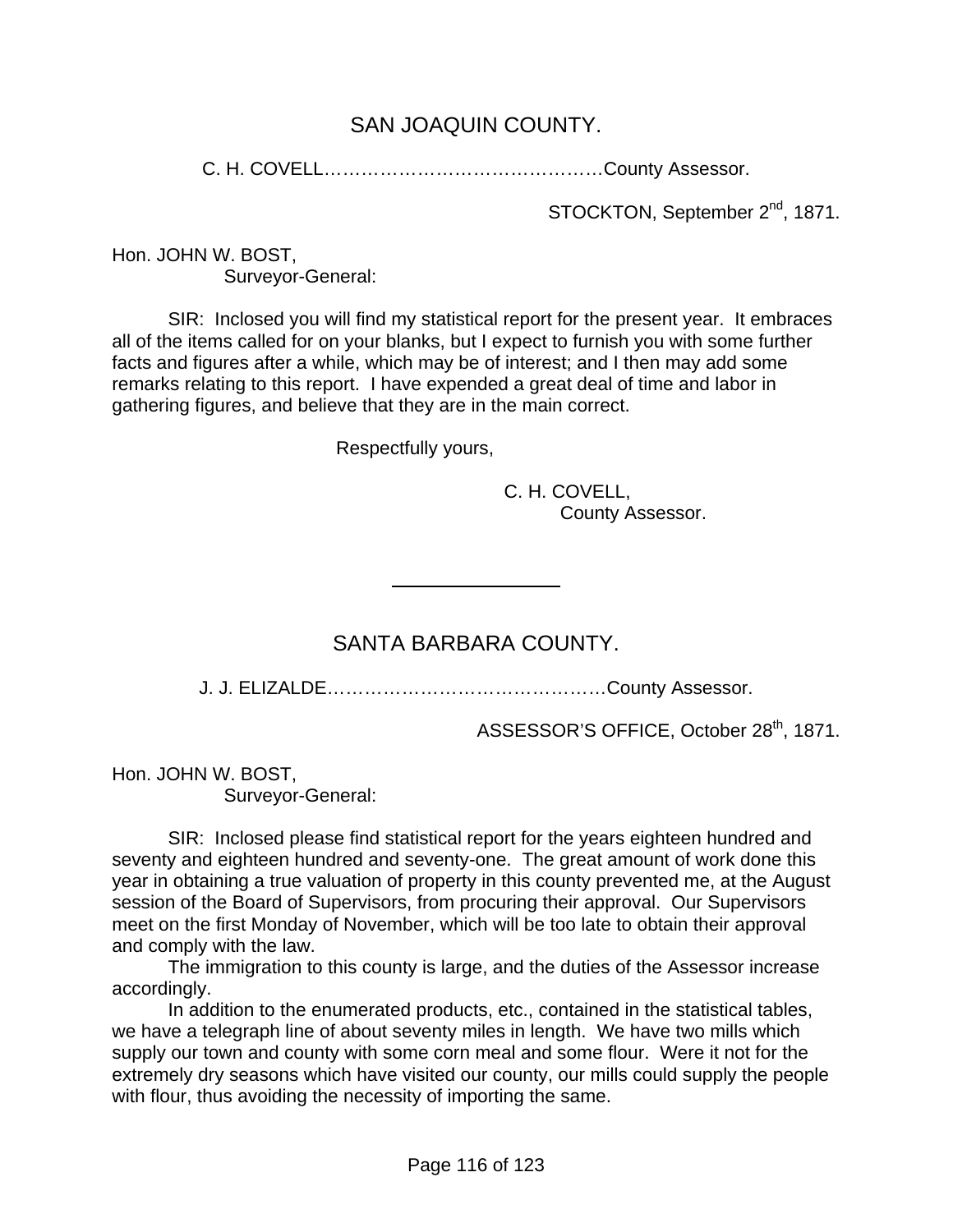Notwithstanding the drought our farmers did well. You will observe that some products enumerated in your circular have not been reported, viz: tobacco, hops, buckwheat, etc. They all grow well here, but farmers dreaded to cultivate them, on account of the drought, and the production would not justify a report.

 Our county offers greater inducements to farmers than any other in the State. Our lands are rich and will produce abundantly. All we need is the *true farmer* who can run the plough. There are thousands and thousands of acres of land uncultivated for the lack of farmers. We have at Santa Clara Valley several artesian wells, with sufficient water to irrigate the whole county, which will in future protect the crops in case of drought.

 Our county is well supplied with churches of all denominations. Our schools are flourishing.

 Our Supervisors have granted wharf franchises to T. R. Bard, Esq., at Hueneme; to Joseph Wolfson, Esq., at San Buenaventura; to Messrs. Dibblee & Hollister, at the Gaviota – which, when the works are completed, will greatly facilitate the landing of freight.

 Mr. Mortimer Cook is erecting a banking building at the county seat (Santa Barbara), and will soon be ready to accommodate the public with such funds as they may require.

 Mr. José Lobero is erecting a theatre. The walls are completed, and are twentyeight feet high; the main hall is one hundred and twenty-five feet deep by fifty-eight feet wide; entrance twenty-eight by sixty-eight. It will be a first class building.

 We have also, a three story brick hotel, well-furnished, erected by Mr. James Shaw, and we are now ready to accommodate people from abroad (who wish to take a trip to Santa Barbara to spend a winter) with comfort and ease.

 I have used all diligence to make a correct report from data taken by me while out assessing, which have undergone no alteration, and hope that the same will meet your approbation.

Respectfully submitted,

 J. J. ELIZALDE, County Assessor, Santa Barbara County.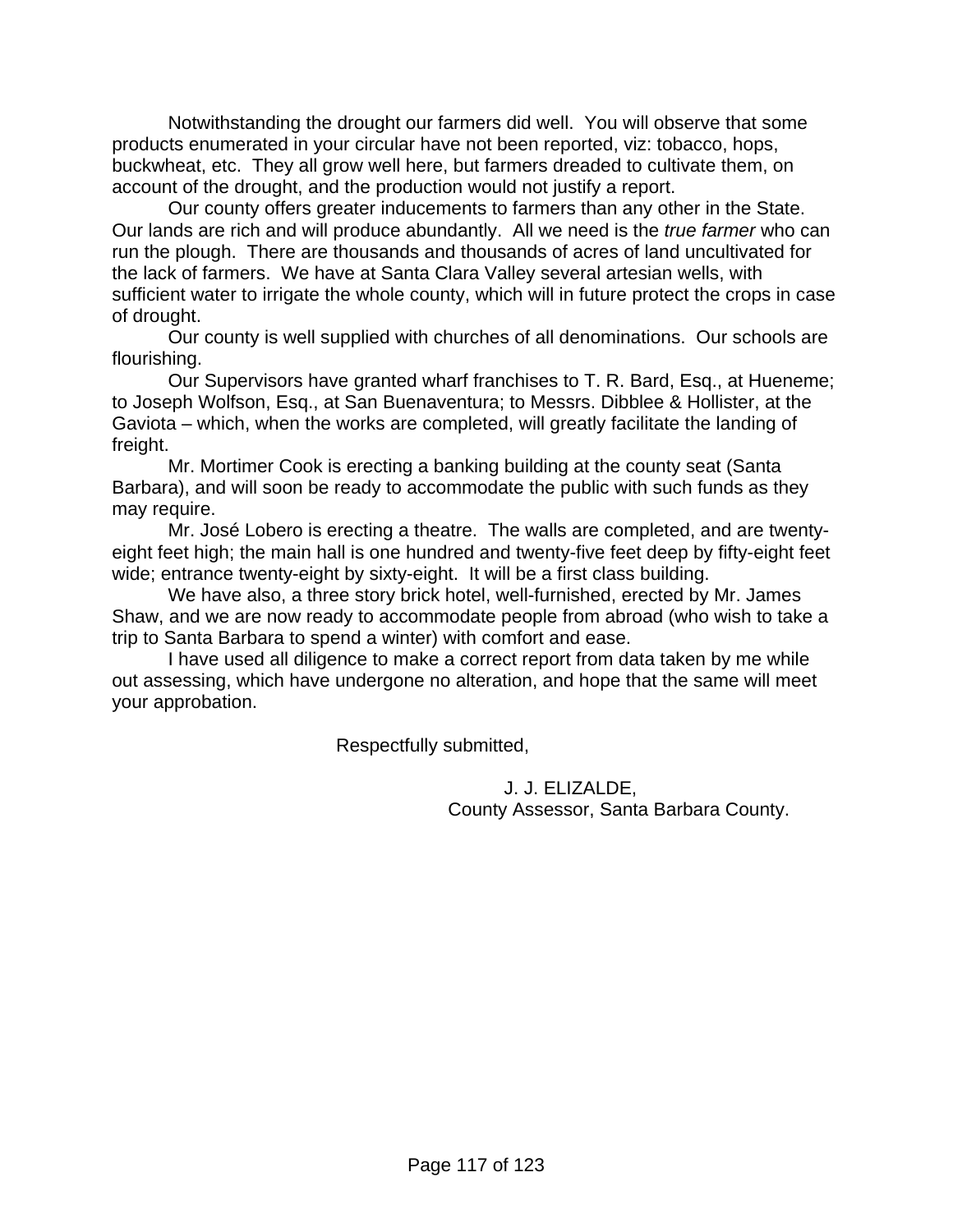## SANTA CRUZ COUNTY.

N. TAYLOR………………………………………County Assessor.

SANTA CRUZ, November 7<sup>th</sup>, 1871.

Hon. JOHN W. BOST, Surveyor-General:

 SIR: In compliance with the law, I herewith transmit my annual report of the statistics for the years eighteen hundred and seventy and eighteen hundred and seventy-one. The manufactures not called for by the blank, as furnished, I have mentioned, as you will see. The past season has been one of dullness in all departments, though the crops in this county were good this year, and, since harvest, times are easier and brisker.

All of which is respectfully submitted.

Yours, etc.,

 $\overline{a}$ 

N. TAYLOR,

Assessor of Santa Cruz County.

### SIERRA COUNTY.

J. A. LARRIEN………………………………………County Assessor.

DOWNIEVILLE, August 29<sup>th</sup>, 1871.

Hon. JOHN W. BOST, Surveyor-General:

 SIR: In compliance with your request, and conformity to law, I herewith submit my statistical report for the year eighteen hundred and seventy-one.

 Our Board of Supervisors are not now in session, so it is impossible for them to sign this report; but I assure you that it is correct to the best of my ability to make it so; and hoping it will meet with your approval, I subscribe myself,

Your obedient servant,

 J. A. LARRIEN, Assessor Sierra County.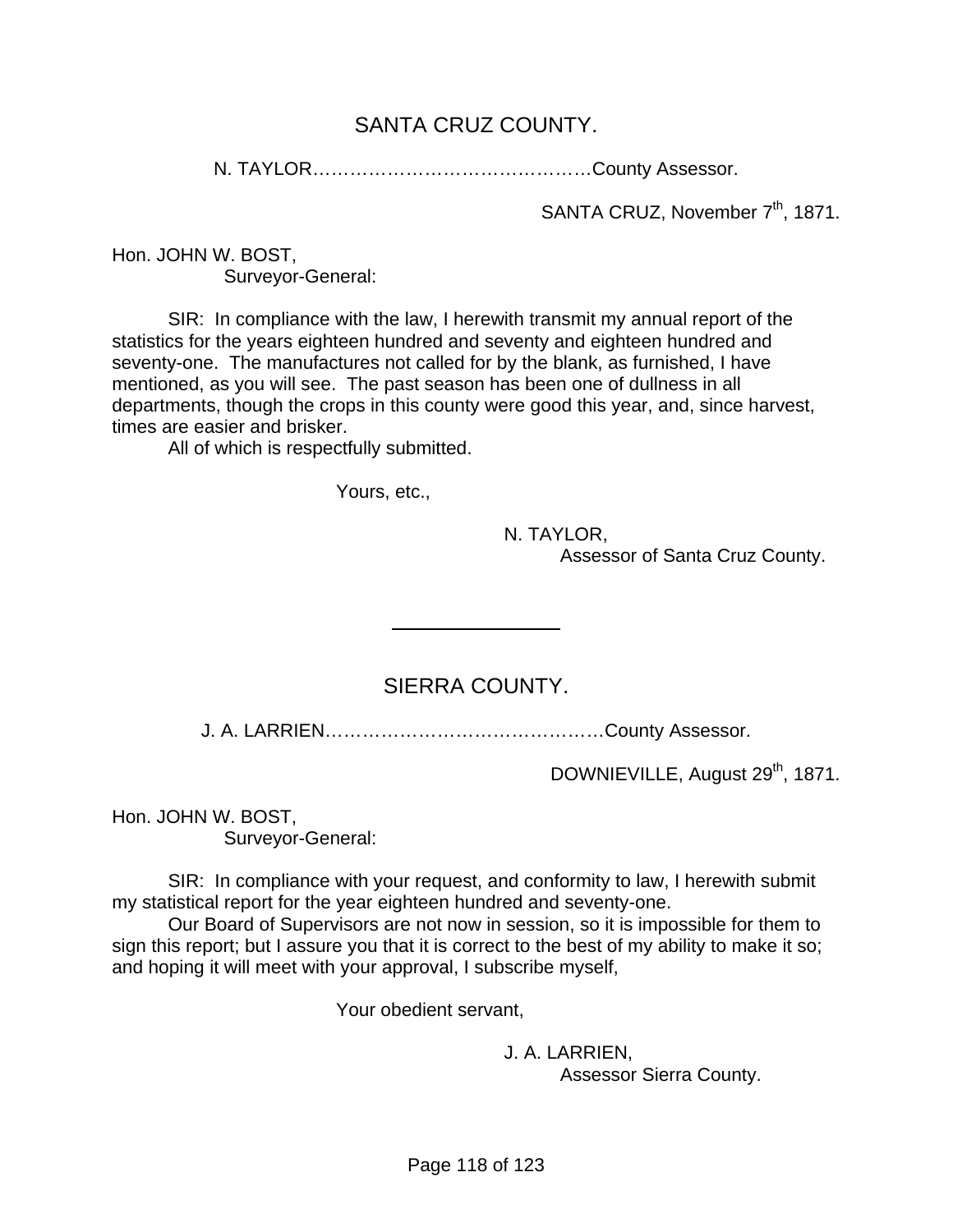#### SISKIYOU COUNTY.

W. J. ROOT………………………………………County Assessor.

YREKA, October 27<sup>th</sup>, 1871.

Hon. JOHN W. BOST, Surveyor-General:

 SIR: I herewith transmit statistical report for the year eighteen hundred and seventy-one, which is as near correct as can be ascertained without actual count and measurement, as I find but very few of our farmers or stock raisers who can give a definite account of their stock, grain, or even their farm products. Our farming products are increasing very little, our citizens having turned their attention more to stock raising, and, as is generally believed, we have the best stock county in the State, that is getting to be the leading business.

 I have just returned from a two hundred mile trip in the eastern portion of the county. I find a very large amount of stock has come in since the assessment was made, which will add much to our wealth another year.

Very respectfully yours,

 $\overline{a}$ 

 W. J. ROOT, County Assessor, Siskiyou County, Cal.

### SONOMA COUNTY.

A. J. GORDON………………………………………County Assessor.

ASSESSOR'S OFFICE, Santa Rosa, October 10<sup>th</sup>, 1870.

Hon. JOHN W. BOST, Surveyor-General:

 SIR: Please find inclosed statistical report for the year ending January first, eighteen hundred and seventy-one. The Board of Supervisors will not be in session until the first Monday in November, hence I cannot get their approval of my report before sending it to you.

 In addition to the tabular statement, there is quite a brisk trade on the coast in tanbark, cordwood and railroad ties. Our mountains are all taken up by stock men, as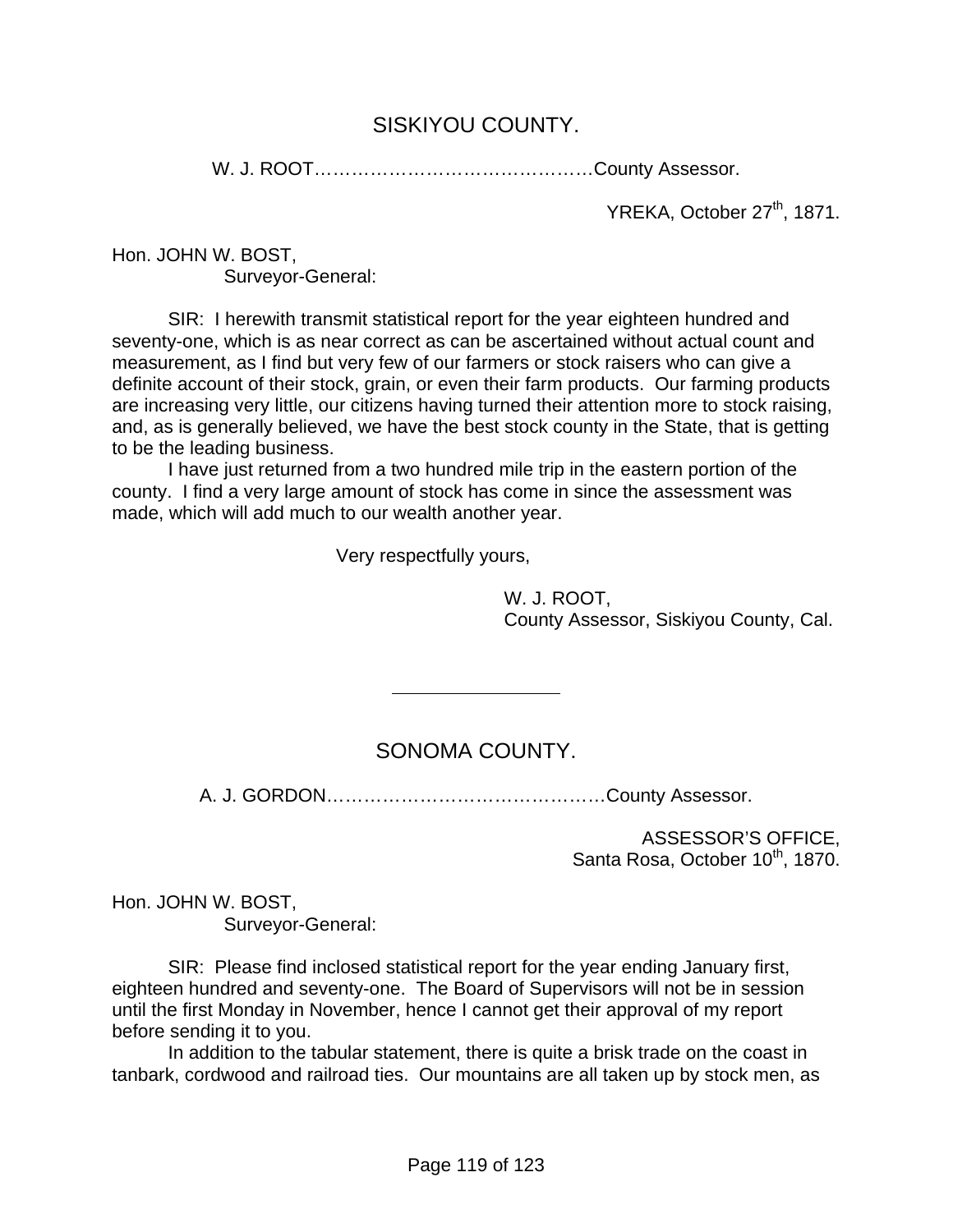you will see by reference to last year's report that there is about ten thousand head of cattle more this year than last; also, some fourteen thousand more sheep than last year.

 The value of the property of the county is one and a half millions more this year than last year. The total value of the property this year is eight million fifty thousand seven hundred and eighty-eight dollars. I have not got all the subsequent assessment in yet. Perhaps there is fifteen or twenty thousand dollars to come in yet. If the property was valued at the full cash price, it would reach twenty million dollars.

 There is in Santa Rosa a sack factory and planning mill, both propelled by steam power. In Analy Township, Foudre & Nowlin have a steam chair factory which turns out ten thousand chairs annually, employing about thirty hands. Petaluma has a foundry and gas works. G. A. Cook has a glove factory; that is to say, he makes thirty thousand dollars worth of buckskin gloves per annum. I omitted to state, in the proper place, that Santa Rosa has a pottery, which turns out as good crockery ware as I ever saw.

 Our county is well adapted to growing hops. Two years ago there were about sixty acres of hops in high state of cultivation, but the price fell so low that the hop business has been abandoned entirely.

 All the eastern and northern part of the county is unsurpassed for growing grapes, of both native and foreign varieties.

 Our telegraph lines extend from Healdsburg, *via*, Santa Rosa, Petaluma, Donahoe, Sonoma City to Napa County line – in all, fifty miles. There is a railroad in this county from Donahoe, *via* Petaluma and Santa Rosa, to Healdsburg. The railroad company say they will extend the road to Cloverdale, and build a branch road from Petaluma to Bloomfield within the next six months. When the extension and branch road are complete, we will have about seventy-five miles of road in the county.

 Land has advanced, along the line of the road, from twenty-five to fifty per cent., and it is thought by the knowing ones that lands will go higher yet.

 Well, I believe I have said all that is worthy of notice, and perhaps more than you will think worthy of notice.

> A. J. GORDON, Assessor Sonoma County.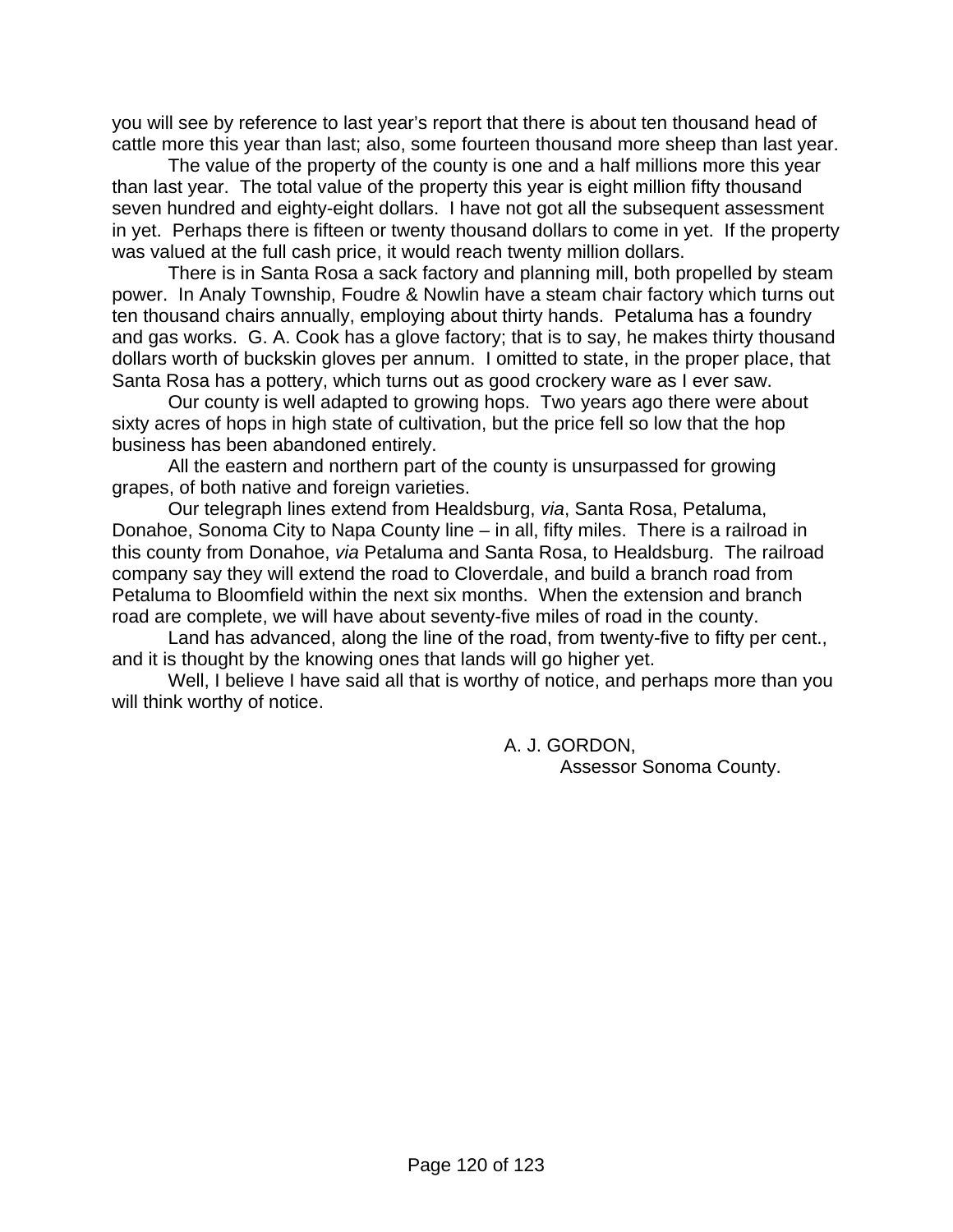### TRINITY COUNTY.

JOHN G. SANBORN………………………………………County Assessor.

WEAVERVILLE, September 22<sup>nd</sup>, 1871.

Hon. JOHN W. BOST, Surveyor-General:

 SIR: I forward you the report as directed. The Supervisors not being in session, and living so far from the county seat, I was unable to get their approval, not having seen either of them since I finished assessing.

Respectfully yours,

 $\overline{a}$ 

 JOHN G. SANBORN, County Assessor.

# TUOLUMNE COUNTY.

THOS. C. BIRNEY ………………………………………County Assessor.

SONORA, October 14<sup>th</sup>, 1871.

Hon. JOHN W. BOST, Surveyor-General:

 SIR: Herewith please find statistical report of Tuolumne County, up to October fourteenth, eighteen hundred and seventy-one.

 Our Board of Supervisors will not meet before the first Monday of November; hence, their approval is not obtainable before that period.

Most respectfully yours,

#### THOS, C. BIRNEY, County Assessor.

By J. J. WAGNER, Deputy.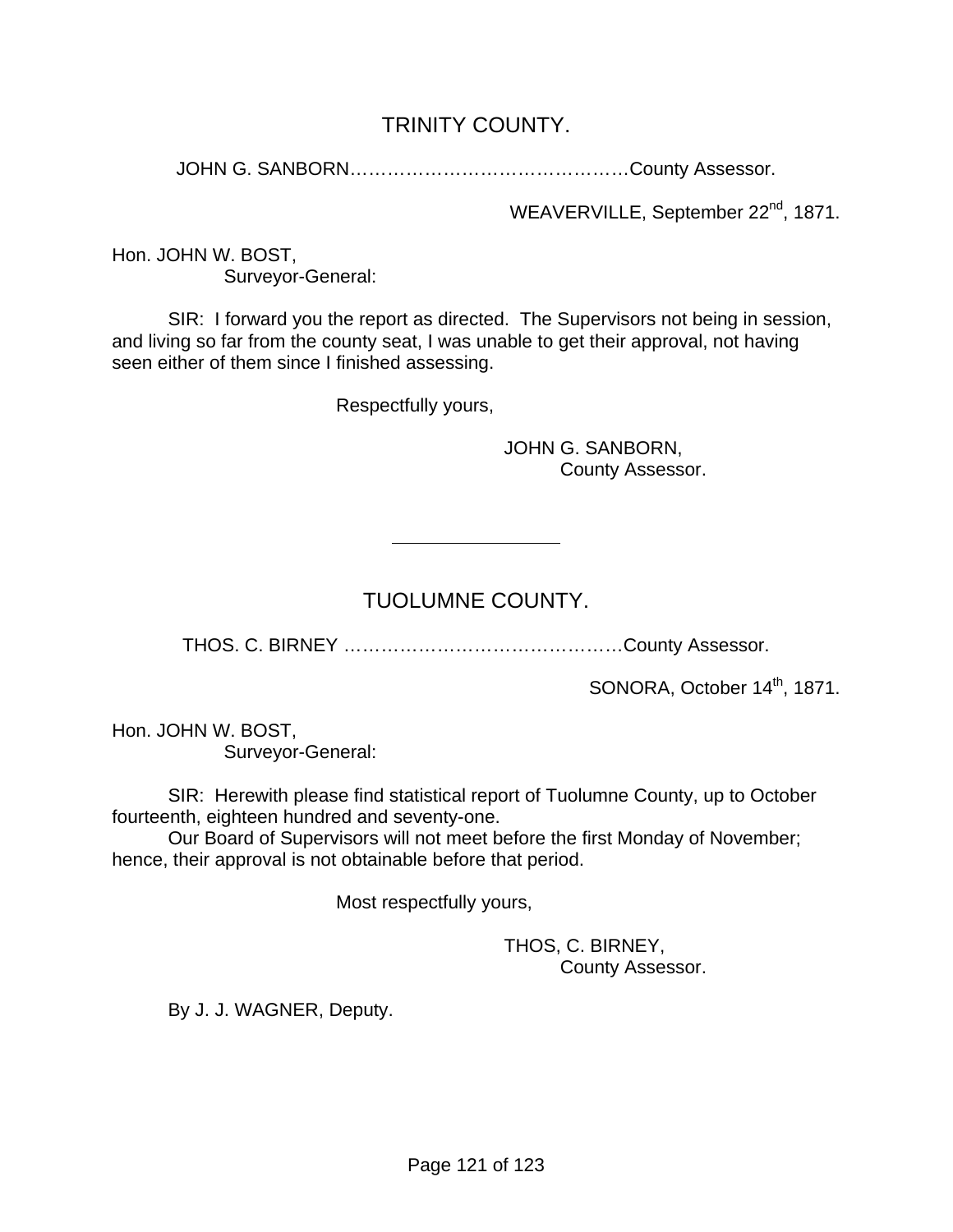### TULARE COUNTY.

W. J. ELLIS………………………………………County Assessor.

VISALIA, October 8<sup>th</sup>, 1871.

Hon. JOHN W. BOST, Surveyor-General:

 SIR: Herewith I have the honor to submit my statistical report for the years eighteen hundred and seventy and eighteen hundred and seventy-one, and state that the same is as complete a report of all the products and property of this county as I have been able to obtain by examination and inquiry, and believe the same is as correct as can reasonably be obtained. My original assessment roll was completed and delivered August first, eighteen hundred and seventy-one. But few changes have been made by the Board of Equalization. The original assessment roll for eighteen hundred and seventy-one foots up near two and one-half million dollars. My supplement is now complete, and waits the action of the Board, which does not meet until the first Monday in November next.

 We have the natural adaptabilities, resources and conveniences to make a people happy and contented.

 It will be seen from this report that wool growing is becoming one of the leading interests of Tulare County. No less than two hundred thousand dollars per annum is now being realized by the Tularians for wool.

 Many cattle and sheep have been driven from our county to parts more remote. Owen's River, Humboldt and Nevada will be the future homes for the most of them. Many sheep are driven from the valley in the months of May and June to the meadows on the great Sierra Mountains, where they spend the summer; in the fall they return to the valley in time to be sheared. We cannot say to the mountains, we have no need of thee.

 Stock raising ever has been, and is yet, the leading interest of Tulare County, though a change is now taking place. We look through the short vista of time to see the plains of Tulare covered with beautiful farms of waving grain, nice farm houses, and then the locomotive whistle will be heard.

 But few stock have been marketed in the last year, owing to the protracted dry seasons.

 Colts under one year old are not included in the report. Calves and lambs are included but not assessed. Poultry is not assessed, as there is little or no sale at home, and no transportation.

 Though I heartily indorse the rules and regulations as laid down by the State Board of Equalization, it would work a very great hardship to tax every little frivolous article belonging to the poorer class, and at the same time exempt the richer class. Merchants, under the old revenue law, offset their indebtedness with solvent notes and book accounts, often to the amount of one hundred thousand dollars.

 Under the late law exempting mortgages from taxation, according to the records over one hundred and fifty thousand dollars escaped taxation in this county in eighteen